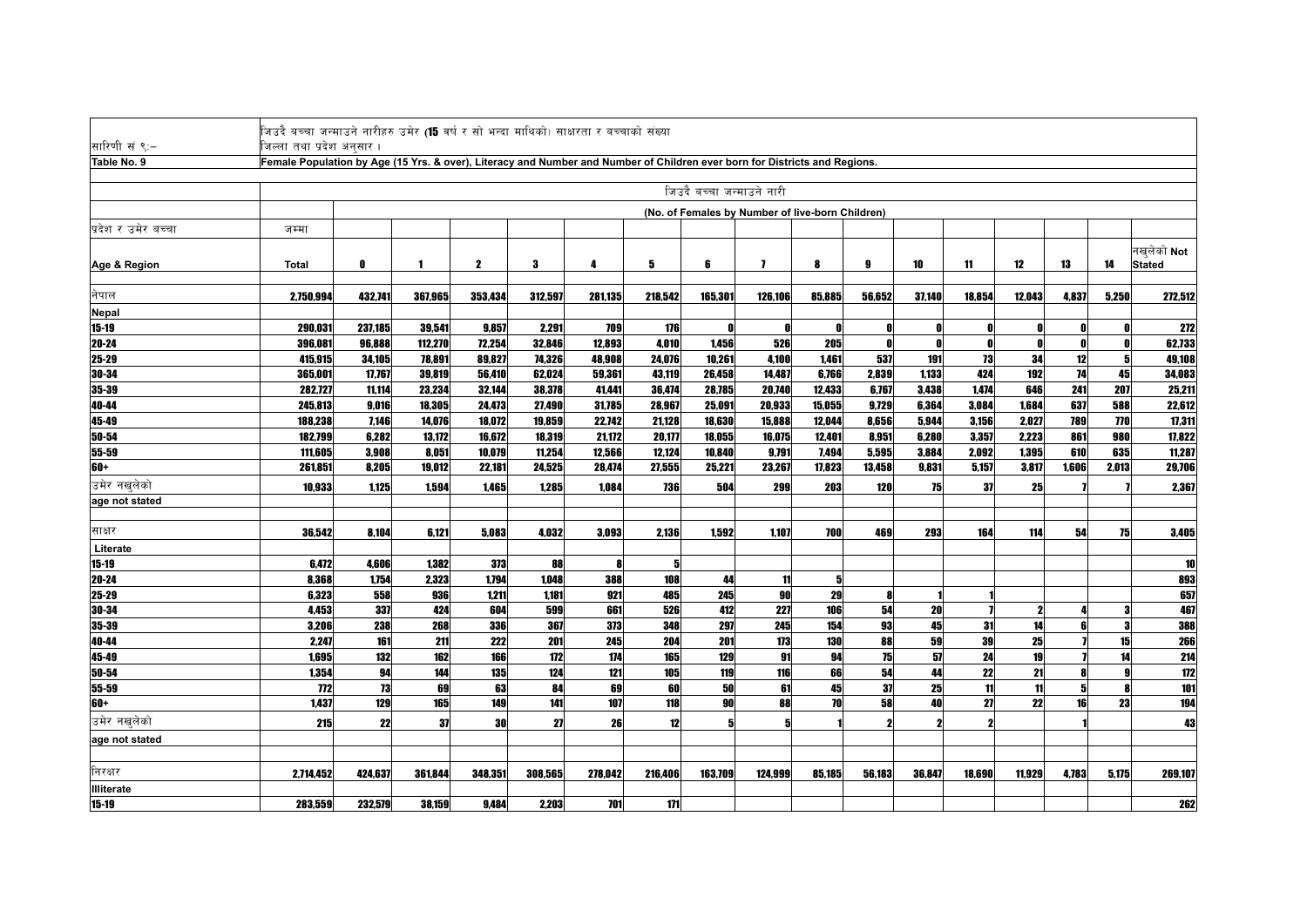| 20-24                | 387,713 | 95,134 | 109,947 | 70,460 | 31,798 | 12,505 | 3,902     | 1,412  | 515    | <b>200</b>      |        |        |       |       |       |       | 61,840          |
|----------------------|---------|--------|---------|--------|--------|--------|-----------|--------|--------|-----------------|--------|--------|-------|-------|-------|-------|-----------------|
| 25-29                | 409,592 | 33,547 | 77,955  | 88,616 | 73,145 | 47,987 | 23,591    | 10,016 | 4,010  | 1,432           | 529    | 190    | 72    | 34    | 12    |       | 48,451          |
| 30-34                | 360,548 | 17,430 | 39,395  | 55,806 | 61,425 | 58,700 | 42,593    | 26,046 | 14,260 | 6,660           | 2,785  | 1,113  | 417   | 190   | 70    | 42    | 33,616          |
| 35-39                | 279,521 | 10,876 | 22,966  | 31,808 | 38,011 | 41,068 | 36,126    | 28,488 | 20,495 | 12,279          | 6.674  | 3,393  | 1.443 | 632   | 235   | 204   | 24,823          |
| 40-44                | 243,566 | 8,855  | 18,094  | 24,251 | 27,289 | 31,540 | 28,763    | 24,890 | 20,760 | 14,925          | 9,641  | 6,305  | 3.045 | 1,659 | 630   | 573   | 22,346          |
| 45-49                | 186,543 | 7,014  | 13,914  | 17,906 | 19,687 | 22,568 | 20,963    | 18,501 | 15,797 | 11,950          | 8,581  | 5,887  | 3,132 | 2,008 | 782   | 756   | 17,097          |
| 50-54                | 181,445 | 6,188  | 13.028  | 16,537 | 18,195 | 21,051 | 20,072    | 17,936 | 15,959 | 12,335          | 8.897  | 6,236  | 3,335 | 2,202 | 853   | 971   | 17,650          |
| 55-59                | 110,833 | 3,835  | 7.982   | 10.016 | 11,170 | 12.497 | 12,064    | 10,790 | 9,730  | 7,449           | 5,558  | 3,859  | 2.081 | 1.384 | 605   | 627   | 11,186          |
| 60+                  | 260,414 | 8,076  | 18,847  | 22,032 | 24,384 | 28,367 | 27,437    | 25,131 | 23,179 | 17,753          | 13,400 | 9,791  | 5,130 | 3,795 | 1,590 | 1.990 | 29,512          |
| उमेर नखलेको          | 10,718  | 1,103  | 1,557   | 1,435  | 1,258  | 1.058  | 724       | 499    | 294    | 202             | 118    | 73     | 35    | 25    |       |       | 2,324           |
| age not stated       |         |        |         |        |        |        |           |        |        |                 |        |        |       |       |       |       |                 |
|                      |         |        |         |        |        |        |           |        |        |                 |        |        |       |       |       |       |                 |
| पर्व पहाड            | 533.572 | 88.148 | 63.212  | 58,823 | 53,645 | 51,717 | 44,507    | 36,758 | 30,863 | 21,372          | 15.529 | 10,396 | 5,398 | 3.305 | 1.491 | 1.685 | 46,723          |
| <b>Eastern Hills</b> |         |        |         |        |        |        |           |        |        |                 |        |        |       |       |       |       |                 |
| $15 - 19$            | 58,292  | 50,884 | 5,914   | 1,172  | 208    | 74     | 20        |        |        | Ω               |        |        |       |       |       |       |                 |
| 20-24                | 75,410  | 20,384 | 21,762  | 12,775 | 5,438  | 1,940  | 597       | 225    | 76     | 27              | n      |        | - 0   |       |       |       | 20              |
| 25-29                | 79,586  | 6,528  | 15,257  | 17,078 | 14,509 | 9,493  | 4,694     | 1,954  | 767    | 266             | 81     | 34     | 13    |       | 3     |       | 12,186          |
| 30-34                | 66,079  | 2,912  | 6,478   | 9,034  | 10,677 | 11,375 | 8,985     | 5,760  | 3,246  | 1,441           | 609    | 208    | 80    | 40    | 12    |       | 8,901           |
| 35-39                | 49,538  | 1,595  | 3,354   | 4,603  | 5,796  | 7,033  | 6,957     | 5,997  | 4,736  | 2,872           | 1,595  | 865    | 324   | 151   | 50    |       | 5,218           |
| 40-44                | 47,021  | 1,397  | 2,627   | 3,636  | 4,273  | 5,469  | 5,746     | 5,576  | 4,982  | 3,714           | 2,696  | 1,728  | 911   | 456   | 177   | 49    | 3,561           |
| 45-49                | 34,496  | 1,032  | 1,676   | 2,355  | 2,798  | 3,729  | 4,037     | 3,868  | 3,739  | 2,902           | 2,308  | 1,610  | 895   | 533   | 252   | 170   | 3,463           |
| 50-54                | 38,806  | 1,103  | 1,940   | 2,718  | 3,237  | 4,155  | 4,366     | 4,239  | 4,188  | 3,278           | 2,580  | 1,775  | 983   | 594   | 286   | 241   | 2,521           |
| 55-59                | 21,480  | 651    | 992     | 1,412  | 1,735  | 2,189  | 2,316     | 2,387  | 2,381  | 1,790           | 1,483  | 1,052  | 592   | 386   | 187   | 323   | 3,041           |
| 60+                  | 61,793  | 1,565  | 3,088   | 3,934  | 4,869  | 6,166  | 6,717     | 6,685  | 6,700  | 5,046           | 4,156  | 3,110  | 1,589 | 1,134 | 522   | 215   | 1,712           |
| उमेर नखलेको          | 1,071   | 97     | 124     | 106    | 105    | 94     | 12        | 67     | 48     | 36              | 21     | 14     | 11    |       |       | 681   | 5,831           |
| age not stated       |         |        |         |        |        |        |           |        |        |                 |        |        |       |       |       |       | 269             |
|                      |         |        |         |        |        |        |           |        |        |                 |        |        |       |       |       |       |                 |
| साक्षर               | 3,486   | 889    | 481     | 376    | 288    | 233    | 187       | 168    | 132    | 69              | 65     | 35     | 28    | 19    |       | 11    | 500             |
| Literate             |         |        |         |        |        |        |           |        |        |                 |        |        |       |       |       |       |                 |
| $15 - 19$            | 739     | 588    | 113     | 32     |        |        |           |        |        |                 |        |        |       |       |       |       |                 |
| 20-24                | 782     | 188    | 205     | 139    | 82     | 33     |           |        |        |                 |        |        |       |       |       |       | 124             |
| 25-29                | 505     | 38     | 73      | 85     | 85     | 65     | 25        | 19     | 12     | З               |        |        |       |       |       |       | 98              |
| 30-34                | 404     | 17     | 29      | 46     | 45     | 55     | <b>50</b> | 47     | 22     | $\mathbf{Q}$    | 11     | 2      | O     |       |       |       | 68              |
| 35-39                | 296     | 14     | 18      | 28     | 20     | 27     | 30        | 32     | 24     | 13              | 15     |        |       |       |       |       | 60              |
| 40-44                | 216     | 6      | 16      |        | 19     | 18     | 25        | 19     | 22     | 10 <sup>1</sup> | 10     |        |       |       |       |       | 43              |
| 45-49                | 133     | 10     |         | 10     |        | 3      | 15        | 12     | 11     |                 |        |        |       |       |       |       | 29              |
| 50-54                | 157     | 10     |         | 14     | 11     | 11     |           | 15     | 17     | 8               |        |        |       |       |       |       | $\frac{34}{13}$ |
| 55-59                | 75      | 3      |         |        | R      |        | 11        |        |        | ĥ               |        |        |       |       |       |       |                 |
| 60+                  | 163     | 12     |         |        |        | 14     | 16        | 15     | 16     | 14              |        |        |       |       |       |       | 24              |
| उमेर नखलेको          | 16      | 3      |         |        |        |        |           |        |        |                 |        |        |       |       |       |       |                 |
| age not stated       |         |        |         |        |        |        |           |        |        |                 |        |        |       |       |       |       |                 |
|                      |         |        |         |        |        |        |           |        |        |                 |        |        |       |       |       |       |                 |
| निरक्षर              |         |        |         |        |        |        |           |        |        |                 |        |        |       |       |       |       |                 |
| <b>Illiterate</b>    | 530,086 | 87,259 | 62,731  | 58,447 | 53,357 | 51,484 | 44,320    | 36,590 | 30,731 | 21,303          | 15,464 | 10,361 | 5,370 | 3,286 | 1,486 | 1.674 | 46,223          |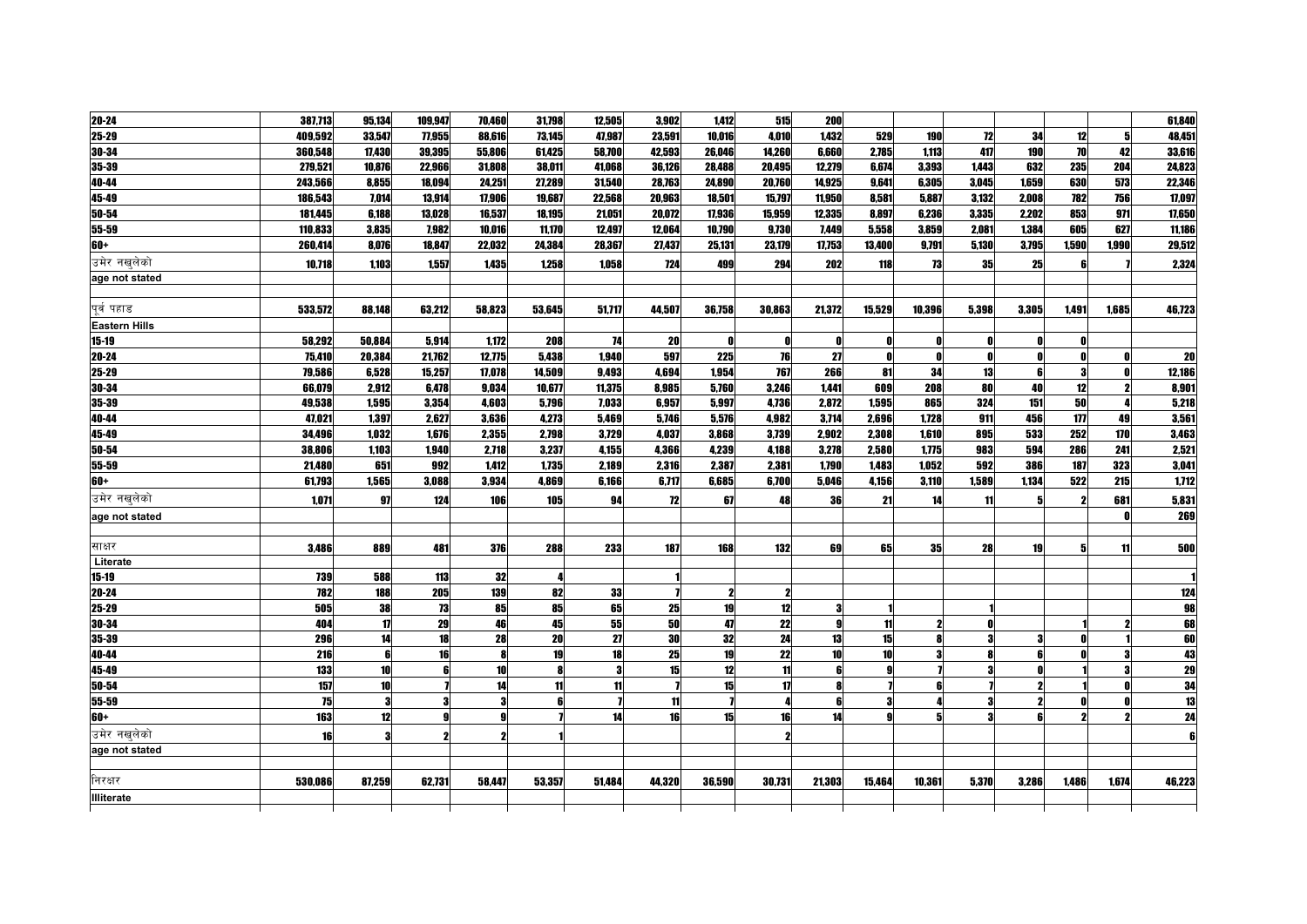| 74,628<br>20,196<br>21,557<br>1,907<br>590<br>223<br>74<br>27<br>1,935<br>755<br>263<br>8,803<br>79,081<br>6,490<br>15,184<br>16,993<br>14.424<br>9.428<br>4,669<br>34<br>12<br>80<br>3<br>3.224<br>1,432<br>80<br>5,150<br>65.675<br>2.895<br>6.449<br>8,988<br>10,632<br>11,320<br>8.935<br>5.713<br>598<br>206<br>40<br>11<br>6,927<br>4.712<br><b>50</b><br>3,501<br>49,242<br>1,581<br>3,336<br>4,575<br>5,776<br>7,006<br>5,965<br>2,859<br>1.580<br>857<br>321<br>148<br>48<br>1,391<br>4.254<br>5.451<br>5,721<br>5.557<br>4.960<br>3.704<br>2.686<br>1.725<br>903<br>450<br>177<br>167<br>3,420<br>46,805<br>2,611<br>3.628<br>2,492<br>34.363<br>1.022<br>1,670<br>2.790<br>3,726<br>4.022<br>3.856<br>3,728<br>2,896<br>1,603<br>892<br>533<br>251<br>2.345<br>2.299<br>238<br>285<br>3,007<br>1,933<br>2,704<br>3,226<br>4,144<br>4,359<br>4,224<br>4,171<br>3,270<br>2,573<br>1,769<br>976<br>592<br>323<br>38,649<br>1,093<br>648<br>989<br>1,409<br>1,729<br>2,182<br>2,305<br>2,380<br>2,377<br>1,784<br>1,480<br>1,048<br>589<br>384<br>187<br>215<br>1,699<br>21,405<br>6,684<br>1,586<br>5,807<br>61,630<br>1,553<br>3,925<br>4,862<br>6,152<br>6,701<br>6,670<br>5,032<br>4,147<br>3,105<br>1,128<br>520<br>679<br>3,079<br>12<br>263<br>1,055<br>94<br>122<br>104<br>104<br>94<br>67<br>46<br>36<br>21<br>14<br>11<br>2<br>276<br>127<br>152<br>8,473<br>61,829<br>9.214<br>7.538<br>6.958<br>6,153<br>5,804<br>4.939<br>3,722<br>3.283<br>1,954<br>1.748<br>938<br>550<br>36<br>12<br>7,496<br>6,293<br>944<br>208<br>n<br>- 0<br>n<br>N<br>П<br>n<br>71<br>27<br>2,579<br>1,555<br>601<br>240<br>2,013<br>8,706<br>1,612<br>,<br>A<br>- 0<br>33<br>1,677<br>9,674<br>522<br>1,789<br>2,017<br>1,699<br>1,073<br>528<br>218<br>94<br>13<br>-3<br>Λ<br>Λ<br>8<br>1,238<br>552<br>321<br>126<br>49<br>989<br>7.421<br>218<br>723<br>1.010<br>1,223<br>935<br>19<br>9<br>97<br>601<br>542<br>297<br>179<br>48<br>695<br>5,913<br>131<br>409<br>561<br>666<br>837<br>818<br>20<br>633<br>90<br>279<br>504<br>330<br>132<br>86<br>39<br>24<br>5.049<br>406<br>455<br>607<br>645<br>544<br>259<br>16<br>541<br>26<br>25<br>4.356<br>83<br>369<br>465<br>542<br>455<br>449<br>288<br>159<br>86<br>46<br>198<br>310<br>314<br>19<br>516<br>84<br>277<br>338<br>457<br>425<br>304<br>156<br>99<br>48<br>18<br>4,070<br>190<br>448<br>419<br>272<br>22<br>344<br>62<br>103<br>232<br>257<br>294<br>283<br>278<br>189<br>181<br>58<br>33<br>17<br>2,612<br>149<br>110<br>947<br>156<br>43<br>53<br>6,174<br>97<br>287<br>422<br>503<br>604<br>626<br>598<br>647<br>379<br>256<br>84<br>472<br>22<br>116<br>358<br>22<br>31<br>23<br>25<br>17<br>37<br>43<br>5<br>R<br>167<br>746<br>152<br>58<br>63<br>92<br>85<br>41<br>36<br>19<br>11<br>13<br>$\overline{\mathbf{z}}$<br>126<br>99<br>19<br>ß<br>13<br>35<br>167<br>40<br>39<br>28<br>2<br>Я<br>35<br>111<br>13<br>20<br>19<br>11<br>$\overline{20}$<br>82<br>10<br>16<br>8<br>Λ<br>$\overline{\mathbf{16}}$<br>35-39<br>$\overline{11}$<br>16<br>52<br>10<br>3<br>$\overline{14}$<br>40<br>5<br>2<br>$50 - 54$<br>$\overline{13}$<br>40<br>$\boldsymbol{\eta}$<br>21<br>2<br>3<br>30<br>3<br>2<br>Д<br>6<br>274<br>125<br>150<br>8,306<br>61.083<br>6,873<br>6,095<br>5,741<br>4.898<br>3.264<br>1.943<br>1,735<br>937<br>9.062<br>7.446<br>3,686<br>548 | $15 - 19$                 | 57,553 | 50,296 | 5,801 | 1,140  | 204   | 74 | 19 |  |  |  |  | <b>19</b> |
|-------------------------------------------------------------------------------------------------------------------------------------------------------------------------------------------------------------------------------------------------------------------------------------------------------------------------------------------------------------------------------------------------------------------------------------------------------------------------------------------------------------------------------------------------------------------------------------------------------------------------------------------------------------------------------------------------------------------------------------------------------------------------------------------------------------------------------------------------------------------------------------------------------------------------------------------------------------------------------------------------------------------------------------------------------------------------------------------------------------------------------------------------------------------------------------------------------------------------------------------------------------------------------------------------------------------------------------------------------------------------------------------------------------------------------------------------------------------------------------------------------------------------------------------------------------------------------------------------------------------------------------------------------------------------------------------------------------------------------------------------------------------------------------------------------------------------------------------------------------------------------------------------------------------------------------------------------------------------------------------------------------------------------------------------------------------------------------------------------------------------------------------------------------------------------------------------------------------------------------------------------------------------------------------------------------------------------------------------------------------------------------------------------------------------------------------------------------------------------------------------------------------------------------------------------------------------------------------------------------------------------------------------------------------------------------------------------------------------------------------------------------------------------------------------------------------------------------------------------------------------------------------------------------------------------------------------------------------------------------------------------------------------------------------------------------------------------------------------------------------------------------------------------------------------------------------------------------------------------------------------------------------------------------------------------------------------|---------------------------|--------|--------|-------|--------|-------|----|----|--|--|--|--|-----------|
|                                                                                                                                                                                                                                                                                                                                                                                                                                                                                                                                                                                                                                                                                                                                                                                                                                                                                                                                                                                                                                                                                                                                                                                                                                                                                                                                                                                                                                                                                                                                                                                                                                                                                                                                                                                                                                                                                                                                                                                                                                                                                                                                                                                                                                                                                                                                                                                                                                                                                                                                                                                                                                                                                                                                                                                                                                                                                                                                                                                                                                                                                                                                                                                                                                                                                                                         | $20 - 24$                 |        |        |       | 12,636 | 5,356 |    |    |  |  |  |  | 12,062    |
|                                                                                                                                                                                                                                                                                                                                                                                                                                                                                                                                                                                                                                                                                                                                                                                                                                                                                                                                                                                                                                                                                                                                                                                                                                                                                                                                                                                                                                                                                                                                                                                                                                                                                                                                                                                                                                                                                                                                                                                                                                                                                                                                                                                                                                                                                                                                                                                                                                                                                                                                                                                                                                                                                                                                                                                                                                                                                                                                                                                                                                                                                                                                                                                                                                                                                                                         | 25-29                     |        |        |       |        |       |    |    |  |  |  |  |           |
|                                                                                                                                                                                                                                                                                                                                                                                                                                                                                                                                                                                                                                                                                                                                                                                                                                                                                                                                                                                                                                                                                                                                                                                                                                                                                                                                                                                                                                                                                                                                                                                                                                                                                                                                                                                                                                                                                                                                                                                                                                                                                                                                                                                                                                                                                                                                                                                                                                                                                                                                                                                                                                                                                                                                                                                                                                                                                                                                                                                                                                                                                                                                                                                                                                                                                                                         | 30-34                     |        |        |       |        |       |    |    |  |  |  |  |           |
|                                                                                                                                                                                                                                                                                                                                                                                                                                                                                                                                                                                                                                                                                                                                                                                                                                                                                                                                                                                                                                                                                                                                                                                                                                                                                                                                                                                                                                                                                                                                                                                                                                                                                                                                                                                                                                                                                                                                                                                                                                                                                                                                                                                                                                                                                                                                                                                                                                                                                                                                                                                                                                                                                                                                                                                                                                                                                                                                                                                                                                                                                                                                                                                                                                                                                                                         | 35-39                     |        |        |       |        |       |    |    |  |  |  |  |           |
|                                                                                                                                                                                                                                                                                                                                                                                                                                                                                                                                                                                                                                                                                                                                                                                                                                                                                                                                                                                                                                                                                                                                                                                                                                                                                                                                                                                                                                                                                                                                                                                                                                                                                                                                                                                                                                                                                                                                                                                                                                                                                                                                                                                                                                                                                                                                                                                                                                                                                                                                                                                                                                                                                                                                                                                                                                                                                                                                                                                                                                                                                                                                                                                                                                                                                                                         | 40-44                     |        |        |       |        |       |    |    |  |  |  |  |           |
|                                                                                                                                                                                                                                                                                                                                                                                                                                                                                                                                                                                                                                                                                                                                                                                                                                                                                                                                                                                                                                                                                                                                                                                                                                                                                                                                                                                                                                                                                                                                                                                                                                                                                                                                                                                                                                                                                                                                                                                                                                                                                                                                                                                                                                                                                                                                                                                                                                                                                                                                                                                                                                                                                                                                                                                                                                                                                                                                                                                                                                                                                                                                                                                                                                                                                                                         | 45-49                     |        |        |       |        |       |    |    |  |  |  |  |           |
|                                                                                                                                                                                                                                                                                                                                                                                                                                                                                                                                                                                                                                                                                                                                                                                                                                                                                                                                                                                                                                                                                                                                                                                                                                                                                                                                                                                                                                                                                                                                                                                                                                                                                                                                                                                                                                                                                                                                                                                                                                                                                                                                                                                                                                                                                                                                                                                                                                                                                                                                                                                                                                                                                                                                                                                                                                                                                                                                                                                                                                                                                                                                                                                                                                                                                                                         | 50-54                     |        |        |       |        |       |    |    |  |  |  |  |           |
|                                                                                                                                                                                                                                                                                                                                                                                                                                                                                                                                                                                                                                                                                                                                                                                                                                                                                                                                                                                                                                                                                                                                                                                                                                                                                                                                                                                                                                                                                                                                                                                                                                                                                                                                                                                                                                                                                                                                                                                                                                                                                                                                                                                                                                                                                                                                                                                                                                                                                                                                                                                                                                                                                                                                                                                                                                                                                                                                                                                                                                                                                                                                                                                                                                                                                                                         | 55-59                     |        |        |       |        |       |    |    |  |  |  |  |           |
|                                                                                                                                                                                                                                                                                                                                                                                                                                                                                                                                                                                                                                                                                                                                                                                                                                                                                                                                                                                                                                                                                                                                                                                                                                                                                                                                                                                                                                                                                                                                                                                                                                                                                                                                                                                                                                                                                                                                                                                                                                                                                                                                                                                                                                                                                                                                                                                                                                                                                                                                                                                                                                                                                                                                                                                                                                                                                                                                                                                                                                                                                                                                                                                                                                                                                                                         | 60+                       |        |        |       |        |       |    |    |  |  |  |  |           |
|                                                                                                                                                                                                                                                                                                                                                                                                                                                                                                                                                                                                                                                                                                                                                                                                                                                                                                                                                                                                                                                                                                                                                                                                                                                                                                                                                                                                                                                                                                                                                                                                                                                                                                                                                                                                                                                                                                                                                                                                                                                                                                                                                                                                                                                                                                                                                                                                                                                                                                                                                                                                                                                                                                                                                                                                                                                                                                                                                                                                                                                                                                                                                                                                                                                                                                                         | उमेर नखलेको               |        |        |       |        |       |    |    |  |  |  |  |           |
|                                                                                                                                                                                                                                                                                                                                                                                                                                                                                                                                                                                                                                                                                                                                                                                                                                                                                                                                                                                                                                                                                                                                                                                                                                                                                                                                                                                                                                                                                                                                                                                                                                                                                                                                                                                                                                                                                                                                                                                                                                                                                                                                                                                                                                                                                                                                                                                                                                                                                                                                                                                                                                                                                                                                                                                                                                                                                                                                                                                                                                                                                                                                                                                                                                                                                                                         | age not stated            |        |        |       |        |       |    |    |  |  |  |  |           |
|                                                                                                                                                                                                                                                                                                                                                                                                                                                                                                                                                                                                                                                                                                                                                                                                                                                                                                                                                                                                                                                                                                                                                                                                                                                                                                                                                                                                                                                                                                                                                                                                                                                                                                                                                                                                                                                                                                                                                                                                                                                                                                                                                                                                                                                                                                                                                                                                                                                                                                                                                                                                                                                                                                                                                                                                                                                                                                                                                                                                                                                                                                                                                                                                                                                                                                                         |                           |        |        |       |        |       |    |    |  |  |  |  |           |
|                                                                                                                                                                                                                                                                                                                                                                                                                                                                                                                                                                                                                                                                                                                                                                                                                                                                                                                                                                                                                                                                                                                                                                                                                                                                                                                                                                                                                                                                                                                                                                                                                                                                                                                                                                                                                                                                                                                                                                                                                                                                                                                                                                                                                                                                                                                                                                                                                                                                                                                                                                                                                                                                                                                                                                                                                                                                                                                                                                                                                                                                                                                                                                                                                                                                                                                         | पर्व १ न. काभ्रेपलान्चोक  |        |        |       |        |       |    |    |  |  |  |  |           |
|                                                                                                                                                                                                                                                                                                                                                                                                                                                                                                                                                                                                                                                                                                                                                                                                                                                                                                                                                                                                                                                                                                                                                                                                                                                                                                                                                                                                                                                                                                                                                                                                                                                                                                                                                                                                                                                                                                                                                                                                                                                                                                                                                                                                                                                                                                                                                                                                                                                                                                                                                                                                                                                                                                                                                                                                                                                                                                                                                                                                                                                                                                                                                                                                                                                                                                                         | East no 1 Kabhrepalanchok |        |        |       |        |       |    |    |  |  |  |  |           |
|                                                                                                                                                                                                                                                                                                                                                                                                                                                                                                                                                                                                                                                                                                                                                                                                                                                                                                                                                                                                                                                                                                                                                                                                                                                                                                                                                                                                                                                                                                                                                                                                                                                                                                                                                                                                                                                                                                                                                                                                                                                                                                                                                                                                                                                                                                                                                                                                                                                                                                                                                                                                                                                                                                                                                                                                                                                                                                                                                                                                                                                                                                                                                                                                                                                                                                                         | $15 - 19$                 |        |        |       |        |       |    |    |  |  |  |  |           |
|                                                                                                                                                                                                                                                                                                                                                                                                                                                                                                                                                                                                                                                                                                                                                                                                                                                                                                                                                                                                                                                                                                                                                                                                                                                                                                                                                                                                                                                                                                                                                                                                                                                                                                                                                                                                                                                                                                                                                                                                                                                                                                                                                                                                                                                                                                                                                                                                                                                                                                                                                                                                                                                                                                                                                                                                                                                                                                                                                                                                                                                                                                                                                                                                                                                                                                                         | 20-24                     |        |        |       |        |       |    |    |  |  |  |  |           |
|                                                                                                                                                                                                                                                                                                                                                                                                                                                                                                                                                                                                                                                                                                                                                                                                                                                                                                                                                                                                                                                                                                                                                                                                                                                                                                                                                                                                                                                                                                                                                                                                                                                                                                                                                                                                                                                                                                                                                                                                                                                                                                                                                                                                                                                                                                                                                                                                                                                                                                                                                                                                                                                                                                                                                                                                                                                                                                                                                                                                                                                                                                                                                                                                                                                                                                                         | 25-29                     |        |        |       |        |       |    |    |  |  |  |  |           |
|                                                                                                                                                                                                                                                                                                                                                                                                                                                                                                                                                                                                                                                                                                                                                                                                                                                                                                                                                                                                                                                                                                                                                                                                                                                                                                                                                                                                                                                                                                                                                                                                                                                                                                                                                                                                                                                                                                                                                                                                                                                                                                                                                                                                                                                                                                                                                                                                                                                                                                                                                                                                                                                                                                                                                                                                                                                                                                                                                                                                                                                                                                                                                                                                                                                                                                                         | 30-34                     |        |        |       |        |       |    |    |  |  |  |  |           |
|                                                                                                                                                                                                                                                                                                                                                                                                                                                                                                                                                                                                                                                                                                                                                                                                                                                                                                                                                                                                                                                                                                                                                                                                                                                                                                                                                                                                                                                                                                                                                                                                                                                                                                                                                                                                                                                                                                                                                                                                                                                                                                                                                                                                                                                                                                                                                                                                                                                                                                                                                                                                                                                                                                                                                                                                                                                                                                                                                                                                                                                                                                                                                                                                                                                                                                                         | 35-39                     |        |        |       |        |       |    |    |  |  |  |  |           |
|                                                                                                                                                                                                                                                                                                                                                                                                                                                                                                                                                                                                                                                                                                                                                                                                                                                                                                                                                                                                                                                                                                                                                                                                                                                                                                                                                                                                                                                                                                                                                                                                                                                                                                                                                                                                                                                                                                                                                                                                                                                                                                                                                                                                                                                                                                                                                                                                                                                                                                                                                                                                                                                                                                                                                                                                                                                                                                                                                                                                                                                                                                                                                                                                                                                                                                                         | 40-44                     |        |        |       |        |       |    |    |  |  |  |  |           |
|                                                                                                                                                                                                                                                                                                                                                                                                                                                                                                                                                                                                                                                                                                                                                                                                                                                                                                                                                                                                                                                                                                                                                                                                                                                                                                                                                                                                                                                                                                                                                                                                                                                                                                                                                                                                                                                                                                                                                                                                                                                                                                                                                                                                                                                                                                                                                                                                                                                                                                                                                                                                                                                                                                                                                                                                                                                                                                                                                                                                                                                                                                                                                                                                                                                                                                                         | 45-49                     |        |        |       |        |       |    |    |  |  |  |  |           |
|                                                                                                                                                                                                                                                                                                                                                                                                                                                                                                                                                                                                                                                                                                                                                                                                                                                                                                                                                                                                                                                                                                                                                                                                                                                                                                                                                                                                                                                                                                                                                                                                                                                                                                                                                                                                                                                                                                                                                                                                                                                                                                                                                                                                                                                                                                                                                                                                                                                                                                                                                                                                                                                                                                                                                                                                                                                                                                                                                                                                                                                                                                                                                                                                                                                                                                                         | 50-54                     |        |        |       |        |       |    |    |  |  |  |  |           |
|                                                                                                                                                                                                                                                                                                                                                                                                                                                                                                                                                                                                                                                                                                                                                                                                                                                                                                                                                                                                                                                                                                                                                                                                                                                                                                                                                                                                                                                                                                                                                                                                                                                                                                                                                                                                                                                                                                                                                                                                                                                                                                                                                                                                                                                                                                                                                                                                                                                                                                                                                                                                                                                                                                                                                                                                                                                                                                                                                                                                                                                                                                                                                                                                                                                                                                                         | 55-59                     |        |        |       |        |       |    |    |  |  |  |  |           |
|                                                                                                                                                                                                                                                                                                                                                                                                                                                                                                                                                                                                                                                                                                                                                                                                                                                                                                                                                                                                                                                                                                                                                                                                                                                                                                                                                                                                                                                                                                                                                                                                                                                                                                                                                                                                                                                                                                                                                                                                                                                                                                                                                                                                                                                                                                                                                                                                                                                                                                                                                                                                                                                                                                                                                                                                                                                                                                                                                                                                                                                                                                                                                                                                                                                                                                                         | 60+                       |        |        |       |        |       |    |    |  |  |  |  |           |
|                                                                                                                                                                                                                                                                                                                                                                                                                                                                                                                                                                                                                                                                                                                                                                                                                                                                                                                                                                                                                                                                                                                                                                                                                                                                                                                                                                                                                                                                                                                                                                                                                                                                                                                                                                                                                                                                                                                                                                                                                                                                                                                                                                                                                                                                                                                                                                                                                                                                                                                                                                                                                                                                                                                                                                                                                                                                                                                                                                                                                                                                                                                                                                                                                                                                                                                         | उमेर नखलेको               |        |        |       |        |       |    |    |  |  |  |  |           |
|                                                                                                                                                                                                                                                                                                                                                                                                                                                                                                                                                                                                                                                                                                                                                                                                                                                                                                                                                                                                                                                                                                                                                                                                                                                                                                                                                                                                                                                                                                                                                                                                                                                                                                                                                                                                                                                                                                                                                                                                                                                                                                                                                                                                                                                                                                                                                                                                                                                                                                                                                                                                                                                                                                                                                                                                                                                                                                                                                                                                                                                                                                                                                                                                                                                                                                                         | age not stated            |        |        |       |        |       |    |    |  |  |  |  |           |
|                                                                                                                                                                                                                                                                                                                                                                                                                                                                                                                                                                                                                                                                                                                                                                                                                                                                                                                                                                                                                                                                                                                                                                                                                                                                                                                                                                                                                                                                                                                                                                                                                                                                                                                                                                                                                                                                                                                                                                                                                                                                                                                                                                                                                                                                                                                                                                                                                                                                                                                                                                                                                                                                                                                                                                                                                                                                                                                                                                                                                                                                                                                                                                                                                                                                                                                         |                           |        |        |       |        |       |    |    |  |  |  |  |           |
|                                                                                                                                                                                                                                                                                                                                                                                                                                                                                                                                                                                                                                                                                                                                                                                                                                                                                                                                                                                                                                                                                                                                                                                                                                                                                                                                                                                                                                                                                                                                                                                                                                                                                                                                                                                                                                                                                                                                                                                                                                                                                                                                                                                                                                                                                                                                                                                                                                                                                                                                                                                                                                                                                                                                                                                                                                                                                                                                                                                                                                                                                                                                                                                                                                                                                                                         | साक्षार                   |        |        |       |        |       |    |    |  |  |  |  |           |
|                                                                                                                                                                                                                                                                                                                                                                                                                                                                                                                                                                                                                                                                                                                                                                                                                                                                                                                                                                                                                                                                                                                                                                                                                                                                                                                                                                                                                                                                                                                                                                                                                                                                                                                                                                                                                                                                                                                                                                                                                                                                                                                                                                                                                                                                                                                                                                                                                                                                                                                                                                                                                                                                                                                                                                                                                                                                                                                                                                                                                                                                                                                                                                                                                                                                                                                         | literate                  |        |        |       |        |       |    |    |  |  |  |  |           |
|                                                                                                                                                                                                                                                                                                                                                                                                                                                                                                                                                                                                                                                                                                                                                                                                                                                                                                                                                                                                                                                                                                                                                                                                                                                                                                                                                                                                                                                                                                                                                                                                                                                                                                                                                                                                                                                                                                                                                                                                                                                                                                                                                                                                                                                                                                                                                                                                                                                                                                                                                                                                                                                                                                                                                                                                                                                                                                                                                                                                                                                                                                                                                                                                                                                                                                                         | $15-19$                   |        |        |       |        |       |    |    |  |  |  |  |           |
|                                                                                                                                                                                                                                                                                                                                                                                                                                                                                                                                                                                                                                                                                                                                                                                                                                                                                                                                                                                                                                                                                                                                                                                                                                                                                                                                                                                                                                                                                                                                                                                                                                                                                                                                                                                                                                                                                                                                                                                                                                                                                                                                                                                                                                                                                                                                                                                                                                                                                                                                                                                                                                                                                                                                                                                                                                                                                                                                                                                                                                                                                                                                                                                                                                                                                                                         | $20 - 24$                 |        |        |       |        |       |    |    |  |  |  |  |           |
|                                                                                                                                                                                                                                                                                                                                                                                                                                                                                                                                                                                                                                                                                                                                                                                                                                                                                                                                                                                                                                                                                                                                                                                                                                                                                                                                                                                                                                                                                                                                                                                                                                                                                                                                                                                                                                                                                                                                                                                                                                                                                                                                                                                                                                                                                                                                                                                                                                                                                                                                                                                                                                                                                                                                                                                                                                                                                                                                                                                                                                                                                                                                                                                                                                                                                                                         | 25-29                     |        |        |       |        |       |    |    |  |  |  |  |           |
|                                                                                                                                                                                                                                                                                                                                                                                                                                                                                                                                                                                                                                                                                                                                                                                                                                                                                                                                                                                                                                                                                                                                                                                                                                                                                                                                                                                                                                                                                                                                                                                                                                                                                                                                                                                                                                                                                                                                                                                                                                                                                                                                                                                                                                                                                                                                                                                                                                                                                                                                                                                                                                                                                                                                                                                                                                                                                                                                                                                                                                                                                                                                                                                                                                                                                                                         | 30-34                     |        |        |       |        |       |    |    |  |  |  |  |           |
|                                                                                                                                                                                                                                                                                                                                                                                                                                                                                                                                                                                                                                                                                                                                                                                                                                                                                                                                                                                                                                                                                                                                                                                                                                                                                                                                                                                                                                                                                                                                                                                                                                                                                                                                                                                                                                                                                                                                                                                                                                                                                                                                                                                                                                                                                                                                                                                                                                                                                                                                                                                                                                                                                                                                                                                                                                                                                                                                                                                                                                                                                                                                                                                                                                                                                                                         |                           |        |        |       |        |       |    |    |  |  |  |  |           |
|                                                                                                                                                                                                                                                                                                                                                                                                                                                                                                                                                                                                                                                                                                                                                                                                                                                                                                                                                                                                                                                                                                                                                                                                                                                                                                                                                                                                                                                                                                                                                                                                                                                                                                                                                                                                                                                                                                                                                                                                                                                                                                                                                                                                                                                                                                                                                                                                                                                                                                                                                                                                                                                                                                                                                                                                                                                                                                                                                                                                                                                                                                                                                                                                                                                                                                                         | 40-44                     |        |        |       |        |       |    |    |  |  |  |  |           |
|                                                                                                                                                                                                                                                                                                                                                                                                                                                                                                                                                                                                                                                                                                                                                                                                                                                                                                                                                                                                                                                                                                                                                                                                                                                                                                                                                                                                                                                                                                                                                                                                                                                                                                                                                                                                                                                                                                                                                                                                                                                                                                                                                                                                                                                                                                                                                                                                                                                                                                                                                                                                                                                                                                                                                                                                                                                                                                                                                                                                                                                                                                                                                                                                                                                                                                                         | 45-49                     |        |        |       |        |       |    |    |  |  |  |  |           |
|                                                                                                                                                                                                                                                                                                                                                                                                                                                                                                                                                                                                                                                                                                                                                                                                                                                                                                                                                                                                                                                                                                                                                                                                                                                                                                                                                                                                                                                                                                                                                                                                                                                                                                                                                                                                                                                                                                                                                                                                                                                                                                                                                                                                                                                                                                                                                                                                                                                                                                                                                                                                                                                                                                                                                                                                                                                                                                                                                                                                                                                                                                                                                                                                                                                                                                                         |                           |        |        |       |        |       |    |    |  |  |  |  |           |
|                                                                                                                                                                                                                                                                                                                                                                                                                                                                                                                                                                                                                                                                                                                                                                                                                                                                                                                                                                                                                                                                                                                                                                                                                                                                                                                                                                                                                                                                                                                                                                                                                                                                                                                                                                                                                                                                                                                                                                                                                                                                                                                                                                                                                                                                                                                                                                                                                                                                                                                                                                                                                                                                                                                                                                                                                                                                                                                                                                                                                                                                                                                                                                                                                                                                                                                         | 55-59                     |        |        |       |        |       |    |    |  |  |  |  |           |
|                                                                                                                                                                                                                                                                                                                                                                                                                                                                                                                                                                                                                                                                                                                                                                                                                                                                                                                                                                                                                                                                                                                                                                                                                                                                                                                                                                                                                                                                                                                                                                                                                                                                                                                                                                                                                                                                                                                                                                                                                                                                                                                                                                                                                                                                                                                                                                                                                                                                                                                                                                                                                                                                                                                                                                                                                                                                                                                                                                                                                                                                                                                                                                                                                                                                                                                         | 60+                       |        |        |       |        |       |    |    |  |  |  |  |           |
|                                                                                                                                                                                                                                                                                                                                                                                                                                                                                                                                                                                                                                                                                                                                                                                                                                                                                                                                                                                                                                                                                                                                                                                                                                                                                                                                                                                                                                                                                                                                                                                                                                                                                                                                                                                                                                                                                                                                                                                                                                                                                                                                                                                                                                                                                                                                                                                                                                                                                                                                                                                                                                                                                                                                                                                                                                                                                                                                                                                                                                                                                                                                                                                                                                                                                                                         | उमेर नखुलेको              |        |        |       |        |       |    |    |  |  |  |  |           |
|                                                                                                                                                                                                                                                                                                                                                                                                                                                                                                                                                                                                                                                                                                                                                                                                                                                                                                                                                                                                                                                                                                                                                                                                                                                                                                                                                                                                                                                                                                                                                                                                                                                                                                                                                                                                                                                                                                                                                                                                                                                                                                                                                                                                                                                                                                                                                                                                                                                                                                                                                                                                                                                                                                                                                                                                                                                                                                                                                                                                                                                                                                                                                                                                                                                                                                                         | Age not stated            |        |        |       |        |       |    |    |  |  |  |  |           |
|                                                                                                                                                                                                                                                                                                                                                                                                                                                                                                                                                                                                                                                                                                                                                                                                                                                                                                                                                                                                                                                                                                                                                                                                                                                                                                                                                                                                                                                                                                                                                                                                                                                                                                                                                                                                                                                                                                                                                                                                                                                                                                                                                                                                                                                                                                                                                                                                                                                                                                                                                                                                                                                                                                                                                                                                                                                                                                                                                                                                                                                                                                                                                                                                                                                                                                                         |                           |        |        |       |        |       |    |    |  |  |  |  |           |
|                                                                                                                                                                                                                                                                                                                                                                                                                                                                                                                                                                                                                                                                                                                                                                                                                                                                                                                                                                                                                                                                                                                                                                                                                                                                                                                                                                                                                                                                                                                                                                                                                                                                                                                                                                                                                                                                                                                                                                                                                                                                                                                                                                                                                                                                                                                                                                                                                                                                                                                                                                                                                                                                                                                                                                                                                                                                                                                                                                                                                                                                                                                                                                                                                                                                                                                         | निरक्षर                   |        |        |       |        |       |    |    |  |  |  |  |           |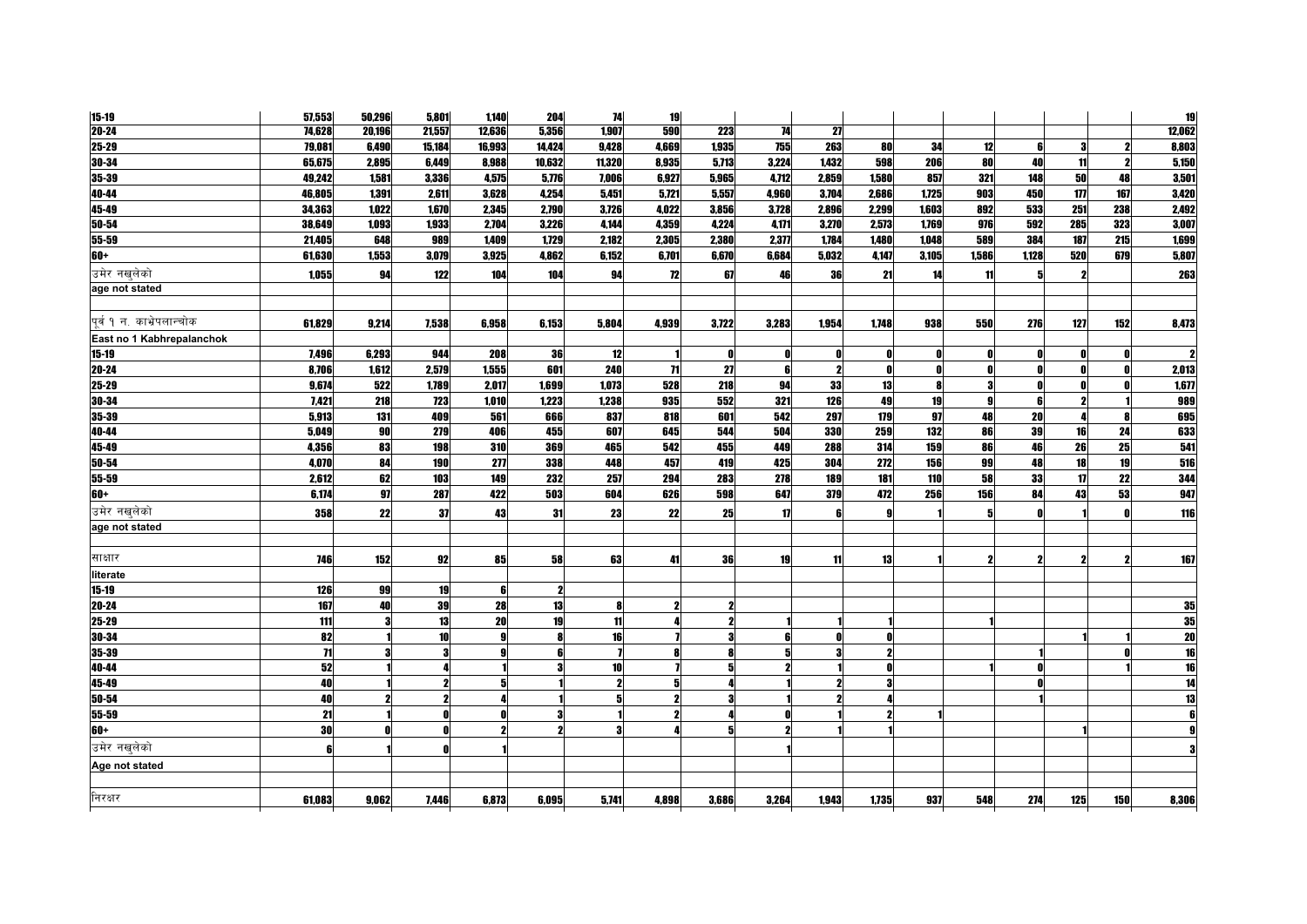| <b>Illiterate</b> |                 |       |       |       |              |       |              |       |       |                     |            |       |                         |     |     |     |       |
|-------------------|-----------------|-------|-------|-------|--------------|-------|--------------|-------|-------|---------------------|------------|-------|-------------------------|-----|-----|-----|-------|
| $15 - 19$         | 7,370           | 6,194 | 925   | 202   | 34           | 12    |              |       |       |                     |            |       |                         |     |     |     |       |
| $20 - 24$         | 8,539           | 1,572 | 2,540 | 1,527 | 588          | 232   | 69           | 25    | 6     | $\boldsymbol{\eta}$ |            |       |                         |     |     |     | 1,978 |
| $25 - 29$         | 9,563           | 519   | 1,776 | 1,997 | 1,680        | 1,062 | 524          | 216   | 93    | 32                  | 12         | 8     |                         |     |     |     | 1,642 |
| 30-34             | 7,339           | 217   | 713   | 1,001 | 1,215        | 1,222 | 928          | 549   | 315   | 126                 | 49         | 19    | -9                      |     |     |     | 969   |
| 35-39             | 5,842           | 128   | 406   | 552   | 660          | 830   | 810          | 593   | 537   | 294                 | 177        | 97    | 48                      | 19  |     |     | 679   |
| 40-44             | 4,997           | 89    | 275   | 405   | 452          | 597   | 638          | 539   | 502   | 329                 | 259        | 132   | 85                      | 39  | 16  | 23  | 617   |
| 45-49             | 4,316           | 82    | 196   | 305   | 368          | 463   | 537          | 451   | 448   | 286                 | 311        | 159   | 86                      | 46  | 26  | 25  | 527   |
| $50 - 54$         | 4,030           | 82    | 188   | 273   | 337          | 443   | 455          | 416   | 424   | 302                 | 268        | 156   | 99                      | 47  | 18  | 19  | 503   |
| 55-59             | 2,591           | 61    | 103   | 149   | 229          | 256   | 292          | 279   | 278   | 188                 | 179        | 109   | 58                      | 33  | 17  | 22  | 338   |
| $60+$             | 6,144           | 97    | 287   | 420   | 501          | 601   | 622          | 593   | 645   | 378                 | 471        | 256   | 156                     | 84  | 42  | 53  | 938   |
| उमेर नखुलेको      | 352             | 21    | 37    | 42    | 31           | 23    | 22           | 25    | 16    | 6                   |            |       | 5                       |     |     |     | 113   |
| Age not stated    |                 |       |       |       |              |       |              |       |       |                     |            |       |                         |     |     |     |       |
|                   |                 |       |       |       |              |       |              |       |       |                     |            |       |                         |     |     |     |       |
| सिन्धपाल्चोक      | 53,282          | 7,339 | 6,097 | 5,895 | 5,336        | 5,345 | 4,520        | 3,682 | 3,296 | 2,041               | 1,657      | 1,059 | 524                     | 369 | 156 | 203 | 5,763 |
| Sindhuplachok     |                 |       |       |       |              |       |              |       |       |                     |            |       |                         |     |     |     |       |
| $15-19$           | 5,117           | 4,471 | 517   | 100   | 23           |       | 0            | O     | Λ     | O                   | n          | n     | 0                       |     | n   |     |       |
| 20-24             | 7,149           | 1,686 | 2,047 | 1,168 | 486          | 154   | 51           | 15    | 5     | O                   | n          | 0     | 0                       |     | O.  |     | 1,537 |
| 25-29             | 7,855           | 433   | 1,670 | 1,787 | 1,344        | 847   | 408          | 130   | 64    | 19                  |            | 3     | $\mathbf{r}$            | 2   |     |     | 1,142 |
| 30-34             | 6,975           | 213   | 736   | 1,037 | 1,200        | 1,266 | 862          | 522   | 293   | 113                 | 51         | 13    | 12                      | ĥ   | n   |     | 651   |
| 35-39             | 5,041           | 110   | 297   | 516   | 669          | 776   | 715          | 606   | 446   | 237                 | 144        | 64    | 21                      | 10  | 6   |     | 421   |
| 40-44             | 4.951           | 97    | 243   | 358   | 477          | 618   | 628          | 601   | 588   | 319                 | 267        | 168   | 88                      | 56  | 18  | 16  | 409   |
| 45-49             | 3,480           | 70    | 141   | 219   | 231          | 374   | 445          | 408   | 402   | 311                 | 232        | 164   | 82                      | 52  | 29  | 28  | 292   |
| 50-54             | 3,946           | 90    | 138   | 240   | 289          | 434   | 465          | 457   | 485   | 324                 | <b>270</b> | 186   | 98                      | 61  | 27  | 38  | 344   |
| 55-59             | 2,267           | 48    | 76    | 137   | 153          | 233   | 254          | 268   | 277   | 188                 | 178        | 119   | 52                      | 39  | 25  | 20  | 200   |
| 60+               | 6,258           | 103   | 202   | 311   | 438          | 604   | 676          | 660   | 724   | 521                 | 507        | 338   | 169                     | 142 | 51  | 97  | 715   |
| उमेर नखलेको       | 243             | 18    | 30    | 22    | 26           | 35    | 16           | 15    | 12    | $\mathbf{g}$        | 3          | Д     | $\overline{\mathbf{z}}$ |     | n   | n   | 50    |
| age not stated    |                 |       |       |       |              |       |              |       |       |                     |            |       |                         |     |     |     |       |
|                   |                 |       |       |       |              |       |              |       |       |                     |            |       |                         |     |     |     |       |
| साक्षार           | 183             | 24    | 31    | 19    | 10           | R     | 20           | 11    | 13    |                     |            | 3     | 5                       |     | n   |     | 29    |
| literate          |                 |       |       |       |              |       |              |       |       |                     |            |       |                         |     |     |     |       |
| $15-19$           | 20              | 14    |       |       |              |       |              |       |       |                     |            |       |                         |     |     |     |       |
| $20 - 24$         | 33              |       | 15    |       |              |       |              |       |       |                     |            |       |                         |     |     |     |       |
| $25 - 29$         | 28              |       |       |       | 5            |       | 3            |       |       |                     |            |       |                         |     |     |     |       |
| 30-34             | 18              |       |       |       | 2            |       | Д            |       |       |                     |            |       |                         |     |     |     |       |
| 35-39             | 24              |       |       |       | $\mathbf{0}$ | 3     | $\mathbf{2}$ |       | 2     |                     |            | 2     |                         |     |     |     |       |
| 40-44             | 18              | Ñ     |       |       | Ω            |       | 3            |       |       | 2                   |            |       |                         |     |     |     |       |
| 45-49             | 9               |       |       |       |              |       | $\mathbf{2}$ |       |       |                     |            |       |                         |     |     |     |       |
| 50-54             | 10 <sup>1</sup> | 2     |       |       |              |       |              |       |       |                     |            |       |                         |     |     |     |       |
| $55 - 59$         | 6               |       |       |       |              |       | $\mathbf{2}$ |       |       |                     |            |       |                         |     |     |     |       |
| $60+$             | 17              | 2     |       |       |              |       | 3            |       |       |                     |            |       |                         |     |     |     |       |
| उमेर नखलेको       | Λ               |       |       |       |              |       |              |       |       |                     |            |       |                         |     |     |     |       |
| Age not stated    |                 |       |       |       |              |       |              |       |       |                     |            |       |                         |     |     |     |       |
|                   |                 |       |       |       |              |       |              |       |       |                     |            |       |                         |     |     |     |       |
|                   |                 |       |       |       |              |       |              |       |       |                     |            |       |                         |     |     |     |       |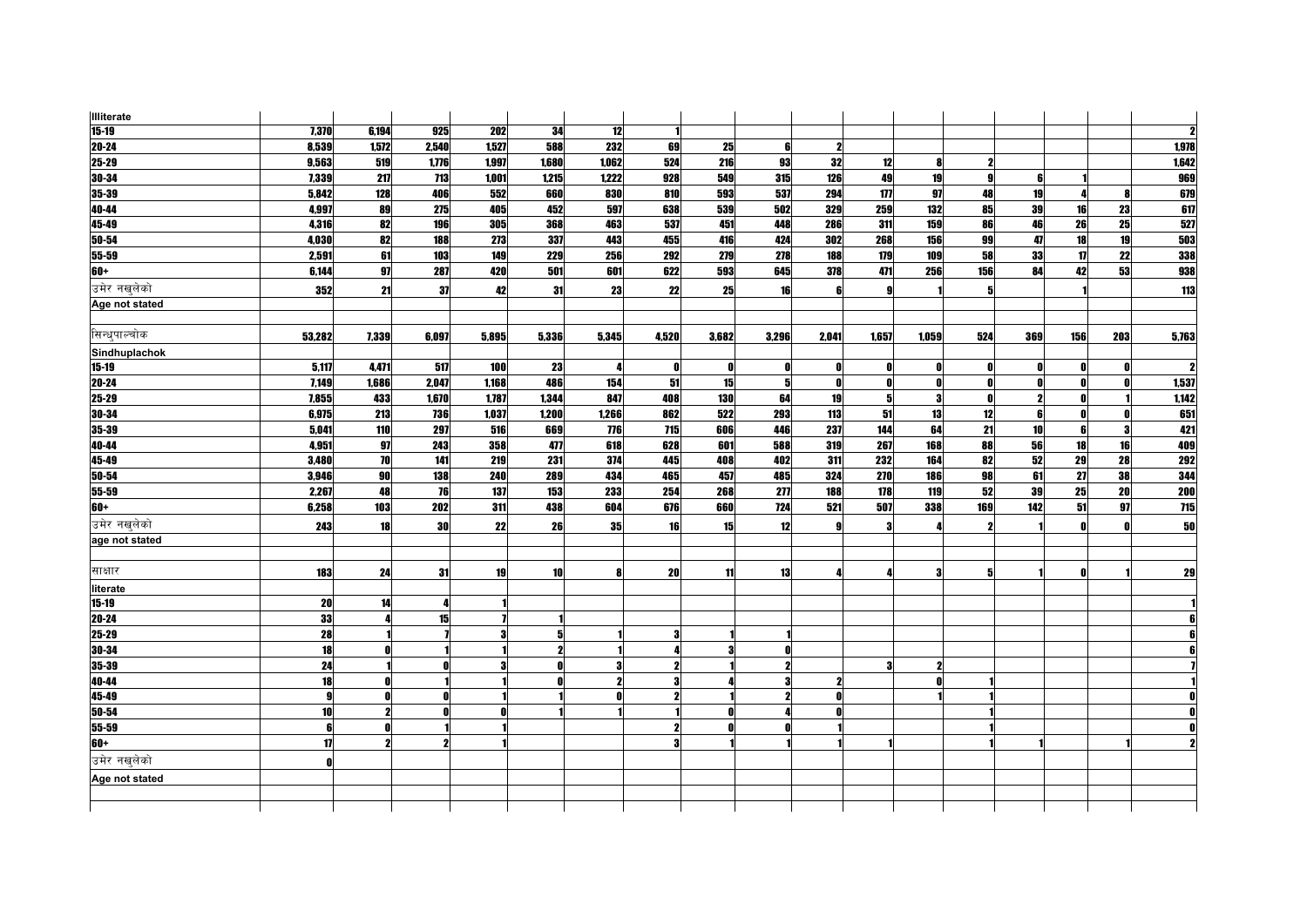| निरक्षर           | 53,099       | 7,315            | 6,066 | 5,876            | 5,326        | 5,337        | 4,500 | 3,671 | 3,283 | 2,037 | 1,653 | 1,056 | 519          | 368        | 156             | 202 | 5,734            |
|-------------------|--------------|------------------|-------|------------------|--------------|--------------|-------|-------|-------|-------|-------|-------|--------------|------------|-----------------|-----|------------------|
| <b>Illiterate</b> |              |                  |       |                  |              |              |       |       |       |       |       |       |              |            |                 |     |                  |
| $15 - 19$         | 5,097        | 4,457            | 513   | 99               | 23           |              |       |       |       |       |       |       |              |            |                 |     |                  |
| $20 - 24$         | 7,116        | 1,682            | 2,032 | 1,161            | 485          | 154          | 51    | 15    |       |       |       |       |              |            |                 |     | 1,531            |
| $25 - 29$         | 7,827        | 432              | 1,663 | 1,784            | 1,339        | 846          | 405   | 129   | 63    | 19    | 51    | 3     |              |            |                 |     | 1,136            |
| $30 - 34$         | 6,957        | 213              | 735   | 1,036            | 1,198        | 1,265        | 858   | 519   | 293   | 113   | 51    | 13    | 12           |            |                 |     | 645              |
| 35-39             | 5,017        | 109              | 297   | 513              | 669          | 773          | 713   | 605   | 444   | 237   | 141   | 62    | 21           | 10         | 6               |     | 414              |
| 40-44             | 4,933        | 97               | 242   | 357              | 477          | 616          | 625   | 597   | 585   | 317   | 267   | 168   | 87           | ${\bf 56}$ | 18              | 16  | 408              |
| $45-49$           | 3,471        | 70               | 141   | $\overline{218}$ | 230          | 374          | 443   | 407   | 400   | 311   | 232   | 163   | 81           | 52         | $\overline{29}$ | 28  | 292              |
| 50-54             | 3,936        | 88               | 138   | <b>240</b>       | 288          | 433          | 464   | 457   | 481   | 324   | 270   | 186   | 97           | 61         | 27              | 38  | 344              |
| 55-59             | 2,261        | 48               | 75    | 136              | 153          | 233          | 252   | 268   | 277   | 187   | 178   | 119   | 51           | 39         | 25              | 20  | 200              |
| $60+$             | 6,241        | $\overline{101}$ | 200   | 310              | 438          | 604          | 673   | 659   | 723   | 520   | 506   | 338   | 168          | 141        | 51              | 96  | $\overline{713}$ |
| उमेर नखुलेको      | 243          | 18               | 30    | 22               | 26           | 35           | 16    | 15    | 12    | g     |       |       | 2            |            |                 |     | 50               |
| Age not stated    |              |                  |       |                  |              |              |       |       |       |       |       |       |              |            |                 |     |                  |
|                   |              |                  |       |                  |              |              |       |       |       |       |       |       |              |            |                 |     |                  |
| पूर्व नं २ दोलखा  | 39,329       | 6,004            | 5,355 | 4,723            | 4,294        | 3,887        | 3,269 | 2,649 | 2,217 | 1,345 | 1,061 | 640   | 313          | 157        | 82              | 96  | 3,237            |
| East No 2 Dolakha |              |                  |       |                  |              |              |       |       |       |       |       |       |              |            |                 |     |                  |
| $15 - 19$         | 3,971        | 3,466            | 416   | 69               | 15           | $\mathbf{2}$ | 3     | 0     |       |       | n     |       | 0            |            |                 |     | $\mathbf{r}$     |
| $20 - 24$         | 5,180        | 1,323            | 1,624 | 838              | 325          | 89           | 25    | 13    | 2     |       |       |       |              |            |                 |     | 940              |
| $25 - 29$         | 5,900        | 500              | 1,384 | 1,348            | 1,057        | 547          | 227   | 93    | 40    | 11    | -3    |       |              |            |                 |     | 688              |
| 30-34             | 5,066        | 214              | 649   | 810              | 936          | 854          | 611   | 354   | 169   | 60    | 34    | 9     | 2            |            |                 |     | <b>360</b>       |
| 35-39             | 3,693        | 103              | 352   | 415              | 482          | 573          | 526   | 410   | 282   | 148   | 107   | 42    | 12           |            |                 |     | <b>232</b>       |
| 40-44             | 3,442        | 94               | 239   | 316              | 334          | 450          | 435   | 417   | 347   | 246   | 173   | 116   | 42           | 23         |                 | 5   | 197              |
| 45-49             | 2,585        | 62               | 162   | 202              | 243          | 318          | 303   | 280   | 292   | 202   | 169   | 101   | 49           | 23         | <b>g</b>        | 13  | 157              |
| $50 - 54$         | 3,004        | 73               | 182   | 244              | 287          | 368          | 372   | 333   | 330   | 231   | 179   | 122   | 58           | 18         | 16              | 20  | $\overline{111}$ |
| 55-59             | 1,621        | 45               | 80    | 129              | 163          | 164          | 179   | 192   | 189   | 119   | 105   | 69    | 39           | 19         | 14              | 11  | 104              |
| $60+$             | 4,839        | 118              | 265   | 350              | 450          | 521          | 586   | 556   | 564   | 326   | 291   | 179   | 110          | 66         | 31              | 44  | 382              |
| उमेर नखुलेको      | 28           | 6                |       |                  | $\mathbf{2}$ |              | ,     |       |       |       |       |       | $\mathbf{r}$ |            |                 |     | ß                |
| age not stated    |              |                  |       |                  |              |              |       |       |       |       |       |       |              |            |                 |     |                  |
|                   |              |                  |       |                  |              |              |       |       |       |       |       |       |              |            |                 |     |                  |
| साक्षार           | 97           | 16               | 17    | 16               | 6            |              |       |       |       |       |       |       |              |            |                 |     | 12               |
| literate          |              |                  |       |                  |              |              |       |       |       |       |       |       |              |            |                 |     |                  |
| $15 - 19$         | 14           | 11               |       |                  |              |              |       |       |       |       |       |       |              |            |                 |     |                  |
| 20-24             | 13           |                  |       |                  |              |              |       |       |       |       |       |       |              |            |                 |     |                  |
| 25-29             | 13           |                  |       |                  |              |              | ß     |       |       |       |       |       |              |            |                 |     |                  |
| $30 - 34$         | $\mathbf{g}$ |                  |       |                  | 2            | 3            | O     |       |       |       |       |       |              |            |                 |     |                  |
| 35-39             | 18           |                  |       |                  |              |              | 2     |       |       |       |       |       |              |            |                 |     |                  |
| 40-44             |              |                  |       |                  |              |              |       |       |       |       |       |       |              |            |                 |     |                  |
| 45-49             |              |                  |       |                  |              |              |       |       |       |       |       |       |              |            |                 |     |                  |
| 50-54             |              |                  |       |                  |              |              |       |       |       |       |       |       |              |            |                 |     |                  |
| 55-59             |              |                  |       |                  |              |              |       |       |       |       |       |       |              |            |                 |     |                  |
| $60+$             |              |                  |       |                  |              |              |       |       |       |       |       |       |              |            |                 |     |                  |
| उमेर नखलेको       | Λ            |                  |       |                  |              |              |       |       |       |       |       |       |              |            |                 |     |                  |
| Age not stated    |              |                  |       |                  |              |              |       |       |       |       |       |       |              |            |                 |     |                  |
|                   |              |                  |       |                  |              |              |       |       |       |       |       |       |              |            |                 |     |                  |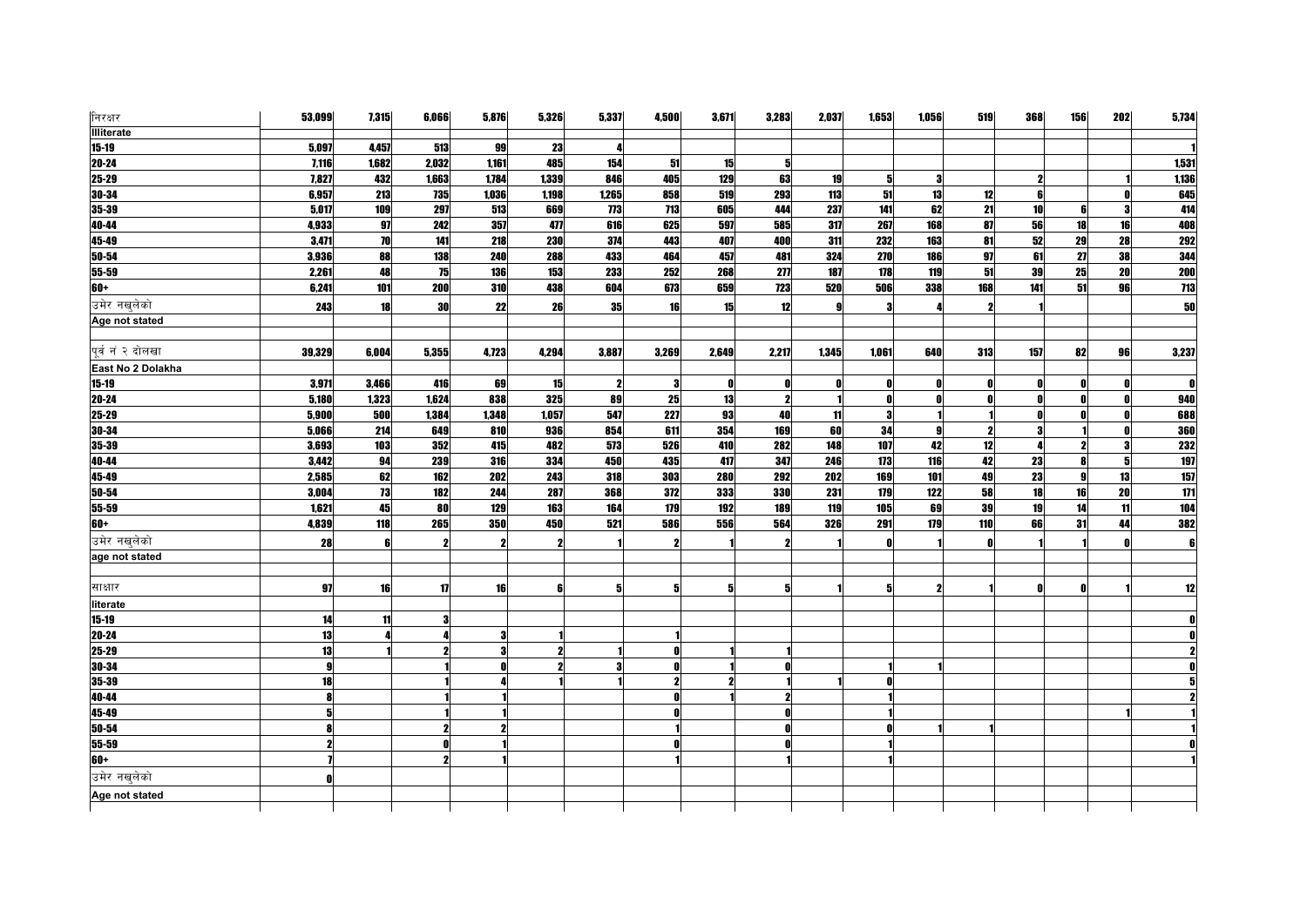| निरक्षर                       | 39,232 | 5,988 | 5,338               | 4,707 | 4,288 | 3,882 | 3,264 | 2,644 | 2,212 | 1,344 | 1.056 | 638             | 312                 | 157 | 82  | 95           | 3,225               |
|-------------------------------|--------|-------|---------------------|-------|-------|-------|-------|-------|-------|-------|-------|-----------------|---------------------|-----|-----|--------------|---------------------|
| <b>Illiterate</b>             |        |       |                     |       |       |       |       |       |       |       |       |                 |                     |     |     |              |                     |
| $15 - 19$                     | 3,957  | 3,455 | 413                 | 69    | 15    | 2     | 3     |       |       |       |       |                 |                     |     |     |              |                     |
| $20 - 24$                     | 5,167  | 1,319 | 1,620               | 835   | 324   | 89    | 24    | 13    | 2     |       |       |                 |                     |     |     |              | 940                 |
| 25-29                         | 5,887  | 499   | 1,382               | 1,345 | 1,055 | 546   | 227   | 92    | 39    | 11    | 3     |                 |                     |     |     |              | 686                 |
| 30-34                         | 5,057  | 214   | 648                 | 810   | 934   | 851   | 611   | 353   | 169   | 60    | 33    | Я               | $\boldsymbol{\eta}$ |     |     |              | 360                 |
| 35-39                         | 3,675  | 103   | 351                 | 411   | 481   | 572   | 524   | 408   | 281   | 147   | 107   | 42              | 12                  |     |     |              | 227                 |
| 40-44                         | 3,434  | 94    | 238                 | 315   | 334   | 450   | 435   | 416   | 345   | 246   | 172   | 116             | 42                  | 23  | R   |              | 195                 |
| $45 - 49$                     | 2,580  | 62    | 161                 | 201   | 243   | 318   | 303   | 280   | 292   | 202   | 168   | 101             | 49                  | 23  | Q   | 12           | <b>156</b>          |
| 50-54                         | 2,996  | 73    | 180                 | 242   | 287   | 368   | 371   | 333   | 330   | 231   | 179   | 121             | 57                  | 18  | 16  | 20           | 170                 |
| 55-59                         | 1,619  | 45    | 80                  | 128   | 163   | 164   | 179   | 192   | 189   | 119   | 104   | 69              | 39                  | 19  | 14  | 11           | 104                 |
| $60+$                         | 4,832  | 118   | 263                 | 349   | 450   | 521   | 585   | 556   | 563   | 326   | 290   | 179             | 110                 | 66  | 31  | 44           | 381                 |
| उमेर नखलेको                   | 28     |       | $\boldsymbol{\eta}$ |       |       |       |       |       | 2     |       |       |                 |                     |     |     |              | 6                   |
| Age not stated                |        |       |                     |       |       |       |       |       |       |       |       |                 |                     |     |     |              |                     |
|                               |        |       |                     |       |       |       |       |       |       |       |       |                 |                     |     |     |              |                     |
| पूर्व २ नं रामेछाप (चिशख्)    | 36,926 | 6,972 | 4.811               | 4.241 | 3,821 | 3,582 | 3,134 | 2,595 | 2,168 | 1.427 | 1.098 | <b>700</b>      | 364                 | 236 | 115 | 94           | 1,568               |
| East no 2 Ramechhap chisankhu |        |       |                     |       |       |       |       |       |       |       |       |                 |                     |     |     |              |                     |
| 15-19                         | 3,810  | 3,345 | 375                 | 79    | -8    | -3    | 0     | 0     | 0     | n     | 0     | n               | 0                   |     |     |              | $\mathbf{r}$        |
| $20 - 24$                     | 5,132  | 1,850 | 1,615               | 838   | 287   | 97    | 31    | 13    | 3     |       |       |                 | $\mathbf{r}$        | Ω   |     |              | 397                 |
| 25-29                         | 5,685  | 713   | 1,250               | 1,366 | 1,069 | 590   | 257   | 103   | 48    | 10    | 5     | 2               | $\mathbf{0}$        |     |     |              | 271                 |
| 30-34                         | 4,624  | 332   | 545                 | 673   | 789   | 837   | 593   | 359   | 206   | 60    | 41    | 11              | $\mathbf{2}$        |     |     |              | 175                 |
| $35 - 39$                     | 3,410  | 180   | 272                 | 331   | 446   | 484   | 503   | 413   | 297   | 174   | 92    | 49              | 24                  |     | 2   |              | 134                 |
| 40-44                         | 3,104  | 127   | 181                 | 259   | 326   | 352   | 394   | 400   | 348   | 240   | 167   | 97              | 59                  | 29  | 12  | R            | 105                 |
| 45-49                         | 2,327  | 114   | 120                 | 139   | 203   | 277   | 280   | 254   | 252   | 206   | 164   | 106             | 62                  | 38  | 12  | $\mathbf{q}$ | 91                  |
| $50 - 54$                     | 2.842  | 112   | 153                 | 190   | 239   | 323   | 350   | 335   | 303   | 233   | 205   | <b>136</b>      | 59                  | 53  | 34  | 11           | 106                 |
| $55 - 59$                     | 1,624  | 65    | 82                  | 121   | 125   | 175   | 195   | 195   | 206   | 117   | 92    | $\overline{11}$ | 44                  | 30  | 13  | 11           | $\overline{\bf 82}$ |
| 60+                           | 4,354  | 133   | 215                 | 244   | 329   | 443   | 530   | 520   | 505   | 386   | 332   | 228             | 113                 | 79  | 41  | 52           | 204                 |
| उमेर नखलेको                   | 14     |       | 3                   |       |       |       |       |       |       |       |       |                 |                     |     |     |              | Я                   |
| age not stated                |        |       |                     |       |       |       |       |       |       |       |       |                 |                     |     |     |              |                     |
|                               |        |       |                     |       |       |       |       |       |       |       |       |                 |                     |     |     |              |                     |
| साक्षार                       | 107    | 35    | 18                  |       | ß     |       |       |       | 2     | я     | Λ     | 3               | $\mathbf{r}$        |     |     |              |                     |
| literate                      |        |       |                     |       |       |       |       |       |       |       |       |                 |                     |     |     |              |                     |
| $15-19$                       | 20     | 11    | 8                   |       |       |       |       |       |       |       |       |                 |                     |     |     |              |                     |
| $20 - 24$                     | 26     | 14    | 8                   |       |       |       |       |       |       |       |       |                 |                     |     |     |              |                     |
| $25 - 29$                     | 15     |       |                     |       | 3     | 2     |       |       |       |       |       |                 |                     |     |     |              |                     |
| 30-34                         | 12     |       |                     |       |       | з     | 2     |       |       |       |       |                 |                     |     |     |              |                     |
| $35 - 39$                     | 11     |       |                     |       |       | ß     | ,     |       |       |       |       | 2               |                     |     |     |              |                     |
| 40-44                         |        |       |                     |       |       |       |       |       |       |       |       |                 |                     |     |     |              |                     |
| $45 - 49$                     |        |       |                     |       |       |       |       |       |       |       |       |                 |                     |     |     |              |                     |
| 50-54                         |        |       |                     |       |       |       |       |       |       |       |       |                 |                     |     |     |              |                     |
| 55-59                         |        |       |                     |       |       |       |       |       |       |       |       |                 |                     |     |     |              |                     |
| $60+$                         |        |       |                     |       |       |       |       |       |       |       |       |                 |                     |     |     |              |                     |
| उमेर नखलेको                   |        |       |                     |       |       |       |       |       |       |       |       |                 |                     |     |     |              |                     |
|                               |        |       |                     |       |       |       |       |       |       |       |       |                 |                     |     |     |              |                     |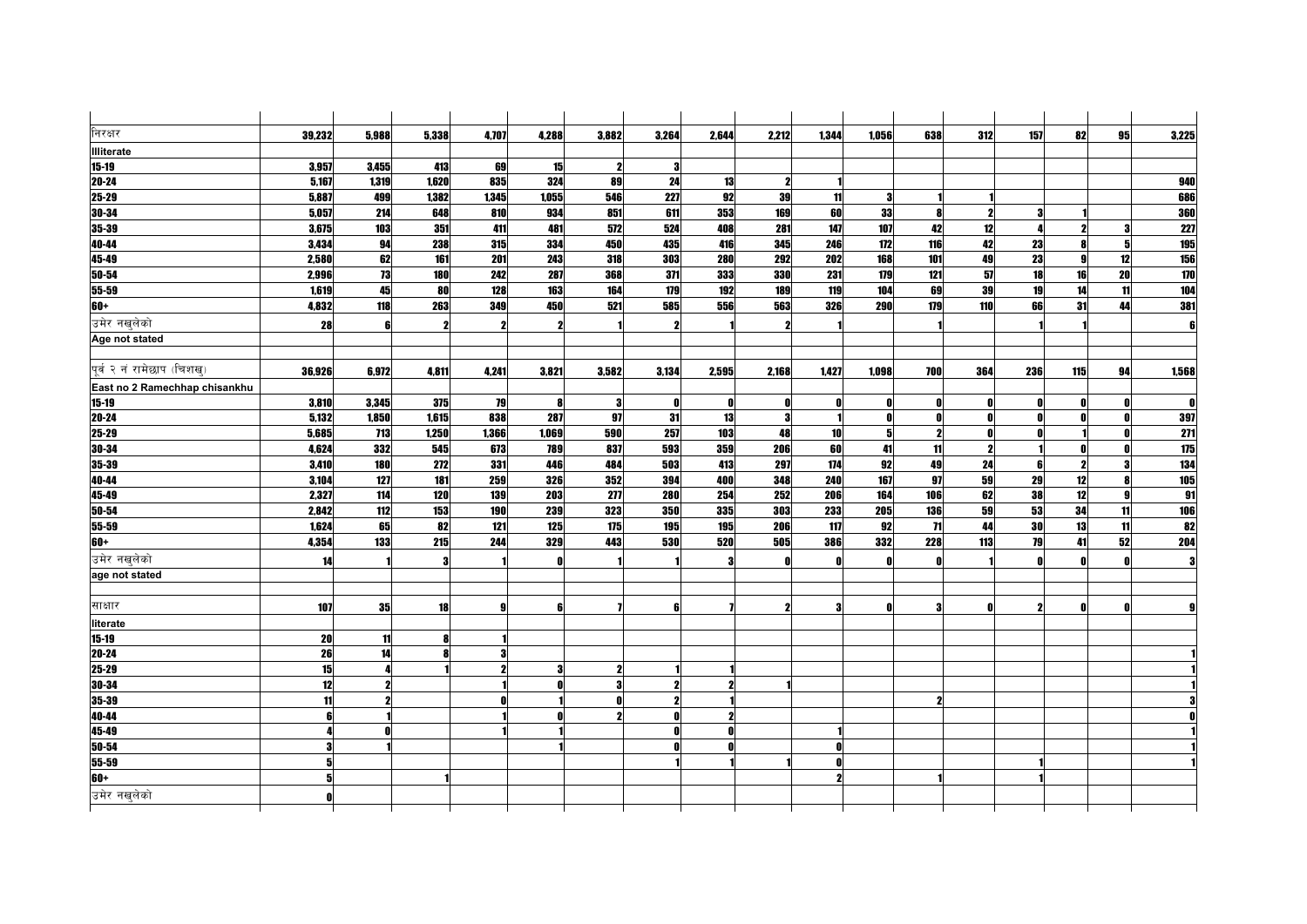| Age not stated    |        |              |       |       |       |       |              |       |       |       |       |              |                |     |     |     |                           |
|-------------------|--------|--------------|-------|-------|-------|-------|--------------|-------|-------|-------|-------|--------------|----------------|-----|-----|-----|---------------------------|
| निरक्षर           | 36,819 | 6,937        | 4,793 | 4,232 | 3,815 | 3,575 | 3,128        | 2,588 | 2,166 | 1,424 | 1,098 | 697          | 364            | 234 | 115 | 94  | 1,559                     |
| <b>Illiterate</b> |        |              |       |       |       |       |              |       |       |       |       |              |                |     |     |     |                           |
| $15 - 19$         | 3,790  | 3,334        | 367   | 78    | -8    | -3    |              |       |       |       |       |              |                |     |     |     |                           |
| 20-24             | 5,106  | 1,836        | 1,607 | 835   | 287   | 97    | 31           | 13    | З     |       |       |              |                |     |     |     | 396                       |
| 25-29             | 5.670  | 709          | 1.249 | 1,364 | 1,066 | 588   | <b>256</b>   | 102   | 48    | 10    |       | 2            |                |     |     |     | 270                       |
| 30-34             | 4,612  | 330          | 545   | 672   | 789   | 834   | 591          | 357   | 205   | 60    | 41    | 11           | 2              |     |     |     | 174                       |
| 35-39             | 3,399  | 178          | 272   | 331   | 445   | 484   | 501          | 412   | 297   | 174   | 92    | 47           | 24             | ĥ   | 2   |     | 131                       |
| 40-44             | 3,098  | 126          | 181   | 258   | 326   | 350   | 394          | 398   | 348   | 240   | 167   | 97           | 59             | 29  | 12  |     | <b>105</b>                |
| 45-49             | 2,323  | 114          | 120   | 138   | 202   | 277   | 280          | 254   | 252   | 205   | 164   | 106          | 62             | 38  | 12  | я   | 90                        |
| 50-54             | 2,839  | 111          | 153   | 190   | 238   | 323   | <b>350</b>   | 335   | 303   | 233   | 205   | 136          | 59             | 53  | 34  | 11  | 105                       |
| 55-59             | 1,619  | 65           | 82    | 121   | 125   | 175   | 194          | 194   | 205   | 117   | 92    | $\mathbf{H}$ | 44             | 29  | 13  | 11  | $\overline{\mathbf{8}}$ 1 |
| $60+$             | 4,349  | 133          | 214   | 244   | 329   | 443   | 530          | 520   | 505   | 384   | 332   | 227          | 113            | 78  | 41  | 52  | 204                       |
| उमेर नखलेको       | 14     |              |       |       |       |       |              | 3     |       |       |       |              |                |     |     |     | Я                         |
| Age not stated    |        |              |       |       |       |       |              |       |       |       |       |              |                |     |     |     |                           |
|                   |        |              |       |       |       |       |              |       |       |       |       |              |                |     |     |     |                           |
| ओखलढुङ्गा         | 46,908 | 7,889        | 5,683 | 5,015 | 4,684 | 4,400 | 3,849        | 3,120 | 2,692 | 1,977 | 1,408 | 1,003        | 516            | 306 | 159 | 171 | 4,036                     |
| Okhaldhunga       |        |              |       |       |       |       |              |       |       |       |       |              |                |     |     |     |                           |
| $15 - 19$         | 5,007  | 4,358        | 522   | 92    | 13    | 12    |              |       |       |       |       |              |                |     |     |     |                           |
| $20 - 24$         | 6,555  | 1,753        | 1,908 | 1,058 | 499   | 177   | 44           | 17    | 51    | Д     |       | 0            | - 0            |     |     |     | 1,090                     |
| 25-29             | 7,084  | 649          | 1,392 | 1,442 | 1,313 | 850   | 408          | 170   | 68    | 28    | R     |              | 3              |     |     |     | 745                       |
| $30 - 34$         | 5,992  | 287          | 593   | 795   | 985   | 1,028 | 843          | 487   | 267   | 143   | 51    | 23           | R              |     |     |     | 475                       |
| 35-39             | 4,531  | 187          | 341   | 423   | 491   | 571   | 617          | 548   | 404   | 294   | 177   | 90           | 26             | 16  | 5   |     | 337                       |
| 40-44             | 4,007  | 153          | 229   | 296   | 367   | 433   | 492          | 459   | 434   | 313   | 231   | 155          | 78             | 40  | 13  | 17  | 297                       |
| 45-49             | 3,071  | <b>116</b>   | 162   | 202   | 219   | 324   | 326          | 355   | 324   | 265   | 222   | 149          | 89             | 37  | 23  | 25  | 233                       |
| $50 - 54$         | 3,432  | 134          | 176   | 254   | 277   | 342   | 377          | 331   | 385   | 324   | 209   | 169          | $\overline{1}$ | 60  | 33  | 36  | 248                       |
| 55-59             | 2,005  | 75           | 106   | 123   | 158   | 175   | 209          | 241   | 223   | 175   | 146   | 80           | 59             | 43  | 20  | 19  | 153                       |
| $60+$             | 5,162  | 170          | 246   | 327   | 353   | 480   | 529          | 507   | 581   | 428   | 362   | 329          | 176            | 107 | 61  | 69  | 437                       |
| उमेर नखलेको       | 62     |              |       |       | g     | 8     | 3            |       |       |       |       |              | $\mathbf{r}$   |     |     |     | 12                        |
| age not stated    |        |              |       |       |       |       |              |       |       |       |       |              |                |     |     |     |                           |
|                   |        |              |       |       |       |       |              |       |       |       |       |              |                |     |     |     |                           |
| साक्षार           | 209    | 44           | 24    | 28    | 17    | 16    | 12           | Q     |       | 5     |       | $\mathbf{r}$ |                |     |     |     | 33                        |
| literate          |        |              |       |       |       |       |              |       |       |       |       |              |                |     |     |     |                           |
| 15-19             | 30     | 24           |       |       |       |       |              |       |       |       |       |              |                |     |     |     |                           |
| 20-24             | 39     | 11           | 5     | 11    | 3     |       |              |       |       |       |       |              |                |     |     |     |                           |
| 25-29             | 36     | 4            |       |       | 6     | 3     | 3            | 7     |       |       |       |              |                |     |     |     |                           |
| 30-34             | 28     | 0            |       |       | 3     | 3     | 6            |       |       |       |       |              |                |     |     |     |                           |
| 35-39             | 15     |              |       |       |       |       | n            |       |       |       |       |              |                |     |     |     |                           |
| 40-44             | 20     | $\mathbf{r}$ | 3     |       | 2     |       | $\mathbf{2}$ |       |       | Λ     |       |              | -3             |     |     |     |                           |
| 45-49             | 8      |              |       |       |       | Λ     |              |       |       |       |       |              | - 0            |     |     |     |                           |
| 50-54             | 14     |              |       |       |       | 3     |              |       |       |       |       |              |                |     |     |     |                           |
| $55 - 59$         |        |              |       |       |       |       |              |       |       |       |       |              |                |     |     |     |                           |
| $60+$             | 14     |              |       |       |       |       |              |       |       |       |       |              |                |     |     |     |                           |
|                   |        |              |       |       |       |       |              |       |       |       |       |              |                |     |     |     |                           |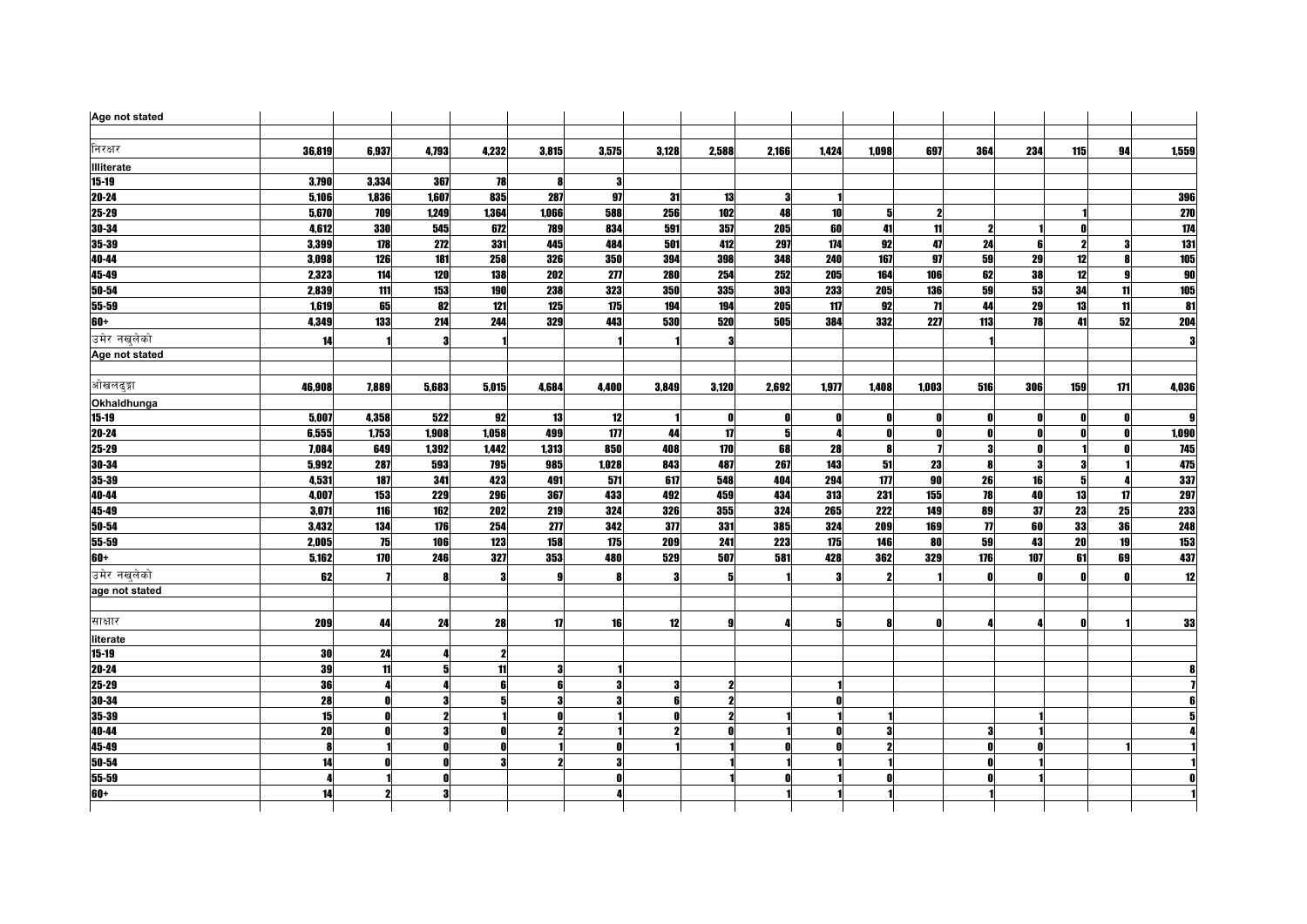| उमेर नखुलेको      |        |       |           |            |              |              |       |              |                |              |                     |              |                     |     |     |     |                  |
|-------------------|--------|-------|-----------|------------|--------------|--------------|-------|--------------|----------------|--------------|---------------------|--------------|---------------------|-----|-----|-----|------------------|
| Age not stated    |        |       |           |            |              |              |       |              |                |              |                     |              |                     |     |     |     |                  |
|                   |        |       |           |            |              |              |       |              |                |              |                     |              |                     |     |     |     |                  |
| निरक्षर           | 46,699 | 7,845 | 5,659     | 4,987      | 4,667        | 4,384        | 3,837 | 3,111        | 2,688          | 1,972        | 1,400               | 1,003        | 512                 | 302 | 159 | 170 | 4,003            |
| <b>Illiterate</b> |        |       |           |            |              |              |       |              |                |              |                     |              |                     |     |     |     |                  |
| $15 - 19$         | 4,977  | 4,334 | 518       | 90         | 13           | 12           |       |              |                |              |                     |              |                     |     |     |     | q                |
| $20 - 24$         | 6,516  | 1,742 | 1,903     | 1,047      | 496          | 176          | 44    | $\mathbf{u}$ | 5 <sup>1</sup> | Л            |                     |              |                     |     |     |     | 1,082            |
| $25 - 29$         | 7,048  | 645   | 1,388     | 1,436      | 1,307        | 847          | 405   | 168          | 68             | 27           | 81                  |              | 3                   |     |     |     | <b>738</b>       |
| 30-34             | 5,964  | 287   | 590       | 790        | 982          | 1,025        | 837   | 485          | 267            | 143          | 51                  | 23           | 8                   |     |     |     | 469              |
| 35-39             | 4,516  | 187   | 339       | 422        | 491          | 570          | 617   | 546          | 403            | 293          | 176                 | 90           | 26                  | 15  | 5   |     | 332              |
| $40 - 44$         | 3,987  | 153   | 226       | 296        | 365          | 432          | 490   | 459          | 433            | 313          | 228                 | 155          | 75                  | 39  | 13  | 17  | <b>293</b>       |
| 45-49             | 3,063  | 115   | 162       | 202        | 218          | 324          | 325   | 354          | 324            | 265          | <b>220</b>          | 149          | 89                  | 37  | 23  | 24  | 232              |
| $50 - 54$         | 3,418  | 134   | 176       | 251        | 275          | 339          | 377   | 330          | 384            | 323          | 208                 | 169          | $\boldsymbol{\eta}$ | 59  | 33  | 36  | 247              |
| 55-59             | 2,001  | 74    | 106       | 123        | 158          | 175          | 209   | 240          | 223            | 174          | 146                 | 80           | 59                  | 42  | 20  | 19  | 153              |
| 60+               | 5,148  | 168   | 243       | 327        | 353          | 476          | 529   | 507          | 580            | 427          | 361                 | 329          | 175                 | 107 | 61  | 69  | 436              |
| उमेर नखलेको       | 61     | 6     | 8         |            | $\mathbf{Q}$ |              | 3     |              |                | Я            | $\boldsymbol{\eta}$ |              |                     |     |     |     | 12               |
| Age not stated    |        |       |           |            |              |              |       |              |                |              |                     |              |                     |     |     |     |                  |
|                   |        |       |           |            |              |              |       |              |                |              |                     |              |                     |     |     |     |                  |
| माभ्र किरात       | 37,326 | 7,235 | 4,534     | 4,161      | 3,782        | 3,686        | 3,115 | 2,609        | 2,148          | 1,417        | 1,083               | 727          | 390                 | 198 | 89  | 102 | 2,050            |
| Majhkirat         |        |       |           |            |              |              |       |              |                |              |                     |              |                     |     |     |     |                  |
| $15 - 19$         | 4,387  | 3,899 | 397       | 76         | 9            | -4           | 2     | O            | 0              | 0            | 0                   | 0            | 0                   |     |     |     | $\mathbf{0}$     |
| 20-24             | 5,075  | 1,787 | 1,528     | 778        | 336          | 101          | 43    | 12           |                | $\mathbf{2}$ | 0                   | $\mathbf{0}$ | 0                   |     |     |     | 487              |
| 25-29             | 5,593  | 614   | 1,114     | 1,241      | 1,049        | 650          | 317   | 132          | 46             | 15           | 6                   | 3            | $\mathbf{0}$        |     |     |     | 403              |
| 30-34             | 4,649  | 268   | 516       | 682        | 755          | 767          | 621   | 450          | 223            | 94           | 32                  | 20           |                     |     |     | n   | <b>213</b>       |
| 35-39             | 3,522  | 141   | 258       | 357        | 418          | 563          | 467   | 404          | 323            | 215          | 102                 | 63           | 21                  |     | 3   |     | $\overline{174}$ |
| 40-44             | 3,239  | 133   | 200       | 255        | 315          | 433          | 397   | 362          | 337            | 235          | 181                 | 116          | 48                  | 23  |     | 11  | 186              |
| $45 - 49$         | 2,299  | 90    | 111       | <b>180</b> | 194          | 260          | 279   | 248          | 270            | 165          | 147                 | 112          | 67                  | 34  | 15  | 12  | 115              |
| 50-54             | 2,751  | 100   | 117       | 191        | 237          | 304          | 322   | 315          | 314            | 233          | 202                 | 114          | 74                  | 41  | 21  | 22  | 144              |
| 55-59             | 1,428  | 49    | 82        | 99         | 119          | 165          | 150   | 159          | 151            | 110          | 109                 | $\mathbf{H}$ | 43                  | 22  | 10  | 17  | $\overline{12}$  |
| $60+$             | 4,374  | 153   | 210       | 302        | 348          | 439          | 516   | 527          | 482            | 347          | 303                 | 228          | 130                 | 66  | 32  | 36  | 255              |
| उमेर नखुलेको      |        |       |           |            | $\mathbf{2}$ | $\mathbf{0}$ |       | ß            |                |              |                     | $\mathbf{0}$ | $\mathbf{a}$        |     |     |     |                  |
| age not stated    |        |       |           |            |              |              |       |              |                |              |                     |              |                     |     |     |     |                  |
|                   |        |       |           |            |              |              |       |              |                |              |                     |              |                     |     |     |     |                  |
| साक्षार           | 116    | 36    | <b>20</b> | 13         | 13           | 6            | 4     | 6            | 6              | ß            |                     |              |                     |     |     |     |                  |
| literate          |        |       |           |            |              |              |       |              |                |              |                     |              |                     |     |     |     |                  |
| $15 - 19$         | 32     | 22    |           |            |              |              |       |              |                |              |                     |              |                     |     |     |     |                  |
| $20 - 24$         | 32     | 10    | 8         |            |              |              |       |              |                |              |                     |              |                     |     |     |     |                  |
| 25-29             | 14     | 2     |           |            | 3            |              |       |              |                |              |                     |              |                     |     |     |     |                  |
| 30-34             | 15     |       |           |            |              |              |       |              |                |              |                     |              |                     |     |     |     |                  |
| 35-39             | 8      |       |           |            |              |              |       |              |                |              |                     |              |                     |     |     |     |                  |
| 40-44             | 3      |       |           |            |              |              |       |              |                |              |                     |              |                     |     |     |     |                  |
| 45-49             |        |       |           |            |              |              |       |              |                |              |                     |              |                     |     |     |     |                  |
| $50 - 54$         |        |       |           |            |              |              |       |              |                |              |                     |              |                     |     |     |     |                  |
| 55-59             |        |       |           |            |              |              |       |              |                |              |                     |              |                     |     |     |     |                  |
|                   |        |       |           |            |              |              |       |              |                |              |                     |              |                     |     |     |     |                  |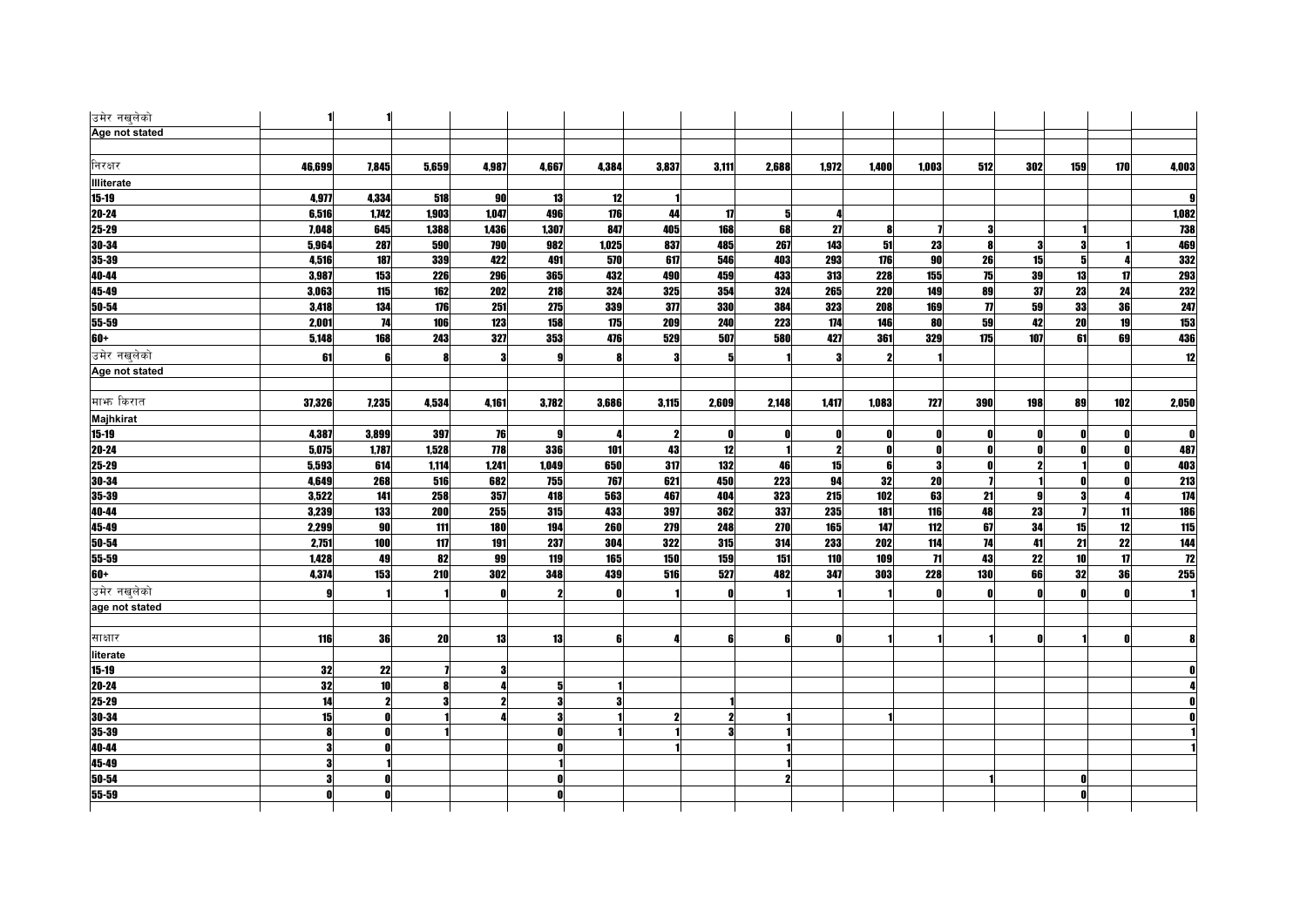| 60+               | 6               |            |              |            |       |       |              |            |                |                         |       |       |              |                 |                 |     | $\mathbf{z}$     |
|-------------------|-----------------|------------|--------------|------------|-------|-------|--------------|------------|----------------|-------------------------|-------|-------|--------------|-----------------|-----------------|-----|------------------|
| उमेर नखलेको       | n               |            |              |            |       |       |              |            |                |                         |       |       |              |                 |                 |     |                  |
| Age not stated    |                 |            |              |            |       |       |              |            |                |                         |       |       |              |                 |                 |     |                  |
|                   |                 |            |              |            |       |       |              |            |                |                         |       |       |              |                 |                 |     |                  |
| निरक्षर           | 37,210          | 7,199      | 4,514        | 4.148      | 3,769 | 3,680 | 3,111        | 2,603      | 2,142          | 1,417                   | 1.082 | 726   | 389          | 198             | 88              | 102 | 2,042            |
| <b>Illiterate</b> |                 |            |              |            |       |       |              |            |                |                         |       |       |              |                 |                 |     |                  |
| $15 - 19$         | 4,355           | 3,877      | <b>390</b>   | 73         | -9    |       | $\mathbf{2}$ |            |                |                         |       |       |              |                 |                 |     |                  |
| $20 - 24$         | 5,043           | 1,177      | 1.520        | 774        | 331   | 100   | 43           | 12         |                | $\boldsymbol{\eta}$     |       |       |              |                 |                 |     | 483              |
| 25-29             | 5,579           | 612        | 1,111        | 1,239      | 1.046 | 647   | 317          | 131        | 46             | 15                      | £     | 3     |              |                 |                 |     | 403              |
| 30-34             | 4,634           | 268        | 515          | 678        | 752   | 766   | 619          | 448        | 222            | 94                      | 31    | 20    |              |                 |                 |     | 213              |
| 35-39             | 3,514           | 141        | 257          | 357        | 418   | 562   | 466          | 401        | 322            | 215                     | 102   | 63    | 21           |                 |                 |     | 1/3              |
| 40-44             | 3,236           | 133        | 200          | 255        | 315   | 433   | 396          | 362        | <b>336</b>     | 235                     | 181   | 116   | 48           | 23              |                 | 11  | <b>185</b>       |
| 45-49             | 2,296           | 89         | 111          | <b>180</b> | 193   | 260   | 279          | 248        | 269            | 165                     | 147   | 112   | 67           | 34              | 15              | 12  | 115              |
| $50 - 54$         | 2,748           | 100        | 117          | 191        | 237   | 304   | 322          | 315        | 312            | 233                     | 202   | 114   | 13           | 41              | $\overline{21}$ | 22  | 144              |
| 55-59             | 1,428           | 49         | 82           | 99         | 119   | 165   | 150          | 159        | 151            | 110                     | 109   | 71    | 43           | 22              | 10              | 17  | 12               |
| 60+               | 4,368           | 152        | 210          | 302        | 347   | 439   | 516          | 527        | 482            | 347                     | 303   | 227   | 130          | 66              | 31              | 36  | 253              |
| उमेर नखलेको       | g               |            |              |            |       |       |              |            |                |                         |       |       |              |                 |                 |     |                  |
| Age not stated    |                 |            |              |            |       |       |              |            |                |                         |       |       |              |                 |                 |     |                  |
|                   |                 |            |              |            |       |       |              |            |                |                         |       |       |              |                 |                 |     |                  |
| भोजपुर            | 73,585          | 13,603     | 8,613        | 8,218      | 7,279 | 7,299 | 6,368        | 5,143      | 4,167          | 3,118                   | 2,027 | 1,327 | 693          | 409             | 165             | 182 | 4,974            |
| <b>Bhojpur</b>    |                 |            |              |            |       |       |              |            |                |                         |       |       |              |                 |                 |     |                  |
| $15 - 19$         | 8,653           | 7,705      | <b>750</b>   | 154        | 24    | 14    | 4            | n          | Λ              | Λ                       |       |       | $\mathbf{0}$ |                 |                 |     |                  |
| 20-24             | 10,718          | 3,260      | 3,065        | 1,842      | 774   | 281   | 95           | 44         | 21             | $\overline{\mathbf{I}}$ |       | n     | 0            |                 |                 |     | 1,329            |
| 25-29             | 10,795          | 1,052      | 2,028        | 2,361      | 1,993 | 1,399 | 668          | 274        | 105            | 33                      | 11    |       | 3            |                 |                 |     | 865              |
| 30-34             | 8,661           | 448        | 788          | 1,193      | 1,343 | 1,502 | 1,278        | 804        | 435            | 224                     | 89    | 30    | 13           |                 | 2               |     | 507              |
| 35-39             | 6,572           | 258        | 432          | 586        | 741   | 953   | 983          | 813        | 645            | 407                     | 220   | 105   | 40           | 22              | 8               | 6   | 353              |
| 40-44             | 6,429           | 208        | 396          | 521        | 550   | 756   | 797          | <b>795</b> | 677            | 575                     | 351   | 225   | 120          | 67              | 17              | 15  | 359              |
| 45-49             | 4,789           | <b>160</b> | 258          | 355        | 404   | 525   | 585          | 538        | 491            | 425                     | 296   | 230   | 116          | $\overline{11}$ | 30              | 23  | <b>282</b>       |
| 50-54             | 5,350           | 158        | 292          | 396        | 460   | 569   | 640          | 607        | 564            | 454                     | 346   | 204   | 135          | 74              | 30              | 42  | 379              |
| 55-59             | 2,871           | 107        | 142          | 224        | 232   | 328   | 312          | 300        | <b>305</b>     | 245                     | 187   | 125   | <b>70</b>    | 46              | 23              | 24  | $\overline{201}$ |
| $60+$             | 8,699           | 240        | 452          | 580        | 755   | 969   | 1,004        | 968        | 922            | <b>745</b>              | 523   | 405   | 196          | 124             | 55              | 71  | 690              |
| उमेर नखलेको       | 48              |            | 10           |            | Я     | 3     | $\mathbf{2}$ |            | ,              | 3                       |       |       | $\mathbf{0}$ |                 |                 |     |                  |
| age not stated    |                 |            |              |            |       |       |              |            |                |                         |       |       |              |                 |                 |     |                  |
|                   |                 |            |              |            |       |       |              |            |                |                         |       |       |              |                 |                 |     |                  |
| साक्षार           | 446             | 114        | 70           | 46         | 28    | 23    | 25           | 19         | 23             | 11                      | 16    | Δ     | 5            |                 |                 | з   | 56               |
| literate          |                 |            |              |            |       |       |              |            |                |                         |       |       |              |                 |                 |     |                  |
| $15 - 19$         | 95              | 73         | 19           |            |       |       |              |            |                |                         |       |       |              |                 |                 |     |                  |
| 20-24             | 106             | 29         | 30           | 18         |       | 6     | 2            |            |                |                         |       |       |              |                 |                 |     |                  |
| 25-29             | 60              | 3          | 13           | 13         | 11    | 6     | $\mathbf{2}$ |            | 3              |                         |       |       |              |                 |                 |     |                  |
| $30 - 34$         | 53              |            |              |            |       |       |              |            |                |                         |       |       |              |                 |                 |     |                  |
| 35-39             | 35              |            | $\mathbf{2}$ | 5          |       |       | 3            |            | $\mathbf{2}$   |                         | З     |       |              |                 |                 |     |                  |
| 40-44             | 26              |            | $\mathbf{2}$ |            | Я     | Λ     | $\mathbf{2}$ |            | 5 <sup>1</sup> |                         |       |       |              |                 |                 |     |                  |
| 45-49             | $\overline{14}$ |            |              |            |       |       |              |            |                |                         |       |       |              |                 |                 |     |                  |
| 50-54             | 20              |            |              |            |       |       |              |            |                |                         |       |       |              |                 |                 |     |                  |
|                   |                 |            |              |            |       |       |              |            |                |                         |       |       |              |                 |                 |     |                  |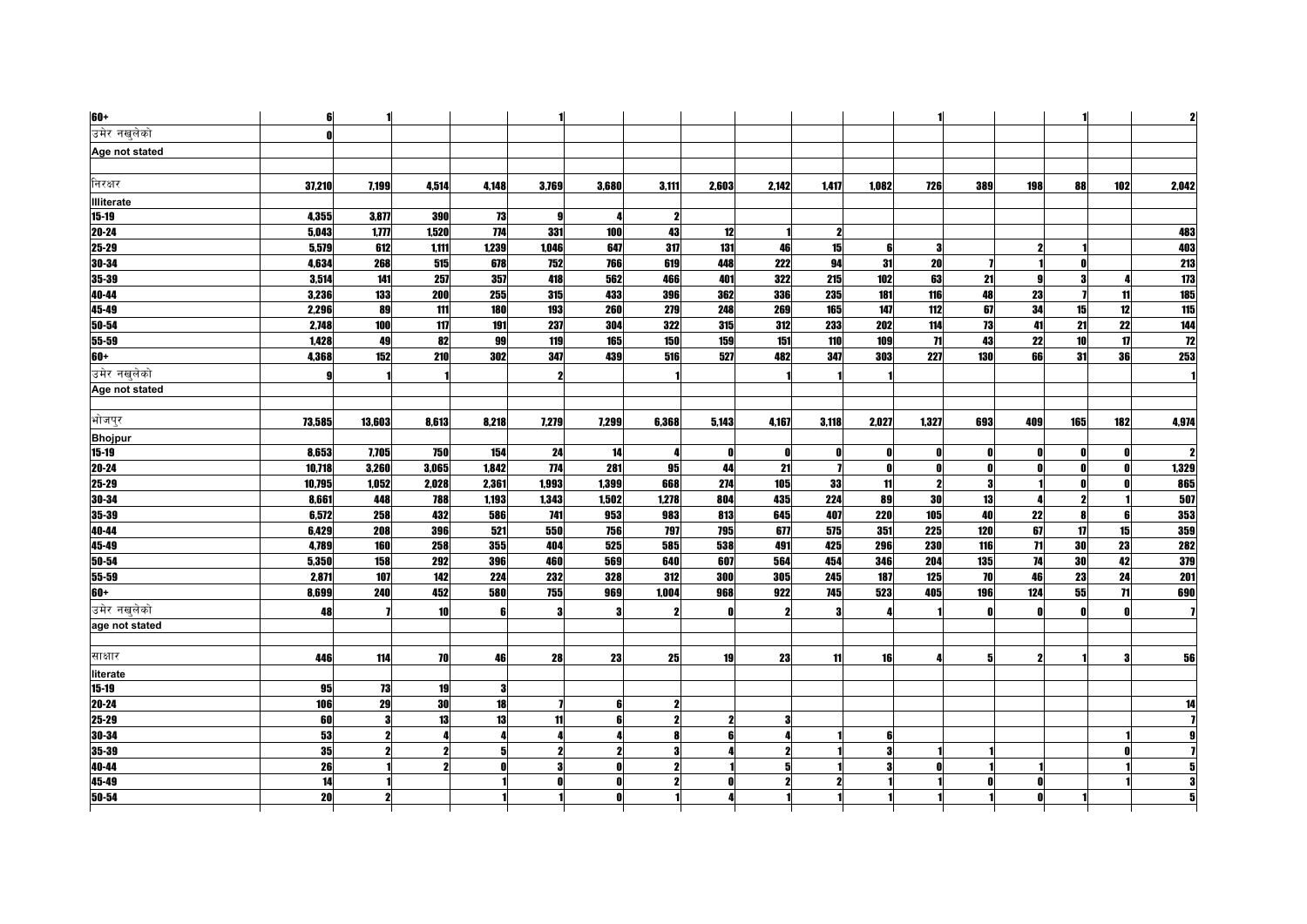| 55-59             | 10              | $\mathbf 0$ |       |              |       |       | $\mathbf{z}$ | O     |                     | 1     | 0     | 0            |              | Λ               |     |            |                  |
|-------------------|-----------------|-------------|-------|--------------|-------|-------|--------------|-------|---------------------|-------|-------|--------------|--------------|-----------------|-----|------------|------------------|
| $60+$             | $\overline{27}$ |             |       |              |       |       | 3            | 2     | 5                   | Δ     | 2     |              |              |                 |     |            |                  |
| उमेर नखलेको       | $\mathbf{0}$    |             |       |              |       |       |              |       |                     |       |       |              |              |                 |     |            |                  |
| Age not stated    |                 |             |       |              |       |       |              |       |                     |       |       |              |              |                 |     |            |                  |
|                   |                 |             |       |              |       |       |              |       |                     |       |       |              |              |                 |     |            |                  |
| निरक्षर           | 73,139          | 13,489      | 8,543 | 8,172        | 7,251 | 7,276 | 6,343        | 5,124 | 4,144               | 3,107 | 2,011 | 1,323        | 688          | 407             | 164 | <b>179</b> | 4,918            |
| <b>Illiterate</b> |                 |             |       |              |       |       |              |       |                     |       |       |              |              |                 |     |            |                  |
| $15 - 19$         | 8,558           | 7,632       | 731   | 151          | 24    | 14    | 4            |       |                     |       |       |              |              |                 |     |            |                  |
| $20 - 24$         | 10,612          | 3,231       | 3,035 | 1,824        | 767   | 275   | 93           | 44    | 21                  |       |       |              |              |                 |     |            | 1,315            |
| 25-29             | 10,735          | 1,049       | 2,015 | 2,348        | 1,982 | 1,393 | 666          | 272   | 102                 | 33    | 11    | 2            | -3           |                 |     |            | 858              |
| 30-34             | 8,608           | 446         | 784   | 1,189        | 1,339 | 1,498 | 1,270        | 798   | 431                 | 223   | 83    | 30           | 13           |                 |     |            | 498              |
| 35-39             | 6,537           | 256         | 430   | 581          | 739   | 951   | 980          | 809   | 643                 | 406   | 217   | 104          | 39           | 22              | 8   | 6          | 346              |
| 40-44             | 6,403           | 207         | 394   | 521          | 547   | 756   | 795          | 794   | 672                 | 574   | 348   | 225          | 119          | 66              | 17  | 14         | 354              |
| 45-49             | 4,775           | 159         | 258   | 354          | 404   | 525   | 583          | 538   | 489                 | 423   | 295   | 229          | 116          | $\overline{11}$ | 30  | 22         | 279              |
| 50-54             | 5,330           | 156         | 292   | 395          | 459   | 569   | 639          | 603   | 563                 | 453   | 345   | 203          | 134          | 74              | 29  | 42         | 374              |
| 55-59             | 2,861           | 107         | 142   | 223          | 232   | 327   | 310          | 300   | 304                 | 244   | 187   | 125          | 69           | 46              | 23  | 24         | 198              |
| 60+               | 8,672           | 239         | 452   | 580          | 755   | 965   | 1.001        | 966   | 917                 | 741   | 521   | 404          | 195          | 123             | 55  | 71         | 687              |
| उमेर नखुलेको      | 48              |             | 10    |              |       |       | 2            |       |                     |       |       |              |              |                 |     |            |                  |
| Age not stated    |                 |             |       |              |       |       |              |       |                     |       |       |              |              |                 |     |            |                  |
|                   |                 |             |       |              |       |       |              |       |                     |       |       |              |              |                 |     |            |                  |
| धनकटा छथ्म        | 37,209          | 5,530       | 4,371 | 4,019        | 3,818 | 3,875 | 3,193        | 2,754 | 2,406               | 1,747 | 1,193 | 731          | 390          | 224             | 94  | 87         | 2,777            |
| Dhankuta Chhathum |                 |             |       |              |       |       |              |       |                     |       |       |              |              |                 |     |            |                  |
| $15 - 19$         | 3,518           | 3,028       | 393   | 72           | 19    | 6     | 0            | O     | Λ                   | 0     |       | N            | - 0          |                 | Λ   |            | O                |
| $20 - 24$         | 5,307           | 1,386       | 1,563 | 897          | 444   | 152   | 45           | 21    |                     | 0     | n     |              | $\mathbf{a}$ |                 |     |            | 798              |
| $25 - 29$         | 5,618           | 435         | 1,006 | 1,140        | 1,066 | 765   | 358          | 183   | 62                  | 23    |       |              |              |                 |     |            | 570              |
| 30-34             | 4.661           | 201         | 438   | 611          | 688   | 828   | 671          | 474   | 260                 | 123   | 48    | 13           |              |                 |     |            | 300              |
| $35 - 39$         | 3,492           | 101         | 210   | 283          | 398   | 529   | 495          | 465   | 389                 | 226   | 117   | 63           | 21           | 10              |     |            | $\overline{181}$ |
| 40-44             | 3,365           | 104         | 178   | 236          | 279   | 359   | 397          | 402   | <b>390</b>          | 324   | 223   | 147          | 63           | 32              | 13  | 10         | 208              |
| 45-49             | 2,433           | 70          | 124   | 163          | 210   | 266   | 280          | 292   | 286                 | 223   | 158   | 99           | 12           | 35              | 15  | 14         | $126$            |
| 50-54             | 2,729           | 62          | 136   | 195          | 231   | 293   | 287          | 273   | 327                 | 248   | 218   | 136          | 84           | 42              | 14  | 20         | <b>163</b>       |
| 55-59             | 1,460           | 30          | 65    | 92           | 111   | 175   | 156          | 154   | 161                 | 160   | 110   | 74           | 33           | 31              | 12  | 9          | 87               |
| 60+               | 4,603           | 109         | 255   | 327          | 371   | 500   | 504          | 489   | 528                 | 419   | 312   | 198          | 112          | 73              | 36  | 32         | 338              |
| उमेर नखलेको       | 23              | Δ           | 3     | 3            |       | -2    | Λ            |       | $\boldsymbol{\eta}$ |       | n     | $\mathbf{0}$ | $\mathbf{0}$ |                 |     |            |                  |
| age not stated    |                 |             |       |              |       |       |              |       |                     |       |       |              |              |                 |     |            |                  |
|                   |                 |             |       |              |       |       |              |       |                     |       |       |              |              |                 |     |            |                  |
| साक्षार           | 338             | 101         | 50    | 31           | 43    | 21    | 14           | 13    | 15                  | 12    | 5     | 3            |              |                 |     |            | 28               |
| literate          |                 |             |       |              |       |       |              |       |                     |       |       |              |              |                 |     |            |                  |
| $15 - 19$         | 84              | 70          | 12    | 2            |       |       |              |       |                     |       |       |              |              |                 |     |            |                  |
| 20-24             | 82              | 20          | 26    | 12           | 16    |       |              |       |                     |       |       |              |              |                 |     |            |                  |
| $25 - 29$         | 54              | ĥ           |       |              | 13    |       |              |       | 3                   |       |       |              |              |                 |     |            |                  |
| 30-34             | 49              |             | 3     | 5            | 5     | 10    |              |       | 3                   | 3     |       |              |              |                 |     |            |                  |
| 35-39             | 12              |             |       | <sup>0</sup> | 2     | O     | $\mathbf{2}$ |       | $\boldsymbol{\eta}$ |       |       |              |              |                 |     |            |                  |
| 40-44             | 15              |             |       |              |       |       |              |       |                     |       |       |              |              |                 |     |            |                  |
| 45-49             | 13              |             |       |              |       |       |              |       |                     |       |       |              |              |                 |     |            |                  |
|                   |                 |             |       |              |       |       |              |       |                     |       |       |              |              |                 |     |            |                  |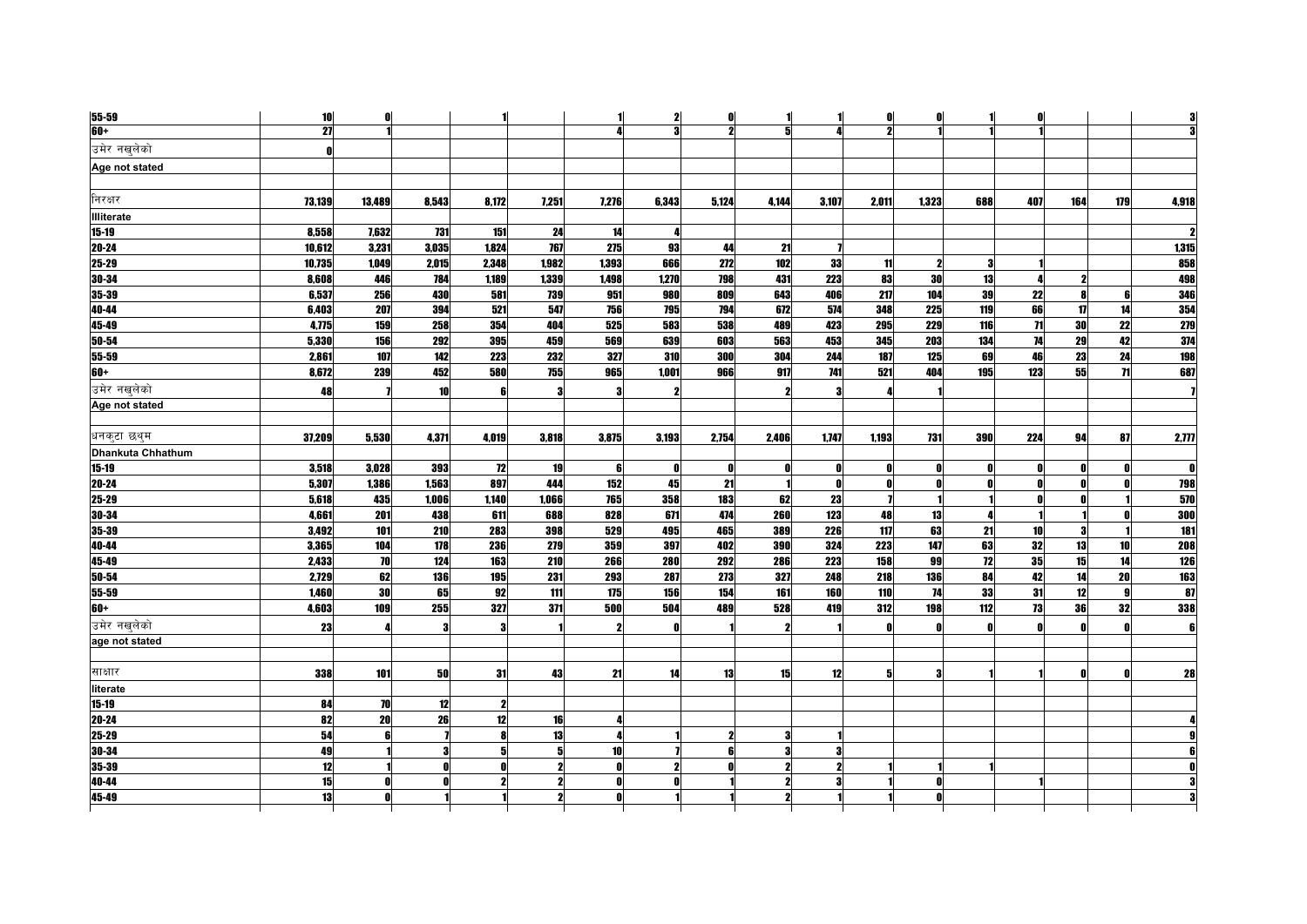| $50 - 54$         | 10      |        |            |           |            |        | 0            |              |                         | 01        | n     |       |                         |     |              |              |                 |
|-------------------|---------|--------|------------|-----------|------------|--------|--------------|--------------|-------------------------|-----------|-------|-------|-------------------------|-----|--------------|--------------|-----------------|
| $55 - 59$         | g       |        |            |           |            |        |              |              | $\boldsymbol{\eta}$     |           |       |       |                         |     |              |              |                 |
| $60+$             |         |        |            |           |            |        |              |              |                         |           |       |       |                         |     |              |              |                 |
| उमेर नखुलेको      |         |        |            |           |            |        |              |              |                         |           |       |       |                         |     |              |              |                 |
| Age not stated    |         |        |            |           |            |        |              |              |                         |           |       |       |                         |     |              |              |                 |
|                   |         |        |            |           |            |        |              |              |                         |           |       |       |                         |     |              |              |                 |
| निरक्षर           | 36,871  | 5,429  | 4,321      | 3,988     | 3,775      | 3,854  | 3,179        | 2,741        | 2,391                   | 1,735     | 1,188 | 728   | 389                     | 223 | 94           | 87           | 2,749           |
| <b>Illiterate</b> |         |        |            |           |            |        |              |              |                         |           |       |       |                         |     |              |              |                 |
| $15 - 19$         | 3.434   | 2.958  | 381        | 70        | 19         | 6      |              |              |                         |           |       |       |                         |     |              |              |                 |
| 20-24             | 5,225   | 1,366  | 1,537      | 885       | 428        | 148    | 45           | 21           |                         |           |       |       |                         |     |              |              | 794             |
| 25-29             | 5,564   | 429    | 999        | 1,132     | 1,053      | 761    | 357          | 181          | 59                      | 22        |       |       |                         |     |              |              | 561             |
| 30-34             | 4,612   | 200    | 435        | 606       | 683        | 818    | 664          | 468          | 257                     | 120       | 48    | 13    |                         |     |              |              | 294             |
| 35-39             | 3,480   | 100    | 210        | 283       | 396        | 529    | 493          | 465          | 387                     | 224       | 116   | 62    | 20                      | 10  | я            |              | 181             |
| 40-44             | 3,350   | 104    | 178        | 234       | 277        | 359    | 397          | 401          | 388                     | 321       | 222   | 147   | 63                      | 31  | 13           | 10           | <b>205</b>      |
| 45-49             | 2,420   | 70     | 123        | 162       | 208        | 266    | 279          | 291          | 284                     | 222       | 157   | 99    | 12                      | 35  | 15           | 14           | 123             |
| 50-54             | 2,719   | 61     | 135        | 195       | <b>230</b> | 292    | 287          | 272          | 326                     | 248       | 218   | 135   | 84                      | 42  | 14           | 20           | <b>160</b>      |
| 55-59             | 1,451   | 30     | 65         | 92        | 110        | 173    | 154          | 154          | 159                     | 159       | 110   | 73    | 33                      | 31  | 12           |              | 87              |
| $60+$             | 4,594   | 108    | 255        | 326       | 370        | 500    | 503          | 487          | 528                     | 418       | 310   | 198   | 112                     | 73  | 36           | 32           | 338             |
| उमेर नखलेको       | 22      | 3      | 3          |           |            | 2      |              |              | ,                       |           |       |       |                         |     |              |              | 6               |
| Age not stated    |         |        |            |           |            |        |              |              |                         |           |       |       |                         |     |              |              |                 |
|                   |         |        |            |           |            |        |              |              |                         |           |       |       |                         |     |              |              |                 |
| तेह्रथूम          | 116,424 | 20,029 | 12,785     | 12,078    | 11,206     | 10,677 | 9,364        | 8,017        | 6,652                   | 5,010     | 3,547 | 2,612 | 1,326                   | 906 | 412          | 496          | 11,307          |
| <b>Terhathum</b>  |         |        |            |           |            |        |              |              |                         |           |       |       |                         |     |              |              |                 |
| $15 - 19$         | 13,193  | 11,657 | 1,225      | 237       | 44         | 17     | 8            | $\mathbf{a}$ | ſ                       | O         |       | Ω     | $\mathbf{0}$            |     | Ω            | $\mathbf{a}$ |                 |
| 20-24             | 16,933  | 4,853  | 4,526      | 2,844     | 1,253      | 462    | 140          | 52           | 24                      | 8         |       | 0     | $\mathbf{0}$            | Λ   | Ω            | n            | 2,771           |
| 25-29             | 16,571  | 1,374  | 2,895      | 3,375     | 2,970      | 2,040  | 1,115        | 457          | 179                     | 65        | 19    | 5     | $\overline{\mathbf{2}}$ | Λ   | Ω            |              | 2,075           |
| 30-34             | 14,069  | 606    | 1,224      | 1,761     | 2,143      | 2,314  | 1.980        | 1,333        | 817                     | 312       | 180   | 51    | 17                      | 12  | 3            |              | 1,255           |
| 35-39             | 10,434  | 293    | 613        | 894       | 1,162      | 1,384  | 1,410        | 1,306        | 1,089                   | 678       | 363   | 226   | 87                      | 45  | 13           | 14           | 857             |
| 40-44             | 10,730  | 319    | 551        | 806       | 921        | 1,156  | 1,221        | 1,243        | 1,055                   | 902       | 728   | 456   | 251                     | 115 | 59           | 46           | 901             |
| 45-49             | 7,139   | 200    | 303        | 439       | 564        | 738    | 762          | 773          | 754                     | 634       | 499   | 384   | 219                     | 156 | $\mathbf{H}$ | 74           | 569             |
| $50 - 54$         | 8,627   | 240    | 456        | 578       | 719        | 858    | 868          | 895          | 866                     | 733       | 572   | 444   | 241                     | 152 | 80           | 96           | 829             |
| 55-59             | 4,405   | 135    | 207        | 269       | 344        | 396    | 420          | 453          | 471                     | 389       | 310   | 257   | 143                     | 96  | 38           | 70           | 407             |
| $60+$             | 14,222  | 341    | <b>775</b> | 865       | 1,084      | 1,304  | 1,431        | 1,500        | 1,392                   | 1,226     | 876   | 786   | 366                     | 328 | 148          | 195          | 1,605           |
| उमेर नखुलेको      | 101     | 11     | 10         | <b>10</b> |            |        | $\mathbf{Q}$ | 5            | 5                       | 3         | n     | 3     | $\mathbf{0}$            |     |              |              | 33              |
| age not stated    |         |        |            |           |            |        |              |              |                         |           |       |       |                         |     |              |              |                 |
|                   |         |        |            |           |            |        |              |              |                         |           |       |       |                         |     |              |              |                 |
| साक्षार           | 710     | 218    | 84         | 72        | 53         | 38     | 34           | 39           | 25                      | <b>15</b> |       | 12    | $\boldsymbol{\eta}$     |     |              |              | 104             |
| literate          |         |        |            |           |            |        |              |              |                         |           |       |       |                         |     |              |              |                 |
| 15-19             | 191     | 159    | 21         |           | 2          |        |              |              |                         |           |       |       |                         |     |              |              |                 |
| 20-24             | 145     | 33     | 37         | 25        | 15         | 3      | 0            |              |                         |           |       |       |                         |     |              |              | 31              |
| 25-29             | 94      | 10     | 11         | 18        | 10         | 14     |              |              |                         |           |       |       |                         |     |              |              | $\overline{22}$ |
| 30-34             | 82      | g      | $\bf{3}$   |           | g          |        | ĥ            | 15           | ,                       | л         | 2     |       |                         |     |              |              | 14              |
| 35-39             | 63      |        | ĥ          |           | 6          |        | 8            |              | 5                       | 3         |       |       |                         |     |              |              | 10              |
| 40-44             | 40      |        |            |           |            |        | 5            |              | $\overline{\mathbf{3}}$ | 2         |       |       |                         |     |              |              |                 |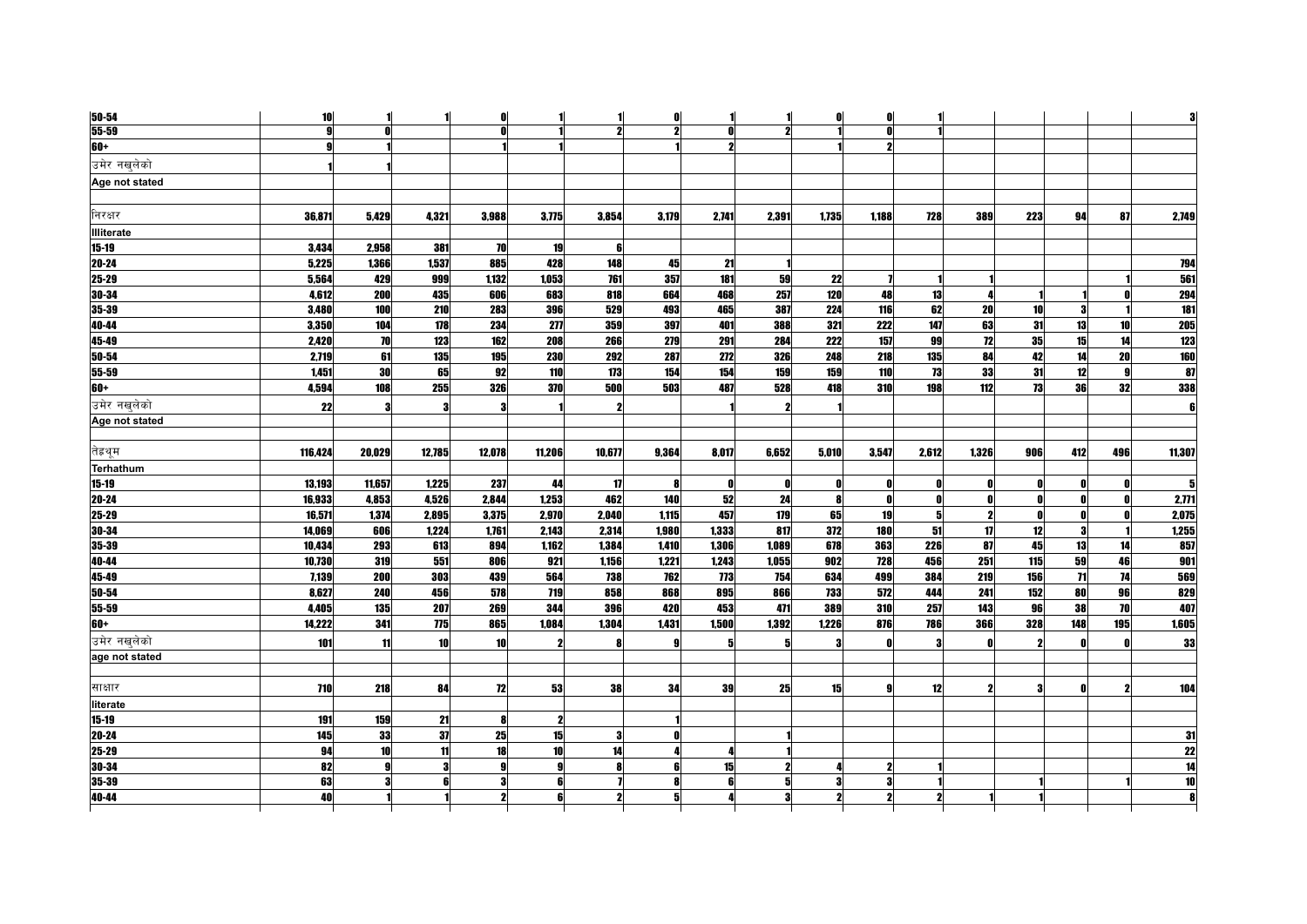| 45-49          | 20        | 3      |        | n      | 0          | n            | 3     |            | 3     | Λ            |              |       | Ω            |     |              |     |        |
|----------------|-----------|--------|--------|--------|------------|--------------|-------|------------|-------|--------------|--------------|-------|--------------|-----|--------------|-----|--------|
| $50 - 54$      | 33        |        |        |        | 9          |              | 2     |            |       |              |              |       |              |     |              |     |        |
| $55 - 59$      | 11        |        |        | ſ      |            |              |       |            | Ω     |              |              |       |              |     |              |     |        |
| 60+            | 29        |        |        |        | 2          |              |       |            | 5     | 2            |              |       |              |     |              |     |        |
| उमेर नखलेको    | 2         |        |        |        |            |              |       |            |       |              |              |       |              |     |              |     |        |
| Age not stated |           |        |        |        |            |              |       |            |       |              |              |       |              |     |              |     |        |
|                |           |        |        |        |            |              |       |            |       |              |              |       |              |     |              |     |        |
| निरक्षर        | 115,714   | 19.811 | 12.701 | 12.006 | 11.153     | 10,639       | 9.330 | 7.978      | 6.627 | 4.995        | 3.538        | 2.600 | 1.324        | 903 | 412          | 494 | 11.203 |
| Illiterate     |           |        |        |        |            |              |       |            |       |              |              |       |              |     |              |     |        |
| $15-19$        | 13,002    | 11,498 | 1.204  | 229    | 42         | 17           |       |            |       |              |              |       |              |     |              |     |        |
| 20-24          | 16,788    | 4,820  | 4.489  | 2.819  | 1.238      | 459          | 140   | 52         | 23    | £            |              |       |              |     |              |     | 2,740  |
| 25-29          | 16,477    | 1,364  | 2.884  | 3.357  | 2.960      | 2.026        | 1.111 | 453        | 178   | 65           | 19           | 5     |              |     |              |     | 2.053  |
| 30-34          | 13,987    | 597    | 1,221  | 1,752  | 2,134      | 2,306        | 1,974 | 1,318      | 815   | 368          | 178          | 50    | $\mathbf{u}$ | 12  |              |     | 1,241  |
| 35-39          | 10,371    | 290    | 607    | 891    | 1,156      | 1,377        | 1,402 | 1,300      | 1.084 | 675          | 360          | 225   | 87           | 44  | 13           | 13  | 847    |
| 40-44          | 10,690    | 318    | 550    | 804    | 915        | 1,154        | 1,216 | 1,239      | 1,052 | 900          | 726          | 454   | 250          | 114 | 59           | 46  | 893    |
| 45-49          | 7,119     | 197    | 302    | 439    | 564        | 738          | 759   | 772        | 751   | 634          | 498          | 380   | 219          | 156 | $\mathbf{H}$ | 74  | 565    |
| 50-54          | 8.594     | 240    | 454    | 575    | 717        | 857          | 866   | 891        | 862   | 729          | 571          | 443   | 240          | 152 | 80           | 96  | 821    |
| 55-59          | 4.394     | 135    | 206    | 269    | 343        | 395          | 418   | 452        | 471   | 389          | 310          | 255   | 143          | 96  | 38           | 70  | 404    |
| 60+            | 14.193    | 341    | 774    | 861    | 1.082      | 1.302        | 1428  | 1.496      | 1387  | 1.224        | 876          | 785   | 366          | 327 | 148          | 194 | 1.602  |
| उमेर नखलेको    | <b>99</b> | 11     | 10     | 10     |            | 8            |       |            |       |              |              |       |              | 2   |              |     | 32     |
| Age not stated |           |        |        |        |            |              |       |            |       |              |              |       |              |     |              |     |        |
|                |           |        |        |        |            |              |       |            |       |              |              |       |              |     |              |     |        |
| इलाम           | 30,754    | 4,333  | 3,425  | 3,515  | 3,274      | 3,160        | 2,756 | 2.467      | 1.834 | 1,336        | <b>707</b>   | 659   | 332          | 224 | 92           | 102 | 2,538  |
| llam           |           |        |        |        |            |              |       |            |       |              |              |       |              |     |              |     |        |
| $15 - 19$      | 3,140     | 2,662  | 375    | 85     | 17         | $\mathbf{0}$ |       | 0          | O.    | $\mathbf{r}$ | n            | n     | Λ            | 0   |              | O   |        |
| 20-24          | 4,655     | 874    | 1,307  | 957    | 435        | 185          | 52    | 11         |       | 2            | $\mathbf{r}$ | O     |              |     |              | O   | 824    |
| 25-29          | 4,811     | 236    | 729    | 1.001  | 949        | 732          | 408   | 194        | 61    | 29           | 4            | 2     | Λ            |     |              | O   | 465    |
| 30-34          | 3,961     | 125    | 266    | 462    | 615        | <b>741</b>   | 591   | 425        | 255   | 126          | 34           | 19    | ß            |     |              | O   | 293    |
| 35-39          | 2.930     | 91     | 170    | 237    | 323        | 363          | 423   | 431        | 319   | 196          | 94           | 66    | 24           |     |              | 3   | 177    |
| 40-44          | 2.705     | 12     | 131    | 183    | <b>249</b> | 305          | 340   | 353        | 302   | 230          | <b>116</b>   | 116   | 76           | 32  | 14           | 18  | 168    |
| 45-49          | 2.017     | 67     | 97     | 146    | 161        | 182          | 235   | 265        | 219   | 183          | 107          | 106   | 53           | 41  | 22           | 18  | 115    |
| 50-54          | 2,055     | 50     | 100    | 153    | <b>160</b> | 216          | 228   | 274        | 189   | 194          | 107          | 108   | 58           | 45  | 13           | 19  | 141    |
| 55-59          | 1,187     | 35     | 49     | 69     | 98         | 121          | 147   | 142        | 120   | 98           | 65           | 76    | 51           | 27  | 15           | 12  | 62     |
| 60+            | 3.108     | 101    | 181    | 206    | <b>238</b> | 302          | 315   | <b>360</b> | 355   | 269          | 178          | 163   | 61           | 65  | 24           | 32  | 258    |
| उमेर नखलेको    | 185       | 20     | 20     | 16     | 29         | 13           | 16    | 12         | Æ     |              | 2            |       |              |     |              |     | 35     |
| age not stated |           |        |        |        |            |              |       |            |       |              |              |       |              |     |              |     |        |
|                |           |        |        |        |            |              |       |            |       |              |              |       |              |     |              |     |        |
| साक्षार        | 534       | 149    | 75     | 57     | 54         | 46           | 26    | 23         | 20    |              |              | ĥ     |              |     |              |     | 54     |
| literate       |           |        |        |        |            |              |       |            |       |              |              |       |              |     |              |     |        |
| 15-19          | 127       | 105    | 16     | 6      |            |              |       |            |       |              |              |       |              |     |              |     |        |
| $20 - 24$      | 139       | 23     | 33     | 28     | 21         | 10           |       |            |       |              |              |       |              |     |              |     |        |
| 25-29          | 80        |        | 12     | 10     | 13         | 20           |       | 3          |       |              |              |       |              |     |              |     |        |
| 30-34          | 56        |        | 9      |        |            | ß            |       |            | 5     |              |              |       |              |     |              |     |        |
|                |           |        |        |        |            |              |       |            |       |              |              |       |              |     |              |     |        |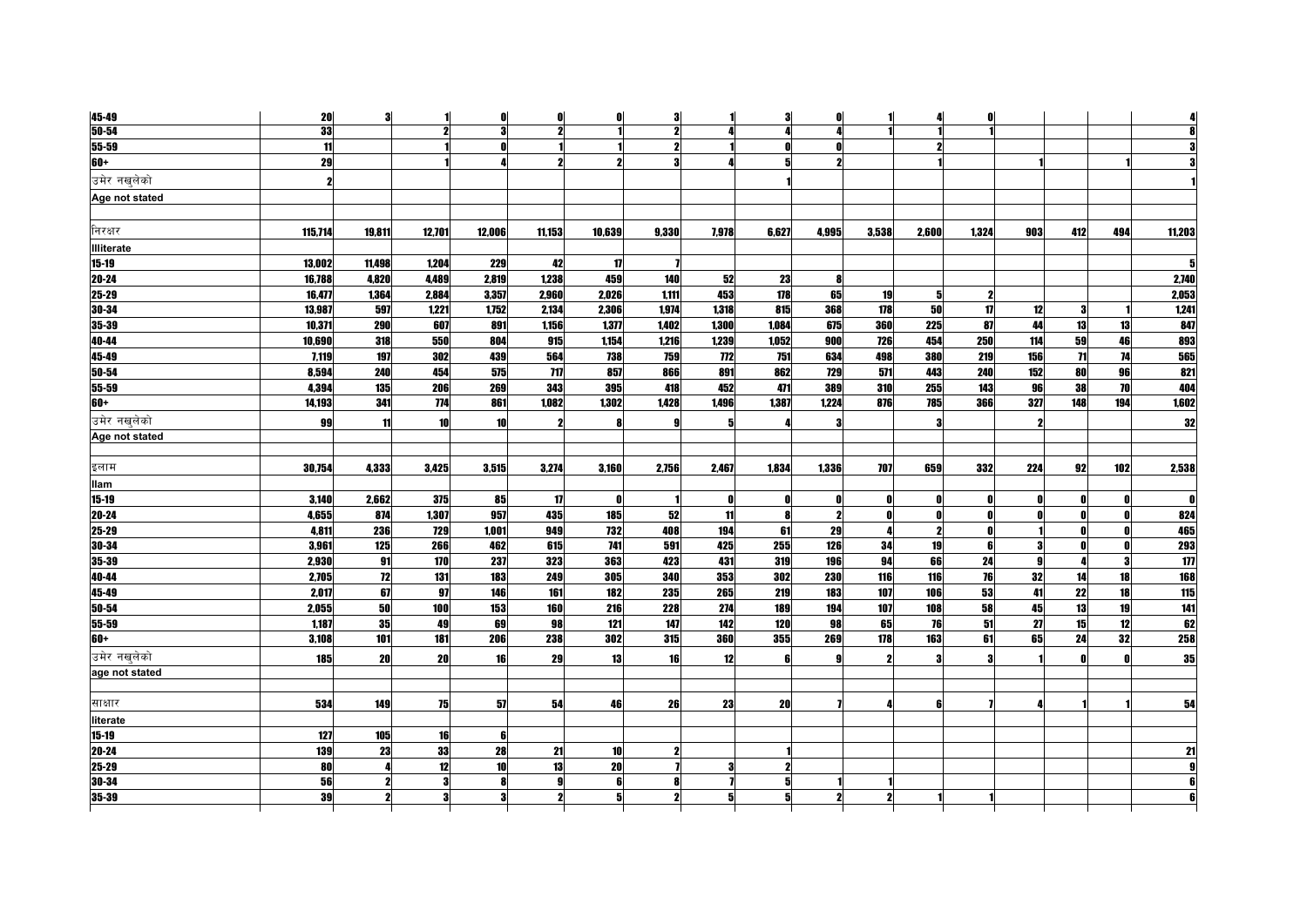| 40-44               | 28             | $\mathbf{2}$ |       | n     | 3            |                     | 5            |              | 3     |              |              |              |           | ,            |     |     |       |
|---------------------|----------------|--------------|-------|-------|--------------|---------------------|--------------|--------------|-------|--------------|--------------|--------------|-----------|--------------|-----|-----|-------|
| 45-49               | $\overline{1}$ | 9            |       |       |              |                     |              |              | Ω     |              |              |              |           |              |     |     |       |
| 50-54               | 16             |              |       |       |              |                     |              |              | 2     |              |              |              |           |              |     |     |       |
| 55-59               | $\mathbf{Z}$   |              |       | Λ     |              |                     |              |              |       |              |              |              |           | Ω            |     |     |       |
| 60+                 | 19             |              |       |       |              |                     |              |              |       |              |              |              |           |              |     |     |       |
| उमेर नखलेको         | 6              |              |       |       |              |                     |              |              |       |              |              |              |           |              |     |     |       |
| Age not stated      |                |              |       |       |              |                     |              |              |       |              |              |              |           |              |     |     |       |
|                     |                |              |       |       |              |                     |              |              |       |              |              |              |           |              |     |     |       |
| निरक्षर             | 30,220         | 4,184        | 3,350 | 3,458 | 3,220        | 3,114               | 2,730        | 2.444        | 1.814 | 1,329        | 703          | 653          | 325       | <b>220</b>   | 91  | 101 | 2,484 |
| <b>Illiterate</b>   |                |              |       |       |              |                     |              |              |       |              |              |              |           |              |     |     |       |
| 15-19               | 3,013          | 2,557        | 359   | 79    | $\mathbf{u}$ |                     |              |              |       |              |              |              |           |              |     |     |       |
| 20-24               | 4,516          | 851          | 1.274 | 929   | 414          | 175                 | 50           | 11           |       | 2            |              |              |           |              |     |     | 803   |
| 25-29               | 4,731          | 232          | 717   | 991   | 936          | 712                 | 401          | 191          | 59    | 29           | 4            | 2            |           |              |     |     | 456   |
| 30-34               | 3.905          | 123          | 263   | 454   | 606          | 735                 | 583          | 418          | 250   | 125          | 33           | 19           | ß         | я            |     |     | 287   |
| 35-39               | 2,891          | 89           | 167   | 234   | 321          | 358                 | 421          | 426          | 314   | 194          | 92           | 65           | 23        |              |     |     | 171   |
| 40-44               | 2.677          | 70           | 127   | 183   | 246          | 304                 | 335          | 352          | 299   | 229          | 116          | 115          | 75        | 30           | 14  | 17  | 165   |
| 45-49               | 2.000          | 64           | 96    | 146   | 160          | 181                 | 234          | 261          | 219   | 183          | 107          | 105          | 51        | 41           | 21  | 18  | 113   |
| 50-54               | 2,039          | 48           | 100   | 152   | 158          | 216                 | 228          | 272          | 186   | 194          | 107          | 106          | 56        | 45           | 13  | 19  | 139   |
| 55-59               | 1.180          | 34           | 48    | 69    | 97           | 119                 | 147          | 142          | 120   | 97           | 65           | 76           | 50        | 27           | 15  | 12  | 62    |
| 60+                 | 3,089          | 96           | 181   | 206   | 237          | 301                 | 314          | 359          | 354   | 267          | 177          | 162          | 61        | 63           | 24  | 32  | 255   |
| उमेर नखलेको         | 179            | 20           | 18    | 15    | 28           | 13                  | 16           | 12           |       | q            | 2            | я            |           |              |     |     | 33    |
| Age not stated      |                |              |       |       |              |                     |              |              |       |              |              |              |           |              |     |     |       |
|                     |                |              |       |       |              |                     |              |              |       |              |              |              |           |              |     |     |       |
| पर्व भित्री मधेश    | 55,772         | 9,825        | 7,412 | 6,721 | 6,003        | 5,604               | 4,652        | 3,771        | 3,210 | 2,157        | 1,541        | 967          | 512       | 250          | 127 | 126 | 2,894 |
| Eastern Inner Tarai |                |              |       |       |              |                     |              |              |       |              |              |              |           |              |     |     |       |
| 15-19               | 6,426          | 5,355        | 836   | 185   | 42           |                     | $\mathbf{0}$ | $\mathbf{0}$ | n     | $\mathbf{0}$ | $\mathbf{0}$ | $\mathbf{0}$ |           | $\mathbf{0}$ |     |     |       |
| 20-24               | 7.834          | 2,297        | 2,396 | 1,390 | 652          | 238                 | 64           | 33           | R     | $\mathbf{0}$ | 0            | $\mathbf{r}$ |           | $\mathbf{r}$ |     | O   | 756   |
| 25-29               | 8,854          | 865          | 1,757 | 1,922 | 1,635        | 1,165               | 595          | 247          | 97    | 25           | $\mathbf{a}$ | -3           |           | $\mathbf{r}$ |     | ſ   | 534   |
| 30-34               | 7,361          | 418          | 822   | 1,026 | 1,219        | 1,277               | 974          | 628          | 385   | 172          | 61           | 20           | <b>10</b> |              |     |     | 341   |
| 35-39               | 5.375          | 226          | 389   | 599   | 661          | 794                 | 705          | 664          | 539   | 269          | 144          | 85           | 37        | -8           |     |     | 242   |
| 40-44               | 4.892          | 183          | 368   | 458   | 498          | 584                 | 572          | 523          | 521   | 376          | 263          | 148          | 92        | 28           | 22  | 16  | 240   |
| 45-49               | 3,575          | 135          | 216   | 317   | <b>360</b>   | 401                 | 412          | 368          | 385   | 281          | 226          | 138          | 83        | 37           | 17  | 13  | 186   |
| 50-54               | 3,709          | 139          | 218   | 286   | 321          | 355                 | 444          | 420          | 414   | 344          | 243          | 161          | 75        | 48           | 29  | 25  | 187   |
| 55-59               | 2.000          | 51           | 100   | 148   | 181          | 216                 | 235          | 217          | 208   | 183          | 154          | 101          | 48        | 22           | 11  | 12  | 107   |
| $60+$               | 5,714          | 145          | 307   | 387   | 427          | 565                 | 650          | 671          | 653   | 506          | 440          | 311          | 166       | 103          | 39  | 52  | 292   |
| उमेर नखलेको         | 32             | ā            |       | 3     |              | $\boldsymbol{\eta}$ |              | - 0          |       |              | 2            | - 0          |           | $\mathbf{0}$ |     | O   |       |
| age not stated      |                |              |       |       |              |                     |              |              |       |              |              |              |           |              |     |     |       |
|                     |                |              |       |       |              |                     |              |              |       |              |              |              |           |              |     |     |       |
| साक्षार             | 189            | 62           | 20    | 26    | 16           | 15                  | 11           | 11           | 5     |              |              |              |           | $\mathbf{a}$ |     | ſ   |       |
| literate            |                |              |       |       |              |                     |              |              |       |              |              |              |           |              |     |     |       |
| $15 - 19$           | 59             | 48           |       |       |              |                     |              |              |       |              |              |              |           |              |     |     |       |
| 20-24               | 39             |              |       | 10    |              |                     |              |              |       |              |              |              |           |              |     |     |       |
| 25-29               | 31             |              |       | ĥ     |              |                     |              |              |       |              |              |              |           |              |     |     |       |
| 30-34               | 18             |              |       |       |              |                     |              |              |       |              |              |              |           |              |     |     |       |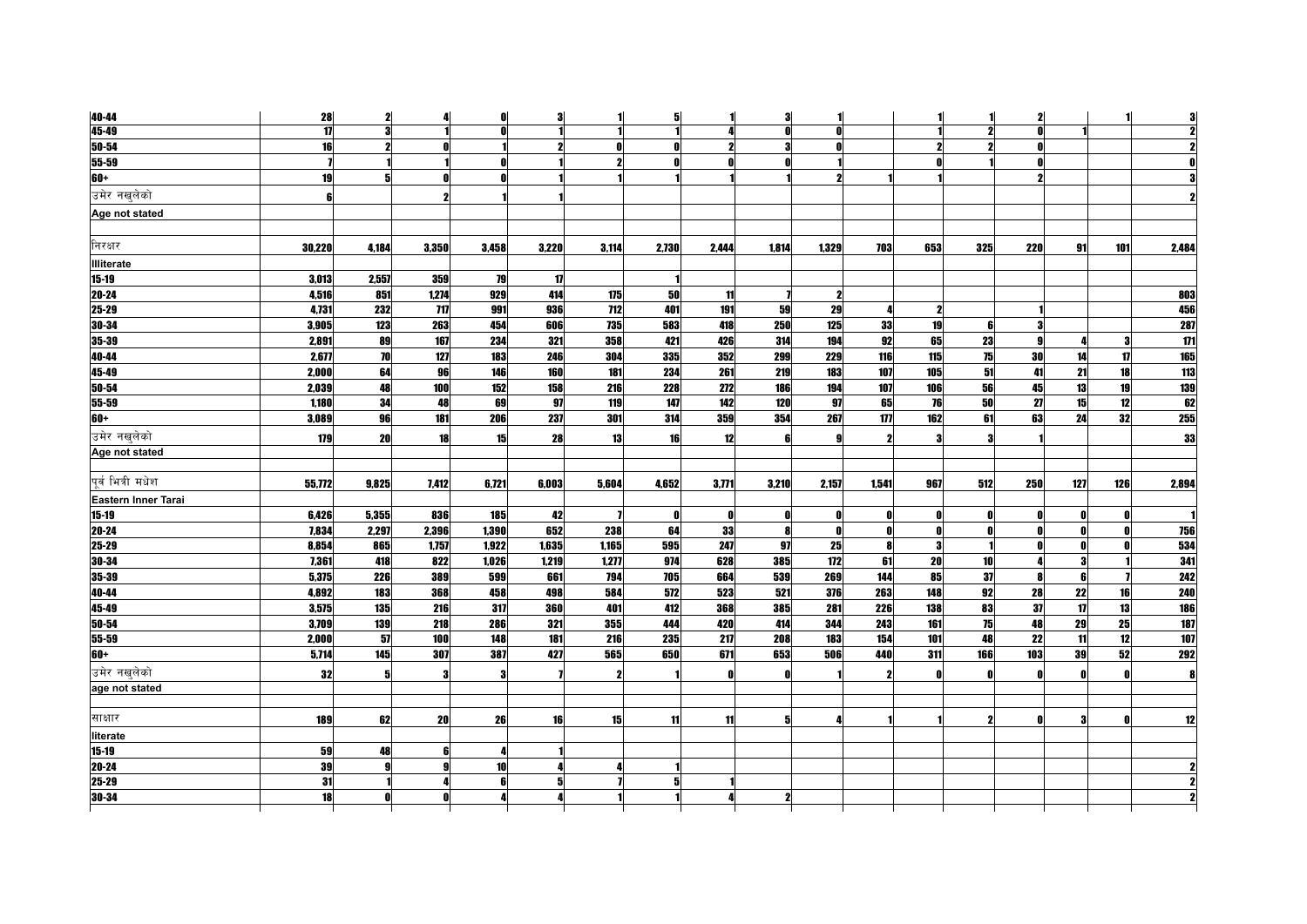| 35-39                      | 12     | 0                   | 0                | 2                       |                  | n     |       | 2            | 3            |                |                     |     |                 |              |              |              |                 |
|----------------------------|--------|---------------------|------------------|-------------------------|------------------|-------|-------|--------------|--------------|----------------|---------------------|-----|-----------------|--------------|--------------|--------------|-----------------|
| 40-44                      | R      |                     |                  |                         | $\mathbf{r}$     | Ω     |       |              |              |                |                     |     |                 |              |              |              |                 |
| 45-49                      | 10     |                     |                  |                         |                  |       |       | n            |              |                |                     |     |                 |              |              |              |                 |
| 50-54                      |        |                     |                  |                         |                  | Ω     |       |              |              |                |                     |     |                 |              |              |              |                 |
| 55-59                      |        |                     |                  |                         |                  |       |       | $\mathbf{r}$ |              |                |                     |     |                 |              |              |              |                 |
| $60+$                      |        |                     |                  |                         |                  |       |       | 2            |              |                |                     |     |                 |              |              |              |                 |
| उमेर नखलेको                |        |                     |                  |                         |                  |       |       |              |              |                |                     |     |                 |              |              |              |                 |
| Age not stated             |        |                     |                  |                         |                  |       |       |              |              |                |                     |     |                 |              |              |              |                 |
|                            |        |                     |                  |                         |                  |       |       |              |              |                |                     |     |                 |              |              |              |                 |
| निरक्षर                    | 55,583 | 9,763               | 7,392            | 6,695                   | 5,987            | 5,589 | 4,641 | 3,760        | 3,205        | 2,153          | 1,540               | 966 | 510             | 250          | 124          | 126          | 2,882           |
| <b>Illiterate</b>          |        |                     |                  |                         |                  |       |       |              |              |                |                     |     |                 |              |              |              |                 |
| $15 - 19$                  | 6,367  | 5,307               | 830              | 181                     | 41               |       |       |              |              |                |                     |     |                 |              |              |              |                 |
| 20-24                      | 7,795  | 2,288               | 2,387            | 1,380                   | 648              | 234   | 63    | 33           | 8            |                |                     |     |                 |              |              |              | 754             |
| 25-29                      | 8,823  | 864                 | 1,753            | 1,916                   | 1,630            | 1,158 | 590   | 246          | 97           | 25             | 8                   | 3   |                 |              |              |              | 532             |
| $30 - 34$                  | 7,343  | 418                 | 822              | 1,022                   | 1,215            | 1,276 | 973   | 624          | 383          | 172            | 61                  | 20  | 10 <sup>1</sup> |              | 9            |              | 339             |
| 35-39                      | 5,363  | 226                 | 389              | 597                     | 660              | 794   | 704   | 662          | 536          | 268            | 144                 | 85  | 36              | <b>R</b>     | 5            |              | 242             |
| 40-44                      | 4,884  | 182                 | 367              | 458                     | 498              | 584   | 570   | 522          | 521          | 375            | 263                 | 148 | 92              | 28           | 21           | 16           | 239             |
| 45-49                      | 3,565  | 135                 | 216              | 317                     | 359              | 400   | 411   | 368          | 385          | 280            | 226                 | 137 | 83              | 37           | $\mathbf{u}$ | 13           | 181             |
| 50-54                      | 3,705  | 137                 | 218              | 286                     | 321              | 355   | 444   | 419          | 414          | 344            | 242                 | 161 | 75              | 48           | 29           | 25           | 187             |
| 55-59                      | 1,999  | 57                  | 100              | 148                     | 181              | 215   | 235   | 217          | 208          | 183            | 154                 | 101 | 48              | 22           | 11           | 12           | 107             |
| $60+$                      | 5,707  | 144                 | 307              | 387                     | 427              | 564   | 650   | 669          | 653          | 505            | 440                 | 311 | 165             | 103          | 38           | 52           | 292             |
| उमेर न <mark>ख</mark> लेको | 32     | 5                   |                  | 3                       |                  | 2     |       |              |              |                | $\boldsymbol{\eta}$ |     |                 |              |              |              | 8               |
| Age not stated             |        |                     |                  |                         |                  |       |       |              |              |                |                     |     |                 |              |              |              |                 |
|                            |        |                     |                  |                         |                  |       |       |              |              |                |                     |     |                 |              |              |              |                 |
| उदयपुर                     | 25,996 | 4,955               | 3,554            | 3,240                   | 2,854            | 2,618 | 2,113 | 1,646        | 1,386        | 952            | 645                 | 393 | 215             | 107          | 40           | 47           | 1,231           |
| <b>Udayapur</b>            |        |                     |                  |                         |                  |       |       |              |              |                |                     |     |                 |              |              |              |                 |
| 15-19                      | 2,926  | 2,508               | 336              | 65                      | 14               |       |       | O            |              | Ω              | $\mathbf{0}$        |     |                 | 0            |              |              | O               |
| 20-24                      | 3,568  | 1,253               | 1,088            | 567                     | $\overline{261}$ | 100   | 17    | 10           | $\mathbf{2}$ | $\mathbf{0}$   | $\mathbf{0}$        |     | n               | 0            |              | n            | <b>270</b>      |
| 25-29                      | 4,078  | 481                 | 843              | 906                     | <b>725</b>       | 501   | 253   | 99           | 37           | -91            | $\overline{4}$      | Λ   | $\mathbf{0}$    | O            |              | <sup>o</sup> | <b>220</b>      |
| 30-34                      | 3,564  | 224                 | 433              | 550                     | 626              | 614   | 419   | 288          | 159          | 65             | 23                  | 51  | 3               | $\mathbf{2}$ |              | n            | 153             |
| 35-39                      | 2,604  | 123                 | 209              | 346                     | 341              | 396   | 337   | 269          | 233          | $\frac{11}{2}$ | 59                  | 30  | 19              |              |              |              | 118             |
| 40-44                      | 2,310  | 105                 | 192              | <b>225</b>              | 252              | 297   | 282   | 240          | 220          | <b>160</b>     | $\overline{111}$    | 53  | 38              | 13           |              |              | 110             |
| 45-49                      | 1,743  | $\boldsymbol{\eta}$ | 118              | 182                     | 194              | 188   | 204   | 157          | 184          | 133            | 102                 | 50  | 34              | 12           | ĥ            | 6            | 96              |
| 50-54                      | 1,716  | 75                  | 116              | 156                     | 155              | 161   | 201   | <b>186</b>   | 170          | 156            | 105                 | 76  | $\overline{27}$ | 24           |              |              | $\overline{90}$ |
| 55-59                      | 892    | 32                  | 56               | $\eta$                  | 82               | 103   | 104   | 89           | 80           | 73             | 56                  | 55  | 21              | 8            |              |              | 48              |
| 60+                        | 2,587  | 75                  | $\overline{161}$ | 165                     | 204              | 255   | 296   | 308          | 301          | 244            | 185                 | 124 | 73              | 44           | 10           | 19           | 123             |
| उमेर नखलेको                |        |                     |                  |                         | Ω                | O     |       | n            |              |                | $\mathbf{0}$        |     |                 | n            |              |              |                 |
| age not stated             |        |                     |                  |                         |                  |       |       |              |              |                |                     |     |                 |              |              |              |                 |
|                            |        |                     |                  |                         |                  |       |       |              |              |                |                     |     |                 |              |              |              |                 |
| साक्षार                    | 84     | 30                  |                  | 14                      | 5                | ĥ     |       | ĥ            |              |                | $\mathbf{r}$        |     |                 | n            |              |              |                 |
| literate                   |        |                     |                  |                         |                  |       |       |              |              |                |                     |     |                 |              |              |              |                 |
| $15 - 19$                  | 26     | 21                  |                  | 2                       |                  |       |       |              |              |                |                     |     |                 |              |              |              |                 |
| 20-24                      | 18     | 6                   |                  | 6                       |                  | 2     |       |              |              |                |                     |     |                 |              |              |              |                 |
| 25-29                      | 12     |                     | 2                | $\overline{\mathbf{3}}$ |                  | 3     |       |              |              |                |                     |     |                 |              |              |              |                 |
|                            |        |                     |                  |                         |                  |       |       |              |              |                |                     |     |                 |              |              |              |                 |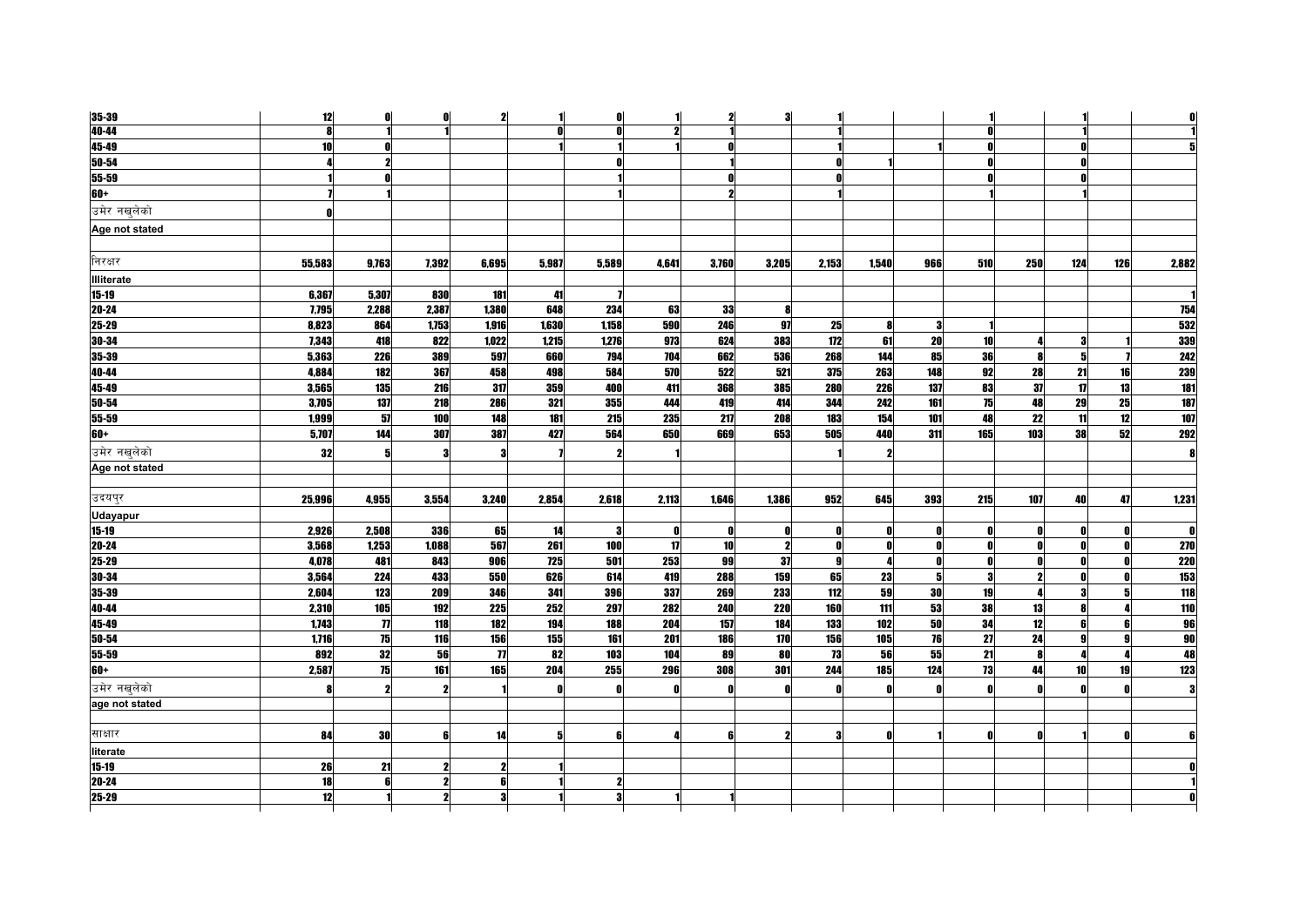| 30-34             | 9            | $\mathbf{r}$    |       |                     | $\mathbf{2}$ | $\mathbf{0}$ |       | 3               |            |                  |              |              |     |              |                 |              |            |
|-------------------|--------------|-----------------|-------|---------------------|--------------|--------------|-------|-----------------|------------|------------------|--------------|--------------|-----|--------------|-----------------|--------------|------------|
| $35 - 39$         | $\mathbf{z}$ |                 |       |                     |              | $\mathbf{a}$ | ŋ     |                 | 2          |                  |              |              |     |              |                 |              |            |
| 40-44             | 4            |                 |       |                     |              |              |       |                 |            |                  |              |              |     |              |                 |              |            |
| 45-49             | 6            |                 |       |                     |              |              |       | $\mathbf{a}$    |            |                  |              |              |     |              |                 |              |            |
| 50-54             | $\mathbf{0}$ |                 |       |                     |              |              |       | <sup>0</sup>    |            |                  |              |              |     |              |                 |              |            |
| 55-59             | 0            |                 |       |                     |              |              |       |                 |            |                  |              |              |     |              |                 |              |            |
| $60+$             | $\mathbf{z}$ |                 |       |                     |              |              |       |                 |            |                  |              |              |     |              |                 |              |            |
| उमेर नखलेको       | n            |                 |       |                     |              |              |       |                 |            |                  |              |              |     |              |                 |              |            |
| Age not stated    |              |                 |       |                     |              |              |       |                 |            |                  |              |              |     |              |                 |              |            |
| निरक्षर           | 25,912       | 4,925           | 3,548 | 3,226               | 2,849        | 2,612        | 2.109 | 1.640           | 1.384      | 949              | 645          | 392          | 215 | 107          | 39              | 47           | 1,225      |
| <b>Illiterate</b> |              |                 |       |                     |              |              |       |                 |            |                  |              |              |     |              |                 |              |            |
| 15-19             | 2,900        | 2,487           | 334   | 63                  | 13           | -3           |       |                 |            |                  |              |              |     |              |                 |              |            |
| 20-24             | 3.550        | 1.247           | 1.086 | 561                 | <b>260</b>   | 98           | 17    | 10 <sup>1</sup> | 2          |                  |              |              |     |              |                 |              | 269        |
| 25-29             | 4,066        | 480             | 841   | 903                 | 724          | 498          | 252   | 98              | 37         | q                | Л            |              |     |              |                 |              | <b>220</b> |
| 30-34             | 3,555        | 224             | 433   | 549                 | 624          | 614          | 418   | 285             | 159        | 65               | 23           | h            | 3   |              |                 |              | 151        |
| 35-39             | 2,597        | 123             | 209   | 344                 | 341          | 396          | 337   | 268             | 231        | 111              | 59           | 30           | 19  |              |                 |              | 118        |
| 40-44             | 2,306        | 104             | 192   | 225                 | 252          | 297          | 281   | 240             | <b>220</b> | 159              | 111          | 53           | 38  | 13           |                 |              | 109        |
| 45-49             | 1,737        | $\eta$          | 118   | 182                 | 194          | 187          | 203   | 157             | 184        | 132              | 102          | 49           | 34  | 12           |                 |              | 94         |
| 50-54             | 1,716        | 75              | 116   | 156                 | 155          | 161          | 201   | 186             | 170        | 156              | 105          | 76           | 27  | 24           |                 |              | 90         |
| 55-59             | 892          | 32              | 56    | $\boldsymbol{\eta}$ | 82           | 103          | 104   | 89              | 80         | 73               | 56           | 55           | 21  | 8            |                 |              | 48         |
| 60+               | 2,585        | $\overline{14}$ | 161   | 165                 | 204          | 255          | 296   | 307             | 301        | 244              | 185          | 124          | 73  | 44           | 10 <sup>1</sup> | 19           | 123        |
| उमेर नखलेको       | Я            |                 |       |                     |              |              |       |                 |            |                  |              |              |     |              |                 |              |            |
| Age not stated    |              |                 |       |                     |              |              |       |                 |            |                  |              |              |     |              |                 |              |            |
|                   |              |                 |       |                     |              |              |       |                 |            |                  |              |              |     |              |                 |              |            |
| सिन्धली           | 29,776       | 4,870           | 3.858 | 3,481               | 3,149        | 2,986        | 2,539 | 2,125           | 1.824      | 1,205            | 896          | 574          | 297 | 143          | 87              | 79           | 1,663      |
| Sindhuli          |              |                 |       |                     |              |              |       |                 |            |                  |              |              |     |              |                 |              |            |
| 15-19             | 3,500        | 2.847           | 500   | 120                 | 28           |              | 0     | - 01            |            | ß                | Λ            |              |     |              |                 | n            |            |
| 20-24             | 4,266        | 1,044           | 1,308 | 823                 | 391          | 138          | 47    | 23              | ĥ          | O                | $\mathbf{r}$ | $\mathbf{0}$ |     | $\mathbf{r}$ |                 | $\mathbf{0}$ | 486        |
| 25-29             | 4,776        | 384             | 914   | 1.016               | <b>910</b>   | 664          | 342   | 148             | 60         | 16               | $\mathbf{a}$ | -3           |     | 0            |                 | O            | 314        |
| 30-34             | 3,797        | 194             | 389   | 476                 | 593          | 663          | 555   | 340             | 226        | $\overline{107}$ | 38           | 15           |     |              |                 |              | 188        |
| 35-39             | 2,771        | 103             | 180   | 253                 | <b>320</b>   | 398          | 368   | 395             | 306        | 157              | 85           | 55           | 18  |              | з               | -2           | 124        |
| 40-44             | 2,582        | 78              | 176   | 233                 | 246          | 287          | 290   | 283             | 301        | $\overline{216}$ | 152          | 95           | 54  | 15           | 14              | 12           | 130        |
| 45-49             | 1.832        | 58              | 98    | 135                 | <b>166</b>   | 213          | 208   | 211             | <b>201</b> | 148              | 124          | 88           | 49  | 25           | 11              |              | 90         |
| 50-54             | 1,993        | 64              | 102   | 130                 | 166          | 194          | 243   | 234             | 244        | 188              | 138          | 85           | 48  | 24           | 20              | 16           | 97         |
| 55-59             | 1,108        | 25              | 44    | 71                  | 99           | 113          | 131   | 128             | 128        | 110              | 98           | 46           | 27  | 14           |                 | -8           | 59         |
| $60+$             | 3,127        | 70              | 146   | 222                 | 223          | 310          | 354   | 363             | 352        | 262              | 255          | 187          | 93  | 59           | 29              | 33           | 169        |
| उमेर नखलेको       |              |                 |       | 2                   |              | 2            |       |                 |            |                  | 2            |              |     | $\mathbf{r}$ |                 |              |            |
| age not stated    | 24           |                 |       |                     |              |              |       | n               |            |                  |              |              |     |              |                 |              |            |
|                   |              |                 |       |                     |              |              |       |                 |            |                  |              |              |     |              |                 |              |            |
| साक्षार           | 105          | 32              | 14    | 12                  | 11           | $\mathbf{a}$ |       | 5               |            |                  |              |              |     | $\mathbf{r}$ |                 | $\mathbf{r}$ |            |
| literate          |              |                 |       |                     |              |              |       |                 |            |                  |              |              |     |              |                 |              |            |
| $15 - 19$         | 33           | 27              |       |                     |              |              |       |                 |            |                  |              |              |     |              |                 |              |            |
| $20 - 24$         | 21           | 3               |       | Л                   | з            | 2            |       |                 |            |                  |              |              |     |              |                 |              |            |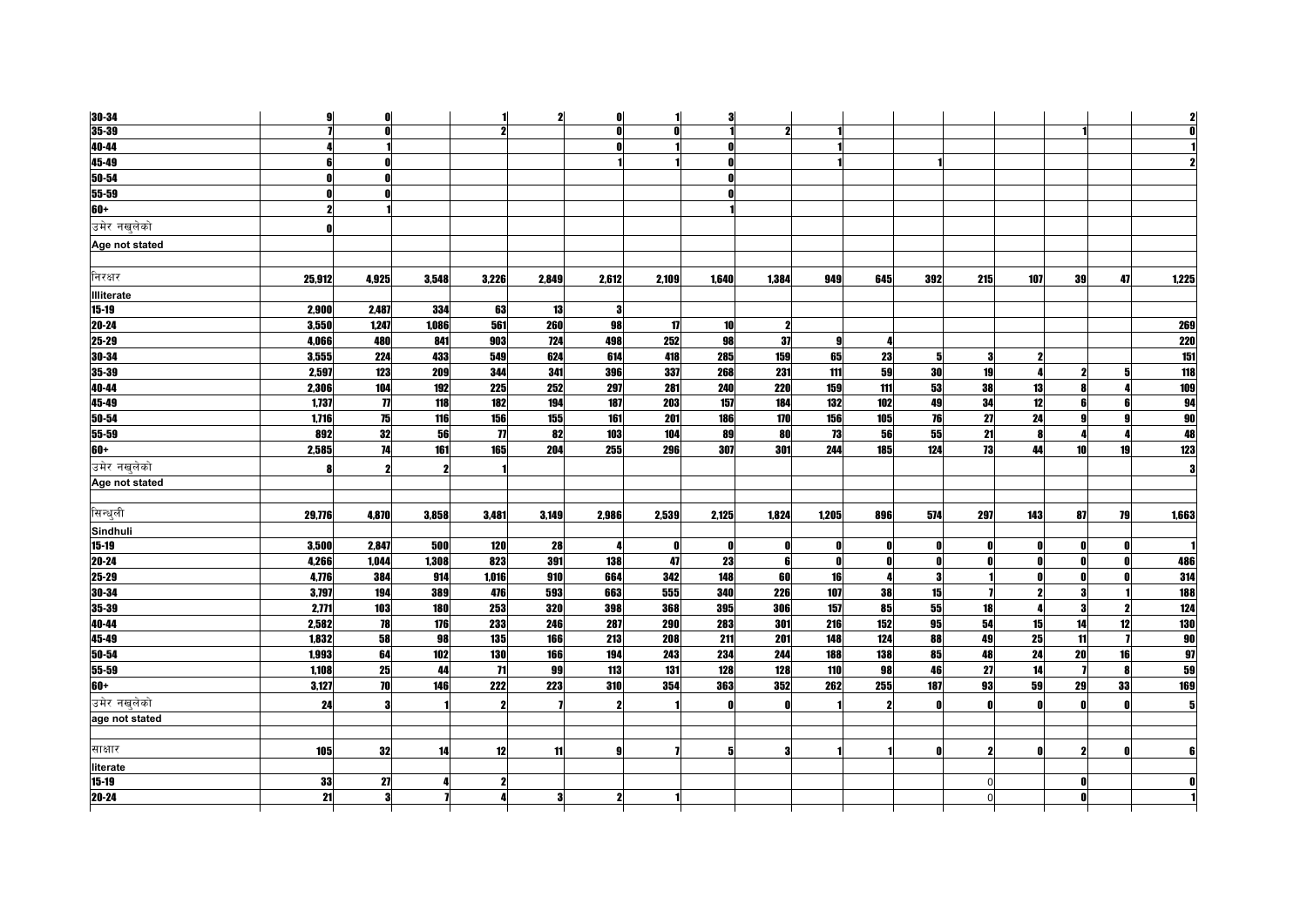| 25-29             | 19      |        |            |                |        |        |              |        |        |       |       |       |              |     |              |           |            |
|-------------------|---------|--------|------------|----------------|--------|--------|--------------|--------|--------|-------|-------|-------|--------------|-----|--------------|-----------|------------|
| $30 - 34$         | Q       |        |            |                |        |        |              |        |        |       |       |       |              |     |              |           |            |
| 35-39             |         |        |            |                |        |        |              |        |        |       |       |       |              |     |              |           |            |
| 40-44             |         |        |            |                |        |        |              |        |        |       |       |       | n            |     |              |           |            |
| 45-49             |         |        |            |                |        |        |              |        |        |       |       |       | n            |     |              |           |            |
| 50-54             |         |        |            |                |        |        |              |        |        |       |       |       | n            |     |              |           |            |
| 55-59             |         |        |            |                |        |        |              |        |        |       |       |       |              |     |              |           |            |
| $60+$             | 5       |        |            |                |        |        |              |        |        |       |       |       |              |     |              |           |            |
| उमेर नखलेको       |         |        |            |                |        |        |              |        |        |       |       |       |              |     |              |           |            |
| Age not stated    |         |        |            |                |        |        |              |        |        |       |       |       |              |     |              |           |            |
| निरक्षर           | 29.671  | 4.838  | 3.844      | 3,469          | 3,138  | 2,977  | 2,532        | 2,120  | 1.821  | 1,204 | 895   | 574   | 295          | 143 | 85           | 79        | 1,657      |
| <b>Illiterate</b> |         |        |            |                |        |        |              |        |        |       |       |       |              |     |              |           |            |
| 15-19             | 3,467   | 2,820  | 496        | 118            | 28     |        |              |        |        |       |       |       |              |     |              |           |            |
| 20-24             | 4,245   | 1,041  | 1,301      | 819            | 388    | 136    | 46           | 23     | 6      |       |       |       |              |     |              |           | 485        |
| 25-29             | 4,757   | 384    | 912        | 1,013          | 906    | 660    | 338          | 148    | 60     | 16    |       | 3     |              |     |              |           | 312        |
| 30-34             | 3,788   | 194    | 389        | 473            | 591    | 662    | 555          | 339    | 224    | 107   | 38    | 15    |              |     |              |           | 188        |
| 35-39             | 2,766   | 103    | <b>180</b> | 253            | 319    | 398    | 367          | 394    | 305    | 157   | 85    | 55    | 17           |     | 3            |           | 124        |
| 40-44             | 2,578   | 78     | 175        | 233            | 246    | 287    | 289          | 282    | 301    | 216   | 152   | 95    | 54           | 15  | 13           | 12        | <b>130</b> |
| 45-49             | 1,828   | 58     | 98         | 135            | 165    | 213    | 208          | 211    | 201    | 148   | 124   | 88    | 49           | 25  | 11           |           | 87         |
| 50-54             | 1,989   | 62     | 102        | 130            | 166    | 194    | 243          | 233    | 244    | 188   | 137   | 85    | 48           | 24  | 20           | 16        | 97         |
| 55-59             | 1,107   | 25     | 44         | $\overline{1}$ | 99     | 112    | 131          | 128    | 128    | 110   | 98    | 46    | 27           | 14  |              |           | 59         |
| 60+               | 3,122   | 70     | 146        | 222            | 223    | 309    | 354          | 362    | 352    | 261   | 255   | 187   | 92           | 59  | 28           | 33        | 169        |
| उमेर नखलेको       | 24      |        |            |                |        |        |              |        |        |       |       |       |              |     |              |           |            |
| Age not stated    |         |        |            |                |        |        |              |        |        |       |       |       |              |     |              |           |            |
| पर्व तराई         | 655,885 | 90,491 | 102,549    | 103,342        | 88,641 | 72,427 | 47,333       | 28,019 | 16,499 | 8,629 | 4,839 | 2,382 | 1,026        | 488 | 212          | 222       | 88,786     |
| Eastern Tarai     |         |        |            |                |        |        |              |        |        |       |       |       |              |     |              |           |            |
| $15 - 19$         | 55,524  | 41,864 | 9,838      | 2,828          | 697    | 227    | 45           | O      | 0      | n     |       | 0     | 0            |     |              |           | 25         |
| 20-24             | 92,582  | 20,733 | 24,836     | 17,198         | 7,778  | 3,130  | 912          | 292    | 94     | 24    | n     | n     | $\mathbf{0}$ |     |              |           | 17,585     |
| 25-29             | 104,858 | 9,084  | 20,720     | 22,939         | 17,760 | 10,938 | 4.986        | 1,948  | 738    | 275   | 98    | 21    | 13           | я   |              |           | 15,335     |
| 30-34             | 95,406  | 4,955  | 12,002     | 17,263         | 17,550 | 14,532 | 8,843        | 4,620  | 2,227  | 915   | 382   | 131   | 52           | 23  | $\mathbf{g}$ | 3         | 11,899     |
| 35-39             | 76,438  | 3,482  | 8,183      | 11,388         | 12,734 | 11,664 | 8,352        | 5,207  | 2,933  | 1,493 | 736   | 314   | 142          | 48  | 17           | 15        | 9,730      |
| 40-44             | 58,992  | 2,480  | 6,231      | 8,269          | 8,742  | 8,724  | 6,594        | 4,256  | 2,767  | 1,545 | 809   | 439   | 168          | 79  | 38           | 33        | 7,818      |
| 45-49             | 51,171  | 2,544  | 5,879      | 7,220          | 7,236  | 7,355  | 5,443        | 3,686  | 2,337  | 1,294 | 797   | 436   | 165          | 110 | 39           | 39        | 6,591      |
| 50-54             | 36,778  | 1.556  | 4,316      | 5.114          | 5.041  | 5.028  | 3.917        | 2.452  | 1,656  | 1,009 | 603   | 292   | 151          | 59  | 34           | 31        | 5,519      |
| 55-59             | 27,541  | 1,129  | 3,276      | 3,713          | 3,835  | 3,693  | 2,950        | 1,920  | 1,253  | 704   | 448   | 245   | 109          | 52  | 27           | 22        | 4,165      |
| 60+               | 50.742  | 2,045  | 6,366      | 6,549          | 6.493  | 6.497  | 4.922        | 3,421  | 2.383  | 1.318 | 938   | 489   | 220          | 112 | 47           | <b>78</b> | 8,864      |
| उमेर नखुलेको      | 5,853   | 619    | 902        | 861            | 775    | 639    | 369          | 217    | 111    | 52    | 28    | 15    | 6            |     |              |           | 1,255      |
| age not stated    |         |        |            |                |        |        |              |        |        |       |       |       |              |     |              |           |            |
| साक्षार           | 13,664  | 2,711  | 2,491      | 2,111          | 1,682  | 1,223  | 795          | 554    | 339    | 183   | 109   | 64    | 42           | 20  | 11           | 10        | 1,319      |
| literate          |         |        |            |                |        |        |              |        |        |       |       |       |              |     |              |           |            |
| $15 - 19$         | 2.453   | 1,645  | 602        | 166            | 30     | 6      | $\mathbf{2}$ |        |        |       |       |       |              |     |              |           |            |
|                   |         |        |            |                |        |        |              |        |        |       |       |       |              |     |              |           |            |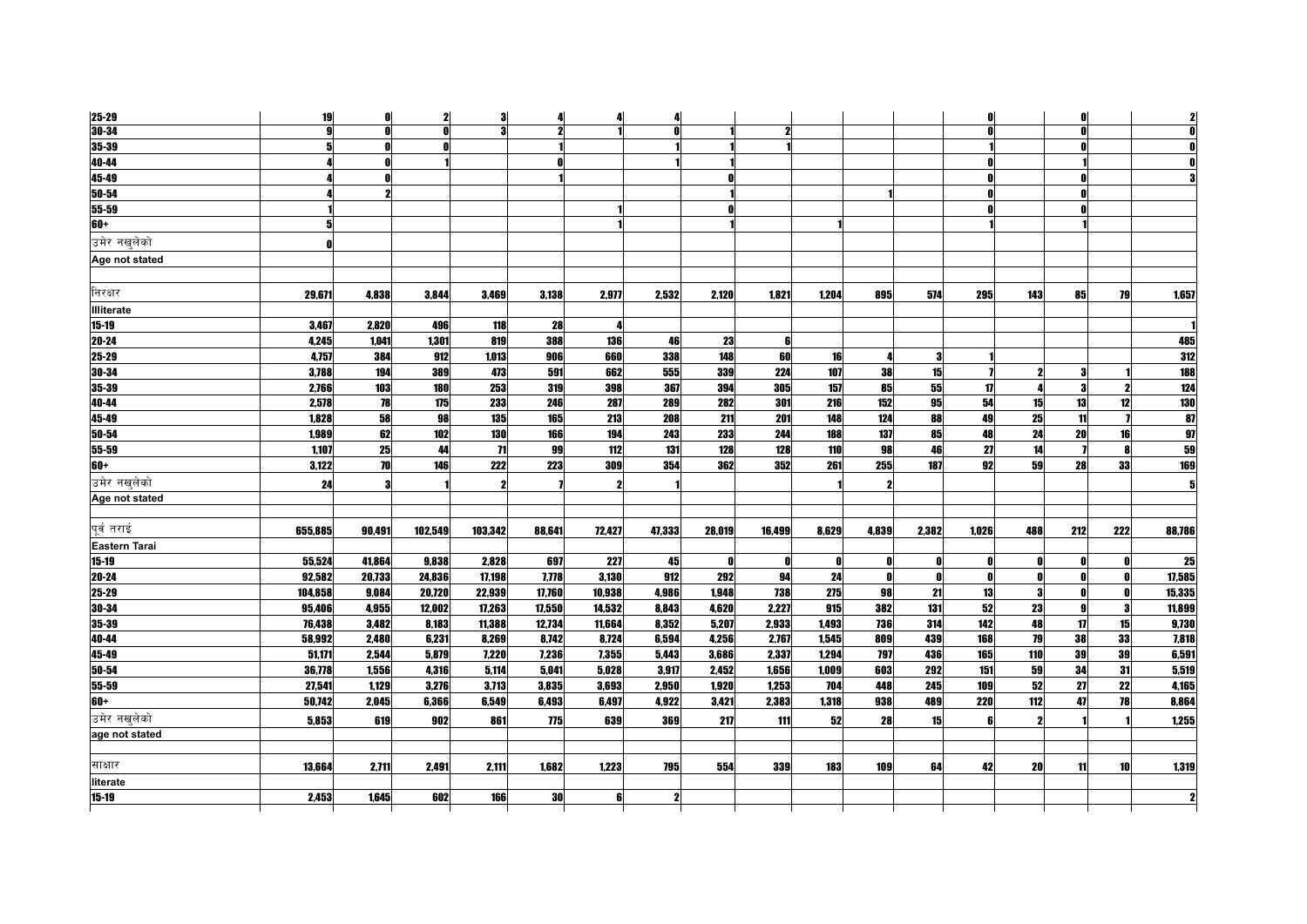| 20-24             | 3,287      | 558    | 945     | 712     | 444             | 147    | 53              | 21           | 6      | $\mathbf{2}$    |        |       |              |     |     |              | 399                     |
|-------------------|------------|--------|---------|---------|-----------------|--------|-----------------|--------------|--------|-----------------|--------|-------|--------------|-----|-----|--------------|-------------------------|
| $25 - 29$         | 2,569      | 204    | 361     | 509     | 496             | 389    | 208             | 99           | 24     | 11              |        |       |              |     |     |              | 264                     |
| 30-34             | 1,674      | 88     | 161     | 248     | 256             | 252    | 186             | 157          | 101    | 34              | 13     | 5     | -3           |     |     |              | 167                     |
| 35-39             | 1,193      | 58     | 107     | 155     | 168             | 132    | 147             | 112          | 74     | 46              | 26     | 13    | 13           |     |     |              | 137                     |
| 40-44             | <b>722</b> | 36     | 79      | 95      | 12              | 96     | 69              | 55           | 53     | 35              | 27     | 12    | 6            |     |     |              | $\overline{\mathbf{a}}$ |
| 45-49             | 598        | 43     | 69      | 80      | $\overline{11}$ | 87     | 49              | 40           | 28     | $\mathbf{u}$    | 11     | 16    |              |     |     |              | $\overline{\mathbf{r}}$ |
| 50-54             | 394        | 16     | 51      | 57      | 42              | 44     | 27              | 37           | 19     | 14              | Q      |       | 6            |     |     |              | 61                      |
| 55-59             | 229        | 22     | 27      | 21      | 28              | 23     | 18              | 13           | 12     | 10              |        |       |              |     |     |              | 41                      |
| 60+               | 433        | 33     | 68      | 52      | 59              | 32     | <b>30</b>       | $\mathbf{u}$ | 21     | 14              | 11     |       |              |     |     |              | 76                      |
| उमेर नखलेको       | 112        | R      | 21      | 16      | 16              | 15     |                 |              |        |                 |        |       |              |     |     |              | 23                      |
| Age not stated    |            |        |         |         |                 |        |                 |              |        |                 |        |       |              |     |     |              |                         |
|                   |            |        |         |         |                 |        |                 |              |        |                 |        |       |              |     |     |              |                         |
| निरक्षर           | 642,221    | 87,780 | 100,058 | 101,231 | 86,959          | 71,204 | 46,538          | 27,465       | 16,160 | 8,446           | 4,730  | 2,318 | 984          | 468 | 201 | 212          | 87,467                  |
| <b>Illiterate</b> |            |        |         |         |                 |        |                 |              |        |                 |        |       |              |     |     |              |                         |
| $15 - 19$         | 53,071     | 40,219 | 9,236   | 2,662   | 667             | 221    | 43              |              |        |                 |        |       |              |     |     |              | 23                      |
| 20-24             | 89,295     | 20,175 | 23,891  | 16,486  | 7,334           | 2,983  | 859             | 271          | 88     | 22              |        |       |              |     |     |              | 17,186                  |
| 25-29             | 102,289    | 8,880  | 20,359  | 22,430  | 17,264          | 10,549 | 4,778           | 1,849        | 714    | 264             | 95     | 20    | 13           |     |     |              | 15,071                  |
| 30-34             | 93,732     | 4,867  | 11.841  | 17,015  | 17,294          | 14,280 | 8,657           | 4,463        | 2,126  | 881             | 369    | 126   | 49           | 22  |     | 3            | 11,732                  |
| 35-39             | 75,245     | 3,424  | 8,076   | 11,233  | 12,566          | 11,532 | 8,205           | 5,095        | 2,859  | 1,447           | 710    | 301   | 129          | 46  | 16  | 13           | 9,593                   |
| 40-44             | 58,270     | 2.444  | 6,152   | 8,174   | 8,670           | 8,628  | 6,525           | 4,201        | 2,714  | 1,510           | 782    | 427   | 162          | 74  | 37  | 30           | 7,740                   |
| 45-49             | 50,573     | 2.501  | 5,810   | 7,140   | 7,165           | 7,268  | 5.394           | 3.646        | 2,309  | 1,277           | 786    | 420   | 157          | 104 | 38  | 38           | 6,520                   |
| 50-54             | 36,384     | 1,540  | 4.265   | 5.057   | 4,999           | 4.984  | 3.890           | 2.415        | 1.637  | 995             | 594    | 285   | 145          | 57  | 32  | 31           | 5,458                   |
| $55 - 59$         | 27,312     | 1,107  | 3,249   | 3,692   | 3,807           | 3,670  | 2,932           | 1,907        | 1,241  | 694             | 440    | 242   | 107          | 52  | 26  | 22           | 4,124                   |
| $60+$             | 50,309     | 2,012  | 6,298   | 6,497   | 6,434           | 6,465  | 4,892           | 3,404        | 2,362  | 1,304           | 927    | 483   | 216          | 108 | 45  | 74           | 8,788                   |
| उमेर नखलेको       | 5,741      | 611    | 881     | 845     | 759             | 624    | 363             | 214          | 110    | 52              | 27     | 14    | -6           |     |     |              | 1,232                   |
| Age not stated    |            |        |         |         |                 |        |                 |              |        |                 |        |       |              |     |     |              |                         |
|                   |            |        |         |         |                 |        |                 |              |        |                 |        |       |              |     |     |              |                         |
| भनापा             | 31,254     | 4,006  | 5,195   | 4.884   | 3,865           | 2,996  | 2.047           | 1,410        | 977    | 546             | 333    | 245   | 124          | 67  | 34  | 36           | 4,489                   |
| Jhapa             |            |        |         |         |                 |        |                 |              |        |                 |        |       |              |     |     |              |                         |
| $15 - 19$         | 3,607      | 2,498  | 765     | 246     | $\overline{11}$ | 18     | 6               |              |        | Λ               |        |       |              |     |     |              |                         |
| 20-24             | 5,306      | 803    | 1,445   | 1,121   | 527             | 287    | 68              | 38           | R      | 3               |        | Λ     | - 0          |     | n   | n            | 1,008                   |
| 25-29             | 6.563      | 291    | 1,161   | 1,402   | 1.156           | 754    | 424             | 207          | 84     | 37              |        | 3     | 3            |     |     | $\mathbf{r}$ | 1,033                   |
| 30-34             | 4.556      | 152    | 570     | 754     | 769             | 624    | 470             | 290          | 191    | 79              | 34     | 14    | R            |     |     |              | 596                     |
| 35-39             | 3,389      | 85     | 349     | 451     | 461             | 463    | 348             | 284          | 188    | 109             | $\eta$ | 44    | 14           |     |     |              | 501                     |
| 40-44             | 2,174      | 57     | 244     | 266     | 261             | 243    | 228             | 165          | 142    | 90              | 56     | 46    | 23           | 13  | 5   | ĥ            | 329                     |
| 45-49             | 1,970      | 44     | 229     | 245     | 230             | 221    | 170             | 152          | 144    | 75              | 53     | 44    | 22           | 18  |     |              | 313                     |
| 50-54             | 1,261      | 23     | 157     | 136     | 148             | 129    | 137             | 95           | 74     | 60              | 32     | 26    | 18           | ĥ   |     | 6            | 210                     |
| 55-59             | 763        | 18     | 82      | 90      | 75              | 88     | 64              | 61           | 41     | 21              | 26     | 26    | 13           | 51  |     | 5            | 141                     |
| $60+$             | 1,507      | 23     | 164     | 147     | 147             | 150    | 122             | 109          | 106    | $\overline{11}$ | 44     | 42    | 23           | 13  |     | 10           | 328                     |
| उमेर नखलेको       | 158        | 12     | 29      | 26      | 20              | 19     | 10 <sup>1</sup> |              |        |                 |        | Λ     | $\mathbf{r}$ |     |     |              | 27                      |
| age not stated    |            |        |         |         |                 |        |                 |              |        |                 |        |       |              |     |     |              |                         |
|                   |            |        |         |         |                 |        |                 |              |        |                 |        |       |              |     |     |              |                         |
| साक्षार           | 714        | 164    | 120     | 106     | 94              | 61     | 34              | 22           | 21     |                 |        | ĥ     | $\mathbf{r}$ |     |     |              | $\mathbf{H}$            |
| literate          |            |        |         |         |                 |        |                 |              |        |                 |        |       |              |     |     |              |                         |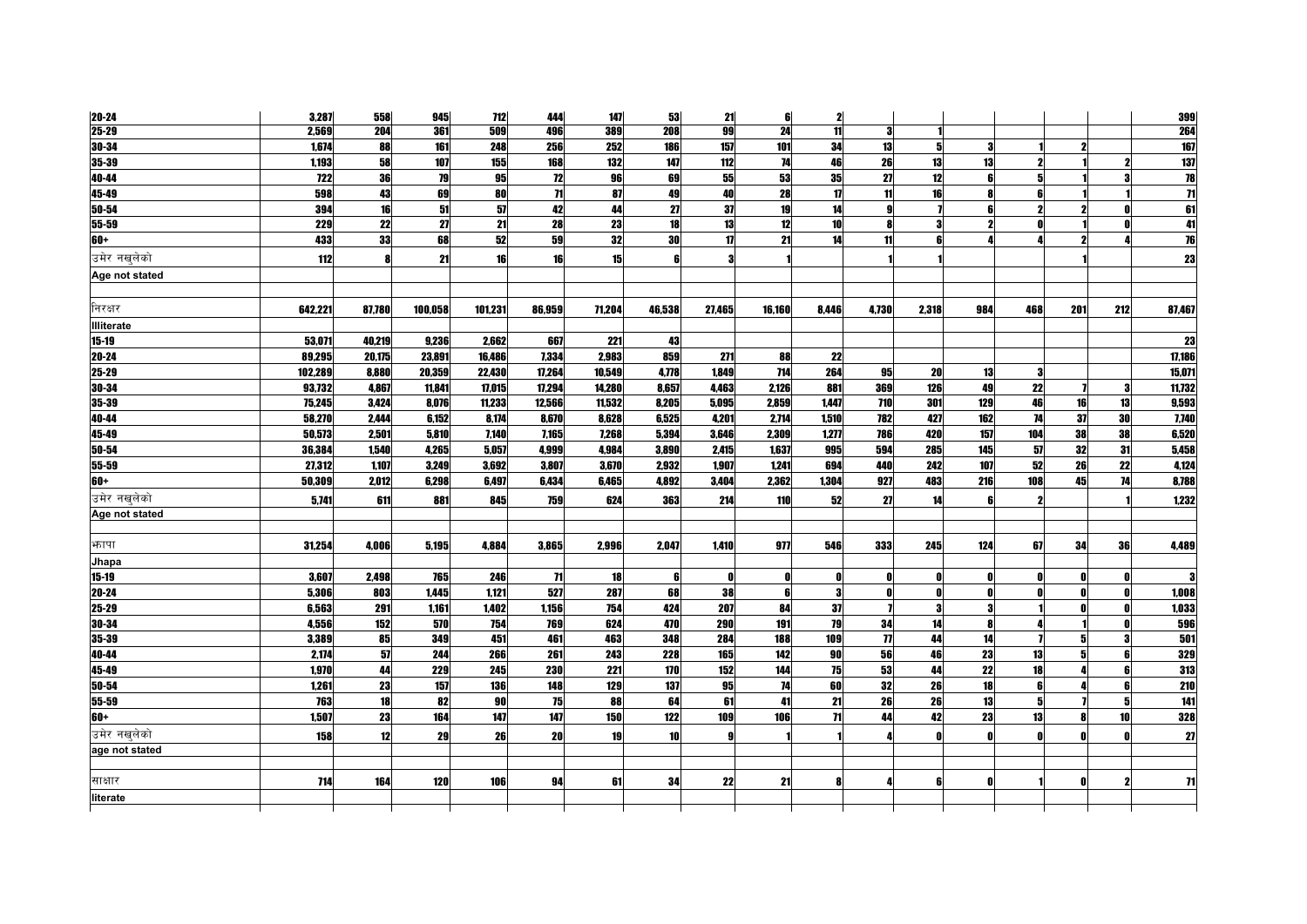| $15 - 19$         | 168        | 117            | 39         | $\overline{\mathbf{I}}$ | 4          | 1      |                  |                         |            |                 |       |     |            |              |    |    |       |
|-------------------|------------|----------------|------------|-------------------------|------------|--------|------------------|-------------------------|------------|-----------------|-------|-----|------------|--------------|----|----|-------|
| $20 - 24$         | <b>198</b> | 32             | 41         | 51                      | 32         | 14     |                  |                         |            |                 |       |     |            |              |    |    | 26    |
| 25-29             | 126        |                | 16         | 25                      | 27         | 20     | 14               | 3                       |            |                 |       |     |            |              |    |    | 13    |
| 30-34             | 89         | 9              |            | 13                      | 14         | 10     |                  | <b>R</b>                |            | 9               |       |     |            |              |    |    |       |
| 35-39             | 49         | 3              | я          | 5                       | 5          | 8      |                  | $\mathbf{3}$            | 5          |                 |       | O   |            |              |    |    |       |
| 40-44             | 28         |                | $\bullet$  |                         |            |        |                  | $\overline{\mathbf{z}}$ |            |                 |       |     |            |              |    |    |       |
| 45-49             | 18         |                |            |                         | 2          |        |                  | $\mathbf{2}$            |            |                 |       | 5   |            |              |    |    |       |
| 50-54             | 12         |                |            |                         | 2          |        |                  |                         |            |                 |       |     |            |              |    |    |       |
| 55-59             |            |                |            |                         |            |        |                  |                         |            |                 |       |     |            |              |    |    |       |
| 60+               | 16         |                | 2          |                         |            |        |                  |                         |            |                 |       |     |            |              |    |    |       |
| उमेर नखलेको       | 3          |                |            |                         |            |        |                  |                         |            |                 |       |     |            |              |    |    |       |
| Age not stated    |            |                |            |                         |            |        |                  |                         |            |                 |       |     |            |              |    |    |       |
| निरक्षर           | 30,540     | 3,842          | 5,075      | 4,778                   | 3,771      | 2,935  | 2,013            | 1,388                   | 956        | 538             | 329   | 239 | 124        | 66           | 34 | 34 | 4,418 |
| <b>Illiterate</b> |            |                |            |                         |            |        |                  |                         |            |                 |       |     |            |              |    |    |       |
| 15-19             | 3,439      | 2,381          | 726        | 239                     | 67         | 17     | ß                |                         |            |                 |       |     |            |              |    |    |       |
| 20-24             | 5.108      | $\overline{m}$ | 1.404      | 1.070                   | 495        | 273    | 67               | 37                      | ĥ          | 3               |       |     |            |              |    |    | 982   |
| 25-29             | 6,437      | 284            | 1,145      | 1,377                   | 1,129      | 734    | 410              | 204                     | 83         | 37              |       |     |            |              |    |    | 1,020 |
| 30-34             | 4,467      | 149            | 561        | 741                     | 755        | 614    | 462              | 282                     | 184        | 76              | 33    | 13  | R          |              |    |    | 584   |
| 35-39             | 3,340      | 82             | 346        | 446                     | 456        | 455    | 344              | 281                     | 183        | 108             | 76    | 44  | 14         |              |    |    | 490   |
| 40-44             | 2.146      | 57             | 242        | 265                     | 258        | 240    | 223              | 163                     | 138        | 88              | 55    | 46  | 23         | 13           |    |    | 324   |
| 45-49             | 1,952      | 44             | <b>228</b> | 243                     | 228        | 220    | $\overline{170}$ | 150                     | 143        | 74              | 53    | 39  | 22         | $\mathbf{u}$ |    |    | 312   |
| 50-54             | 1.249      | 23             | 155        | 135                     | 146        | 127    | 137              | 94                      | 74         | 59              | 31    | 26  | 18         | ĥ            |    | f  | 208   |
| 55-59             | 756        | 18             | <b>79</b>  | 90                      | 74         | 87     | 64               | 61                      | 39         | 21              | 26    | 26  | 13         | 5            |    | ă  | 141   |
| 60+               | 1.491      | 21             | 162        | 146                     | 144        | 149    | 120              | 107                     | 105        | $\overline{11}$ | 44    | 42  | 23         | 13           |    |    | 327   |
|                   |            |                |            |                         |            |        |                  |                         |            |                 |       |     |            |              |    |    |       |
| उमेर नखलेको       | 155        | 12             | 27         | 26                      | 19         | 19     | 10               |                         |            |                 |       |     |            |              |    |    | 27    |
| Age not stated    |            |                |            |                         |            |        |                  |                         |            |                 |       |     |            |              |    |    |       |
| विराटनगर          | 86.506     | 11.390         | 11.789     | 12,245                  | 11.347     | 10.644 | 7.959            | 5.160                   | 3.422      | 1,944           | 1.136 | 592 | <b>306</b> | 128          | 67 | 73 | 8.304 |
| <b>Biratnagar</b> |            |                |            |                         |            |        |                  |                         |            |                 |       |     |            |              |    |    |       |
| 15-19             | 9.117      | 6,275          | 1.999      | 610                     | 162        | 61     | -51              | 0                       | Ω          | ß               | n     |     |            |              |    |    |       |
| 20-24             | 12,607     | 2,343          | 3,405      | 2.806                   | 1,504      | 693    | 222              | 70                      | 35         | 6               | n     | O   |            | 0            |    | ſ  | 1,523 |
| 25-29             | 14.872     | 978            | 2,329      | 3.012                   | 2.858      | 2.190  | 1.112            | 483                     | <b>181</b> | 83              | 37    | 6   |            | $\mathbf{r}$ |    | O  | 1,596 |
| 30-34             | 12,432     | 522            | 1,147      | 1.867                   | 2,070      | 2,151  | 1,656            | 958                     | 514        | 245             | 98    | 39  | 15         |              |    |    | 1.140 |
| 35-39             | 9,765      | 346            | 713        | 1,074                   | 1,422      | 1.620  | 1.411            | 962                     | 651        | 376             | 177   | 94  | 45         | 13           |    | 2  | 858   |
| 40-44             | 7,404      | 257            | 544        | 797                     | 914        | 1,091  | 1,030            | 749                     | 554        | 323             | 210   | 108 | 50         | 21           | 19 | 15 | 722   |
| 45-49             | 5,735      | 180            | 462        | 596                     | 686        | 861    | 738              | 588                     | 432        | 267             | 163   | 104 | 51         | 35           | 11 | 10 | 551   |
| 50-54             | 4,377      | <b>139</b>     | 296        | 462                     | 549        | 626    | 568              | 418                     | 342        | 134             | 140   | 64  | 44         | 16           | 10 | g  | 560   |
| 55-59             | 3.032      | 106            | 258        | 297                     | 359        | 397    | 356              | 289                     | 219        | <b>220</b>      | 87    | 69  | 31         | 11           |    | Я  | 318   |
| 60+               | 6.443      | 185            | 534        | 637                     | <b>726</b> | 843    | 783              | 604                     | 471        | 279             | 215   | 103 | 61         | 29           | 13 | 27 | 933   |
| उमेर नखलेको       | <b>722</b> | 59             | 102        | 87                      | 97         | 111    | 78               | 39                      | 23         | 11              | g     | 5   |            | $\mathbf{a}$ |    | O  | 98    |
| age not stated    |            |                |            |                         |            |        |                  |                         |            |                 |       |     |            |              |    |    |       |
|                   |            |                |            |                         |            |        |                  |                         |            |                 |       |     |            |              |    |    |       |
| साक्षार           | 3,165      | 667            | 571        | 457                     | 378        | 282    | 210              | 152                     | 103        | 60              | 38    | 25  | 20         | 9            |    | 3  | 188   |
|                   |            |                |            |                         |            |        |                  |                         |            |                 |       |     |            |              |    |    |       |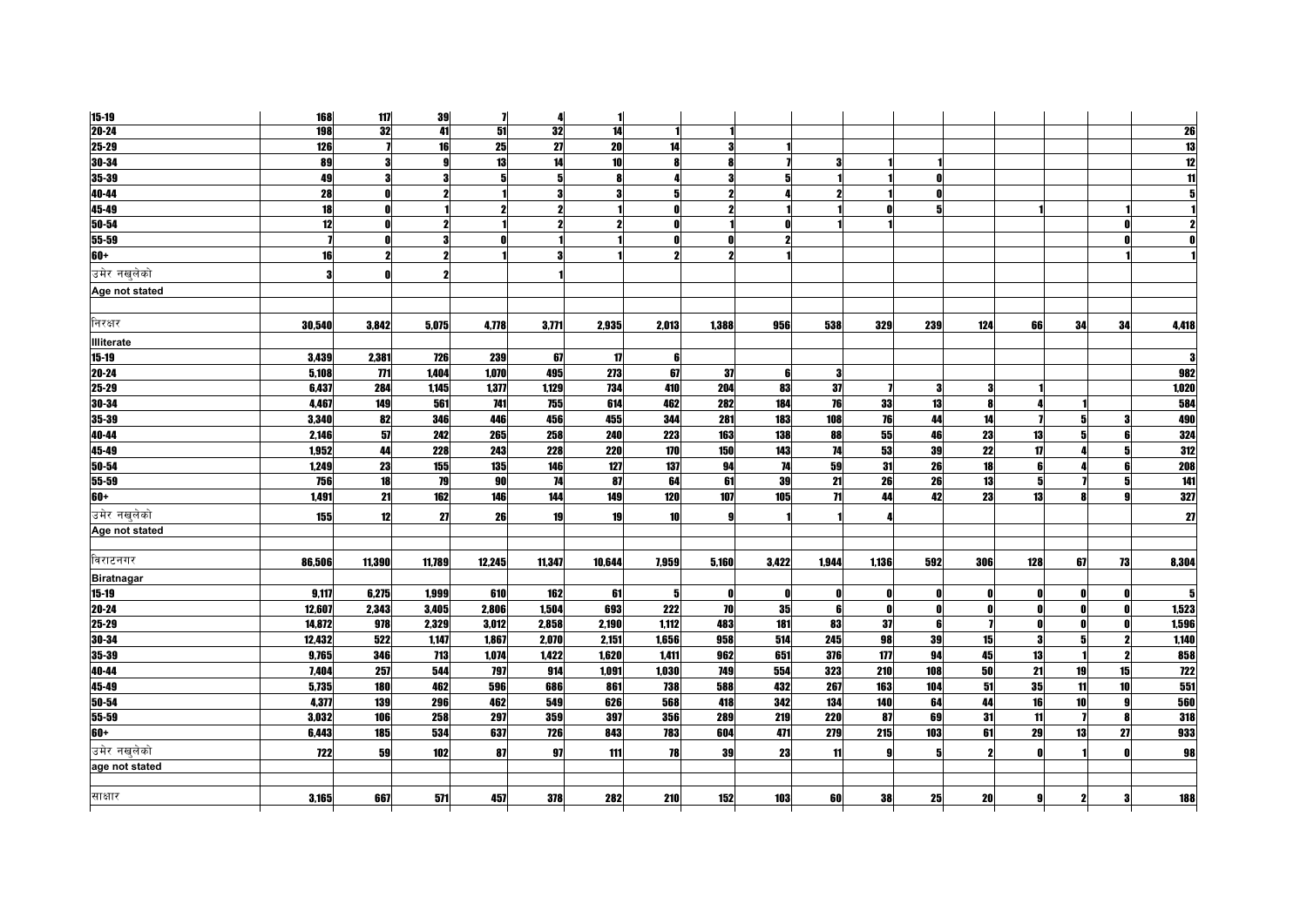| literate          |                    |                     |        |        |        |        |                 |       |       |       |       |     |     |     |    |    |                 |
|-------------------|--------------------|---------------------|--------|--------|--------|--------|-----------------|-------|-------|-------|-------|-----|-----|-----|----|----|-----------------|
| $15-19$           | 676                | 418                 | 183    | 55     | 16     | 2      |                 |       |       |       |       |     |     |     |    |    |                 |
| 20-24             | 783                | 124                 | 229    | 192    | 112    | 41     | 14              | 6     | 3     |       |       |     |     |     |    |    | 62              |
| 25-29             | 602                | 48                  | 73     | 103    | 124    | 105    | $\overline{11}$ | 27    |       |       |       |     |     |     |    |    | 36              |
| 30-34             | 391                | 27                  | 30     | 50     | 57     | 47     | 47              | 52    | 36    | 11    |       |     |     |     |    |    | $\overline{23}$ |
| 35-39             | 249                | 20                  | 16     | 23     | 24     | 24     | 38              | 28    | 22    | 14    | 10    |     |     |     |    |    | 19              |
| 40-44             | 162                | 15                  | 13     | 13     | 15     | 18     | 13              | 15    | 13    | 13    | 11    |     |     |     |    |    | 8               |
| 45-49             | 106                | 6                   |        |        | R      | 17     | 10 <sup>1</sup> | 11    | 11    | 5     |       |     |     |     |    |    | 15              |
| 50-54             | $\overline{\bf n}$ | $\boldsymbol{\eta}$ |        |        |        | 10     | ĥ               |       |       |       |       |     |     |     |    |    |                 |
| 55-59             | 24                 | 3                   |        |        |        |        | $\mathbf{2}$    |       |       |       |       |     |     |     |    |    |                 |
| 60+               | 12                 |                     | 11     |        |        |        |                 |       |       |       |       |     |     |     |    |    | 11              |
| उमेर नखलेको       | 23                 |                     |        |        | 5      |        |                 |       |       |       |       |     |     |     |    |    |                 |
| Age not stated    |                    |                     |        |        |        |        |                 |       |       |       |       |     |     |     |    |    |                 |
|                   |                    |                     |        |        |        |        |                 |       |       |       |       |     |     |     |    |    |                 |
| निरक्षर           | 83.341             | 10,723              | 11,218 | 11,788 | 10,969 | 10,362 | 7.749           | 5,008 | 3,319 | 1,884 | 1.098 | 567 | 286 | 119 | 65 | 70 | 8,116           |
| <b>Illiterate</b> |                    |                     |        |        |        |        |                 |       |       |       |       |     |     |     |    |    |                 |
| $15-19$           | 8.441              | 5,857               | 1,816  | 555    | 146    | 59     | 5               |       |       |       |       |     |     |     |    |    |                 |
| $20 - 24$         | 11,824             | 2,219               | 3,176  | 2,614  | 1,392  | 652    | 208             | 64    | 32    | 6     |       |     |     |     |    |    | 1,461           |
| 25-29             | 14,270             | 930                 | 2,256  | 2,909  | 2,734  | 2,085  | 1,041           | 456   | 174   | 76    | 36    | 6   |     |     |    |    | 1,560           |
| 30-34             | 12,041             | 495                 | 1,117  | 1,817  | 2,013  | 2,104  | 1,609           | 906   | 478   | 234   | 91    | 37  | 13  | 9   | 5  |    | 1,117           |
| 35-39             | 9,516              | 326                 | 697    | 1,051  | 1,398  | 1,596  | 1,373           | 934   | 629   | 362   | 167   | 87  | 41  | 13  |    |    | 839             |
| 40-44             | 7,242              | 242                 | 531    | 784    | 899    | 1,073  | 1,017           | 734   | 541   | 310   | 199   | 101 | 46  | 18  | 19 | 14 | 714             |
| 45-49             | 5,629              | 174                 | 456    | 590    | 678    | 844    | <b>728</b>      | 577   | 421   | 262   | 160   | 102 | 49  | 31  | 11 | 10 | 536             |
| 50-54             | 4,300              | 137                 | 288    | 457    | 541    | 616    | 562             | 410   | 338   | 129   | 136   | 62  | 40  | 15  | a  |    | 551             |
| 55-59             | 3,008              | 103                 | 257    | 294    | 358    | 393    | 354             | 288   | 216   | 219   | 86    | 67  | 30  | 11  |    |    | 317             |
| 60+               | 6,371              | 181                 | 523    | 632    | 718    | 835    | 776             | 601   | 468   | 275   | 215   | 101 | 58  | 28  | 13 | 25 | 922             |
| उमेर नखलेको       | 699                | 59                  | 101    | 85     | 92     | 105    | 76              | 38    | 22    | 11    |       |     |     |     |    |    | 96              |
| Age not stated    |                    |                     |        |        |        |        |                 |       |       |       |       |     |     |     |    |    |                 |
|                   |                    |                     |        |        |        |        |                 |       |       |       |       |     |     |     |    |    |                 |
| हन्माननगर         | 88,624             | 9,539               | 14,051 | 14,307 | 12,182 | 9,697  | 5,916           | 3,132 | 1,534 | 633   | 364   | 115 | 32  | 19  | 11 |    | 17,084          |
| Hanumannagar      |                    |                     |        |        |        |        |                 |       |       |       |       |     |     |     |    |    |                 |
| 15-19             | 7,430              | 6,181               | 961    | 234    | 36     | 13     | 41              |       |       | Λ     | n     |     |     |     |    |    |                 |
| 20-24             | 12.487             | 1,854               | 3.435  | 2.020  | 840    | 284    | 66              | 12    |       |       |       |     | n   |     |    |    | 3,968           |
| 25-29             | 14,268             | 578                 | 2,944  | 3,237  | 2,364  | 1,262  | 533             | 154   | 61    | 15    |       |     |     |     |    |    | 3,110           |
| 30-34             | 13,043             | 246                 | 1.647  | 2,426  | 2,508  | 2,062  | 1,144           | 544   | 193   | 64    | 24    | f   |     |     |    |    | 2,174           |
| 35-39             | 10,225             | 195                 | 1,090  | 1,682  | 1,820  | 1,587  | 1,088           | 600   | 277   | 112   | 49    | 13  | 2   |     |    |    | 1,708           |
| 40-44             | 7,554              | 121                 | 855    | 1,127  | 1,192  | 1,144  | 847             | 514   | 259   | 116   | 62    | 16  | -3  |     |    |    | 1,293           |
| 45-49             | 6,550              | 91                  | 833    | 1,010  | 994    | 1,003  | 687             | 412   | 221   | 85    | 55    | 24  | -3  |     |    |    | 1,125           |
| 50-54             | 4,673              | 84                  | 650    | 741    | 673    | 656    | 440             | 247   | 151   | 12    | 50    | 11  | 5   |     |    |    | 887             |
| 55-59             | 3,830              | 60                  | 497    | 577    | 574    | 576    | 349             | 215   | 116   | 59    | 41    | 12  | 6   | 2   | 2  |    | 744             |
| $60+$             | 7,365              | 102                 | 975    | 1,069  | 1,020  | 979    | 698             | 394   | 236   | 103   | 73    | 29  | 11  | 5   |    |    | 1,665           |
| उमेर नखलेको       | 1,199              | 27                  | 164    | 184    | 161    | 131    | 60              | 40    | 13    | R     |       | 3   | - 0 |     |    |    | 409             |
| age not stated    |                    |                     |        |        |        |        |                 |       |       |       |       |     |     |     |    |    |                 |
|                   |                    |                     |        |        |        |        |                 |       |       |       |       |     |     |     |    |    |                 |
|                   |                    |                     |        |        |        |        |                 |       |       |       |       |     |     |     |    |    |                 |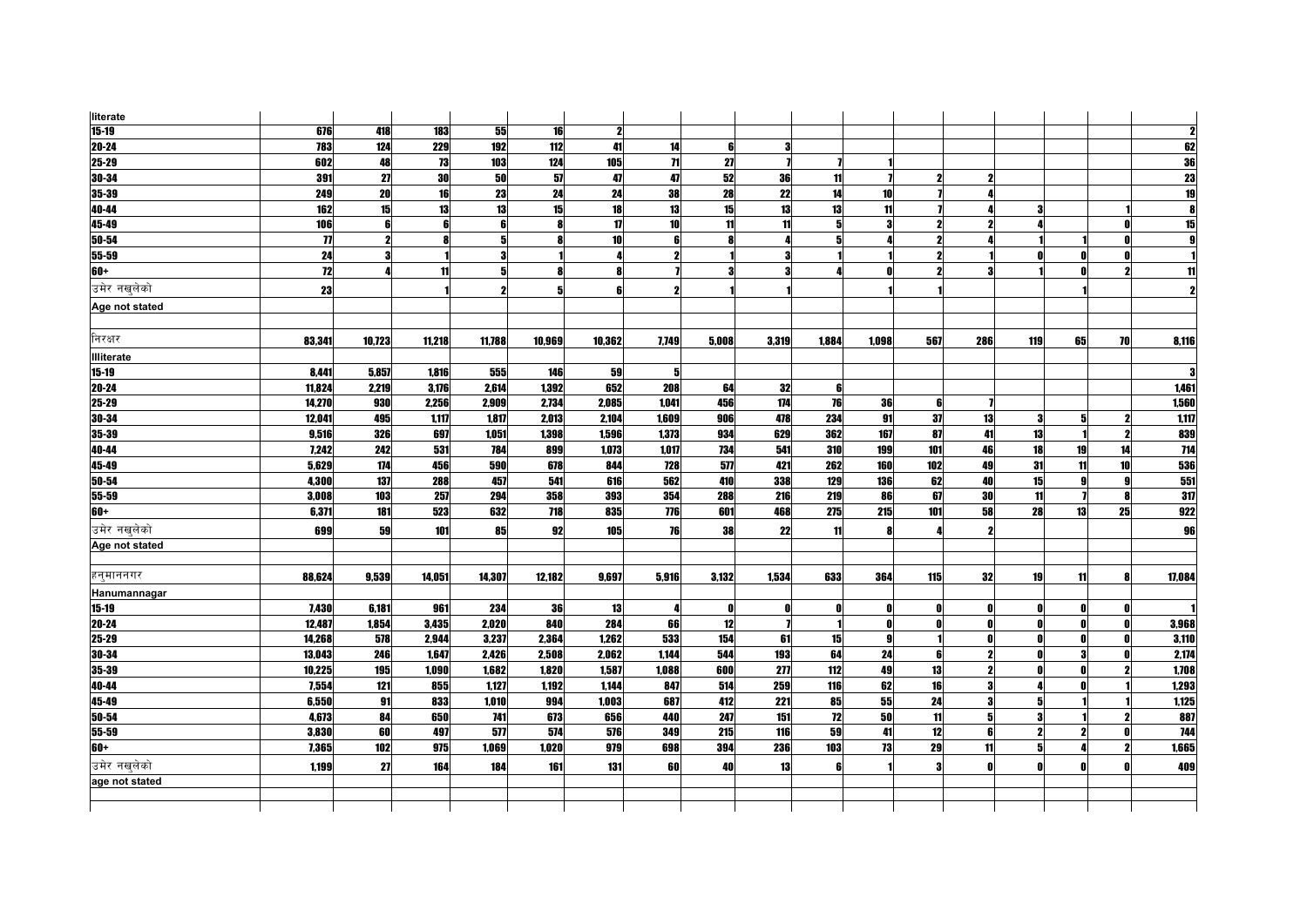| साक्षार           | 1,769  | 342                 | 308    | 281    | 216          | 148   | 97                  | 75         | 35                  | 14                  | 5               | 5               |              | O  |    | 2 | 236        |
|-------------------|--------|---------------------|--------|--------|--------------|-------|---------------------|------------|---------------------|---------------------|-----------------|-----------------|--------------|----|----|---|------------|
| literate          |        |                     |        |        |              |       |                     |            |                     |                     |                 |                 |              |    |    |   |            |
| $15 - 19$         | 335    | 243                 | 71     | 17     |              |       |                     |            |                     |                     |                 |                 |              |    |    |   |            |
| $20 - 24$         | 417    | 64                  | 111    | 89     | 55           | 9     | 4                   | 3          |                     |                     |                 |                 |              |    |    |   | 81         |
| $25 - 29$         | 320    | 14                  | 51     | 69     | 55           | 44    | 27                  | 5          |                     |                     |                 |                 |              |    |    |   | 53         |
| $30 - 34$         | 235    |                     | 22     | 38     | 40           | 33    | 23                  | 25         |                     | $\boldsymbol{\eta}$ |                 |                 |              |    |    |   | 33         |
| 35-39             | 148    | 6                   | 17     | 19     | 21           | 18    | 18                  | 19         |                     | 5                   |                 |                 |              |    |    |   | 18         |
| 40-44             | 78     | $\boldsymbol{2}$    |        | 16     | $\mathbf{g}$ | 8     | 8                   |            |                     | 3                   |                 |                 |              |    |    |   |            |
| $45 - 49$         | 79     |                     |        |        | 12           | 16    | 5                   |            |                     |                     |                 |                 |              |    |    |   | 13         |
| 50-54             | 44     |                     |        |        | 5            |       | 5                   |            |                     |                     |                 |                 |              |    |    |   |            |
| 55-59             | 42     | $\boldsymbol{\eta}$ |        |        | 6            | 6     | $\boldsymbol{\eta}$ |            | $\boldsymbol{\eta}$ | n                   |                 |                 |              |    |    |   |            |
| $60+$             | 51     |                     |        |        |              |       |                     |            |                     | 2                   |                 |                 |              |    |    |   |            |
| उमेर नखुलेको      | 20     |                     |        |        |              |       |                     |            |                     |                     |                 |                 |              |    |    |   |            |
| Age not stated    |        |                     |        |        |              |       |                     |            |                     |                     |                 |                 |              |    |    |   |            |
|                   |        |                     |        |        |              |       |                     |            |                     |                     |                 |                 |              |    |    |   |            |
| निरक्षर           | 86,855 | 9,197               | 13,743 | 14,026 | 11,966       | 9,549 | 5,819               | 3,057      | 1,499               | 619                 | 359             | 110             | 31           | 19 |    | R | 16,848     |
| <b>Illiterate</b> |        |                     |        |        |              |       |                     |            |                     |                     |                 |                 |              |    |    |   |            |
| $15 - 19$         | 7,095  | 5,938               | 890    | 217    | 33           | 13    | 3                   |            |                     |                     |                 |                 |              |    |    |   |            |
| $20 - 24$         | 12,070 | 1,790               | 3,324  | 1,931  | 785          | 275   | 62                  | 9          | 6                   |                     |                 |                 |              |    |    |   | 3,887      |
| $25 - 29$         | 13,948 | 564                 | 2,893  | 3,168  | 2,309        | 1,218 | 506                 | 149        | 60                  | 15                  | Я               |                 |              |    |    |   | 3,057      |
| 30-34             | 12,808 | 239                 | 1,625  | 2,388  | 2,468        | 2,029 | 1,121               | 519        | 184                 | 62                  | 23              | 6               | 2            |    |    |   | 2,141      |
| $35 - 39$         | 10,077 | 189                 | 1,073  | 1,663  | 1,799        | 1,569 | 1,070               | 581        | 272                 | 107                 | 48              | 13              | 2            |    |    |   | 1,690      |
| $40 - 44$         | 7,476  | 119                 | 848    | 1,111  | 1,183        | 1,136 | 839                 | 506        | 252                 | 113                 | 61              | 16              | 3            |    |    |   | 1,285      |
| 45-49             | 6,471  | 91                  | 825    | 1,002  | 982          | 987   | 682                 | 404        | 218                 | 84                  | 53              | 22              | 3            |    |    |   | 1,112      |
| 50-54             | 4,629  | 83                  | 646    | 732    | 668          | 649   | 435                 | 245        | 148                 | $\mathbf{H}$        | 50              | 11              | 5            |    |    |   | 880        |
| 55-59             | 3,788  | 58                  | 493    | 572    | 568          | 570   | 347                 | 213        | 114                 | 59                  | 41              | 11              | 6            |    |    |   | <b>733</b> |
| $60+$             | 7,314  | 100                 | 968    | 1,063  | 1,012        | 976   | 694                 | 392        | 232                 | 101                 | 73              | 28              | 10           |    |    |   | 1,654      |
| उमेर नखलेको       | 1,179  | 26                  | 158    | 179    | 159          | 127   | 60                  | 39         | 13                  | ĥ                   |                 |                 |              |    |    |   | 408        |
| Age not stated    |        |                     |        |        |              |       |                     |            |                     |                     |                 |                 |              |    |    |   |            |
|                   |        |                     |        |        |              |       |                     |            |                     |                     |                 |                 |              |    |    |   |            |
| सिराहा            | 64,155 | 7,005               | 10,606 | 11,447 | 9,465        | 6,469 | 3,891               | 2,196      | 956                 | 474                 | 309             | 104             | 56           | 25 | 12 |   | 11,135     |
| Siraha            |        |                     |        |        |              |       |                     |            |                     |                     |                 |                 |              |    |    |   |            |
| $15 - 19$         | 4,370  | 3,583               | 600    | 145    | 30           | 9     | $\mathbf{2}$        | O          | Λ                   | n                   | Λ               | n               | $\mathbf{r}$ |    |    |   |            |
| $20 - 24$         | 8,362  | 1,587               | 2,255  | 1,555  | 550          | 175   | 45                  | 24         | $\mathbf{2}$        |                     |                 |                 | n            |    |    |   | 2,168      |
| $25 - 29$         | 10,324 | 633                 | 2,248  | 2,589  | 1,616        | 775   | 299                 | 127        | 31                  | 10                  | 5               | 2               |              |    |    |   | 1,988      |
| $30 - 34$         | 9,846  | 275                 | 1,357  | 2,099  | 2,163        | 1,255 | 685                 | <b>290</b> | 97                  | 57                  | 24              |                 |              |    |    |   | 1,540      |
| $35 - 39$         | 7,862  | 249                 | 925    | 1,400  | 1,603        | 1,105 | 704                 | 408        | 151                 | $\overline{14}$     | 34              | 16              | 10           |    |    |   | 1,180      |
| 40-44             | 5,869  | 194                 | 665    | 942    | 986          | 933   | 541                 | 338        | 168                 | 98                  | 46              | 15              | 8            | R  |    |   | 924        |
| 45-49             | 5,050  | 152                 | 672    | 819    | 833          | 739   | 461                 | 278        | 134                 | 55                  | 54              | $\overline{21}$ | 6            |    |    |   | 819        |
| $50 - 54$         | 3,809  | 94                  | 547    | 654    | 539          | 493   | 388                 | 187        | 97                  | 51                  | 48              | 11              | 12           |    |    |   | 682        |
| 55-59             | 3,197  | 80                  | 504    | 500    | 471          | 384   | 337                 | 182        | 79                  | 37                  | 25              | 9               | $5 \,$       | 2  |    |   | 581        |
| $60+$             | 5,147  | 142                 | 788    | 695    | 634          | 567   | 410                 | 348        | 191                 | 90                  | $\overline{11}$ | 29              | 13           |    |    |   | 1,159      |
| उमेर नखुलेको      | 319    | 16                  | 45     | 49     | 40           | 34    | 19                  | 14         | R                   |                     | 2               | O               | $\mathbf{a}$ |    |    |   | 93         |
| age not stated    |        |                     |        |        |              |       |                     |            |                     |                     |                 |                 |              |    |    |   |            |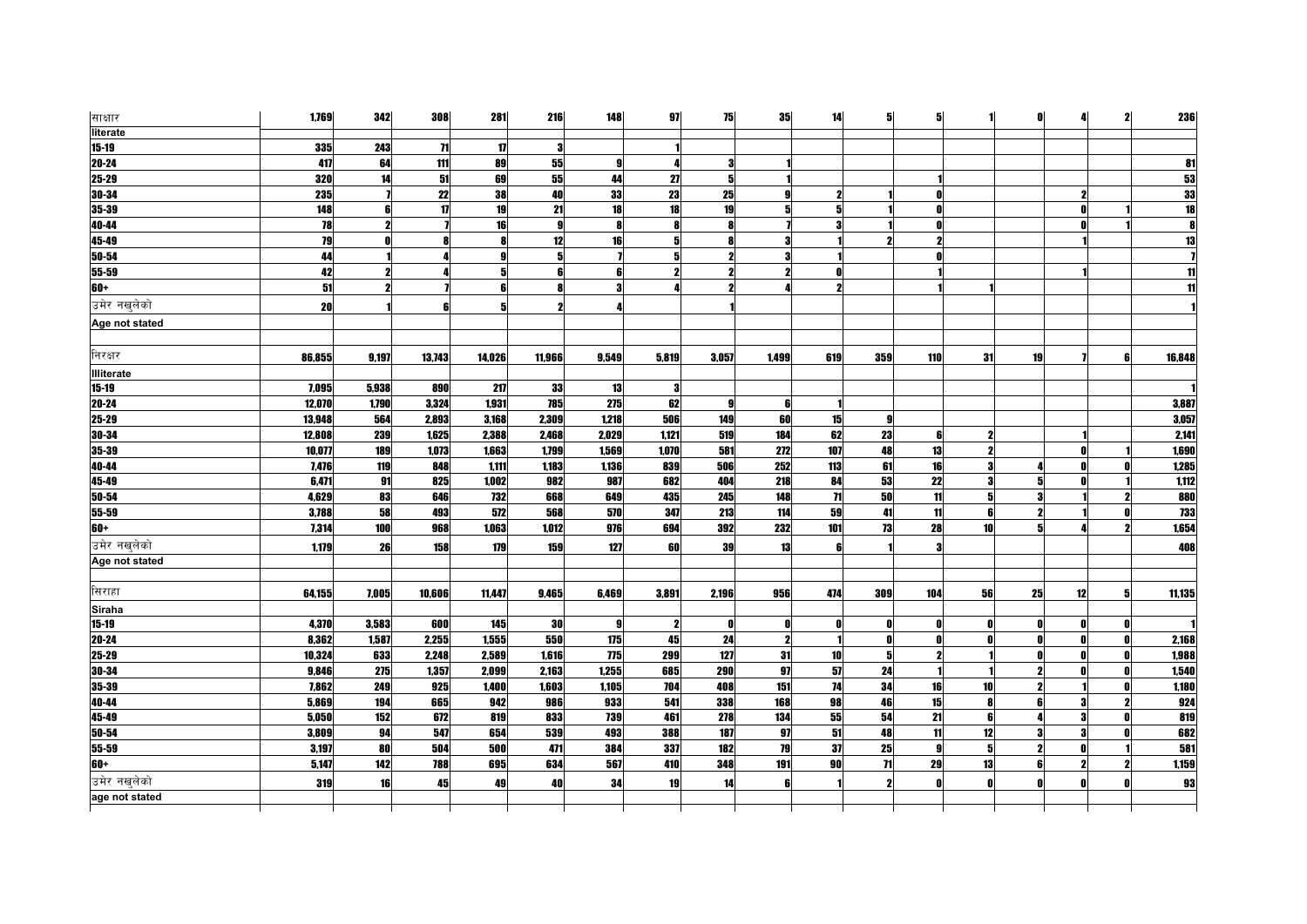| साक्षार          | 735     | 132    | 132                 | 116    | 93     | 72             | 33                  | 26    | 13           | 14    |                 | 2                   | $\boldsymbol{\eta}$ |     |    |    | 91              |
|------------------|---------|--------|---------------------|--------|--------|----------------|---------------------|-------|--------------|-------|-----------------|---------------------|---------------------|-----|----|----|-----------------|
| literate         |         |        |                     |        |        |                |                     |       |              |       |                 |                     |                     |     |    |    |                 |
| $15 - 19$        | 106     | 81     | 21                  | з      |        |                |                     |       |              |       |                 |                     |                     |     |    |    |                 |
| $20 - 24$        | $171$   | 24     | 51                  | 37     | 22     | 10             |                     |       |              |       |                 |                     |                     |     |    |    | 23              |
| 25-29            | 144     | 8      | 22                  | 31     | 30     | 22             |                     | 2     |              | n     |                 |                     |                     |     |    |    | $\overline{21}$ |
| 30-34            | 96      |        | 11                  | 16     | 18     | 14             | 3                   |       | 3            | 3     |                 |                     |                     |     |    |    | $\overline{12}$ |
| 35-39            | 73      |        |                     | 11     | 14     |                | 8                   |       |              |       |                 |                     |                     |     |    |    |                 |
| 40-44            | 37      |        |                     | 2      | 3      |                | 3                   |       |              | 2     |                 |                     |                     |     |    |    |                 |
| 45-49            | 43      |        |                     | 5      | 2      | R              | 6                   |       |              | n     |                 |                     |                     |     |    |    |                 |
| 50-54            | 28      |        |                     | ĥ      |        |                | 3                   |       |              |       |                 |                     |                     |     |    |    |                 |
| 55-59            | 11      |        | $\boldsymbol{\eta}$ |        | O      |                | Ω                   |       |              |       |                 |                     |                     |     |    |    |                 |
| 60+              | 22      |        | 2                   |        | 3      |                |                     |       |              | 2     |                 |                     |                     |     |    |    |                 |
| उमेर नखलेको      |         |        |                     |        |        |                |                     |       |              |       |                 |                     |                     |     |    |    |                 |
| Age not stated   |         |        |                     |        |        |                |                     |       |              |       |                 |                     |                     |     |    |    |                 |
|                  |         |        |                     |        |        |                |                     |       |              |       |                 |                     |                     |     |    |    |                 |
| निरक्षर          | 63,420  | 6,873  | 10,474              | 11,331 | 9,372  | 6,397          | 3,858               | 2,170 | 943          | 460   | 302             | 102                 | 54                  | 24  | 11 | 51 | 11,044          |
| Illiterate       |         |        |                     |        |        |                |                     |       |              |       |                 |                     |                     |     |    |    |                 |
| 15-19            | 4,264   | 3,502  | 579                 | 142    | 30     | g              |                     |       |              |       |                 |                     |                     |     |    |    |                 |
| $20 - 24$        | 8,191   | 1,563  | 2,204               | 1,518  | 528    | 165            | 44                  | 22    | $\mathbf{2}$ |       |                 |                     |                     |     |    |    | 2,145           |
| 25-29            | 10,180  | 625    | 2,226               | 2,558  | 1,586  | 753            | 292                 | 125   | 30           | 10    | 5               |                     |                     |     |    |    | 1,967           |
| 30-34            | 9,750   | 268    | 1,346               | 2,083  | 2,145  | 1.241          | 682                 | 282   | 94           | 54    | 24              |                     |                     |     |    |    | 1,528           |
| 35-39            | 7,789   | 245    | 917                 | 1,389  | 1,589  | 1,098          | 696                 | 402   | 148          | 70    | 34              | 16                  | 10                  |     |    |    | 1,172           |
| 40-44            | 5,832   | 193    | 661                 | 940    | 983    | 927            | 538                 | 335   | 167          | 96    | 43              | 15                  |                     |     |    |    | 916             |
| 45-49            | 5.007   | 150    | 666                 | 814    | 831    | 733            | 455                 | 276   | 130          | 55    | 52              | <b>20</b>           | ĥ                   |     |    |    | 812             |
| 50-54            | 3,781   | 92     | 542                 | 648    | 538    | 492            | 385                 | 187   | 97           | 50    | 47              | 10                  | 11                  |     |    |    | 67              |
| 55-59            | 3,186   | 79     | 502                 | 499    | 471    | 383            | 337                 | 180   | 79           | 36    | 24              | Я                   | -5                  |     |    |    | 579             |
| $60+$            | 5,125   | 140    | <b>786</b>          | 692    | 631    | 562            | 409                 | 347   | 190          | 88    | $\overline{11}$ | 29                  | 13                  |     |    |    | 1,157           |
| उमेर नखलेको      | 315     | 16     | 45                  | 48     | 40     | 34             | 19                  | 14    | ß            |       | 2               |                     |                     |     |    |    | 90              |
| Age not stated   |         |        |                     |        |        |                |                     |       |              |       |                 |                     |                     |     |    |    |                 |
|                  |         |        |                     |        |        |                |                     |       |              |       |                 |                     |                     |     |    |    |                 |
| महोत्तरी         | 148,547 | 18,835 | 22,002              | 23,131 | 21,224 | 18,389         | 12,094              | 7,354 | 4,433        | 2,276 | 1,241           | 602                 | 224                 | 110 | 42 | 40 | 16,550          |
| <b>Mahottari</b> |         |        |                     |        |        |                |                     |       |              |       |                 |                     |                     |     |    |    |                 |
| $15 - 19$        | 12,074  | 8,898  | 2,248               | 697    | 155    | 54             | 15                  | O     | n            | 0     | n               |                     | - 0                 |     |    |    |                 |
| $20 - 24$        | 20,500  | 4,882  | 5,554               | 4,136  | 1,986  | $\overline{m}$ | 232                 | 60    | 23           | 8     |                 | n                   | $\mathbf{0}$        |     |    |    | 2,842           |
| $25 - 29$        | 23,004  | 1,804  | 4,402               | 4,907  | 4,444  | 2,816          | 1,340               | 463   | 183          | 58    | 22              | 3                   |                     |     |    |    | 2,560           |
| 30-34            | 21,691  | 1,013  | 2,392               | 3,688  | 4,097  | 3,757          | 2,211               | 1,272 | 619          | 225   | 109             | 39                  | 16                  | 5   |    |    | 2,248           |
| 35-39            | 17,496  | 563    | 1,764               | 2,354  | 2,915  | 2,949          | 2,128               | 1,386 | 786          | 371   | 182             | $\boldsymbol{\eta}$ | 35                  | Q   | 6  |    | 1,967           |
| 40-44            | 13,440  | 370    | 1,303               | 1,833  | 1,992  | 2,099          | 1,564               | 1,125 | 729          | 424   | 211             | 114                 | 38                  | 17  | 3  |    | 1,610           |
| 45-49            | 12,482  | 393    | 1,315               | 1,806  | 1,749  | 1,882          | 1,458               | 989   | 612          | 365   | 235             | 108                 | 35                  | 19  | 13 | 10 | 1,493           |
| 50-54            | 8,756   | 248    | 896                 | 1,173  | 1,239  | 1,333          | 981                 | 679   | 437          | 275   | 144             | 86                  | 34                  | 11  | a  |    | 1,205           |
| 55-59            | 6,838   | 183    | 702                 | 879    | 982    | 996            | 856                 | 531   | 382          | 218   | 121             | 60                  | 19                  | 16  | 51 | 2  | 886             |
| 60+              | 11,165  | 395    | 1,247               | 1,486  | 1,488  | 1,614          | 1,232               | 801   | 639          | 314   | 213             | 112                 | 43                  | 31  |    | 10 | 1,534           |
| उमेर नखुलेको     | 1,101   | 86     | 179                 | 172    | 177    | 112            | $\boldsymbol{\eta}$ | 48    | 23           | 18    | Δ               | 3                   | 3                   |     | Λ  |    | 198             |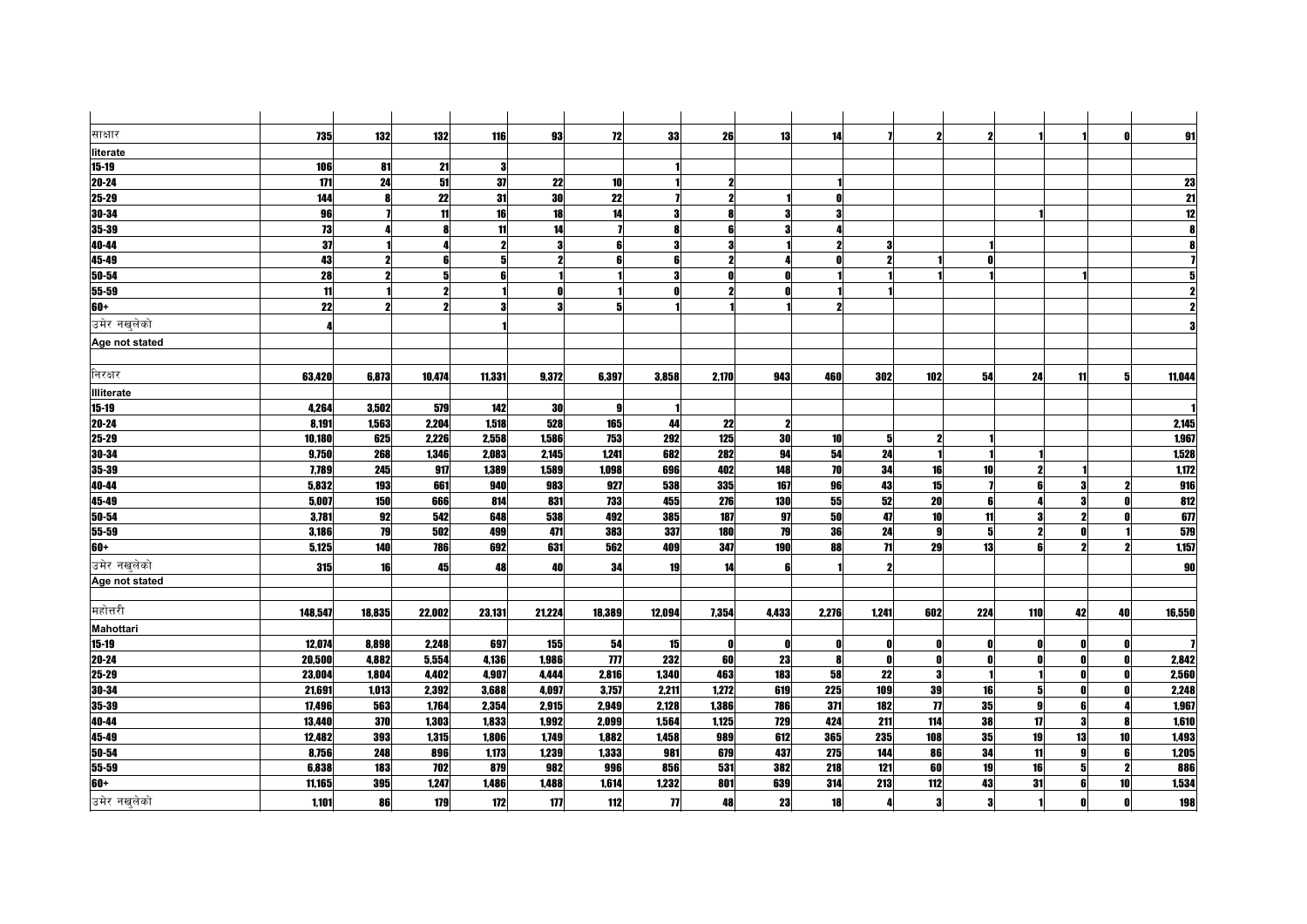| age not stated |         |        |                  |        |        |               |              |              |                     |                     |              |     |              |                     |    |                 |                 |
|----------------|---------|--------|------------------|--------|--------|---------------|--------------|--------------|---------------------|---------------------|--------------|-----|--------------|---------------------|----|-----------------|-----------------|
|                |         |        |                  |        |        |               |              |              |                     |                     |              |     |              |                     |    |                 |                 |
| साक्षार        | 2,330   | 445    | 424              | 356    | 311    | 234           | 150          | 99           | 63                  | 28                  | 20           | ĥ   | 6            |                     |    |                 | 184             |
| literate       |         |        |                  |        |        |               |              |              |                     |                     |              |     |              |                     |    |                 |                 |
| $15 - 19$      | 418     | 285    | 102              | 29     |        |               |              |              |                     |                     |              |     |              |                     |    |                 |                 |
| 20-24          | 611     | 97     | 175              | 130    | 97     | 26            | 14           | 3            |                     |                     |              |     |              |                     |    |                 | 68              |
| 25-29          | 453     | 29     | 57               | 95     | 97     | 81            | 37           | 22           |                     |                     |              |     |              |                     |    |                 | 26              |
| 30-34          | 259     |        | 28               | 35     | 35     | 50            | 31           | 25           | 16                  |                     |              |     |              |                     |    |                 |                 |
| $35 - 39$      | 205     | 8      | 21               | 21     | 27     | 27            | 36           | 22           | 12                  |                     |              |     |              |                     |    |                 | $\frac{22}{14}$ |
| 40-44          | 104     | 3      | $\mathbf{g}$     | g      | 15     | 15            | 14           |              | 12                  |                     |              |     | O            |                     |    |                 | $\overline{14}$ |
| 45-49          | 81      | 2      | 10               | 11     | 12     | $\mathbf{17}$ | 5            |              | $\boldsymbol{\eta}$ | ĥ                   |              |     |              |                     |    |                 |                 |
| 50-54          | 65      | 3      | 5                |        | Л      | 10            |              | 10           |                     |                     |              |     |              |                     |    |                 |                 |
| 55-59          | 39      | 3      | $\boldsymbol{2}$ |        | 6      |               | $\mathbf{2}$ |              |                     |                     |              |     |              |                     |    |                 | 10              |
| $60+$          | 82      | 6      | 13               | 13     | 13     | Я             | ĥ            |              | 5                   | 2                   |              |     |              |                     |    |                 | 11              |
| उमेर नखलेको    | 13      |        |                  |        |        |               |              |              |                     |                     |              |     |              |                     |    |                 |                 |
| Age not stated |         |        |                  |        |        |               |              |              |                     |                     |              |     |              |                     |    |                 |                 |
|                |         |        |                  |        |        |               |              |              |                     |                     |              |     |              |                     |    |                 |                 |
| निरक्षर        | 146,217 | 18,390 | 21,578           | 22,775 | 20,913 | 18,155        | 11,944       | 7,255        | 4,370               | 2,248               | 1,221        | 596 | 218          | 108                 | 42 | 38              | 16,366          |
| Illiterate     |         |        |                  |        |        |               |              |              |                     |                     |              |     |              |                     |    |                 |                 |
| 15-19          | 11,656  | 8,613  | 2,146            | 668    | 154    | 53            | 15           |              |                     |                     |              |     |              |                     |    |                 |                 |
| 20-24          | 19,889  | 4,785  | 5,379            | 4,006  | 1.889  | 751           | 218          | 57           | 22                  | 8                   |              |     |              |                     |    |                 | 2,774           |
| 25-29          | 22,551  | 1,775  | 4,345            | 4,812  | 4,347  | 2,735         | 1,303        | 441          | 176                 | 58                  | 20           | 3   |              |                     |    |                 | 2,534           |
| 30-34          | 21,432  | 1,006  | 2,364            | 3,653  | 4,062  | 3,707         | 2,180        | 1,247        | 603                 | 218                 | 107          | 38  | 16           | 5                   |    |                 | 2,226           |
| 35-39          | 17,291  | 555    | 1,743            | 2,333  | 2,888  | 2.922         | 2.092        | 1.364        | 774                 | 363                 | 178          | 75  | 33           |                     |    |                 | 1,953           |
| 40-44          | 13,336  | 367    | 1,294            | 1,824  | 1,977  | 2,084         | 1,550        | 1,117        | 717                 | 423                 | 208          | 114 | 38           | $\boldsymbol{\eta}$ |    |                 | 1,596           |
| 45-49          | 12,401  | 391    | 1,305            | 1,795  | 1,737  | 1,865         | 1,453        | 985          | 610                 | 359                 | 233          | 108 | 33           | 19                  | 13 | 10 <sup>1</sup> | 1,485           |
| 50-54          | 8,691   | 245    | 891              | 1.165  | 1.235  | 1.323         | 977          | 669          | 430                 | 273                 | 144          | 84  | 33           | 11                  |    |                 | 1,196           |
| 55-59          | 6.799   | 180    | <b>700</b>       | 875    | 976    | 992           | 854          | 530          | 381                 | 216                 | 118          | 60  | 18           | 16                  | 5  |                 | 876             |
| 60+            | 11,083  | 389    | 1,234            | 1,473  | 1,475  | 1,611         | 1,226        | 798          | 634                 | 312                 | 209          | 111 | 43           | 30                  |    |                 | 1,523           |
| उमेर नखुलेको   |         |        | 177              | 171    | 173    | 112           | 76           | 47           | 23                  | 18                  |              | 3   | 3            |                     |    |                 | 196             |
| Age not stated | 1,088   | 84     |                  |        |        |               |              |              |                     |                     |              |     |              |                     |    |                 |                 |
|                |         |        |                  |        |        |               |              |              |                     |                     |              |     |              |                     |    |                 |                 |
| सर्लाही        | 50,361  | 6,425  | 8,650            | 7,971  | 6,377  | 5,234         | 3,214        | 1,904        | 1,118               | 570                 | 372          | 138 | 67           | 30                  |    | 323             | 7,960           |
| Sarlahi        |         |        |                  |        |        |               |              |              |                     |                     |              |     |              |                     |    |                 |                 |
| $15 - 19$      | 4,076   | 3,145  | <b>700</b>       | 177    | 39     | 14            |              | $\mathbf{0}$ | 0                   | 0                   | n            | N   | $\mathbf{0}$ |                     | Λ  | 0               | $\mathbf{0}$    |
| 20-24          | 7,402   | 1,617  | 1,985            | 1,332  | 554    | 216           | 72           | 22           | 5 <sup>1</sup>      | $\blacksquare$      | $\mathbf{0}$ |     | $\mathbf{0}$ |                     | ΛΙ | 80              | 1,518           |
| 25-29          | 7,918   | 696    | 1,711            | 1,771  | 1,273  | 688           | 290          | 112          | 35                  | 17                  |              |     | n            |                     |    | 62              | 1,259           |
| 30-34          | 7,538   | 333    | 1,060            | 1,411  | 1,351  | 1,144         | 640          | 285          | 152                 | 52                  | 22           | 8   |              |                     |    | 32              | 1,046           |
| 35-39          | 5,966   | 97     | 727              | 908    | 934    | 889           | 572          | 383          | <b>195</b>          | 101                 | 60           | 13  | 9            |                     |    | 38              | 1,036           |
| 40-44          | 4,718   | 92     | 622              | 675    | 686    | 671           | 445          | 311          | 190                 | 104                 | 57           | 35  | 19           |                     |    | 21              | 787             |
| 45-49          | 4,128   | 212    | 531              | 626    | 512    | 572           | 411          | 279          | 164                 | 92                  | 67           | 27  | 10           |                     | 3  | 16              | 599             |
| 50-54          | 2,837   | 42     | 421              | 369    | 366    | 360           | 274          | 172          | 131                 | $\boldsymbol{\eta}$ | 54           | 16  | 12           | R                   | 2  | 23              | 512             |
| 55-59          | 2.280   | 110    | 341              | 304    | 269    | 257           | 215          | 146          | 104                 | <b>50</b>           | 47           | 15  |              | 5                   |    | 10              | 398             |
| $60+$          | 3,233   | 53     | 512              | 365    | 359    | 388           | 284          | 188          | <b>139</b>          | 75                  | 61           | 23  |              | 5                   | 2  | 31              | 741             |
|                |         |        |                  |        |        |               |              |              |                     |                     |              |     |              |                     |    |                 |                 |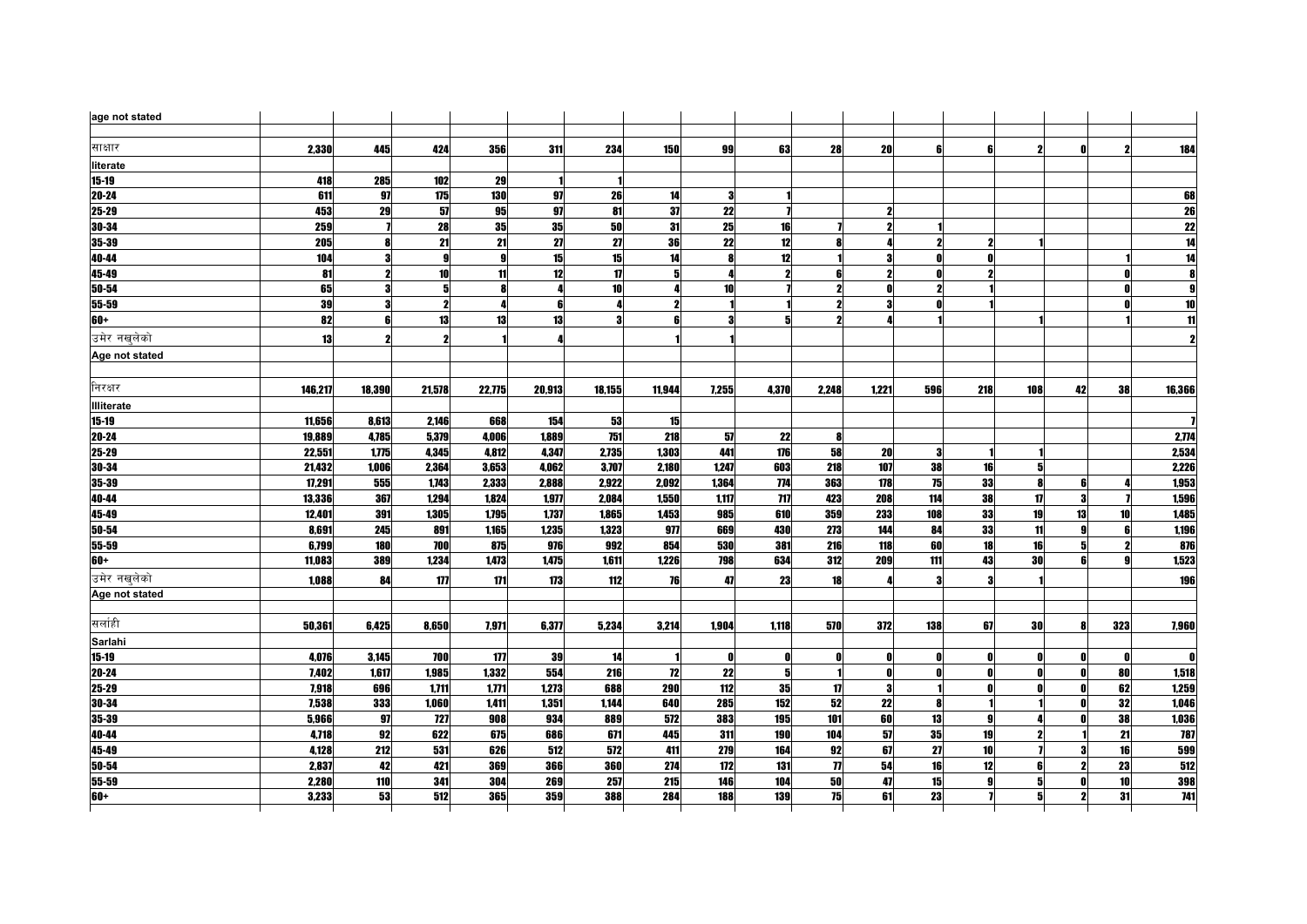| उमेर नखलेको       | 265    | 28         | 40     | 33     | 34    | 35    | 10 <sub>l</sub> | 6               | 3              |              |              |            | 0            | 0l           | O  | 10 <sup>1</sup> | 64         |
|-------------------|--------|------------|--------|--------|-------|-------|-----------------|-----------------|----------------|--------------|--------------|------------|--------------|--------------|----|-----------------|------------|
| age not stated    |        |            |        |        |       |       |                 |                 |                |              |              |            |              |              |    |                 |            |
| साक्षार           | 1,511  | 191        | 304    | 285    | 184   | 110   | <b>50</b>       | 34              | 16             | Я            | a            | 3          | $\mathbf{a}$ |              |    | 316             | O          |
| literate          |        |            |        |        |       |       |                 |                 |                |              |              |            |              |              |    |                 |            |
| $15 - 19$         | 163    | 122        | 34     | ĥ      |       |       |                 |                 |                |              |              |            |              |              |    |                 |            |
| $20 - 24$         | 284    | 29         | 85     | 48     | 31    |       | 3               |                 |                |              |              |            |              |              |    | 80              |            |
| 25-29             | 293    | 20         | 54     | 69     | 47    | 29    | 5 <sub>l</sub>  |                 | $\mathbf{0}$   |              |              |            |              |              |    | 62              |            |
| $30 - 34$         | 177    | 5          | 23     | 36     | 29    | 22    | 17              |                 | 3              | 2            |              |            |              |              |    | 32              |            |
| $35 - 39$         | 165    | O          | 17     | 39     | 28    | 13    | 8               | 10 <sup>1</sup> | 5 <sub>l</sub> | Δ            |              |            |              |              |    | 37              |            |
| 40-44             | 128    | Λ          | 28     | 29     | 9     | 23    | 6               |                 | 3              | Λ            |              | 2          |              |              |    | 21              |            |
| $45 - 49$         | 113    | 11         | 19     | 31     | 15    |       | 8               |                 |                | 2            | n            |            |              |              |    | 15              |            |
| $50 - 54$         | 70     |            | 16     | 12     | 9     | Л     |                 |                 |                |              | n            |            |              |              |    | 23              |            |
| 55-59             | 39     |            | 12     | 5      | 5     |       |                 |                 |                |              |              |            |              |              |    | 10              |            |
| $60+$             | 66     |            | 16     | Q      | 10    |       |                 |                 |                |              |              |            |              |              |    | 26              |            |
| उमेर नखलेको       | 13     |            |        |        |       |       |                 |                 |                |              |              |            |              |              |    | 10              |            |
| Age not stated    |        |            |        |        |       |       |                 |                 |                |              |              |            |              |              |    |                 |            |
|                   |        |            |        |        |       |       |                 |                 |                |              |              |            |              |              |    |                 |            |
| निरक्षर           | 48,850 | 6,234      | 8,346  | 7,686  | 6,193 | 5,124 | 3,164           | 1,870           | 1,102          | 562          | 363          | <b>135</b> | 67           | 29           |    |                 | 7,960      |
| <b>Illiterate</b> |        |            |        |        |       |       |                 |                 |                |              |              |            |              |              |    |                 |            |
| $15-19$           | 3,913  | 3,023      | 666    | 171    | 39    | 13    |                 |                 |                |              |              |            |              |              |    |                 |            |
| $20 - 24$         | 7.118  | 1,588      | 1.900  | 1.284  | 523   | 209   | 69              | 22              |                |              |              |            |              |              |    |                 | 1,518      |
| $25 - 29$         | 7,625  | 676        | 1,657  | 1,702  | 1,226 | 659   | 285             | 105             | 35             | $\mathbf{u}$ |              |            |              |              |    |                 | 1,259      |
| 30-34             | 7,361  | 328        | 1,037  | 1,375  | 1,322 | 1,122 | 623             | 277             | 149            | 50           | 22           | 8          |              |              |    |                 | 1,046      |
| 35-39             | 5,801  | 97         | 710    | 869    | 906   | 876   | 564             | 373             | 190            | 97           | 56           | 13         | 9            |              |    |                 | 1,036      |
| 40-44             | 4,590  | 92         | 594    | 646    | 677   | 648   | 439             | 309             | 187            | 104          | 53           | 33         | 19           |              |    |                 | <b>787</b> |
| $45 - 49$         | 4,015  | 201        | 512    | 595    | 497   | 565   | 403             | 275             | 163            | 90           | 67           | 27         | 10           |              |    |                 | 599        |
| $50 - 54$         | 2,767  | 41         | 405    | 357    | 357   | 356   | 273             | 170             | 130            | $\eta$       | 54           | 15         | 12           |              |    |                 | 512        |
| $55 - 59$         | 2,241  | 108        | 329    | 299    | 264   | 256   | 213             | 145             | 103            | 50           | 47           | 15         | g            | 51           |    |                 | 398        |
| 60+               | 3,167  | 52         | 496    | 356    | 349   | 386   | 284             | 188             | 138            | 75           | 60           | 23         |              | 5            | 2  |                 | 741        |
| उमेर नखुलेको      | 252    | 28         | 40     | 32     | 33    | 34    | 10              | ß               | 3              |              |              |            |              |              |    |                 | 64         |
| Age not stated    |        |            |        |        |       |       |                 |                 |                |              |              |            |              |              |    |                 |            |
| रौतहट             | 68,422 | 11,422     | 10,095 | 10,586 | 9,328 | 7,830 | 5,199           | 3,012           | 1,791          | 945          | 458          | 263        | 108          | 54           | 14 | 24              | 7,293      |
| Rautahat          |        |            |        |        |       |       |                 |                 |                |              |              |            |              |              |    |                 |            |
| $15 - 19$         | 4,811  | 3,707      | 776    | 247    | 58    | 19    | 3               | O               |                | n            |              |            | $\mathbf{a}$ |              |    |                 |            |
| $20 - 24$         | 9,092  | 2,912      | 2,352  | 1,573  | 655   | 241   | 64              | 25              | 6              | $\mathbf{2}$ | 0            | n          | $\mathbf{0}$ |              |    |                 | 1,262      |
| $25 - 29$         | 9,683  | 1,325      | 1,960  | 2,142  | 1,498 | 963   | 372             | 146             | 62             | 15           | $\mathbf{z}$ | 2          |              | Λ            | Λ  | n               | 1,190      |
| $30 - 34$         | 9,343  | 837        | 1,248  | 1,712  | 1.738 | 1,375 | 851             | 402             | 179            | 67           | 22           |            |              |              |    |                 | 899        |
| $35 - 39$         | 8,221  | 613        | 873    | 1,259  | 1,399 | 1,292 | 853             | 516             | 292            | 150          | 67           | 23         | 6            | 5            |    |                 | 871        |
| 40-44             | 6,723  | 471        | 658    | 927    | 1,035 | 1,037 | 819             | 454             | 310            | 169          | 70           | 41         | 13           | $\mathbf{Q}$ | 3l | n               | <b>707</b> |
| $45 - 49$         | 5,804  | 430        | 590    | 767    | 896   | 894   | 655             | 463             | 289            | 144          | 59           | 48         | 19           | 13           |    |                 | 529        |
| 50-54             | 4.290  | 305        | 475    | 564    | 592   | 606   | 534             | 303             | 196            | 110          | 60           | 33         | 16           | g            | 3  |                 | 480        |
| 55-59             | 3,158  | <b>204</b> | 335    | 426    | 473   | 445   | 357             | 207             | 137            | 98           | 48           | 24         | 10           | 5            | 3  |                 | 384        |
|                   |        |            |        |        |       |       |                 |                 |                |              |              |            |              |              |    |                 |            |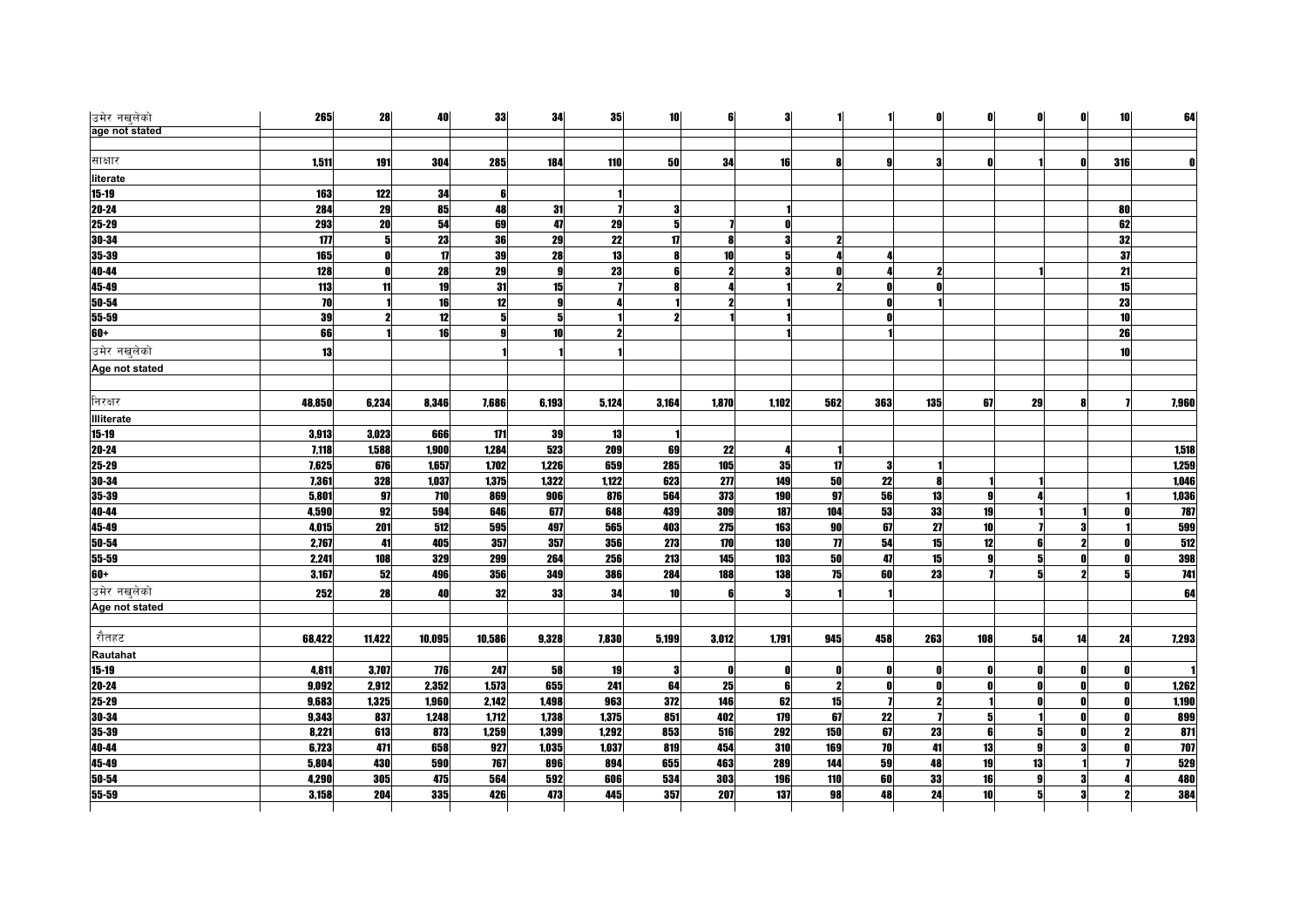| $60+$             | 6,373  | 427    | 684    | 835    | 872           | 868   | 633          | 461          | 295                 | 184          | 124 | 81  | 38             | 11        | 4  | 9 <sup>1</sup> | 847    |
|-------------------|--------|--------|--------|--------|---------------|-------|--------------|--------------|---------------------|--------------|-----|-----|----------------|-----------|----|----------------|--------|
| उमेर नखुलेको      | 924    | 191    | 144    | 134    | 112           | 90    | 58           | 35           | 25                  | ß            |     |     | $\mathbf{r}$   |           |    |                | 123    |
| age not stated    |        |        |        |        |               |       |              |              |                     |              |     |     |                |           |    |                |        |
|                   |        |        |        |        |               |       |              |              |                     |              |     |     |                |           |    |                |        |
| साक्षार           | 1,119  | 231    | 193    | 180    | 143           | 129   | 65           | 52           | 38                  | g            | 6   | 6   |                |           | 2  |                | 59     |
| literate          |        |        |        |        |               |       |              |              |                     |              |     |     |                |           |    |                |        |
| 15-19             | 153    | 106    | 34     | 11     |               |       |              |              |                     |              |     |     |                |           |    |                |        |
| $20 - 24$         | 284    | 69     | 91     | 61     | 34            | 12    | $\mathbf{z}$ | 7            |                     |              |     |     |                |           |    |                | 12     |
| $25 - 29$         | 203    | 20     | 25     | 46     | 41            | 32    | 9            | 12           | Д                   | n            |     |     |                |           |    |                | 14     |
| $30 - 34$         | 150    | 12     | 16     | 22     | $\mathbf{17}$ | 32    | 25           | 10           | 10                  |              |     |     |                |           |    |                |        |
| $35 - 39$         | 110    | 6      |        | 11     | 22            | 17    |              | 10           | 10                  | з            |     |     |                |           |    |                |        |
| 40-44             | 45     | 2      |        | 6      | 6             |       | 5            |              | $\mathbf{2}$        |              |     |     |                |           |    |                |        |
| $45-49$           | 62     |        |        | Q      | g             | 14    | 5            |              |                     |              |     |     |                |           |    |                |        |
| $50 - 54$         | 40     |        |        |        | 5             | 5     | $\mathbf{2}$ |              | $\boldsymbol{\eta}$ | O            |     |     |                |           |    |                |        |
| 55-59             | 22     |        |        |        |               |       | 5            |              | $\boldsymbol{\eta}$ | 9            |     |     |                |           |    |                |        |
| $60+$             | 34     |        |        |        |               |       | 2            |              |                     |              |     |     |                |           |    |                |        |
| उमेर नखुलेको      | 16     |        |        |        |               |       |              |              |                     |              |     |     |                |           |    |                |        |
| Age not stated    |        |        |        |        |               |       |              |              |                     |              |     |     |                |           |    |                |        |
|                   |        |        |        |        |               |       |              |              |                     |              |     |     |                |           |    |                |        |
| निरक्षर           | 67,303 | 11,191 | 9,902  | 10,406 | 9,185         | 7,701 | 5,134        | 2,960        | 1,753               | 936          | 452 | 257 | 104            | 53        | 12 | 23             | 7,234  |
| <b>Illiterate</b> |        |        |        |        |               |       |              |              |                     |              |     |     |                |           |    |                |        |
| 15-19             | 4,658  | 3,601  | 742    | 236    | 57            | 18    | 3            |              |                     |              |     |     |                |           |    |                |        |
| $20 - 24$         | 8,808  | 2,843  | 2,261  | 1,512  | 621           | 229   | 62           | 23           | 6                   |              |     |     |                |           |    |                | 1,250  |
| $25 - 29$         | 9,480  | 1,305  | 1,935  | 2,096  | 1,457         | 931   | 363          | 134          | 58                  | 15           |     |     |                |           |    |                | 1,176  |
| 30-34             | 9,193  | 825    | 1,232  | 1,690  | 1,721         | 1,343 | 826          | 392          | 169                 | 66           | 22  | 6   | 5              |           |    |                | 895    |
| 35-39             | 8,111  | 607    | 868    | 1,248  | 1,377         | 1,275 | 846          | 506          | 282                 | 147          | 66  | 21  | 5              | 5         |    |                | 857    |
| 40-44             | 6,678  | 469    | 653    | 921    | 1,029         | 1,030 | 814          | 450          | 308                 | 168          | 68  | 41  | 12             | $\bullet$ |    |                | 704    |
| $45-49$           | 5,742  | 426    | 586    | 758    | 887           | 880   | 650          | 460          | 285                 | 144          | 58  | 45  | 17             | 13        |    |                | 525    |
| $50 - 54$         | 4,250  | 301    | 470    | 557    | 587           | 601   | 532          | 297          | 194                 | 110          | 59  | 33  | 16             | R         |    |                | 478    |
| $55 - 59$         | 3,136  | 203    | 334    | 426    | 469           | 441   | 352          | 206          | 135                 | 96           | 48  | 24  | 10             | 5         |    |                | 382    |
| $60+$             | 6,339  | 422    | 683    | 830    | 868           | 864   | 631          | 457          | 291                 | 183          | 123 | 81  | 38             | 11        |    |                | 845    |
| उमेर नखुलेको      | 908    | 189    | 138    | 132    | 112           | 89    | 55           | 35           | 25                  | ß            |     |     |                |           |    |                | 121    |
| Age not stated    |        |        |        |        |               |       |              |              |                     |              |     |     |                |           |    |                |        |
|                   |        |        |        |        |               |       |              |              |                     |              |     |     |                |           |    |                |        |
| वारा              | 76,151 | 12,815 | 13,136 | 12,050 | 9,594         | 7,072 | 4,539        | 2,457        | 1,509               | 835          | 388 | 210 | $\overline{1}$ | 37        | 17 | 21             | 11,394 |
| <b>Bara</b>       |        |        |        |        |               |       |              |              |                     |              |     |     |                |           |    |                |        |
| $15 - 19$         | 6,052  | 4,570  | 1,103  | 284    | 69            | 20    |              | $\mathbf{r}$ | ſ                   | O            |     |     | $\mathbf{r}$   |           |    |                |        |
| $20 - 24$         | 10,687 | 2,677  | 2,850  | 1,638  | 743           | 292   | 89           | 23           | 6 <sup>1</sup>      | $\mathbf{2}$ | 0   |     | 0              |           |    |                | 2,367  |
| 25-29             | 11,754 | 1,583  | 2,564  | 2,429  | 1,626         | 906   | 412          | 159          | 62                  | 24           | 6   |     | $\mathbf{0}$   |           |    |                | 1,982  |
| $30 - 34$         | 11,082 | 938    | 1,714  | 2,161  | 1,842         | 1,384 | 742          | 394          | 187                 | 78           | 31  | 14  |                |           |    |                | 1,586  |
| 35-39             | 8,789  | 763    | 1,105  | 1,481  | 1,438         | 1,139 | 800          | 421          | 247                 | 142          | 48  | 19  | 15             | 3         |    |                | 1,164  |
| 40-44             | 7,321  | 507    | 896    | 1,120  | 1,116         | 950   | 735          | 383          | 288                 | 163          | 60  | 50  | 10             | R         |    |                | 1,033  |
| 45-49             | 6,098  | 590    | 829    | 874    | 881           | 753   | 543          | 330          | 224                 | 138          | 76  | 31  | 11             | ĥ         |    |                | 806    |
| $50 - 54$         | 4,397  | 357    | 584    | 664    | 592           | 526   | 410          | 227          | 149                 | 96           | 49  | 30  | 8              |           |    |                | 698    |
|                   |        |        |        |        |               |       |              |              |                     |              |     |     |                |           |    |                |        |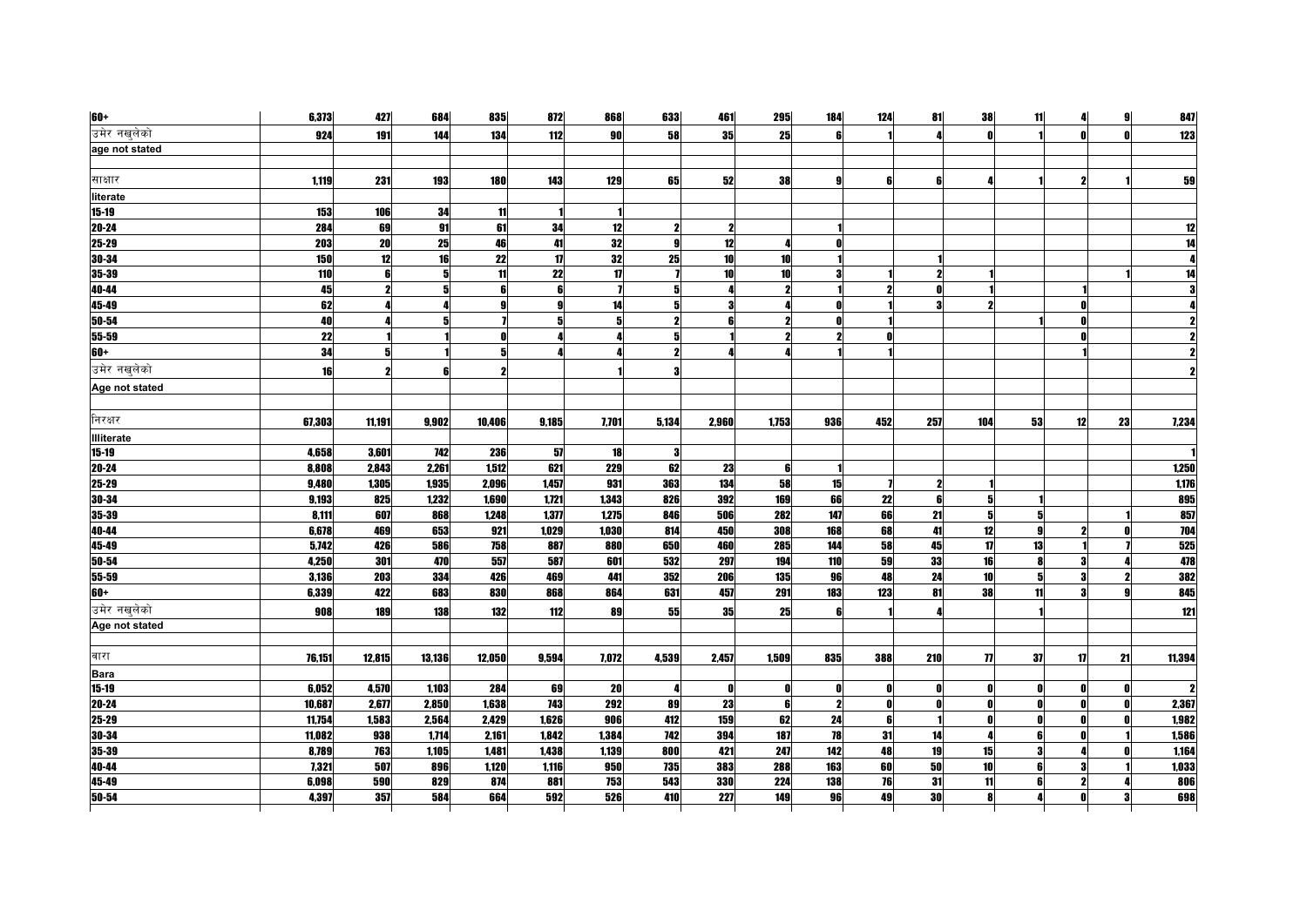| 55-59             | 2,934        | 209          | <b>360</b>   | 418          | 402                 | 346   | 283                 | 192   | 117                 | 65                  | 33                  | 22           | 10           | 3  | 3  | 2            | 469    |
|-------------------|--------------|--------------|--------------|--------------|---------------------|-------|---------------------|-------|---------------------|---------------------|---------------------|--------------|--------------|----|----|--------------|--------|
| $60+$             | 6,184        | 490          | 966          | 851          | <b>797</b>          | 673   | 480                 | 312   | 217                 | 121                 | 81                  | 43           | 18           | gl | 5  | $\mathbf{q}$ | 1,112  |
| उमेर नखुलेको      | 853          | 131          | 165          | 130          | 88                  | 83    | 41                  | 16    | 12                  | 6                   |                     | $\mathbf{0}$ |              |    |    |              | 175    |
| age not stated    |              |              |              |              |                     |       |                     |       |                     |                     |                     |              |              |    |    |              |        |
|                   |              |              |              |              |                     |       |                     |       |                     |                     |                     |              |              |    |    |              |        |
| साक्षार           | 1,888        | 426          | 357          | 258          | 222                 | 146   | 135                 | 82    | 40                  | 38                  | 16                  | 10           |              |    |    |              | 145    |
| literate          |              |              |              |              |                     |       |                     |       |                     |                     |                     |              |              |    |    |              |        |
| 15-19             | 345          | 214          | 96           | 33           | -2                  |       |                     |       |                     |                     |                     |              |              |    |    |              |        |
| $20 - 24$         | 428          | 88           | 131          | 81           | 52                  | 23    | 9                   | 3     |                     |                     |                     |              |              |    |    |              | 41     |
| $25 - 29$         | 349          | 53           | 47           | 53           | 66                  | 41    | 35                  | 18    | 31                  |                     |                     |              |              |    |    |              | 29     |
| 30-34             | 230          | 15           | 21           | 30           | 40                  | 33    | 28                  | 18    | 13                  | 5 <sup>1</sup>      |                     |              |              |    |    |              | 24     |
| 35-39             | 155          | 9            | 17           | 20           | 20                  | 13    | 23                  | 11    | 11                  | 6                   | З                   | 2            |              |    |    |              | 15     |
| 40-44             | 119          | 11           | $\mathbf{g}$ | 14           | 10                  | 13    | 15                  | 12    |                     | 12                  |                     |              |              |    |    |              | 10     |
| 45-49             | 79           | 15           | 12           | 5            | g                   |       | 8                   |       |                     |                     |                     |              |              |    |    |              |        |
| 50-54             | 52           | 2            |              |              | 8                   |       | 5                   |       | 2                   |                     |                     |              |              |    |    |              |        |
| 55-59             | 37           |              |              | 3            |                     |       |                     |       |                     |                     |                     |              |              |    |    |              |        |
| $60+$             |              | $\mathbf{g}$ | 13           | $\mathbf{Q}$ | 8                   | R     | 8                   |       | $\boldsymbol{\eta}$ | $\boldsymbol{\eta}$ |                     |              |              |    |    |              |        |
| उमेर नखुलेको      | $\mathbf{u}$ | З            |              |              | 3                   |       |                     |       |                     |                     |                     |              |              |    |    |              |        |
| Age not stated    |              |              |              |              |                     |       |                     |       |                     |                     |                     |              |              |    |    |              |        |
|                   |              |              |              |              |                     |       |                     |       |                     |                     |                     |              |              |    |    |              |        |
| निरक्षर           | 74,263       | 12,389       | 12,779       | 11,792       | 9,372               | 6,926 | 4,404               | 2,375 | 1,469               | <b>797</b>          | 372                 | 200          | <b>70</b>    | 33 | 15 | 21           | 11,249 |
| <b>Illiterate</b> |              |              |              |              |                     |       |                     |       |                     |                     |                     |              |              |    |    |              |        |
| 15-19             | 5,707        | 4,356        | 1,007        | 251          | 67                  | 20    |                     |       |                     |                     |                     |              |              |    |    |              |        |
| $20 - 24$         | 10,259       | 2,589        | 2,719        | 1,557        | 691                 | 269   | 80                  | 20    | 6                   | $\boldsymbol{\eta}$ |                     |              |              |    |    |              | 2,326  |
| $25 - 29$         | 11,405       | 1,530        | 2,517        | 2,376        | 1,560               | 865   | 377                 | 141   | 59                  | 20                  | ß                   |              |              |    |    |              | 1,953  |
| 30-34             | 10,852       | 923          | 1,693        | 2,131        | 1,802               | 1,351 | 714                 | 376   | 174                 | 73                  | 29                  | 14           | -3           |    |    |              | 1,562  |
| $35 - 39$         | 8,634        | 754          | 1,088        | 1,461        | 1,418               | 1,126 | $\boldsymbol{\eta}$ | 410   | 236                 | <b>136</b>          | 45                  | 17           | 11           |    |    |              | 1,149  |
| 40-44             | 7,202        | 496          | 887          | 1,106        | 1,106               | 937   | 720                 | 371   | 281                 | 151                 | 58                  | 47           | 10           | 5  |    |              | 1,023  |
| 45-49             | 6,019        | 575          | 817          | 869          | 872                 | 745   | 535                 | 324   | 223                 | 137                 | 75                  | 29           | 9            |    |    |              | 798    |
| $50 - 54$         | 4,345        | 355          | 578          | 656          | 584                 | 522   | 405                 | 219   | 147                 | 92                  | 47                  | 29           | 8            |    |    |              | 696    |
| 55-59             | 2,897        | 202          | 359          | 415          | 398                 | 344   | 279                 | 188   | 116                 | 61                  | 31                  | 22           | 10           |    |    |              | 464    |
| $60+$             | 6,107        | 481          | 953          | 842          | 789                 | 667   | 472                 | 310   | 215                 | 119                 | $\boldsymbol{\eta}$ | 41           | 18           |    |    |              | 1,103  |
| उमेर नखलेको       | 836          | 128          | 161          | 128          | 85                  | 80    | 41                  | 16    | 12                  | 6                   |                     |              |              |    |    |              | 173    |
| Age not stated    |              |              |              |              |                     |       |                     |       |                     |                     |                     |              |              |    |    |              |        |
|                   |              |              |              |              |                     |       |                     |       |                     |                     |                     |              |              |    |    |              |        |
| पर्सा             | 41,865       | 9,054        | 7,025        | 6,721        | 5,259               | 4,096 | 2,474               | 1,394 | 759                 | 406                 | 238                 | 113          | 32           | 18 |    |              | 4,261  |
| Parsa             |              |              |              |              |                     |       |                     |       |                     |                     |                     |              |              |    |    |              |        |
| $15 - 19$         | 3,987        | 3,007        | 686          | 188          | $\boldsymbol{\eta}$ | 19    | 51                  | 0     |                     | n                   |                     |              | 0            |    |    |              |        |
| $20 - 24$         | 6,139        | 2,058        | 1,555        | 1,017        | 419                 | 165   | 54                  | 18    | 4                   | 0                   | n                   |              | $\mathbf{0}$ |    | ΩI | n            | 849    |
| $25-29$           | 6,472        | 1,196        | 1,401        | 1,450        | 925                 | 584   | 204                 | 97    | 39                  | 16                  |                     |              |              |    |    |              | 555    |
| 30-34             | 5,875        | 639          | 867          | 1,145        | 1,012               | 780   | 444                 | 185   | 95                  | 48                  | 18                  |              | 0            |    |    |              | 638    |
| 35-39             | 4,725        | 571          | 637          | 779          | 742                 | 620   | 448                 | 247   | 146                 | 58                  | 42                  | 15           | 6            | 5  |    |              | 408    |
| 40-44             | 3,789        | 411          | 444          | 582          | 560                 | 556   | 385                 | 217   | 127                 | 58                  | 37                  | 14           |              |    |    |              | 392    |
| $45-49$           | 3,354        | 452          | 418          | 477          | 455                 | 430   | 320                 | 195   | 117                 | 73                  | 35                  | 29           |              |    |    |              | 341    |
|                   |              |              |              |              |                     |       |                     |       |                     |                     |                     |              |              |    |    |              |        |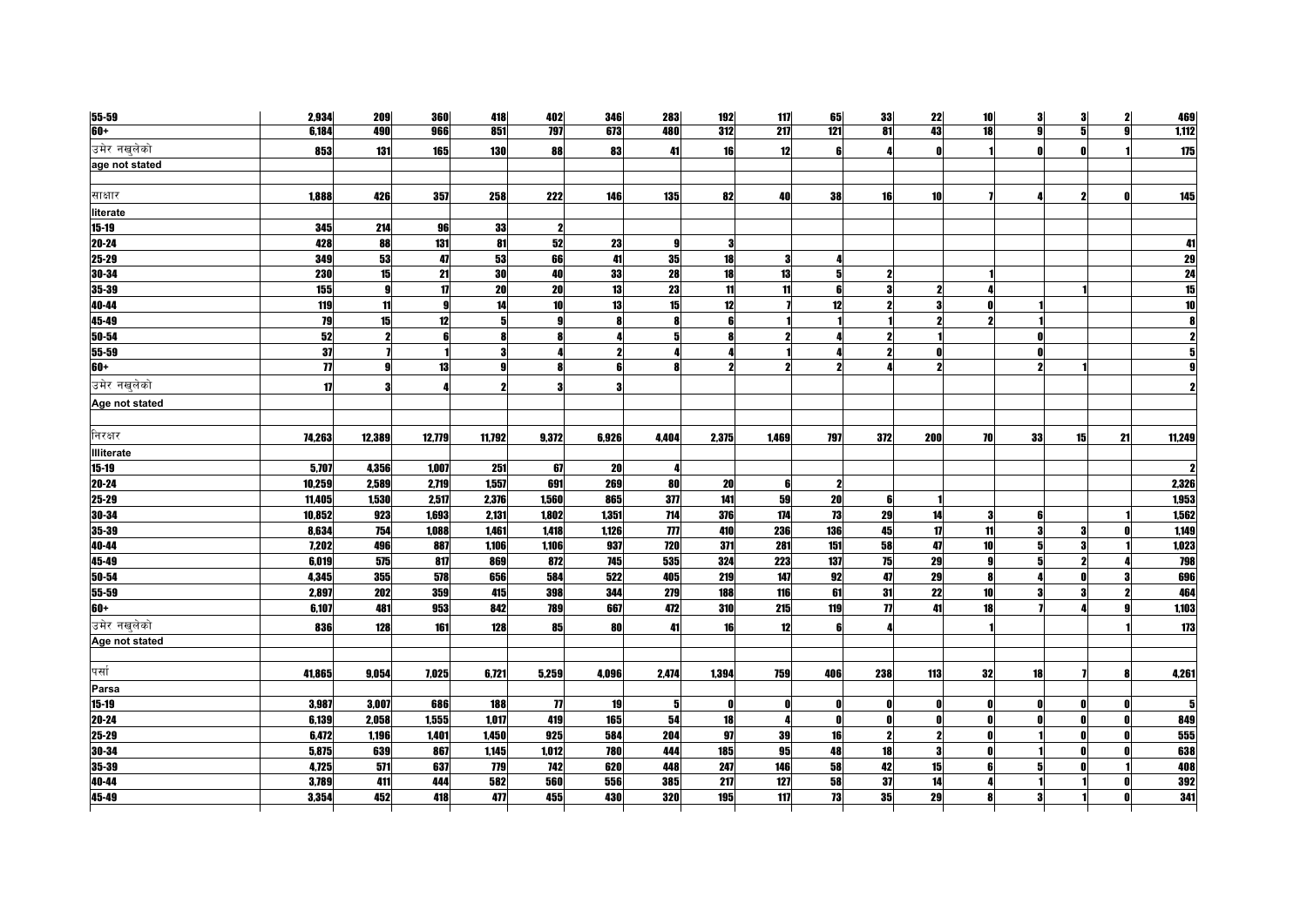| 50-54             | 2,288           | 264    | <b>290</b>   | 351              | 343    | 299    | <b>185</b>     | 124        | 79              | 44         | 26    | 15                  | 2                   | 11  | 2   |           | 262   |
|-------------------|-----------------|--------|--------------|------------------|--------|--------|----------------|------------|-----------------|------------|-------|---------------------|---------------------|-----|-----|-----------|-------|
| $55 - 59$         | 1,599           | 159    | 197          | $\overline{222}$ | 230    | 204    | 133            | 97         | 58              | 26         | 20    | 8                   | 6                   | 3   | ΩI  |           | 234   |
| $60+$             | 3,325           | 228    | 496          | 464              | 450    | 415    | 280            | <b>204</b> | 89              | 81         | 56    | 27                  | 6                   | 3   | 3   |           | 519   |
| उमेर नखुलेको      | 312             | 69     | 34           | 46               | 46     | 24     | 16             | 10         | 5               |            |       | n                   | $\mathbf{0}$        |     |     |           | 58    |
| age not stated    |                 |        |              |                  |        |        |                |            |                 |            |       |                     |                     |     |     |           |       |
|                   |                 |        |              |                  |        |        |                |            |                 |            |       |                     |                     |     |     |           |       |
| साक्षार           | 433             | 113    | 82           | 72               | 41     | 41     | 21             | 12         | 10 <sup>1</sup> | Л          |       |                     | $\boldsymbol{\eta}$ |     |     |           | 29    |
| literate          |                 |        |              |                  |        |        |                |            |                 |            |       |                     |                     |     |     |           |       |
| $15 - 19$         | 89              | 59     | 22           | 5                | я      |        |                |            |                 |            |       |                     |                     |     |     |           |       |
| $20 - 24$         | 111             | 31     | 31           | 23               | q      | 5      | 5 <sup>1</sup> |            |                 |            |       |                     |                     |     |     |           |       |
| 25-29             | $\overline{19}$ | 5      | 16           | 18               |        | 15     | 3              |            |                 |            |       |                     |                     |     |     |           | 10    |
| $30 - 34$         | 47              |        |              |                  | ß      | 11     |                |            |                 |            |       |                     |                     |     |     |           |       |
| 35-39             | 39              |        | 3            |                  |        | 5      | 5              |            |                 |            |       |                     | 2                   |     |     |           |       |
| 40-44             | $\overline{21}$ |        | $\mathbf{2}$ |                  |        |        |                |            |                 |            |       |                     |                     |     |     |           |       |
| 45-49             | 17              |        | 3            |                  |        |        |                |            |                 |            |       |                     |                     |     |     |           |       |
| 50-54             | 6               |        |              |                  |        |        |                |            |                 |            |       |                     |                     |     |     |           |       |
| 55-59             | 8               |        |              |                  |        |        |                |            |                 |            |       |                     |                     |     |     |           |       |
| 60+               | 13              |        | 3            |                  |        |        |                |            |                 |            |       |                     |                     |     |     |           |       |
| उमेर नखुलेको      | 3               |        |              |                  |        |        |                |            |                 |            |       |                     |                     |     |     |           |       |
| Age not stated    |                 |        |              |                  |        |        |                |            |                 |            |       |                     |                     |     |     |           |       |
|                   |                 |        |              |                  |        |        |                |            |                 |            |       |                     |                     |     |     |           |       |
| निरक्षर           | 41,432          | 8,941  | 6,943        | 6,649            | 5,218  | 4,055  | 2,453          | 1,382      | <b>749</b>      | 402        | 234   | 112                 | <b>30</b>           | 17  |     | <b>RI</b> | 4,232 |
| <b>Illiterate</b> |                 |        |              |                  |        |        |                |            |                 |            |       |                     |                     |     |     |           |       |
| $15 - 19$         | 3,898           | 2,948  | 664          | 183              | 74     | 19     | 5              |            |                 |            |       |                     |                     |     |     |           | 5     |
| $20 - 24$         | 6,028           | 2,027  | 1,524        | 994              | 410    | 160    | 49             | 17         |                 |            |       |                     |                     |     |     |           | 843   |
| $25 - 29$         | 6,393           | 1,191  | 1,385        | 1,432            | 916    | 569    | 201            | 94         | 39              | 16         | 2     | $\boldsymbol{\eta}$ |                     |     |     |           | 545   |
| 30-34             | 5,828           | 634    | 866          | 1,137            | 1,006  | 769    | 440            | 182        | 91              | 48         | 18    | 3                   |                     |     |     |           | 633   |
| 35-39             | 4,686           | 569    | 634          | 773              | 735    | 615    | 443            | 244        | 145             | 51         | 40    | 15                  |                     |     |     |           | 407   |
| 40-44             | 3,768           | 409    | 442          | $\overline{577}$ | 558    | 553    | 385            | 216        | 123             | 57         | 37    | 14                  |                     |     |     |           | 391   |
| 45-49             | 3,337           | 449    | 415          | 474              | 453    | 429    | 318            | 195        | 116             | 12         | 35    | 28                  |                     |     |     |           | 341   |
| $50 - 54$         | 2,282           | 263    | 290          | 350              | 343    | 298    | 184            | 124        | 79              | 44         | 26    | 15                  | $\boldsymbol{\eta}$ |     |     |           | 260   |
| 55-59             | 1,591           | 156    | 196          | 222              | 229    | 204    | 132            | 96         | 58              | 26         | 19    | 8                   | 6                   | 3   |     |           | 234   |
| $60+$             | 3,312           | 226    | 493          | 463              | 448    | 415    | 280            | 204        | 89              | 80         | 55    | 27                  |                     |     |     |           | 516   |
| उमेर नखुलेको      | 309             | 69     | 34           | 44               | 46     | 24     | 16             | 10         |                 |            |       |                     |                     |     |     |           | 57    |
| Age not stated    |                 |        |              |                  |        |        |                |            |                 |            |       |                     |                     |     |     |           |       |
| काठमाडौ उपत्यका   | 127,587         | 23,440 | 17,162       | 15,400           | 13,394 | 11,981 | 9,899          | 7,779      | 6,549           | 4,837      | 3,398 | 2,327               | 1,234               | 938 | 391 | 440       | 8,418 |
| Kathmandu Valley  |                 |        |              |                  |        |        |                |            |                 |            |       |                     |                     |     |     |           |       |
| 15-19             | 12,534          | 9,847  | 2,084        | 461              | 99     | 22     |                | 0          | n               | 0          | n     | n                   | 0                   |     |     |           | 14    |
| 20-24             | 19,437          | 5,506  | 5,789        | 3,991            | 1,796  | 650    | 210            | 63         | 27              | 14         |       | n                   | $\mathbf{0}$        | Λ   |     |           | 1,391 |
| 25-29             | 18,294          | 2,223  | 3,100        | 3,874            | 3,450  | 2,355  | 1,200          | 496        | 209             | 58         | 43    | 8                   | 5                   | Δ   |     |           | 1,267 |
| 30-34             | 15,626          | 1,456  | 1,646        | 2,002            | 2,386  | 2,506  | 1,932          | 1,264      | 796             | 377        | 168   | 68                  | 31                  | Q   |     |           | 974   |
| 35-39             | 12,314          | 903    | 977          | 1,204            | 1,349  | 1,556  | 1,582          | 1,357      | 1,097           | 714        | 435   | 195                 | 86                  | 52  | 24  | 20        | 763   |
| 40-44             | 11.961          | 800    | 881          | 969              | 1.129  | 1,272  | 1,278          | 1.247      | 1.132           | <b>936</b> | 604   | 422                 | 202                 | 142 | 47  | 58        | 842   |
|                   |                 |        |              |                  |        |        |                |            |                 |            |       |                     |                     |     |     |           |       |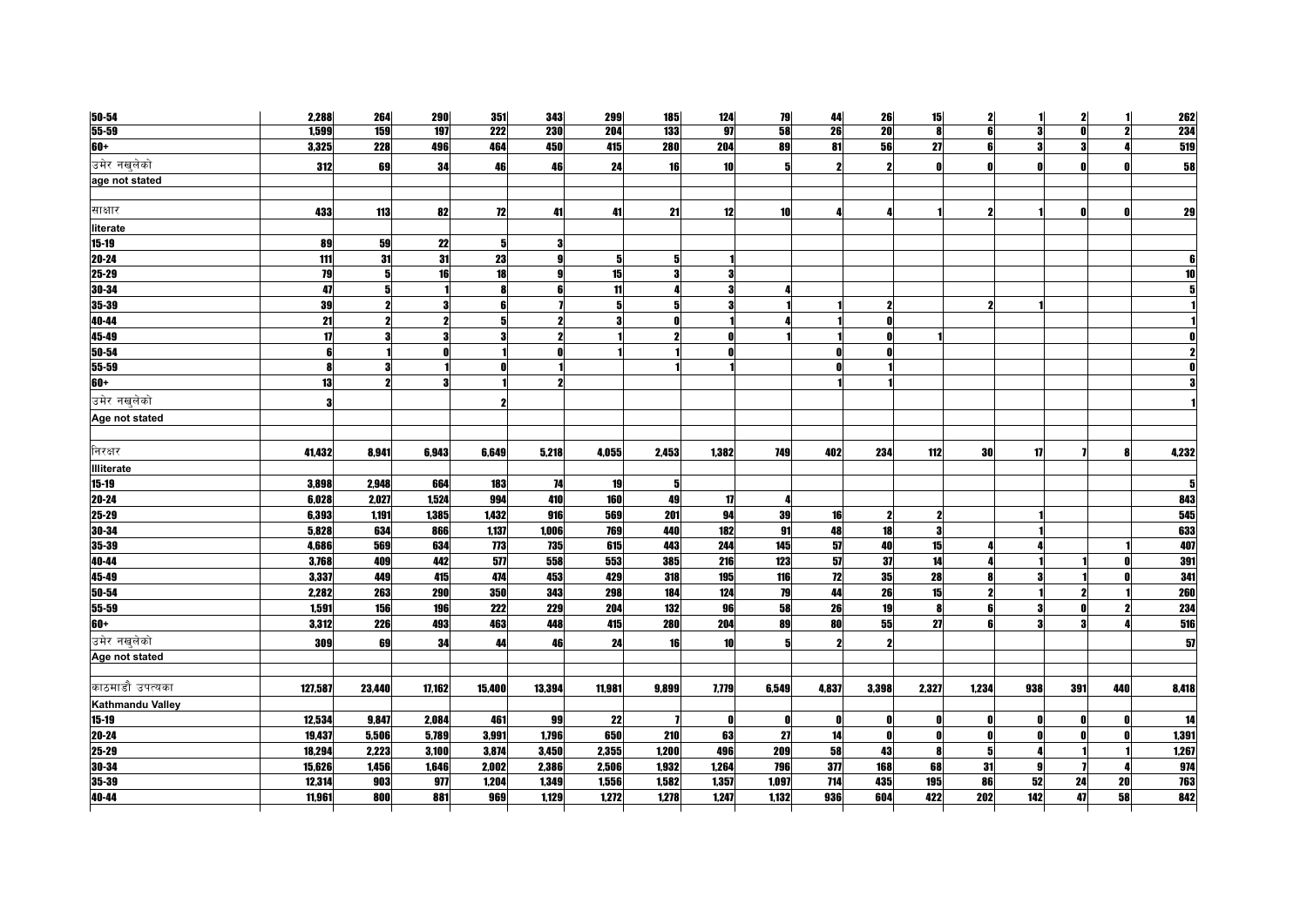| 45-49          | 9,213   | 614    | 622    | 699    | 814    | 899    | 1,006 | 899   | 824   | <b>740</b> | 569          | 410   | 212                 | 196 | 53              | 71  | 585                 |
|----------------|---------|--------|--------|--------|--------|--------|-------|-------|-------|------------|--------------|-------|---------------------|-----|-----------------|-----|---------------------|
| $50 - 54$      | 9,232   | 663    | 665    | 688    | 784    | 933    | 907   | 859   | 835   | 662        | 542          | 397   | 235                 | 174 | $\overline{12}$ | 84  | <b>732</b>          |
| 55-59          | 5,442   | 432    | 350    | 413    | 427    | 529    | 566   | 508   | 505   | 413        | 329          | 250   | 140                 | 97  | 41              | 56  | 386                 |
| 60+            | 12,750  | 871    | 927    | 1,005  | 1,081  | 1,196  | 1,151 | 1,036 | 1,092 | 893        | 696          | 567   | 314                 | 258 | 146             | 145 | 1,372               |
| उमेर नखलेको    | 784     | 125    | 121    | 94     | 79     | 63     | 60    | 50    | 32    | 30         | 12           | 10    | 9                   |     |                 |     | 92                  |
| age not stated |         |        |        |        |        |        |       |       |       |            |              |       |                     |     |                 |     |                     |
|                |         |        |        |        |        |        |       |       |       |            |              |       |                     |     |                 |     |                     |
| साक्षार        | 9,425   | 2,154  | 1,668  | 1,341  | 1,079  | 820    | 577   | 409   | 332   | 221        | 162          | 109   | 61                  | 44  | 24              | 32  | 392                 |
| literate       |         |        |        |        |        |        |       |       |       |            |              |       |                     |     |                 |     |                     |
| 15-19          | 1,415   | 976    | 324    | 90     | 23     |        |       |       |       |            |              |       |                     |     |                 |     |                     |
| $20 - 24$      | 2,226   | 545    | 661    | 520    | 288    | 99     | 26    |       |       | 2          |              |       |                     |     |                 |     | $\boldsymbol{\eta}$ |
| $25 - 29$      | 1,557   | 176    | 237    | 306    | 317    | 242    | 124   | 61    | 22    | 8          |              |       |                     |     |                 |     | 61                  |
| 30-34          | 1,175   | 134    | 120    | 154    | 153    | 186    | 151   | 98    | 57    | 36         | $\mathbf{u}$ |       | -3                  |     |                 |     | 58                  |
| $35 - 39$      | 804     | 79     | 76     | 73     | 87     | 101    | 91    | 84    | 69    | 43         | 28           | 13    | 9                   |     |                 |     | 42                  |
| 40-44          | 649     | 63     | 64     | 65     | 51     | 61     | 54    | 57    | 52    | 41         | 35           | 27    | 15                  |     |                 |     | 46                  |
| 45-49          | 470     | 48     | 51     | 37     | 52     | 39     | 46    | 35    | 28    | 35         | 30           | 15    | 10                  |     |                 |     | 27                  |
| 50-54          | 434     | 41     | 54     | 38     | 36     | 35     | 32    | 29    | 53    | 25         | 18           | 20    |                     | 10  |                 |     | 25                  |
| 55-59          | 227     | 33     | 21     | 19     | 28     | 15     | 18    | 12    | 21    | 12         | 12           | g     |                     |     |                 |     | $\overline{11}$     |
| $60+$          | 424     | 55     | 53     | 31     | 39     | 34     | 33    | 25    | 28    | 19         | 18           | 17    |                     |     |                 |     | 39                  |
| उमेर नखलेको    | 44      |        |        |        | 5      |        |       |       |       |            |              |       |                     |     |                 |     | 5                   |
| Age not stated |         |        |        |        |        |        |       |       |       |            |              |       |                     |     |                 |     |                     |
|                |         |        |        |        |        |        |       |       |       |            |              |       |                     |     |                 |     |                     |
| निरक्षर        | 118,162 | 21,286 | 15,494 | 14,059 | 12,315 | 11,161 | 9,322 | 7,370 | 6,217 | 4,616      | 3,236        | 2,218 | 1,173               | 894 | 367             | 408 | 8,026               |
| Illiterate     |         |        |        |        |        |        |       |       |       |            |              |       |                     |     |                 |     |                     |
| $15 - 19$      | 11,119  | 8,871  | 1,760  | 371    | 76     | 22     | 6     |       |       |            |              |       |                     |     |                 |     | 13                  |
| $20 - 24$      | 17,211  | 4,961  | 5,128  | 3,471  | 1,508  | 551    | 184   | 56    | 26    | 12         |              |       |                     |     |                 |     | 1,314               |
| 25-29          | 16,737  | 2,047  | 2,863  | 3,568  | 3,133  | 2,113  | 1,076 | 435   | 187   | 50         | 40           | 8     | 5                   |     |                 |     | 1,206               |
| 30-34          | 14,451  | 1,322  | 1,526  | 1,848  | 2,233  | 2,320  | 1,781 | 1,166 | 739   | 341        | 151          | 61    | 28                  |     | 6               |     | 916                 |
| 35-39          | 11,510  | 824    | 901    | 1,131  | 1,262  | 1,455  | 1,491 | 1,273 | 1,028 | 671        | 407          | 182   | $\boldsymbol{\eta}$ | 46  | 21              | 20  | $\overline{121}$    |
| 40-44          | 11,312  | 737    | 817    | 904    | 1,078  | 1,211  | 1,224 | 1,190 | 1,080 | 895        | 569          | 395   | 187                 | 133 | 44              | 52  | 796                 |
| 45-49          | 8,743   | 566    | 571    | 662    | 762    | 860    | 960   | 864   | 796   | 705        | 539          | 395   | 202                 | 188 | 50              | 65  | 558                 |
| 50-54          | 8,798   | 622    | 611    | 650    | 748    | 898    | 875   | 830   | 782   | 637        | 524          | 377   | 227                 | 164 | 68              | 78  | $\overline{101}$    |
| $55 - 59$      | 5,215   | 399    | 329    | 394    | 399    | 514    | 548   | 496   | 484   | 401        | 317          | 241   | 135                 | 93  | 39              | 51  | 375                 |
| $60+$          | 12,326  | 816    | 874    | 974    | 1,042  | 1,162  | 1,118 | 1,011 | 1,064 | 874        | 678          | 550   | 305                 | 251 | 138             | 136 | 1,333               |
| उमेर नखलेको    | 740     | 121    | 114    | 86     | 74     | 55     | 59    | 49    | 31    | 30         | 11           | Q     |                     |     |                 |     | 87                  |
| Age not stated |         |        |        |        |        |        |       |       |       |            |              |       |                     |     |                 |     |                     |
|                |         |        |        |        |        |        |       |       |       |            |              |       |                     |     |                 |     |                     |
| काठमाडौ        | 60,837  | 11,563 | 8,803  | 7,794  | 6,497  | 5,615  | 4,488 | 3,401 | 2,678 | 2,019      | 1.441        | 967   | 521                 | 410 | 184             | 224 | 4,232               |
| Kathmandu      |         |        |        |        |        |        |       |       |       |            |              |       |                     |     |                 |     |                     |
| 15-19          | 5,888   | 4.403  | 1,138  | 260    | 64     | 12     | ĥ     | Ω     | ſ     | n          |              |       | $\mathbf{r}$        |     |                 |     |                     |
| $20 - 24$      | 9,368   | 2.649  | 2,728  | 1,958  | 938    | 333    | 109   | 37    | 17    | 5          | $\mathbf{0}$ | Λ     | $\mathbf{0}$        |     |                 |     | 594                 |
| 25-29          | 8,651   | 1,109  | 1,465  | 1,836  | 1,542  | 1,086  | 568   | 243   | 103   | 39         | 27           | 2     |                     |     |                 |     | 625                 |
| $30 - 34$      | 7,654   | 822    | 907    | 1,036  | 1.164  | 1.144  | 874   | 559   | 335   | 181        | 82           | 37    | 13                  |     |                 |     | 490                 |
| 35-39          | 5.762   | 474    | 533    | 597    | 639    | 715    | 669   | 591   | 463   | 298        | 192          | 76    | 40                  | 26  | 13              | 11  | 425                 |
|                |         |        |        |        |        |        |       |       |       |            |              |       |                     |     |                 |     |                     |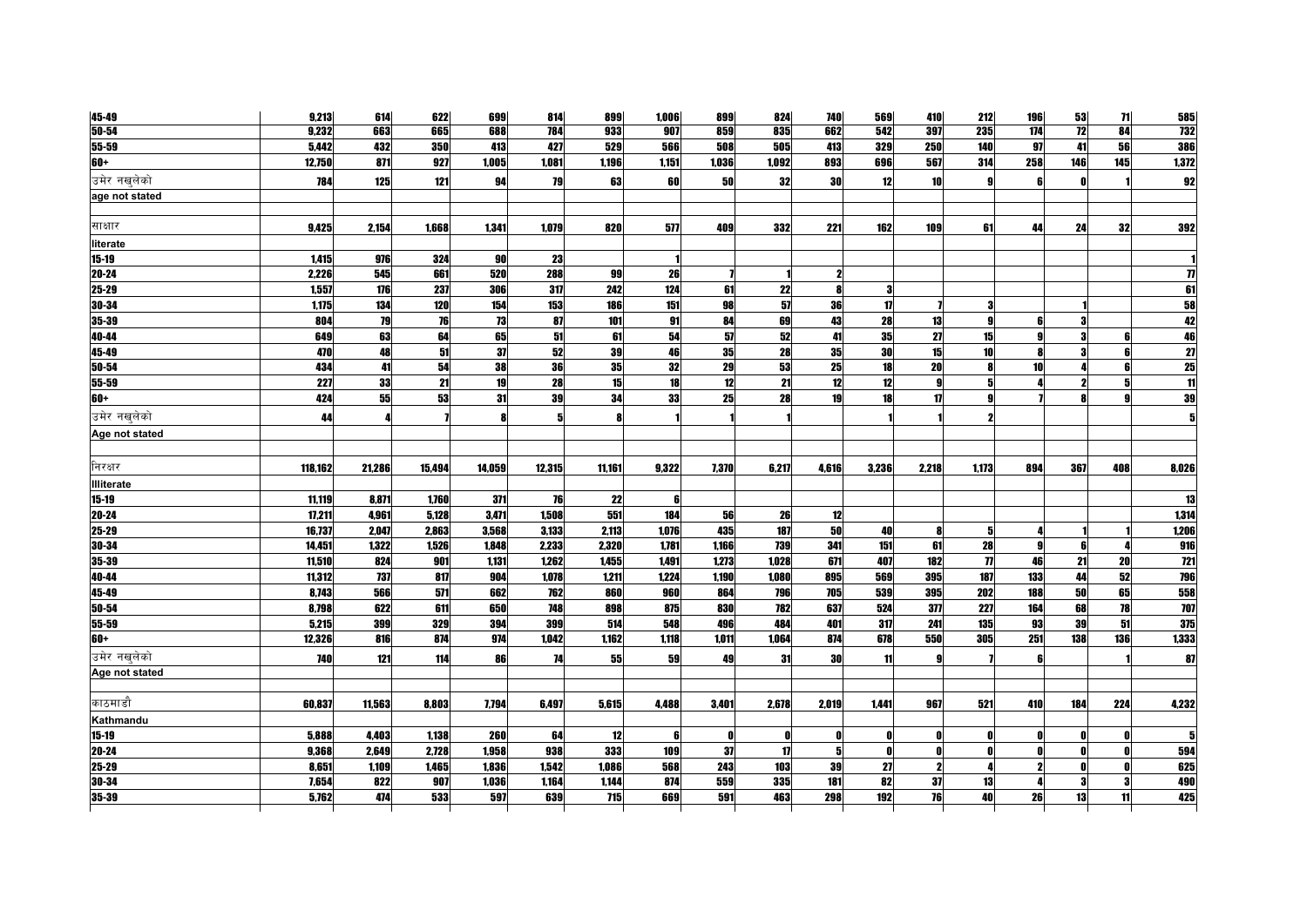| 40-44             | 5,737  | 492   | 501   | 504          | 534   | 633                 | 561   | 562   | 464   | 387      | 248   | <b>196</b>       | 90                  | 63  | 23              | 38             | 441                                                         |
|-------------------|--------|-------|-------|--------------|-------|---------------------|-------|-------|-------|----------|-------|------------------|---------------------|-----|-----------------|----------------|-------------------------------------------------------------|
| 45-49             | 4,266  | 359   | 338   | 386          | 406   | 424                 | 454   | 389   | 312   | 303      | 219   | 160              | 74                  | 76  | $\overline{22}$ | 27             | 317                                                         |
| 50-54             | 4,472  | 415   | 383   | 384          | 398   | 431                 | 434   | 365   | 335   | 273      | 236   | 170              | 95                  | 78  | 33              | 41             | 401                                                         |
| 55-59             | 2,445  | 249   | 192   | 203          | 213   | 215                 | 246   | 197   | 194   | 155      | 139   | 92               | 60                  | 42  | 19              | 26             | 203                                                         |
| 60+               | 6,244  | 541   | 552   | 595          | 564   | 589                 | 546   | 437   | 442   | 369      | 293   | 229              | 141                 | 115 | 71              | $\overline{1}$ | 683                                                         |
| उमेर नखलेको       | 350    | 50    | 66    | 35           | 35    | 33                  | 21    | 21    | 13    | g        |       | 5                |                     |     |                 |                | 48                                                          |
| age not stated    |        |       |       |              |       |                     |       |       |       |          |       |                  |                     |     |                 |                |                                                             |
|                   |        |       |       |              |       |                     |       |       |       |          |       |                  |                     |     |                 |                |                                                             |
| साक्षार           | 7.389  | 1.622 | 1.302 | 1.066        | 864   | 659                 | 473   | 323   | 272   | 171      | 128   | $\eta$           | 43                  | 32  | 13              | 23             | 321                                                         |
| literate          |        |       |       |              |       |                     |       |       |       |          |       |                  |                     |     |                 |                |                                                             |
| $15 - 19$         | 1,075  | 714   | 266   | 74           | 20    |                     |       |       |       |          |       |                  |                     |     |                 |                |                                                             |
| $20 - 24$         | 1,732  | 422   | 496   | 415          | 229   | $\boldsymbol{\eta}$ | 19    |       |       | 2        |       |                  |                     |     |                 |                | 64                                                          |
| 25-29             | 1,218  | 139   | 182   | 234          | 241   | 191                 | 103   | 49    | 19    | 5        |       |                  |                     |     |                 |                |                                                             |
| 30-34             | 945    | 107   | 103   | 121          | 123   | 152                 | 119   | 75    | 47    | 30       | 14    | 6                | $\boldsymbol{\eta}$ |     |                 |                | $\begin{array}{r} 52 \\ \hline 45 \\ \hline 37 \end{array}$ |
| 35-39             | 649    | 52    | 61    | 58           | 76    | 87                  | 74    | 67    | 61    | 32       | 22    | g                | 6                   | 5   |                 |                |                                                             |
| 40-44             | 516    | 51    | 46    | 56           | 41    | 51                  | 44    | 44    | 45    | 34       | 26    | 16               | 10                  |     |                 |                | 38                                                          |
| 45-49             | 375    | 40    | 43    | 27           | 42    | 29                  | 39    | 29    | 21    | 27       | 20    | 12               |                     |     |                 |                | $\frac{26}{23}$                                             |
| 50-54             | 334    | 30    | 40    | 31           | 30    | 28                  | 28    | 24    | 41    | 18       | 15    | 12               |                     |     |                 |                |                                                             |
| 55-59             | 185    | 26    | 17    | $\mathbf{u}$ | 21    | 13                  | 16    | 10    | 15    | 11       | 12    |                  |                     |     |                 |                | $\overline{10}$                                             |
| 60+               | 324    | 39    | 42    | 27           | 36    | 25                  | 29    | 17    | 21    | 12       | 15    | 14               |                     | 51  |                 |                | $\overline{22}$                                             |
| उमेर नखलेको       | 36     | 2     |       |              | 5     | 6                   |       |       |       |          |       |                  |                     |     |                 |                |                                                             |
| Age not stated    |        |       |       |              |       |                     |       |       |       |          |       |                  |                     |     |                 |                |                                                             |
|                   |        |       |       |              |       |                     |       |       |       |          |       |                  |                     |     |                 |                |                                                             |
| निरक्षर           | 53,448 | 9,941 | 7,501 | 6,728        | 5,633 | 4,956               | 4,015 | 3,078 | 2,406 | 1.848    | 1,313 | 890              | 478                 | 378 | 171             | 201            | 3,911                                                       |
| <b>Illiterate</b> |        |       |       |              |       |                     |       |       |       |          |       |                  |                     |     |                 |                |                                                             |
| 15-19             | 4,813  | 3,689 | 872   | 186          | 44    | 12                  | 5     |       |       |          |       |                  |                     |     |                 |                |                                                             |
| 20-24             | 7,636  | 2,227 | 2,232 | 1,543        | 709   | 256                 | 90    | 30    | 16    | 3        |       |                  |                     |     |                 |                | 530                                                         |
| 25-29             | 7,433  | 970   | 1,283 | 1,602        | 1,301 | 895                 | 465   | 194   | 84    | 34       | 24    | $\boldsymbol{2}$ |                     |     |                 |                | 573                                                         |
| 30-34             | 6,709  | 715   | 804   | 915          | 1,041 | 992                 | 755   | 484   | 288   | 151      | 68    | 31               | 11                  |     | 2               |                | 445                                                         |
| 35-39             | 5,113  | 422   | 472   | 539          | 563   | 628                 | 595   | 524   | 402   | 266      | 170   | 67               | 34                  | 21  | 11              | 11             | 388                                                         |
| 40-44             | 5,221  | 441   | 455   | 448          | 493   | 582                 | 517   | 518   | 419   | 353      | 222   | 180              | 80                  | 56  | 22              | 32             | 403                                                         |
| 45-49             | 3,891  | 319   | 295   | 359          | 364   | 395                 | 415   | 360   | 291   | 276      | 199   | 148              | 66                  | 70  | 20              | 23             | 291                                                         |
| 50-54             | 4,138  | 385   | 343   | 353          | 368   | 403                 | 406   | 341   | 294   | 255      | 221   | 158              | 91                  | 71  | 32              | 39             | 378                                                         |
| 55-59             | 2,260  | 223   | 175   | 186          | 192   | 202                 | 230   | 187   | 179   | 144      | 127   | 85               | 56                  | 40  | 18              | 23             | 193                                                         |
| 60+               | 5,920  | 502   | 510   | 568          | 528   | 564                 | 517   | 420   | 421   | 357      | 278   | 215              | 134                 | 110 | 66              | 69             | 661                                                         |
| उमेर नखलेको       | 314    | 48    | 60    | 29           | 30    | 27                  | 20    | 20    | 12    |          |       |                  |                     |     |                 |                | 44                                                          |
| Age not stated    |        |       |       |              |       |                     |       |       |       |          |       |                  |                     |     |                 |                |                                                             |
|                   |        |       |       |              |       |                     |       |       |       |          |       |                  |                     |     |                 |                |                                                             |
| ललितपुर           | 41,535 | 7,654 | 5,233 | 4,769        | 4.281 | 3,899               | 3,394 | 2,806 | 2.485 | 1,763    | 1.267 | 897              | 463                 | 365 | 138             | 155            | 1,966                                                       |
| Lalitpur          |        |       |       |              |       |                     |       |       |       |          |       |                  |                     |     |                 |                |                                                             |
| $15 - 19$         | 4,270  | 3,454 | 635   | 143          | 28    |                     |       |       |       | Λ        |       |                  | - 0                 |     |                 |                | 3                                                           |
| 20-24             | 6,292  | 1,785 | 1,926 | 1,305        | 565   | 198                 | 71    | 15    |       | <b>R</b> | n     |                  | - 0                 |     |                 |                | 412                                                         |
| 25-29             | 6.038  | 749   | 1,013 | 1.291        | 1.221 | 816                 | 408   | 175   | 12    | 13       | 10    |                  |                     |     |                 |                | 264                                                         |
| 30-34             | 4.931  | 426   | 434   | 588          | 758   | 843                 | 671   | 460   | 301   | 117      | 69    | 19               | 12                  |     |                 |                | 223                                                         |
|                   |        |       |       |              |       |                     |       |       |       |          |       |                  |                     |     |                 |                |                                                             |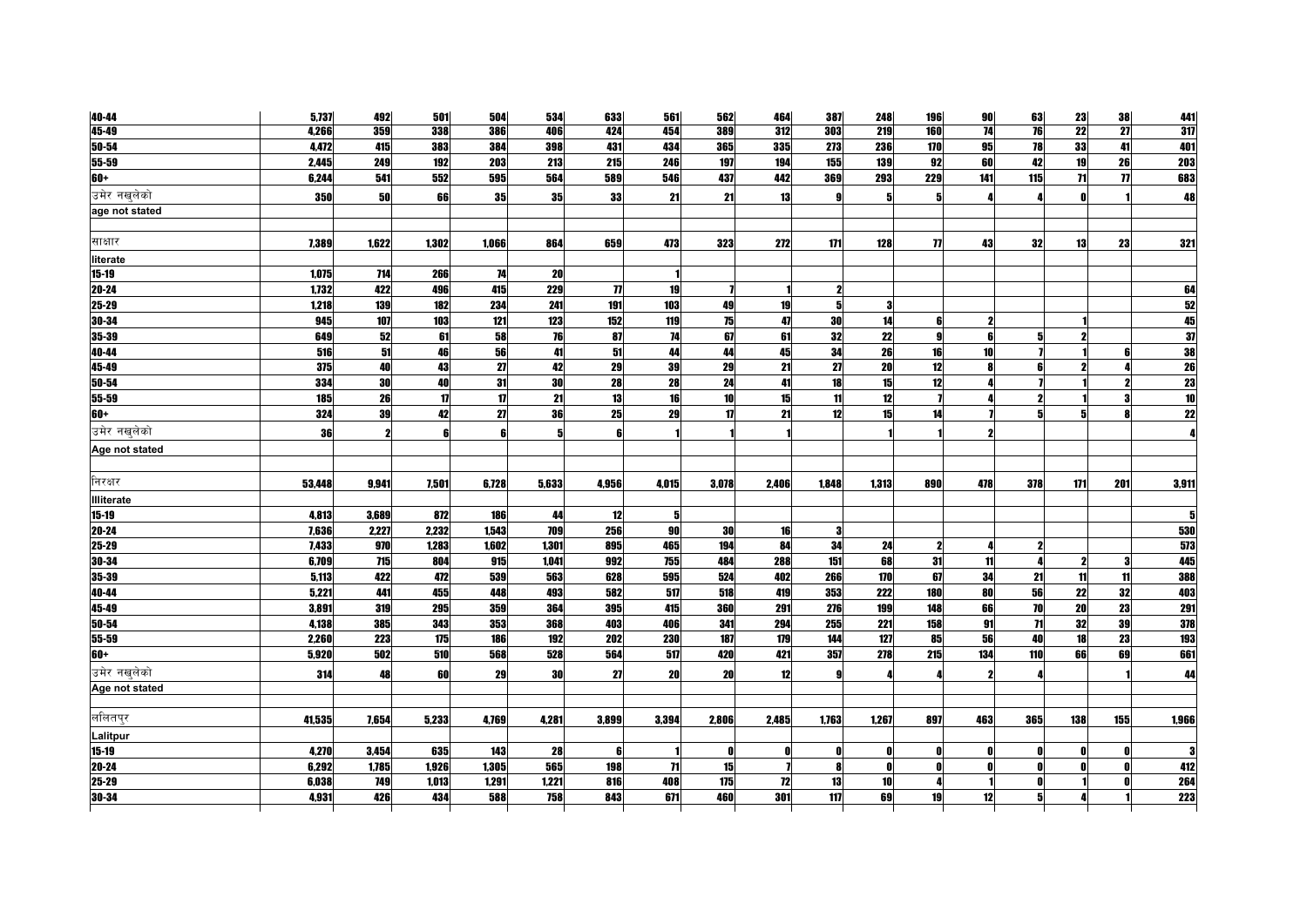| 35-39             | 4,029              | 257   | 277   | 346              | 437   | 522                       | 565          | 494   | 396   | 279             | 149   | 82  | 31           | 19  | 5            | 6   | 164              |
|-------------------|--------------------|-------|-------|------------------|-------|---------------------------|--------------|-------|-------|-----------------|-------|-----|--------------|-----|--------------|-----|------------------|
| 40-44             | 3,768              | 225   | 214   | $\overline{277}$ | 345   | 348                       | 440          | 420   | 432   | 334             | 239   | 155 | 69           | 53  | 17           | 18  | <b>182</b>       |
| 45-49             | 3,131              | 192   | 178   | 202              | 245   | 287                       | 353          | 330   | 327   | 286             | 218   | 163 | 91           | 85  | 16           | 33  | 125              |
| 50-54             | 2,935              | 173   | 171   | 190              | 229   | 311                       | 281          | 311   | 318   | 241             | 191   | 162 | 91           | 57  | 29           | 29  | 151              |
| 55-59             | 1,889              | 112   | 103   | 132              | 135   | 186                       | 203          | 207   | 196   | 154             | 125   | 103 | 53           | 40  | $\mathbf{u}$ | 18  | 105              |
| $60+$             | 4,073              | 251   | 262   | 266              | 303   | 371                       | 383          | 379   | 428   | 321             | 260   | 208 | 112          | 105 | 49           | 50  | 325              |
| उमेर नखलेको       | 179                | 30    | 20    | 29               | 15    | 11                        | 18           | 15    | Я     | 10 <sup>1</sup> | R     |     | 3            |     |              |     | $12$             |
| age not stated    |                    |       |       |                  |       |                           |              |       |       |                 |       |     |              |     |              |     |                  |
|                   |                    |       |       |                  |       |                           |              |       |       |                 |       |     |              |     |              |     |                  |
| साक्षार           | 1,584              | 419   | 283   | 224              | 170   | 122                       | 86           | 66    | 47    | 38              | 26    | 25  | 14           | 11  |              |     | 38               |
| literate          |                    |       |       |                  |       |                           |              |       |       |                 |       |     |              |     |              |     |                  |
| 15-19             | 261                | 200   | 44    | 14               | 3     |                           |              |       |       |                 |       |     |              |     |              |     |                  |
| 20-24             | 384                | 99    | 123   | 85               | 45    | 17                        | $\mathbf{z}$ |       |       |                 |       |     |              |     |              |     |                  |
| $25 - 29$         | 270                | 31    | 42    | 60               | 61    | 39                        | 16           | 10    | 3     | 3               |       |     |              |     |              |     |                  |
| 30-34             | 174                | 23    | 12    | 26               | 23    | 23                        | 25           | 18    |       | 5               |       |     |              |     |              |     |                  |
| 35-39             | 119                | 21    | 14    | 12               | 8     | 11                        | 14           | 16    |       |                 |       |     |              |     |              |     |                  |
| 40-44             | 98                 | 10    | 16    |                  |       | 6                         | 8            |       |       |                 |       |     |              |     |              |     |                  |
| 45-49             | $\overline{\bf n}$ | 6     |       |                  |       |                           |              |       |       |                 |       |     |              |     |              |     |                  |
| 50-54             | 78                 | 8     | 10    |                  | 5     |                           |              |       |       |                 |       |     |              |     |              |     |                  |
| 55-59             | 39                 | 6     | 2     |                  |       | 2                         | $\mathbf{2}$ |       |       |                 |       |     |              |     |              |     |                  |
| $60+$             | 81                 | 14    | 11    |                  | 3     |                           | 3            |       |       |                 |       |     |              |     |              |     | 12               |
| उमेर नखलेको       | 3                  |       |       |                  |       |                           |              |       |       |                 |       |     |              |     |              |     |                  |
| Age not stated    |                    |       |       |                  |       |                           |              |       |       |                 |       |     |              |     |              |     |                  |
|                   |                    |       |       |                  |       |                           |              |       |       |                 |       |     |              |     |              |     |                  |
| निरक्षर           | 39,951             | 7,235 | 4,950 | 4,545            | 4,111 | 3,777                     | 3,308        | 2,740 | 2,438 | 1,725           | 1.241 | 872 | 449          | 354 | 131          | 147 | 1,928            |
| <b>Illiterate</b> |                    |       |       |                  |       |                           |              |       |       |                 |       |     |              |     |              |     |                  |
| $15 - 19$         | 4,009              | 3,254 | 591   | 129              | 25    | 6                         |              |       |       |                 |       |     |              |     |              |     |                  |
| $20 - 24$         | 5,908              | 1,686 | 1,803 | 1,220            | 520   | 181                       | 64           | 15    |       | 8               |       |     |              |     |              |     | 404              |
| $25 - 29$         | 5,768              | 718   | 971   | 1,231            | 1,160 | $\boldsymbol{\mathit{m}}$ | 392          | 165   | 69    | 10              | 10    |     |              |     |              |     | <b>259</b>       |
| 30-34             | 4,757              | 403   | 422   | 562              | 735   | 820                       | 646          | 442   | 293   | 112             | 66    | 18  | 11           | 51  |              |     | 21               |
| 35-39             | 3,910              | 236   | 263   | 334              | 429   | 511                       | 551          | 478   | 390   | 272             | 146   | 79  | 29           | 18  | 5            | 6   | 163              |
| 40-44             | 3,670              | 215   | 198   | 271              | 337   | 342                       | 432          | 414   | 426   | 328             | 231   | 148 | 65           | 51  | 16           | 18  | $\overline{178}$ |
| 45-49             | 3,054              | 186   | 170   | 194              | 238   | 279                       | 346          | 326   | 321   | 279             | 212   | 160 | 89           | 84  | 15           | 31  | 124              |
| $50 - 54$         | 2,857              | 165   | 161   | 185              | 224   | 304                       | 277          | 306   | 311   | 236             | 188   | 155 | 88           | 54  | 27           | 25  | 151              |
| 55-59             | 1,850              | 106   | 100   | 130              | 128   | 184                       | 201          | 205   | 190   | 153             | 125   | 101 | 52           | 38  | 17           | 16  | 104              |
| $+00$             | 3,992              | 237   | 251   | 262              | 300   | 362                       | <b>380</b>   | 374   | 423   | 317             | 257   | 206 | 111          | 103 | 46           | 50  | 313              |
| उमेर नखुलेको      | 176                | 29    | 20    | 27               | 15    | 11                        | 18           | 15    |       | 10              |       |     |              |     |              |     | 12               |
| Age not stated    |                    |       |       |                  |       |                           |              |       |       |                 |       |     |              |     |              |     |                  |
|                   |                    |       |       |                  |       |                           |              |       |       |                 |       |     |              |     |              |     |                  |
|                   |                    |       |       |                  |       |                           |              |       |       | 1,055           | 690   | 463 | 250          | 163 |              |     |                  |
| भक्तपुर           | 25,215             | 4,223 | 3,126 | 2,837            | 2,616 | 2,467                     | 2,017        | 1,572 | 1,386 |                 |       |     |              |     | 69           | 61  | 2,220            |
| <b>Bhaktapur</b>  |                    |       |       |                  |       |                           |              |       |       |                 |       |     |              |     |              |     |                  |
| $15 - 19$         | 2,376              | 1,990 | 311   | 58               |       |                           | 0            | Λ     | ſ     | Λ               | n     |     | - 0          |     |              |     |                  |
| 20-24             | 3.777              | 1,072 | 1,135 | 728              | 293   | 119                       | 30           | 11    | 3     |                 |       |     | $\mathbf{0}$ |     |              |     | 385              |
| 25-29             | 3,605              | 365   | 622   | 747              | 687   | 453                       | 224          | 78    | 34    |                 |       |     |              |     |              |     | 378              |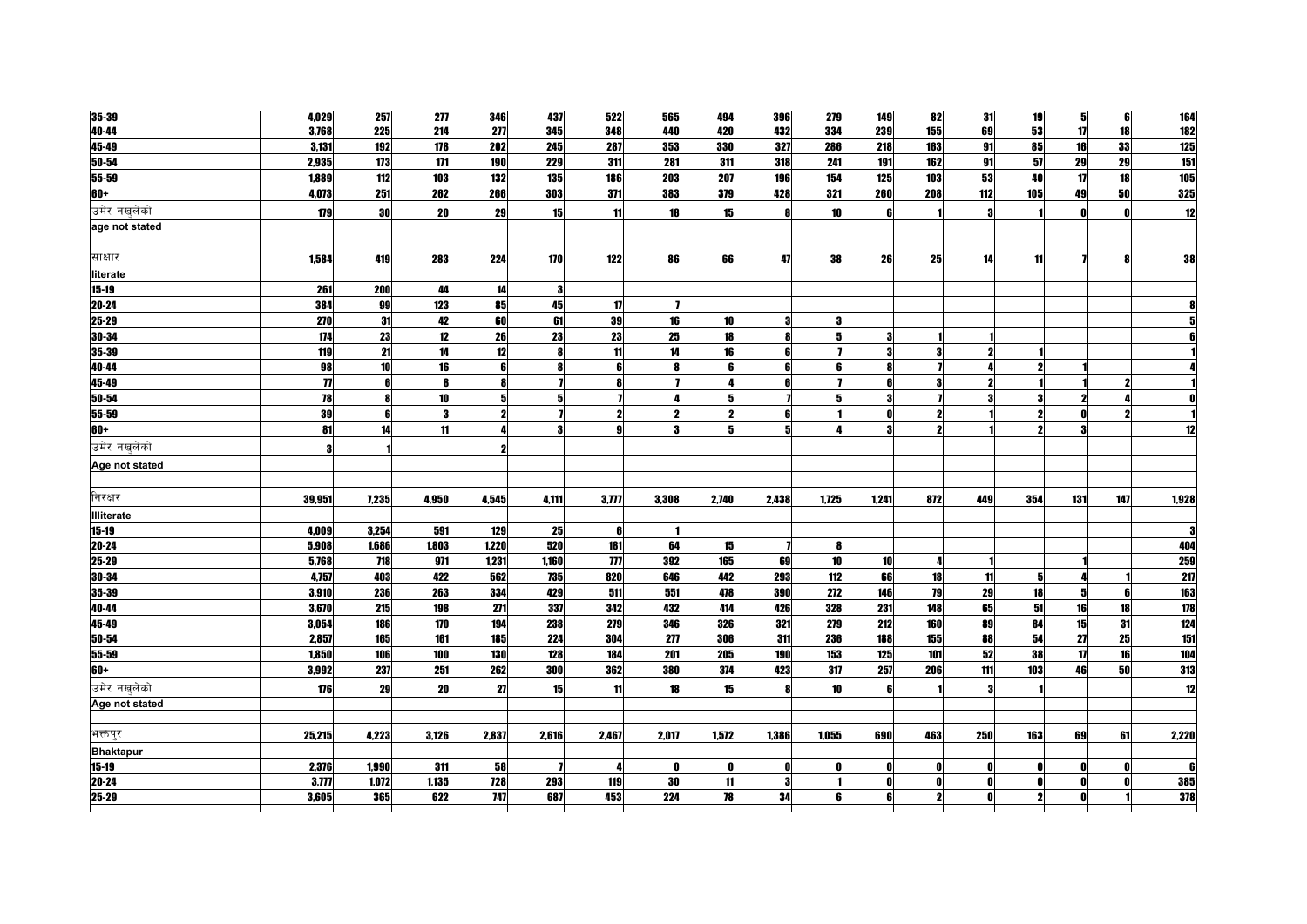| 30-34                | 3,041   | 208                 | 305    | 378    | 464    | 519    | 387                     | 245              | <b>160</b> | 79     | 17           | 12              | 6            | $\mathbf 0$ | O     | $\mathbf 0$ | <b>261</b>               |
|----------------------|---------|---------------------|--------|--------|--------|--------|-------------------------|------------------|------------|--------|--------------|-----------------|--------------|-------------|-------|-------------|--------------------------|
| $35 - 39$            | 2,523   | $\overline{112}$    | 167    | 261    | 273    | 319    | 348                     | $\overline{272}$ | 238        | 137    | 94           | 37              | 15           |             | 6     | 3           | 174                      |
| 40-44                | 2,456   | 83                  | 166    | 188    | 250    | 291    | 277                     | 265              | 236        | 215    | 117          | $\overline{11}$ | 43           | 26          |       |             | <b>219</b>               |
| 45-49                | 1,816   | 63                  | 106    | 111    | 163    | 188    | 199                     | 180              | 185        | 151    | 132          | 87              | 47           | 35          | 15    | 11          | 143                      |
| $50 - 54$            | 1,825   | 75                  | 111    | 114    | 157    | 191    | 192                     | 183              | 182        | 148    | 115          | 65              | 49           | 39          | 10    | 14          | <b>180</b>               |
| 55-59                | 1,108   | 71                  | 55     | 78     | 79     | 128    | 117                     | 104              | 115        | 104    | 65           | 55              | 27           | 15          | 51    | 12          | 78                       |
| 60+                  | 2,433   | 79                  | 113    | 144    | 214    | 236    | 222                     | 220              | <b>222</b> | 203    | 143          | 130             | 61           | 38          | 26    | 18          | 364                      |
| उमेर नखलेको          | 255     | 45                  | 35     | 30     | 29     | 19     | 21                      | 14               | 11         | 11     |              |                 | 2            |             | Λ     | n           | 32                       |
| age not stated       |         |                     |        |        |        |        |                         |                  |            |        |              |                 |              |             |       |             |                          |
|                      |         |                     |        |        |        |        |                         |                  |            |        |              |                 |              |             |       |             |                          |
| साक्षार              | 452     | 113                 | 83     | 51     | 45     | 39     | 18                      | 20               | 13         | 12     |              |                 |              |             |       |             | 33                       |
| literate             |         |                     |        |        |        |        |                         |                  |            |        |              |                 |              |             |       |             |                          |
| $15 - 19$            | 79      | 62                  | 14     |        |        |        |                         |                  |            |        |              |                 |              |             |       |             |                          |
| 20-24                | 110     | 24                  | 42     | 20     | 14     | 5      |                         |                  |            |        |              |                 |              |             |       |             |                          |
| $25 - 29$            | 69      | 6                   | 13     | 12     | 15     | 12     | 5                       |                  |            |        |              |                 |              |             |       |             |                          |
| 30-34                | 56      |                     | 5      |        |        | 11     |                         | 5                |            |        |              |                 |              |             |       |             |                          |
| 35-39                | 36      | 6                   |        |        | 3      | 3      | 3                       |                  |            |        |              |                 |              |             |       |             |                          |
| 40-44                | 35      |                     |        |        |        |        | $\overline{\mathbf{z}}$ |                  |            |        |              |                 |              |             |       |             |                          |
| 45-49                | 18      |                     |        |        |        |        | 0                       |                  |            |        |              |                 |              |             |       |             |                          |
| 50-54                | 22      | 3                   |        |        |        | Λ      | ſ                       |                  |            |        |              |                 |              |             |       |             |                          |
| 55-59                | 3       |                     |        |        |        |        | $\mathbf{0}$            |                  |            |        |              |                 |              |             |       |             |                          |
| $60+$                | 19      |                     |        |        |        |        |                         |                  |            |        |              |                 |              |             |       |             |                          |
| उमेर नखुलेको         | 5       |                     |        |        |        |        |                         |                  |            |        |              |                 |              |             |       |             |                          |
| Age not stated       |         |                     |        |        |        |        |                         |                  |            |        |              |                 |              |             |       |             |                          |
|                      |         |                     |        |        |        |        |                         |                  |            |        |              |                 |              |             |       |             |                          |
| निरक्षर              | 24,763  | 4,110               | 3.043  | 2,786  | 2,571  | 2,428  | 1,999                   | 1,552            | 1,373      | 1.043  | 682          | 456             | 246          | 162         | 65    | 60          | 2,187                    |
| Illiterate           |         |                     |        |        |        |        |                         |                  |            |        |              |                 |              |             |       |             |                          |
| $15 - 19$            | 2,297   | 1,928               | 297    | 56     |        |        |                         |                  |            |        |              |                 |              |             |       |             |                          |
| $20 - 24$            | 3,667   | 1,048               | 1,093  | 708    | 279    | 114    | 30                      | 11               | 3          |        |              |                 |              |             |       |             | 380                      |
| 25-29                | 3,536   | 359                 | 609    | 735    | 672    | 441    | 219                     | 76               | 34         | 6      |              | 2               |              |             |       |             | 374                      |
| $30 - 34$            | 2,985   | 204                 | 300    | 371    | 457    | 508    | 380                     | 240              | 158        | 78     | $\mathbf{1}$ | 12              | 6            |             |       |             | 254                      |
| 35-39                | 2,487   | 166                 | 166    | 258    | 270    | 316    | 345                     | 271              | 236        | 133    | 91           | 36              | 14           |             |       |             | $\overline{170}$         |
| 40-44                | 2,421   | 81                  | 164    | 185    | 248    | 287    | 275                     | 258              | 235        | 214    | 116          | 67              | 42           | 26          | ĥ     |             | <b>215</b>               |
| 45-49                | 1,798   | 61                  | 106    | 109    | 160    | 186    | 199                     | 178              | 184        | 150    | 128          | 87              | 47           | 34          | 15    | 11          | 143                      |
| 50-54                | 1,803   | 12                  | 107    | 112    | 156    | 191    | 192                     | 183              | 177        | 146    | 115          | 64              | 48           | 39          |       | 14          | 178                      |
| $55 - 59$            | 1,105   | 70                  | 54     | 78     | 79     | 128    | 117                     | 104              | 115        | 104    | 65           | 55              | 27           | 15          |       | 12          | $\overline{\mathbf{18}}$ |
| $60+$                | 2,414   | $\boldsymbol{\eta}$ | 113    | 144    | 214    | 236    | 221                     | 217              | 220        | 200    | 143          | 129             | 60           | 38          | 26    | 17          | 359                      |
| उमेर नखलेको          | 250     | 44                  | 34     | 30     | 29     | 17     | 21                      | 14               | 11         | 11     |              |                 |              |             |       |             | 31                       |
| Age not stated       |         |                     |        |        |        |        |                         |                  |            |        |              |                 |              |             |       |             |                          |
|                      |         |                     |        |        |        |        |                         |                  |            |        |              |                 |              |             |       |             |                          |
| पश्चिम पहाड          | 584,167 | 92,812              | 73,372 | 69,623 | 62,660 | 58,524 | 48,613                  | 39,472           | 31,014     | 21,270 | 15,119       | 9,854           | 5,442        | 3,205       | 1,403 | 1,464       | 50,320                   |
| <b>Western Hills</b> |         |                     |        |        |        |        |                         |                  |            |        |              |                 |              |             |       |             |                          |
| $15 - 19$            | 64,002  | 54,322              | 7,610  | 1,594  | 301    | 97     | 25                      |                  | Ω          | Λ      |              | Λ               | - 0          |             |       |             | 53                       |
| $20 - 24$            | 80,313  | 18,893              | 23,863 | 14,953 | 6,521  | 2.402  | 674                     | 269              | 92         | 51     |              | n               | $\mathbf{a}$ |             |       |             | 12,595                   |
|                      |         |                     |        |        |        |        |                         |                  |            |        |              |                 |              |             |       |             |                          |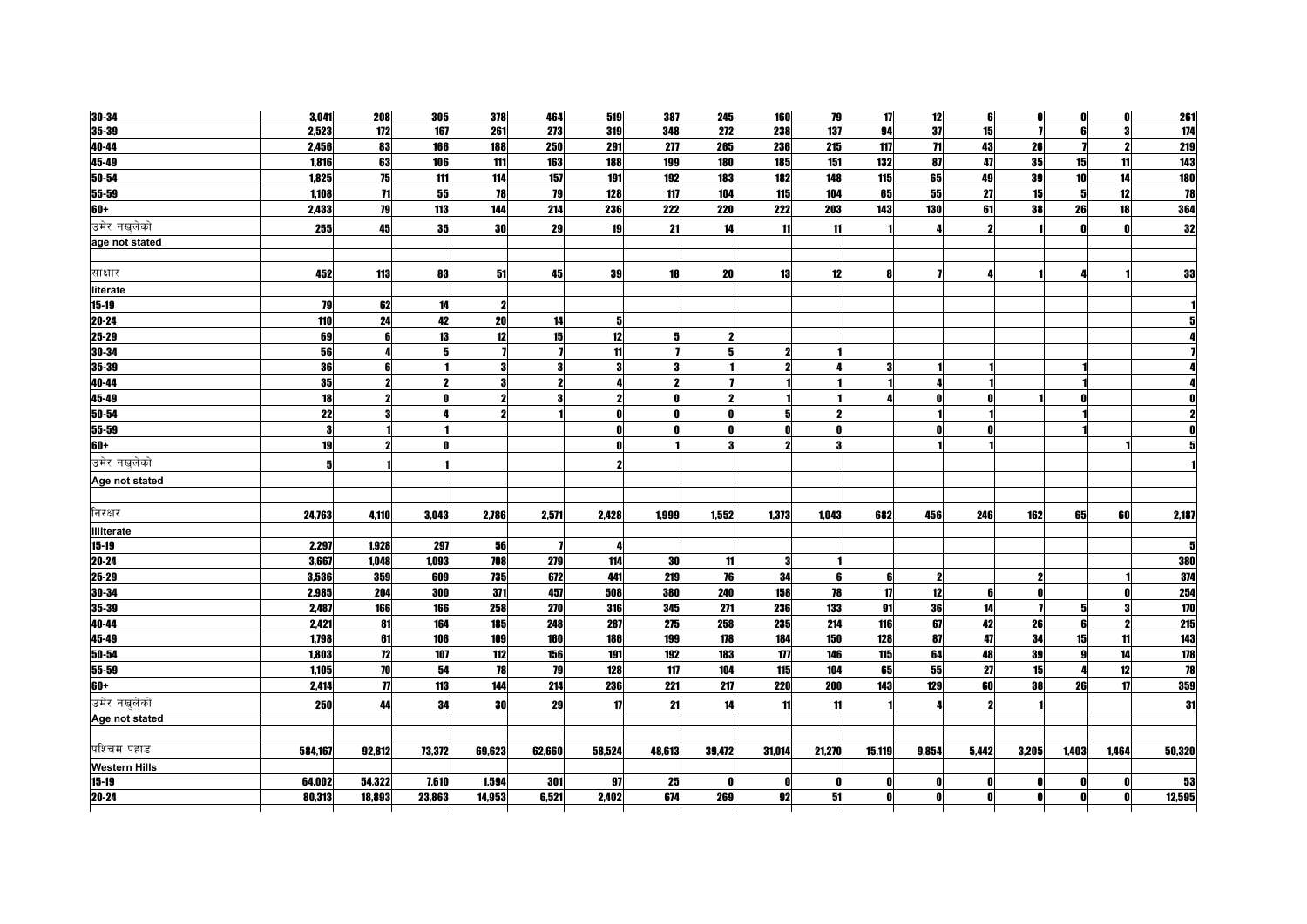| 25-29                   | 83,446  | 6,277               | 15,463 | 18,182 | 15,560    | 10,377 | 5,248     | 2,201      | 864    | <b>230</b> | 104             | 43               | 13    | 5     | 2                   | 0     | 8,877           |
|-------------------------|---------|---------------------|--------|--------|-----------|--------|-----------|------------|--------|------------|-----------------|------------------|-------|-------|---------------------|-------|-----------------|
| $30 - 34$               | 70,453  | 3,228               | 7,021  | 10,056 | 11,614    | 11,835 | 9,359     | 5,955      | 3,295  | 1,502      | 624             | $\overline{261}$ | 81    | 26    | 14                  | 11    | 5,571           |
| 35-39                   | 57,981  | 2,339               | 4,519  | 5,683  | 7,046     | 8,176  | 7,884     | 6,766      | 4,997  | 3,032      | 1,758           | 845              | 414   | 172   | 71                  | 60    | 4,219           |
| 40-44                   | 49,894  | 1,899               | 3,594  | 4,443  | 4,924     | 5,876  | 5,751     | 5,455      | 4,831  | 3,518      | 2,459           | 1,631            | 848   | 440   | 182                 | 174   | 3,869           |
| 45-49                   | 40,311  | 1,424               | 2,710  | 3,419  | 3,842     | 4,555  | 4,357     | 4,331      | 3,804  | 2,967      | 2,308           | 1,596            | 941   | 557   | 214                 | 228   | 3,058           |
| 50-54                   | 42,066  | 1,397               | 2,675  | 3,570  | 4,023     | 4,694  | 4,676     | 4,407      | 3,941  | 3,009      | 2,433           | 1,712            | 941   | 605   | 249                 | 252   | 3,482           |
| 55-59                   | 27,531  | 933                 | 1,685  | 2,281  | 2,600     | 2,970  | 3,025     | 2,918      | 2,690  | 2,033      | 1,616           | 1,112            | 649   | 389   | 189                 | 185   | 2,256           |
| $60+$                   | 67,104  | 2,023               | 4,090  | 5,308  | 6,132     | 7,452  | 7,522     | 7,112      | 6,457  | 4,902      | 3,793           | 2,639            | 1,553 | 1,008 | 479                 | 552   | 6,082           |
| उमेर नखलेको             | 1.066   | $\boldsymbol{\eta}$ | 142    | 134    | 97        | 90     | 92        | 58         | 43     | 26         | 24              | 15               |       |       |                     |       | 258             |
| age not stated          |         |                     |        |        |           |        |           |            |        |            |                 |                  |       |       |                     |       |                 |
|                         |         |                     |        |        |           |        |           |            |        |            |                 |                  |       |       |                     |       |                 |
| साक्षार                 | 3,710   | 924                 | 524    | 445    | 353       | 281    | 233       | <b>162</b> | 118    | 85         | 64              | 32               | g     | 14    |                     |       | 454             |
| literate                |         |                     |        |        |           |        |           |            |        |            |                 |                  |       |       |                     |       |                 |
| $15-19$                 | 668     | 520                 | 110    | 23     | 9         | 2      |           |            |        |            |                 |                  |       |       |                     |       | Л               |
| 20-24                   | 746     | $1\pi$              | 188    | 150    | <b>76</b> | 39     | 6         | 2          |        |            |                 |                  |       |       |                     |       | 107             |
| 25-29                   | 609     | 63                  | 92     | 102    | 106       | 78     | 44        | 26         | 11     | 2          |                 |                  |       |       |                     |       | 85              |
| 30-34                   | 441     | 36                  | 42     | 64     | 51        | 57     | 57        | 36         | 16     | 11         |                 |                  |       |       |                     |       | $\frac{64}{47}$ |
| 35-39                   | 364     | 48                  | 23     | 31     | 42        | 40     | 38        | 24         | 31     | 18         | 16              |                  |       |       |                     |       |                 |
| 40-44                   | 233     | 26                  | 20     | 18     | 16        | 21     | <b>20</b> | 23         | 21     |            |                 |                  |       |       |                     |       | 40              |
| 45-49                   | 197     | 18                  | 10     | 13     | 22        | 17     | <b>20</b> | 16         | 12     | 16         |                 |                  |       |       |                     |       | $\frac{32}{23}$ |
| 50-54                   | 139     |                     | 12     | 10     | 12        |        | 16        | 13         | 10     | 6          |                 |                  |       |       |                     |       |                 |
| 55-59                   | 105     | 11                  |        |        |           |        | 5         |            |        | 11         | 10 <sup>1</sup> |                  |       |       |                     |       | $\overline{16}$ |
| 60+                     | 192     | 17                  | 18     | 24     |           | 13     | 25        | 14         | 10     | 13         |                 |                  |       |       |                     |       | 30              |
|                         |         |                     |        |        |           |        |           |            |        |            |                 |                  |       |       |                     |       |                 |
| उमेर नखलेको             | 16      |                     |        |        |           |        |           |            |        |            |                 |                  |       |       |                     |       |                 |
|                         |         |                     |        |        |           |        |           |            |        |            |                 |                  |       |       |                     |       |                 |
| Age not stated          |         |                     |        |        |           |        |           |            |        |            |                 |                  |       |       |                     |       |                 |
| निरक्षर                 | 580,457 | 91,888              | 72,848 | 69,178 | 62,307    | 58,243 | 48,380    | 39,310     | 30,896 | 21,185     | 15,055          | 9,822            | 5,433 | 3,191 | 1,399               | 1,456 | 49,866          |
| <b>Illiterate</b>       |         |                     |        |        |           |        |           |            |        |            |                 |                  |       |       |                     |       |                 |
| $15 - 19$               | 63,334  | 53,802              | 7,500  | 1,571  | 292       | 95     | 25        |            |        |            |                 |                  |       |       |                     |       | 49              |
| 20-24                   | 79,567  | 18,716              | 23,675 | 14.803 | 6.445     | 2.363  | 668       | 267        | 92     | 50         |                 |                  |       |       |                     |       |                 |
| 25-29                   | 82,837  | 6,214               | 15,371 | 18,080 | 15,454    | 10,299 | 5,204     | 2,175      | 853    | 228        | 104             | 43               | 13    | 5     | $\boldsymbol{\eta}$ |       | 12,488<br>8,792 |
| 30-34                   | 70,012  | 3,192               | 6,979  | 9,992  | 11,563    | 11,778 | 9,302     | 5,919      | 3,279  | 1,491      | 617             | 261              | 81    | 26    | 14                  | 11    | 5,507           |
| 35-39                   | 57,617  | 2,291               | 4,496  | 5,652  | 7.004     | 8,136  | 7.846     | 6,742      | 4,966  | 3,014      | 1.742           | 841              | 412   | 172   | 71                  | 60    | 4,172           |
| 40-44                   | 49,661  | 1,873               | 3,574  | 4,425  | 4,908     | 5,855  | 5,731     | 5,432      | 4,810  | 3,511      | 2,454           | 1,624            | 844   | 437   | 182                 | 172   | 3,829           |
| 45-49                   | 40,114  | 1,406               | 2,700  | 3,406  | 3,820     | 4,538  | 4,337     | 4,315      | 3,792  | 2,951      | 2,300           | 1,587            | 940   | 557   | 213                 | 226   |                 |
| 50-54                   | 41,927  | 1,390               | 2.663  | 3.560  | 4.011     | 4.687  | 4.660     | 4,394      | 3,931  | 3.003      | 2.424           | 1.706            | 940   | 599   | 248                 | 252   | 3,026<br>3,459  |
| 55-59                   | 27,426  | 922                 | 1,679  | 2,273  | 2,591     | 2,963  | 3,020     | 2,910      | 2,683  | 2,022      | 1.606           | 1,110            | 649   | 386   | 188                 | 184   | 2,240           |
| 60+                     | 66,912  | 2,006               | 4,072  | 5.284  | 6,124     | 7.439  | 7.497     | 7,098      | 6,447  | 4,889      | 3.784           | 2,635            | 1,552 | 1.006 | 478                 | 549   |                 |
| उमेर नखलेको             | 1,050   | 76                  | 139    | 132    | 95        | 90     | <b>90</b> | 58         | 43     | 26         | 24              | 15               | 2     |       |                     |       | 6,052<br>252    |
| Age not stated          |         |                     |        |        |           |        |           |            |        |            |                 |                  |       |       |                     |       |                 |
|                         |         |                     |        |        |           |        |           |            |        |            |                 |                  |       |       |                     |       |                 |
| नवाकोट                  | 46.071  | 5,753               | 5.582  | 5.487  | 4.812     | 4,915  | 3,817     | 3,004      | 2,415  | 1,485      | 1.129           | 688              | 382   | 189   | 80                  | 91    | 6,242           |
| <b>Nuwakot</b><br>15-19 | 4.800   | 3.929               | 665    | 140    | 38        | 11     | 3         |            |        |            |                 |                  |       |       |                     |       | 14              |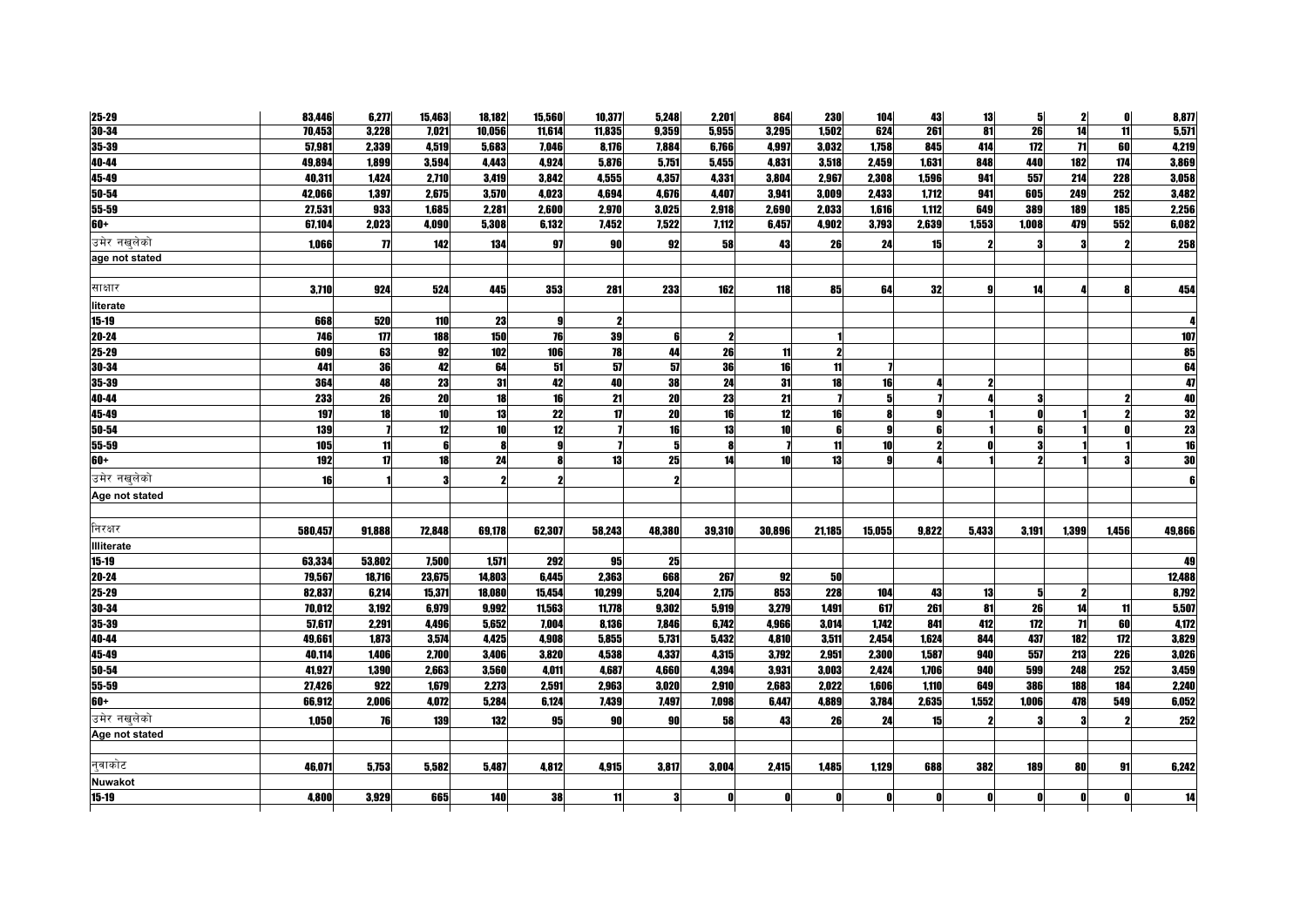| 20-24             | 6,713      | 1,052 | 1,944           | 1,267 | 559   | 206              | 71           | 18    | 9     | 1          | O     | $\mathbf{0}$ | $\mathbf{0}$ | 01  | O                   | $\mathbf{0}$ | 1,586 |
|-------------------|------------|-------|-----------------|-------|-------|------------------|--------------|-------|-------|------------|-------|--------------|--------------|-----|---------------------|--------------|-------|
| $25 - 29$         | 6,761      | 250   | 1,216           | 1,473 | 1,186 | $\overline{813}$ | 386          | 158   | 79    | 18         | 13    | 6            | 3            | ΩI  | 0l                  | n            | 1,160 |
| 30-34             | 5,743      | 144   | 556             | 826   | 974   | 1,043            | 652          | 425   | 203   | 97         | 61    | 24           | 10           |     | 2                   |              | 724   |
| 35-39             | 4,266      | 88    | 261             | 401   | 490   | 664              | 653          | 478   | 387   | 198        | 109   | 70           | 32           |     | 3                   | 3            | 425   |
| 40-44             | 4,008      | 68    | 226             | 350   | 384   | 557              | 490          | 414   | 414   | 238        | 188   | 121          | 57           | 25  | 10                  | 5            | 461   |
| 45-49             | 3,022      | 43    | 147             | 255   | 257   | 370              | 361          | 336   | 297   | 232        | 175   | 101          | 75           | 35  | 13                  | 16           | 309   |
| $50 - 54$         | 3,398      | 53    | 168             | 255   | 311   | 411              | 394          | 382   | 320   | 243        | 168   | 116          | 69           | 36  | 12                  | 16           | 444   |
| 55-59             | 1,915      | 32    | 99              | 126   | 160   | 218              | 220          | 227   | 199   | 132        | 107   | 65           | 33           | 21  | 12                  |              | 257   |
| $60+$             | 5,068      | 80    | 249             | 335   | 417   | 585              | 557          | 552   | 489   | <b>319</b> | 300   | 185          | 102          | 65  | 28                  | 44           | 761   |
| उमेर नखुलेको      | 377        | 14    | 51              | 59    | 36    | 37               | 30           | 14    | 18    |            |       | n            |              |     |                     |              | 101   |
| age not stated    |            |       |                 |       |       |                  |              |       |       |            |       |              |              |     |                     |              |       |
|                   |            |       |                 |       |       |                  |              |       |       |            |       |              |              |     |                     |              |       |
| साक्षार           | <b>220</b> | 42    | 24              | 28    | 29    | 16               | 11           | g     | 10    |            |       |              |              |     |                     |              | 40    |
| literate          |            |       |                 |       |       |                  |              |       |       |            |       |              |              |     |                     |              |       |
| $15 - 19$         | 37         | 30    |                 |       |       |                  |              |       |       |            |       |              |              |     |                     |              |       |
| $20 - 24$         | 40         | 5     | 10 <sup>1</sup> |       | 5     |                  |              |       |       |            |       |              |              |     |                     |              |       |
| $25 - 29$         | 35         |       |                 |       | 8     |                  | $\mathbf{2}$ |       |       |            |       |              |              |     |                     |              |       |
| 30-34             | 29         |       |                 |       | 6     |                  | 3            |       |       |            |       |              |              |     |                     |              |       |
| 35-39             | 20         |       |                 |       |       |                  | $\mathbf{2}$ |       |       |            |       |              |              |     |                     |              |       |
| 40-44             | 11         |       |                 |       | n     |                  | 2            |       |       |            |       |              |              |     |                     |              |       |
| 45-49             | 16         |       |                 |       |       |                  |              |       |       |            |       |              |              |     |                     |              |       |
| 50-54             | 9          |       |                 |       |       |                  |              |       |       |            |       |              |              |     |                     |              |       |
| 55-59             | 5          |       |                 |       |       | 2                |              |       |       | n          |       |              |              |     |                     |              |       |
| $60+$             | 17         |       |                 |       |       |                  |              |       |       |            |       |              |              |     |                     |              |       |
| उमेर नखलेको       |            |       |                 |       |       |                  |              |       |       |            |       |              |              |     |                     |              |       |
| Age not stated    |            |       |                 |       |       |                  |              |       |       |            |       |              |              |     |                     |              |       |
|                   |            |       |                 |       |       |                  |              |       |       |            |       |              |              |     |                     |              |       |
| निरक्षर           | 45,851     | 5,711 | 5,558           | 5,459 | 4,783 | 4,899            | 3,806        | 2,995 | 2,405 | 1,481      | 1,126 | 687          | 381          | 188 | 79                  | 91           | 6,202 |
| <b>Illiterate</b> |            |       |                 |       |       |                  |              |       |       |            |       |              |              |     |                     |              |       |
| $15 - 19$         | 4,763      | 3,899 | 659             | 139   | 38    | 11               | 3            |       |       |            |       |              |              |     |                     |              | 14    |
| $20 - 24$         | 6,673      | 1,047 | 1,934           | 1,259 | 554   | 202              | 71           | 18    | g     |            |       |              |              |     |                     |              | 1,578 |
| 25-29             | 6,726      | 248   | 1,213           | 1,465 | 1,178 | 809              | 384          | 157   | 79    | 18         | 13    | 6            | -3           |     |                     |              | 1,153 |
| 30-34             | 5,714      | 142   | 555             | 822   | 968   | 1,040            | 649          | 424   | 202   | 95         | 61    | 24           | 10           |     | $\boldsymbol{\eta}$ |              | 718   |
| $35 - 39$         | 4,246      | 87    | 260             | 399   | 488   | 662              | 651          | 474   | 383   | 198        | 109   | 69           | 32           |     | 3                   |              | 424   |
| 40-44             | 3,997      | 68    | 224             | 350   | 384   | 556              | 488          | 412   | 414   | 238        | 188   | 121          | 57           | 25  | 10                  |              | 457   |
| 45-49             | 3,006      | 42    | 147             | 252   | 253   | 370              | <b>360</b>   | 336   | 295   | 231        | 174   | 101          | 75           | 35  | 13                  | 16           | 306   |
| 50-54             | 3,389      | 53    | 168             | 254   | 310   | 411              | 393          | 382   | 319   | 243        | 168   | 116          | 68           | 36  | 12                  | 16           | 440   |
| 55-59             | 1,910      | 31    | 99              | 126   | 159   | 216              | <b>220</b>   | 227   | 199   | 132        | 107   | 65           | 33           | 21  | 12                  |              | 256   |
| $60+$             | 5,051      | 80    | 248             | 335   | 415   | 585              | 557          | 551   | 487   | 318        | 298   | 185          | 102          | 64  | 27                  | 44           | 755   |
| उमेर नखुलेको      | 376        | 14    | 51              | 58    | 36    | -37              | <b>30</b>    | 14    | 18    |            |       |              |              |     |                     |              | 101   |
| Age not stated    |            |       |                 |       |       |                  |              |       |       |            |       |              |              |     |                     |              |       |
|                   |            |       |                 |       |       |                  |              |       |       |            |       |              |              |     |                     |              |       |
| धादिङ्ग           | 58,494     | 8,400 | 7,106           | 7,017 | 6,017 | 6,181            | 5,091        | 4,033 | 3,202 | 2,120      | 1,546 | 993          | 567          | 296 | 133                 | 179          | 5,613 |
| <b>Dhading</b>    |            |       |                 |       |       |                  |              |       |       |            |       |              |              |     |                     |              |       |
|                   |            |       |                 |       |       |                  |              |       |       |            |       |              |              |     |                     |              |       |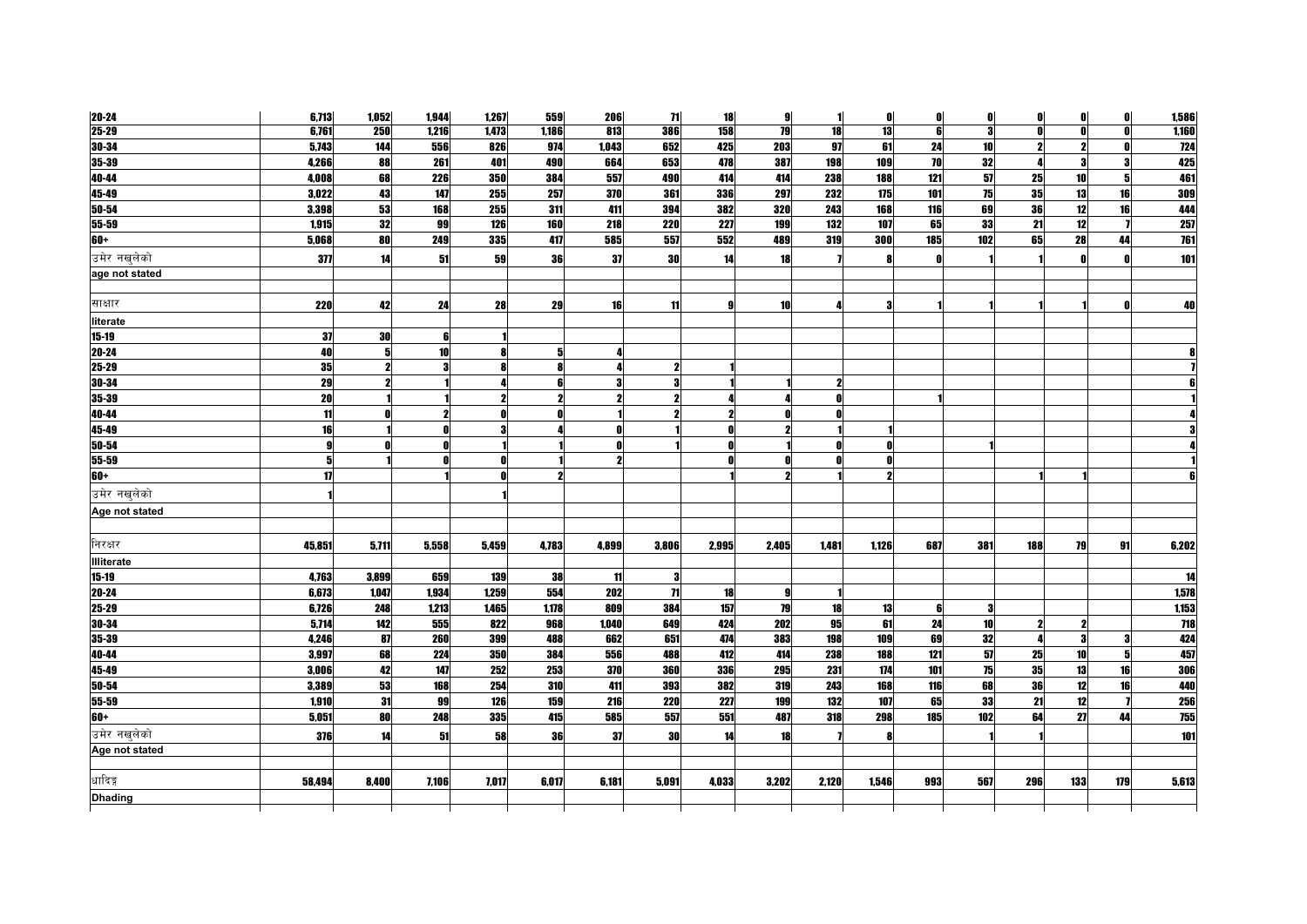| $15 - 19$         | 6,719  | 5,569        | 885   | 202   | 48    | 11    | 4     | O                 | $\mathbf{0}$ | $\mathbf{0}$ | O            | $\mathbf{0}$ | $\mathbf{0}$ | $\mathbf{0}$ | 0   | O   | $\mathbf{0}$ |
|-------------------|--------|--------------|-------|-------|-------|-------|-------|-------------------|--------------|--------------|--------------|--------------|--------------|--------------|-----|-----|--------------|
| $20 - 24$         | 8,420  | 1,525        | 2,621 | 1,724 | 699   | 290   | 78    | 26                | 11           | 5            | <sup>0</sup> | O            | 0            | Λ            | O.  | n   | 1,441        |
| $25 - 29$         | 8,555  | 406          | 1,509 | 1,922 | 1,611 | 1,107 | 598   | 262               | 102          | 33           | 11           | 6            |              |              |     |     | 986          |
| $30 - 34$         | 6,926  | 196          | 605   | 969   | 1,043 | 1,257 | 928   | 604               | 377          | 205          | 81           | 40           | 15           | 5            |     |     | 595          |
| 35-39             | 5,617  | 171          | 376   | 505   | 671   | 820   | 784   | 636               | 531          | 301          | 181          | 84           | 53           | 21           | 8   | 12  | 463          |
| 40-44             | 4,927  | 124          | 275   | 373   | 442   | 617   | 580   | 614               | 480          | 356          | 273          | 179          | 106          | 47           | 19  | 26  | 416          |
| $45 - 49$         | 3,980  | 87           | 170   | 298   | 349   | 506   | 501   | 446               | 396          | 293          | 233          | 151          | 98           | 58           | 21  | 21  | 352          |
| 50-54             | 4,157  | 84           | 210   | 315   | 347   | 505   | 486   | 442               | 423          | 304          | 284          | 171          | 98           | 51           | 17  | 32  | 388          |
| 55-59             | 2,353  | 67           | 110   | 166   | 196   | 283   | 287   | 280               | 242          | 160          | 131          | 103          | 49           | 32           | 18  | 18  | 211          |
| $60+$             | 6,581  | 157          | 312   | 510   | 587   | 762   | 816   | 705               | 626          | 452          | 344          | 254          | 147          | 81           | 47  | 66  | 715          |
| उमेर नखलेको       | 259    | 14           | 33    | 33    | 24    | 23    | 29    | 18                | 14           | 11           |              | 5            | $\mathbf{0}$ |              |     |     | 46           |
| age not stated    |        |              |       |       |       |       |       |                   |              |              |              |              |              |              |     |     |              |
|                   |        |              |       |       |       |       |       |                   |              |              |              |              |              |              |     |     |              |
| साक्षार           | 305    | 52           | 47    | 39    | 26    | 25    | 29    | 19                | 10           | 5            |              |              | $\mathbf{0}$ |              | n   |     | 45           |
| literate          |        |              |       |       |       |       |       |                   |              |              |              |              |              |              |     |     |              |
| $15 - 19$         | 44     | 34           |       |       |       |       |       |                   |              |              |              |              |              |              |     |     |              |
| $20 - 24$         | 52     | 6            | 16    |       | 2     | -3    |       |                   |              |              |              |              |              |              |     |     | 16           |
| $25 - 29$         | 38     | 2            |       |       |       |       | 3     |                   |              |              |              |              |              |              |     |     |              |
| $30 - 34$         | 37     |              | 3     |       | A     |       | 3     |                   |              |              |              |              |              |              |     |     |              |
| $35 - 39$         | 26     |              | 3     |       |       |       | 6     |                   |              |              |              |              |              |              |     |     |              |
| 40-44             | 27     | 2            | 3     |       | 3     |       | 3     |                   |              |              | Λ            |              |              |              |     |     |              |
| 45-49             | 16     |              |       |       | 2     |       |       |                   |              |              |              |              |              |              |     |     |              |
| $50 - 54$         | 25     |              |       |       |       |       | 3     |                   |              |              |              |              |              |              |     |     |              |
| 55-59             | 10     | $\mathbf{2}$ |       |       |       |       | n     |                   |              | Λ            |              |              |              |              |     |     |              |
| $60+$             | 25     | 2            |       |       |       |       |       |                   |              |              |              |              |              |              |     |     |              |
| उमेर नखुलेको      | 5      |              |       |       |       |       |       |                   |              |              |              |              |              |              |     |     |              |
| Age not stated    |        |              |       |       |       |       |       |                   |              |              |              |              |              |              |     |     |              |
| निरक्षर           | 58,189 | 8,348        | 7,059 | 6,978 | 5,991 | 6,156 | 5,062 | 4,014             | 3,192        | 2,115        | 1,542        | 992          | 567          | 294          | 133 | 178 | 5,568        |
| <b>Illiterate</b> |        |              |       |       |       |       |       |                   |              |              |              |              |              |              |     |     |              |
| $15 - 19$         | 6,675  | 5,535        | 878   | 199   | 48    | 11    | 4     |                   |              |              |              |              |              |              |     |     |              |
| $20 - 24$         | 8,368  | 1,519        | 2,605 | 1,715 | 697   | 287   | 78    | 26                | 11           | 5            |              |              |              |              |     |     | 1,425        |
| $25 - 29$         | 8,517  | 404          | 1,501 | 1.916 | 1.604 | 1.100 | 595   | 261               | 101          | 33           | 11           | 6            |              |              |     |     | 983          |
| $30 - 34$         | 6,889  | 195          | 602   | 961   | 1,037 | 1,253 | 925   | 602               | 376          | 205          | 81           | 40           | 15           | 5            |     |     | 586          |
| 35-39             | 5,591  | 170          | 373   | 504   | 667   | 816   | 778   | 636               | 528          | 301          | 179          | 84           | 53           | 21           | 8   | 12  | 461          |
| 40-44             | 4,900  | 122          | 272   | 370   | 439   | 614   | 577   | 610               | 479          | 356          | 273          | 179          | 106          | 47           | 19  | 25  | 412          |
| 45-49             | 3,964  | 86           | 170   | 297   | 347   | 504   | 497   | 445               | 395          | 291          | 233          | 151          | 98           | 58           | 21  | 21  | <b>350</b>   |
| 50-54             | 4,132  | 84           | 210   | 313   | 345   | 504   | 483   | 437               | 420          | 303          | 282          | 170          | 98           | 49           | 17  | 32  | 385          |
| $55 - 59$         | 2,343  | 65           | 109   | 165   | 196   | 282   | 287   | $\overline{2\pi}$ | 242          | 160          | 131          | 103          | 49           | 32           | 18  | 18  | 209          |
| $60+$             | 6,556  | 155          | 307   | 505   | 587   | 762   | 810   | 702               | 626          | 450          | 344          | 254          | 147          | 81           | 47  | 66  | 713          |
| उमेर नखलेको       | 254    | 13           | 32    | 33    | 24    | 23    | 28    | 18                | 14           | 11           |              | 5            |              |              |     |     | 44           |
| Age not stated    |        |              |       |       |       |       |       |                   |              |              |              |              |              |              |     |     |              |
| गोरखा             | 45,100 | 6,438        | 5.960 | 5.671 | 5,080 | 4,694 | 3,581 | 2,771             | 2,001        | 1,248        | 890          | 579          | 283          | 192          | 84  | 74  | 5,554        |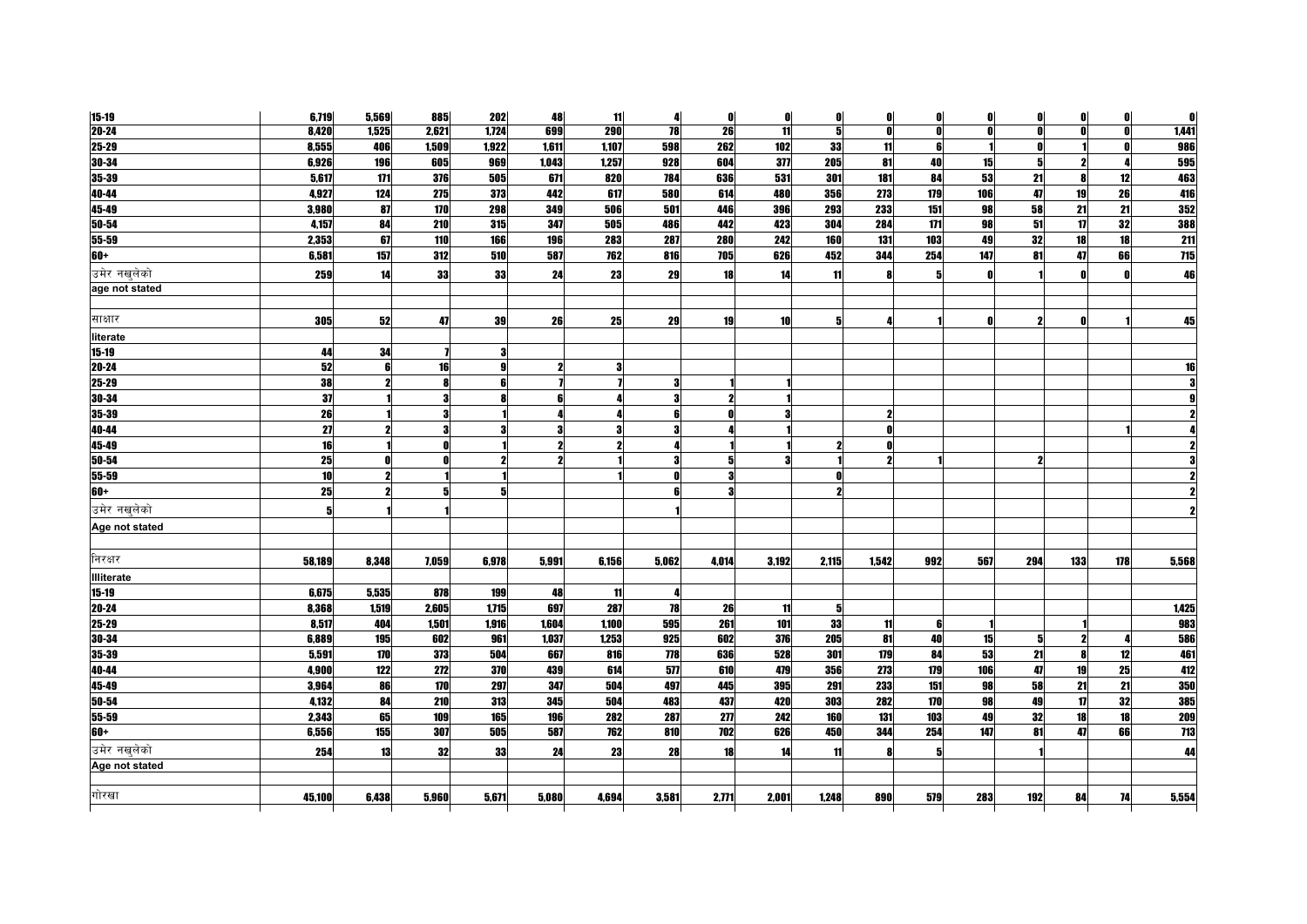| Gorakha           |        |                         |                 |       |       |                     |                 |                     |       |                     |     |                 |              |                 |                  |    |            |
|-------------------|--------|-------------------------|-----------------|-------|-------|---------------------|-----------------|---------------------|-------|---------------------|-----|-----------------|--------------|-----------------|------------------|----|------------|
| $15-19$           | 4,849  | 4,242                   | 482             | 92    | 23    | 5                   |                 |                     | 0     | O                   | Λ   | 0               | $\mathbf{0}$ | Λ               | $\mathbf{0}$     |    |            |
| $20 - 24$         | 6,073  | 1,315                   | 1,812           | 981   | 456   | 160                 | 41              | 24                  | 51    | O                   | n   | O               | $\mathbf{r}$ |                 | Ω                |    | 1,279      |
| 25-29             | 6,515  | 288                     | 1,283           | 1,450 | 1,099 | 756                 | 364             | 163                 | 49    | 20                  |     |                 | 2            |                 |                  |    | 1,031      |
| 30-34             | 5,592  | 146                     | 618             | 877   | 956   | 883                 | 692             | 431                 | 190   | 84                  | 32  | 11              |              |                 | Λ                | n  | 666        |
| 35-39             | 4,388  | 89                      | 374             | 487   | 595   | 667                 | 548             | 470                 | 326   | 171                 | 96  | 50              | 20           | 10              | $\boldsymbol{v}$ | З  | 480        |
| 40-44             | 3,859  | 96                      | 318             | 399   | 451   | 491                 | 433             | 368                 | 310   | 200                 | 154 | 85              | 44           | 29              | 12               | 15 | 454        |
| 45-49             | 2,876  | 47                      | 233             | 299   | 328   | 367                 | 301             | 278                 | 215   | 165                 | 140 | $\overline{11}$ | 45           | 31              | 15               | 14 | 327        |
| 50-54             | 3,464  | 12                      | 292             | 367   | 407   | 445                 | 365             | 316                 | 257   | 190                 | 147 | 120             | 52           | 42              | 10               | 6  | <b>376</b> |
| 55-59             | 2,066  | 37                      | 146             | 226   | 222   | 254                 | 244             | 208                 | 179   | 87                  | 93  | 68              | 37           | 14              | 10               | 6  | 235        |
| $60+$             | 5,397  | 104                     | 398             | 490   | 542   | 664                 | 592             | 511                 | 470   | 331                 | 220 | 173             | 79           | 64              | 34               | 30 | 695        |
| उमेर नखलेको       | 21     | $\mathbf{2}$            |                 |       |       | $\boldsymbol{\eta}$ | O               | $\boldsymbol{\eta}$ | Λ     | O                   | n   | $\mathbf{0}$    | $\mathbf{0}$ |                 | n                | n  |            |
| age not stated    |        |                         |                 |       |       |                     |                 |                     |       |                     |     |                 |              |                 |                  |    |            |
|                   |        |                         |                 |       |       |                     |                 |                     |       |                     |     |                 |              |                 |                  |    |            |
| साक्षार           | 184    | 40                      | 19              | 24    | 15    | 19                  | 10 <sup>1</sup> | g                   |       |                     | 6   | 0               | $\mathbf{0}$ |                 | n                | n  | 31         |
| literate          |        |                         |                 |       |       |                     |                 |                     |       |                     |     |                 |              |                 |                  |    |            |
| $15 - 19$         | 27     | 25                      |                 |       |       |                     |                 |                     |       |                     |     |                 |              |                 |                  |    |            |
| 20-24             | 42     |                         | 10 <sup>1</sup> |       |       |                     |                 |                     |       |                     |     |                 |              |                 |                  |    |            |
| $25 - 29$         | 30     | 3                       | 5               |       | 3     | R                   |                 |                     |       |                     |     |                 |              |                 |                  |    |            |
| 30-34             | 24     | 2                       |                 |       | 2     | 3                   |                 |                     |       |                     |     |                 |              |                 |                  |    |            |
| 35-39             | 18     | $\mathbf 0$             |                 | 9     |       | 3                   | 3               |                     |       | 2                   |     |                 |              |                 |                  |    |            |
| 40-44             | 13     | $\overline{\mathbf{3}}$ |                 |       | n     | 2                   |                 |                     |       | ŋ                   |     |                 |              |                 |                  |    |            |
| 45-49             | 6      |                         |                 |       |       | 0                   | 0               |                     |       |                     |     |                 |              |                 |                  |    |            |
| 50-54             | 5      |                         |                 |       |       | O                   | 0               |                     |       | n                   |     |                 |              |                 |                  |    |            |
| 55-59             | 6      |                         |                 |       |       | Λ                   |                 |                     |       | n                   |     |                 |              |                 |                  |    |            |
| 60+               | 13     |                         |                 |       |       | 3                   |                 |                     |       | $\boldsymbol{\eta}$ |     |                 |              |                 |                  |    |            |
| उमेर नखलेको       | Λ      |                         |                 |       |       |                     |                 |                     |       |                     |     |                 |              |                 |                  |    |            |
| Age not stated    |        |                         |                 |       |       |                     |                 |                     |       |                     |     |                 |              |                 |                  |    |            |
|                   |        |                         |                 |       |       |                     |                 |                     |       |                     |     |                 |              |                 |                  |    |            |
| निरक्षर           | 44,916 | 6,398                   | 5,941           | 5,647 | 5,065 | 4,675               | 3,571           | 2,762               | 1,997 | 1,241               | 884 | 579             | 283          | 192             | 84               | 74 | 5,523      |
| <b>Illiterate</b> |        |                         |                 |       |       |                     |                 |                     |       |                     |     |                 |              |                 |                  |    |            |
| $15 - 19$         | 4,822  | 4,217                   | 480             | 92    | 23    | 5                   |                 |                     |       |                     |     |                 |              |                 |                  |    |            |
| $20 - 24$         | 6,031  | 1,308                   | 1,802           | 972   | 449   | 160                 | 41              | 24                  | 5     |                     |     |                 |              |                 |                  |    | 1,270      |
| 25-29             | 6,485  | 285                     | 1,278           | 1,447 | 1,096 | 748                 | 364             | 162                 | 49    | 20                  |     |                 | 2            |                 |                  |    | 1,024      |
| 30-34             | 5,568  | 144                     | 618             | 870   | 954   | 880                 | 688             | 429                 | 189   | 84                  | 32  | 11              |              |                 | Λ                |    | 663        |
| $35 - 39$         | 4,370  | 89                      | 374             | 485   | 594   | 664                 | 545             | 469                 | 325   | 169                 | 95  | 50              | 20           | 10 <sup>1</sup> | 2                |    | 476        |
| 40-44             | 3,846  | 93                      | 317             | 399   | 451   | 489                 | 432             | 368                 | 310   | 198                 | 153 | 85              | 44           | 29              | 12               | 15 | 451        |
| 45-49             | 2,870  | 47                      | 233             | 298   | 327   | 367                 | 301             | $2\pi$              | 215   | 164                 | 139 | $\mathbf{H}$    | 45           | 31              | 15               | 14 | 326        |
| $50 - 54$         | 3,459  | 12                      | 291             | 366   | 406   | 445                 | 365             | 315                 | 257   | 190                 | 146 | 120             | 52           | 42              | 10 <sup>1</sup>  |    | 376        |
| 55-59             | 2,060  | 37                      | 146             | 226   | 222   | 254                 | 243             | 207                 | 177   | 87                  | 92  | 68              | 37           | 14              | 10               |    | 234        |
| $60+$             | 5,384  | 104                     | 398             | 489   | 542   | 661                 | 591             | 509                 | 470   | 329                 | 219 | 173             | 79           | 64              | 34               | 30 | 692        |
| उमेर नखलेको       | 21     | $\boldsymbol{\eta}$     |                 |       |       | $\boldsymbol{\eta}$ |                 | 2                   |       |                     |     |                 |              |                 |                  |    |            |
| Age not stated    |        |                         |                 |       |       |                     |                 |                     |       |                     |     |                 |              |                 |                  |    |            |
|                   |        |                         |                 |       |       |                     |                 |                     |       |                     |     |                 |              |                 |                  |    |            |
|                   |        |                         |                 |       |       |                     |                 |                     |       |                     |     |                 |              |                 |                  |    |            |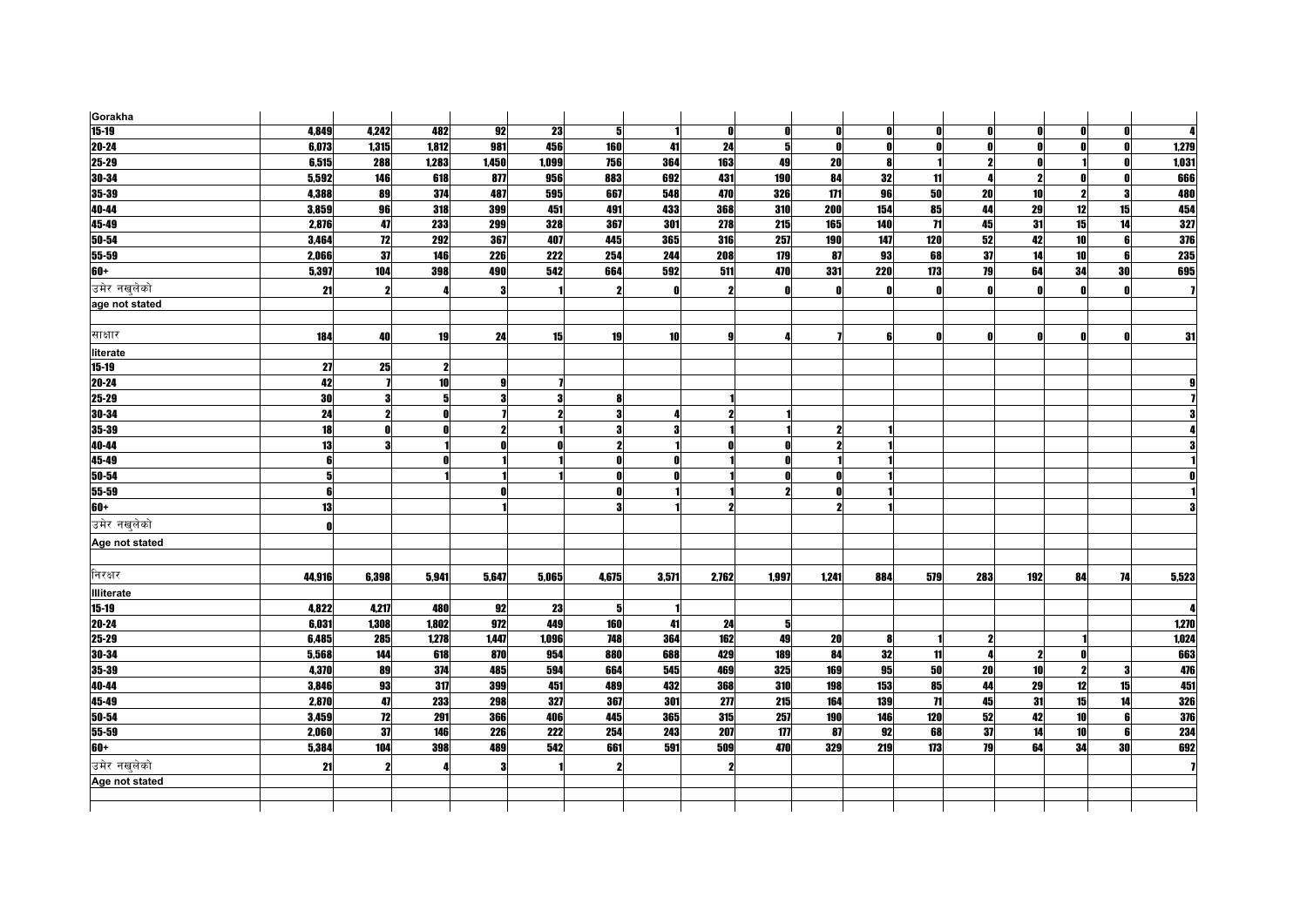| तनहुँ             | 39,164       | 5,638        | 4,860 | 4,992          | 4,587 | 4,186               | 3,348 | 2,714        | 2,026 | 1,379      | 965                 | 566 | <b>320</b> | 182          | 64 | 73 | 3,264      |
|-------------------|--------------|--------------|-------|----------------|-------|---------------------|-------|--------------|-------|------------|---------------------|-----|------------|--------------|----|----|------------|
| <b>Tanahun</b>    |              |              |       |                |       |                     |       |              |       |            |                     |     |            |              |    |    |            |
| $15-19$           | 3,889        | 3,280        | 476   | 117            | 11    | $\boldsymbol{\eta}$ | 3     | - 0          |       | O          | n                   | O   |            | 0            |    | O  |            |
| 20-24             | 5,611        | 1,239        | 1,605 | 1,176<br>1.214 | 470   | 179                 | 52    | 20<br>171    |       | Я          | O<br>$\overline{1}$ | -9  |            | n            |    | ſ  | 860        |
| 25-29             | 5,623        | 371          | 982   |                | 1,136 | 787                 | 365   |              | 52    | 15         |                     |     |            |              |    |    | 520        |
| 30-34             | 4,555        | 176          | 420   | 597            | 734   | 787                 | 677   | 414          | 242   | 111        | 61                  | 19  |            |              |    |    | 308        |
| 35-39             | 4,014        | 136          | 321   | 371            | 504   | 561                 | 518   | 504          | 362   | 210        | 119                 | 61  | 27         |              |    |    | 309        |
| 40-44             | 3,440        | <b>106</b>   | 225   | 353            | 386   | 401                 | 429   | 383          | 305   | 248        | 168                 | 93  | 50         | 26           |    | 5  | 255        |
| 45-49             | 2,655        | 86           | 192   | 260            | 324   | 310                 | 279   | 297          | 225   | 155        | 134                 | 82  | 58         | 19           |    | 11 | 214        |
| 50-54             | 2,785        | 73           | 178   | 300            | 292   | 353                 | 303   | 280          | 232   | 182        | 167                 | 89  | 46         | 36           | 11 | 13 | <b>230</b> |
| 55-59             | 1,963        | 61           | 132   | 177            | 216   | 241                 | 202   | 195          | 181   | 149        | 97                  | 64  | 41         | 30           | 11 | 10 | 156        |
| 60+               | 4,601        | 108          | 326   | 423            | 511   | 565                 | 517   | 448          | 420   | 305        | 211                 | 154 | 91         | 63           | 23 | 32 | 404        |
| उमेर नखलेको       | 28           | 2            |       | Д              | -31   | $\mathbf{0}$        | 3     | $\mathbf 2$  | Ω     |            |                     |     |            | $\mathbf{0}$ |    | O  |            |
| age not stated    |              |              |       |                |       |                     |       |              |       |            |                     |     |            |              |    |    |            |
|                   |              |              |       |                |       |                     |       |              |       |            |                     |     |            |              |    |    |            |
| साक्षार           | 334          | 89           | 43    | 44             | 34    | 16                  | 19    | 15           |       | g          | 5                   |     |            |              |    | ſ  | 49         |
| literate          |              |              |       |                |       |                     |       |              |       |            |                     |     |            |              |    |    |            |
| $15-19$           | 66           | 57           |       | Я              |       |                     |       |              |       |            |                     |     |            |              |    |    |            |
| 20-24             | 81           | $\mathbf{u}$ | 23    | 20             | 8     |                     |       |              |       |            |                     |     |            |              |    |    |            |
| 25-29             | 52           |              |       |                | 13    |                     |       | 3            |       |            |                     |     |            |              |    |    |            |
| 30-34             | 41           |              |       | 5              | З     |                     |       | $\mathbf{2}$ | 2     | ſ          | 2                   |     |            |              |    |    |            |
| 35-39             | 31           | 2            |       | 3              | 2     |                     |       | 6            |       |            | Ω                   |     |            |              |    |    |            |
| 40-44             | 25           |              |       |                |       |                     |       |              |       |            | O                   |     |            |              |    |    |            |
| 45-49             | $\mathbf{g}$ |              |       |                |       |                     |       |              |       |            |                     |     |            |              |    |    |            |
| 50-54             | 13           |              |       |                |       |                     |       | $\mathbf{v}$ |       |            |                     |     |            |              |    |    |            |
| 55-59             | $\mathbf{g}$ |              |       |                |       |                     |       |              |       |            |                     |     |            |              |    |    |            |
| $60+$             |              |              |       |                |       |                     |       |              |       |            |                     |     |            |              |    |    |            |
| उमेर नखलेको       | n            |              |       |                |       |                     |       |              |       |            |                     |     |            |              |    |    |            |
|                   |              |              |       |                |       |                     |       |              |       |            |                     |     |            |              |    |    |            |
| Age not stated    |              |              |       |                |       |                     |       |              |       |            |                     |     |            |              |    |    |            |
|                   |              |              |       |                |       |                     |       |              |       |            |                     |     |            |              |    |    |            |
| निरक्षर           | 38,830       | 5,549        | 4,817 | 4,948          | 4,553 | 4,170               | 3,329 | 2,699        | 2,018 | 1,370      | 960                 | 565 | 319        | 181          | 64 | 73 | 3,215      |
| <b>Illiterate</b> |              |              |       |                |       |                     |       |              |       |            |                     |     |            |              |    |    |            |
| $15-19$           | 3,823        | 3.223        | 470   | 114            | 11    |                     | 3     |              |       |            |                     |     |            |              |    |    |            |
| 20-24             | 5,530        | 1,222        | 1,582 | 1,156          | 462   | 178                 | 51    | 20           |       | Я          |                     |     |            |              |    |    | 849        |
| 25-29             | 5,571        | 371          | 975   | 1,205          | 1,123 | 781                 | 362   | 168          | 52    | 14         |                     |     |            |              |    |    | 510        |
| 30-34             | 4,514        | 170          | 417   | 592            | 731   | 781                 | 670   | 412          | 240   | 111        | 59                  | 19  |            |              |    |    | 303        |
| 35-39             | 3,983        | 134          | 320   | 368            | 502   | 560                 | 516   | 498          | 361   | 208        | 119                 | 61  | 27         |              |    |    | 298        |
| 40-44             | 3.415        | 104          | 225   | 351            | 383   | 399                 | 426   | 382          | 302   | 247        | 168                 | 92  | 49         | 26           |    | h  | 249        |
| 45-49             | 2,646        | 84           | 192   | 260            | 322   | 310                 | 278   | 297          | 224   | 155        | 133                 | 82  | 58         | 19           |    | 11 | 212        |
| 50-54             | 2,772        | 73           | 175   | 299            | 290   | 353                 | 302   | 278          | 232   | <b>180</b> | 167                 | 89  | 46         | 35           | 11 | 13 | 229        |
| $55 - 59$         | 1,954        | 59           | 132   | 177            | 216   | 241                 | 202   | 195          | 180   | 147        | 95                  | 64  | 41         | 30           | 11 | 10 | 154        |
| 60+               | 4.594        | 107          | 326   | 422            | 510   | 565                 | 516   | 447          | 420   | 304        | 211                 | 154 | 91         | 63           | 23 | 32 | 403        |
| उमेर नखलेको       | 28           |              |       |                |       |                     |       |              |       |            |                     |     |            |              |    |    |            |
| Age not stated    |              |              |       |                |       |                     |       |              |       |            |                     |     |            |              |    |    |            |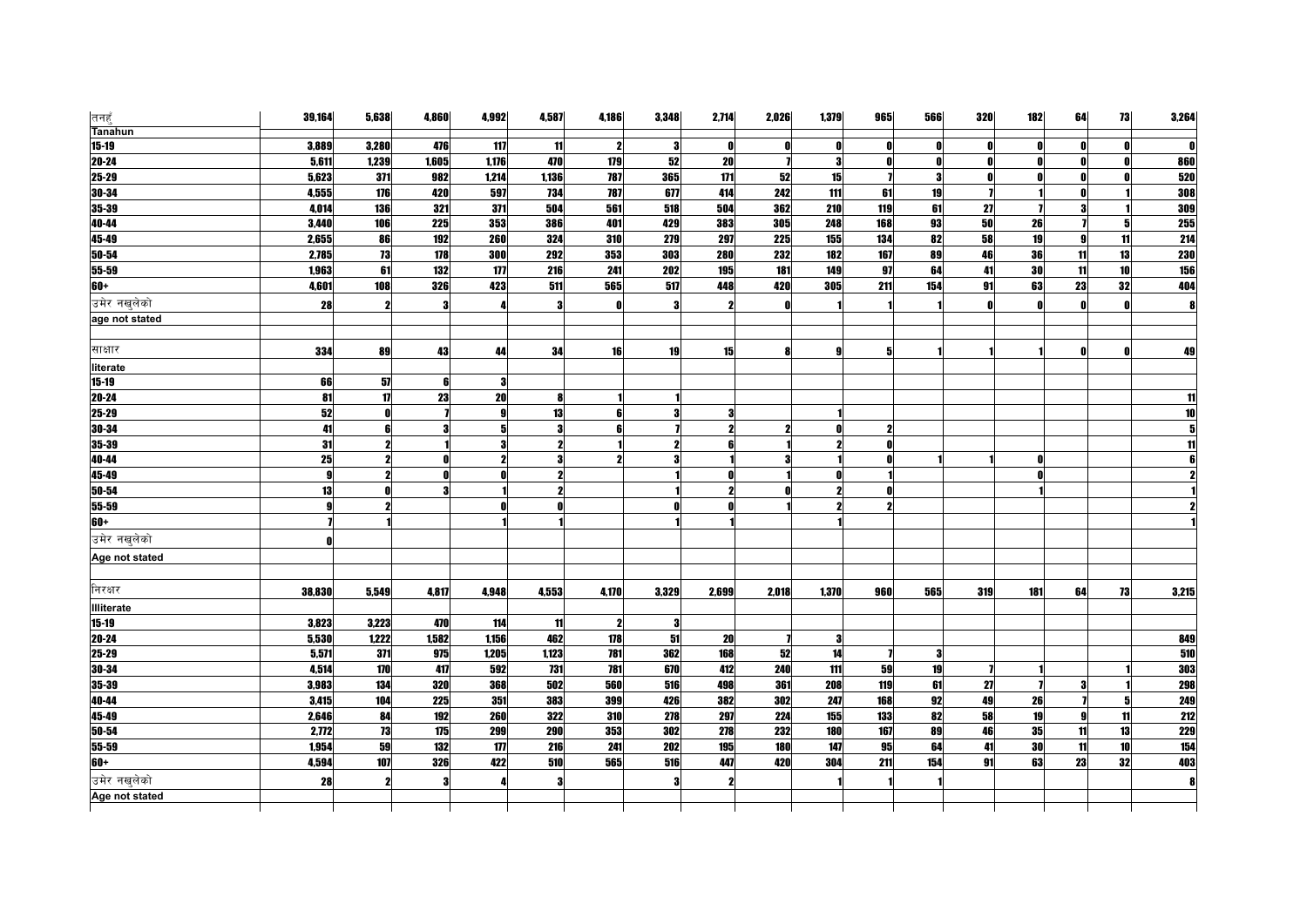| लमजुङ्ग                | 40,260         | 5,834          | 5,363                   | 4,708        | 4,324      | 4,003      | 3,347      | 2,684      | 2,174               | 1,409        | 1,024      | <b>717</b> | 371          | 221      | 95 | 102      | 3,884      |
|------------------------|----------------|----------------|-------------------------|--------------|------------|------------|------------|------------|---------------------|--------------|------------|------------|--------------|----------|----|----------|------------|
| Lamjung                |                |                |                         |              |            |            |            |            |                     |              |            |            |              |          |    |          |            |
| $15 - 19$              | 3,548          | 3,035          | 406                     | 64           | 21         | 5          | 0          | O          | ß                   | $\mathbf{0}$ |            |            | - 0          |          |    |          | 17         |
| $20 - 24$              | 5,126          | 1,345          | 1,443                   | 772          | 357        | 123        | 30         | 19         | 5 <sup>1</sup>      | 30           |            |            | - 0          |          |    |          | 1,002      |
| 25-29                  | 5,407          | 469            | 1,144                   | 1,154        | 900        | 570        | 286        | 116        | 43                  | 13           |            | 3          | $\mathbf{0}$ |          | Λ  | n        | 701        |
| 30-34                  | 4,699          | 234            | 594                     | 733          | 764        | 745        | 557        | 368        | 201                 | 83           | 21         | 11         | 3            |          |    |          | 384        |
| 35-39                  | 4,108          | 151            | 390                     | 418          | 528        | 568        | 543        | 445        | 326                 | 205          | 114        | 47         | 26           | 14       |    |          | <b>330</b> |
| 40-44                  | 3,446          | 138            | 300                     | 300          | 353        | 440        | 396        | 356        | 352                 | 206          | 151        | 99         | 43           | 26       |    |          | 272        |
| 45-49                  | 2,993          | 114            | 262                     | 264          | 313        | 319        | 329        | 303        | 269                 | <b>180</b>   | 164        | 114        | 67           | 38       | 13 | 19       | <b>225</b> |
| $50 - 54$              | 3,108          | 114            | 234                     | 284          | 325        | 350        | 359        | 289        | 254                 | 191          | 175        | 120        | 75           | 33       | 25 | 18       | 262        |
| 55-59                  | 2,292          | 73             | 186                     | 213          | 235        | 260        | 226        | 246        | 212                 | 144          | 100        | 100        | 39           | 33       | 16 | 14       | 195        |
| $60+$                  | 5,478          | 156            | 399                     | 502          | 524        | 616        | 617        | 539        | 509                 | 356          | 291        | 221        | 118          | 75       | 32 | 43       | 480        |
| उमेर नखुलेको           | 55             | 5              | 5                       |              |            |            |            | 3          | 3                   |              |            | 2          | $\mathbf{r}$ |          |    |          | 16         |
| age not stated         |                |                |                         |              |            |            |            |            |                     |              |            |            |              |          |    |          |            |
| साक्षार                | 327            | 89             | 46                      | 29           | 29         | 24         | 28         | 10         | 13                  |              |            |            | $\mathbf{r}$ |          |    |          | 41         |
| literate               |                |                |                         |              |            |            |            |            |                     |              |            |            |              |          |    |          |            |
| $15 - 19$              | 74             | 50             | 14                      |              |            |            |            |            |                     |              |            |            |              |          |    |          |            |
| $20 - 24$              | 55             | 17             | 14                      |              |            |            |            |            |                     |              |            |            |              |          |    |          |            |
| $25 - 29$              | 54             |                |                         |              | 8          |            | 8          |            |                     |              |            |            |              |          |    |          |            |
| 30-34                  | 37             |                |                         |              | 3          |            | 8          |            | 2                   |              |            |            |              |          |    |          |            |
| 35-39                  | 36             |                | $\overline{\mathbf{a}}$ |              | ß          |            | 3          |            |                     |              |            |            |              |          |    |          |            |
| 40-44                  | 15             | Λ              |                         |              |            |            |            |            |                     |              |            |            |              |          |    |          |            |
| 45-49                  | 13             |                |                         |              |            |            |            |            |                     |              |            |            |              |          |    |          |            |
| 50-54                  | 11             |                |                         |              |            |            | 2          |            |                     |              |            |            |              |          |    |          |            |
| 55-59                  | 11             | Λ              |                         | 2            |            |            |            |            | $\boldsymbol{\eta}$ |              |            |            |              |          |    |          |            |
| $60+$                  | 17             |                |                         | 2            | Ω          |            |            |            | 2                   |              |            |            |              |          |    |          |            |
| उमेर नखुलेको           |                |                |                         |              |            |            |            |            |                     |              |            |            |              |          |    |          |            |
| Age not stated         |                |                |                         |              |            |            |            |            |                     |              |            |            |              |          |    |          |            |
| निरक्षर                |                |                |                         |              |            |            |            |            |                     |              |            |            |              |          |    |          |            |
|                        | 39,933         | 5,745          | 5,317                   | 4,679        | 4,295      | 3,979      | 3,319      | 2,674      | 2,161               | 1,405        | 1,017      | 713        | 371          | 220      | 95 | 100      | 3,843      |
| Illiterate             |                |                |                         |              |            |            |            |            |                     |              |            |            |              |          |    |          |            |
| $15 - 19$<br>$20 - 24$ | 3,474<br>5,071 | 2,985<br>1,328 | 392<br>1,429            | 60<br>765    | 20<br>353  | 120        | 30         |            | 5 <sup>1</sup>      | 29           |            |            |              |          |    |          | 13         |
|                        |                |                | 1,139                   |              | 892        |            |            | 19         | 42                  | 13           |            | 3          |              |          |    |          | 993        |
| $25 - 29$              | 5,353          | 462<br>233     |                         | 1,149<br>732 |            | 562<br>739 | 278<br>549 | 112        | 199                 | 82           | 20         | 11         | 3            |          |    |          | 693<br>376 |
| 30-34                  | 4,662          |                | 589                     |              | 761        |            |            | 367        |                     |              |            |            |              |          |    |          |            |
| 35-39                  | 4,072          | 143            | 387                     | 415          | 522        | 565        | 540        | 443<br>356 | 324<br>350          | 204<br>205   | 111        | 47         | 26           | 14<br>26 | 2  |          | 328        |
| 40-44<br>45-49         | 3,431<br>2,980 | 138<br>110     | <b>300</b><br>262       | 296<br>264   | 352<br>312 | 439<br>319 | 392<br>328 | 302        | 268                 | 180          | 151<br>163 | 98<br>112  | 43<br>67     | 38       | 13 | 18       | 271<br>224 |
| 50-54                  |                |                |                         |              |            |            | 357        |            | 253                 |              |            | 119        | 75           | 32       |    |          |            |
|                        | 3,097          | 113            | 233                     | 283          | 325        | 350        |            | 288        |                     | 191          | 175        |            |              |          | 25 | 18       | 260        |
| 55-59                  | 2,281          | 73             | 186                     | 211          | 231        | 260        | 225        | 245        | 210                 | 144          | 99         | 100        | 39           | 33       | 16 | 14<br>42 | 195        |
| 60+                    | 5,461          | 155            | <b>396</b>              | 500          | 524        | 614        | 616        | 539        | 507                 | 356          | 290        | 221        | 118          | 75       | 32 |          | 476        |
| उमेर नखुलेको           | 51             | 5 <sup>1</sup> |                         |              | 3          |            | 4          | 3          | 3                   |              |            | 2          |              |          |    |          | 14         |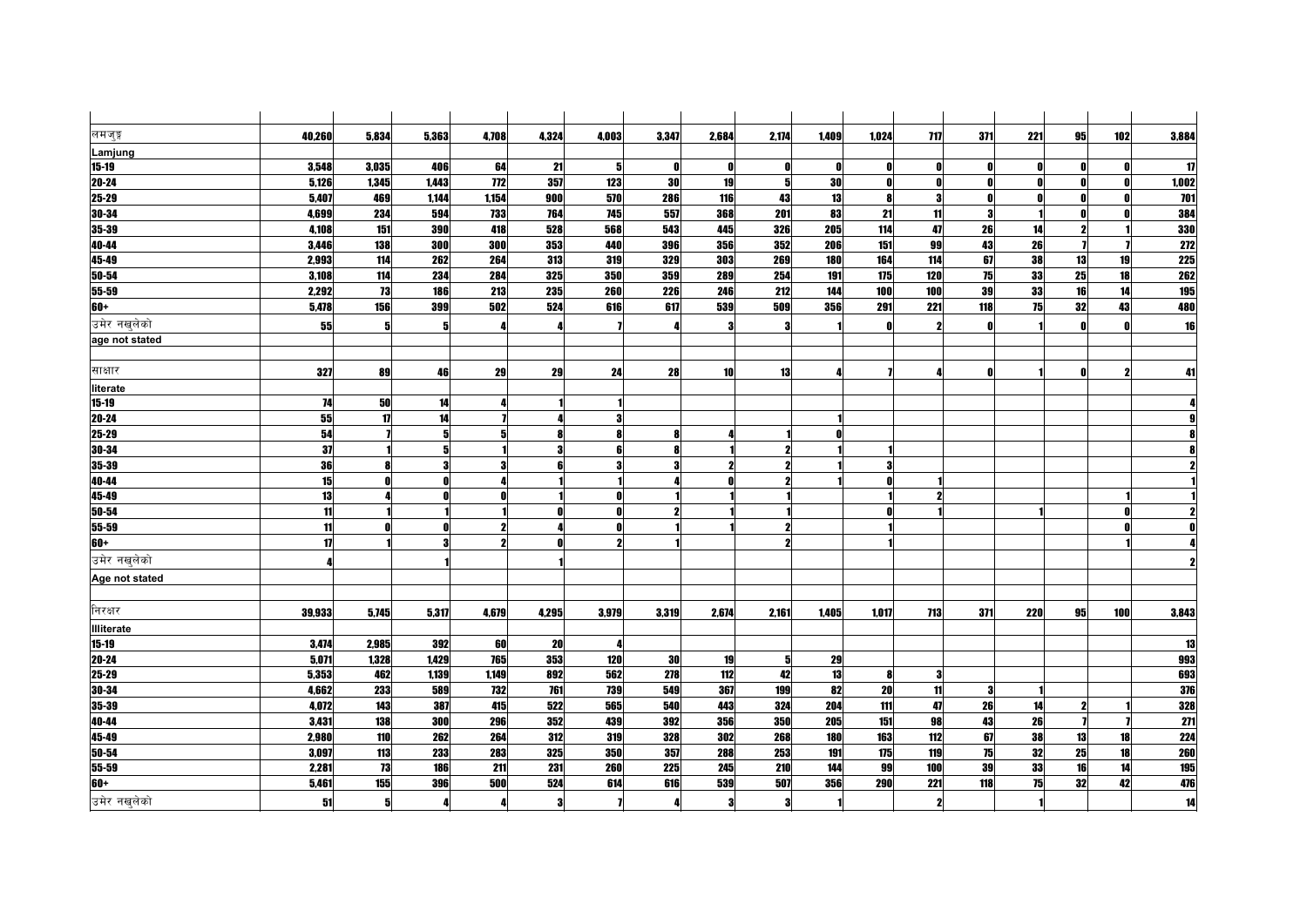| Age not stated    |        |              |                     |       |              |       |                     |       |       |       |       |              |     |     |              |    |                  |
|-------------------|--------|--------------|---------------------|-------|--------------|-------|---------------------|-------|-------|-------|-------|--------------|-----|-----|--------------|----|------------------|
|                   |        |              |                     |       |              |       |                     |       |       |       |       |              |     |     |              |    |                  |
| कास्की            | 40,885 | 7,399        | 5,432               | 5,032 | 4,647        | 3,946 | 3,251               | 2,599 | 2,126 | 1,277 | 1,011 | 589          | 375 | 218 | 76           | 83 | 2,824            |
| Kaski             |        |              |                     |       |              |       |                     |       |       |       |       |              |     |     |              |    |                  |
| $15 - 19$         | 4,430  | 3,809        | 510                 | 84    | 16           | 8     |                     | 0     |       | n     |       | 0            |     |     |              |    |                  |
| 20-24             | 5,628  | 1,490        | 1,689               | 1,030 | 463          | 168   | 42                  | 19    | 10    |       |       | n            | n   |     |              |    | 716              |
| 25-29             | 5,633  | 587          | 1,085               | 1,221 | 1,086        | 654   | 326                 | 142   | 57    | 11    | R     |              |     |     |              |    | 455              |
| 30-34             | 4,856  | 328          | 503                 | 693   | 838          | 798   | 640                 | 395   | 212   | 79    | 34    | 15           | 5   |     |              |    | 314              |
| 35-39             | 4,234  | 272          | 378                 | 460   | 543          | 596   | 527                 | 418   | 339   | 204   | 131   | 44           | 31  | 19  |              | 5  | 263              |
| 40-44             | 3,517  | 211          | 306                 | 359   | 384          | 374   | 367                 | 372   | 301   | 229   | 171   | 96           | 52  | 29  | 10           | 12 | 244              |
| 45-49             | 2,996  | <b>180</b>   | 248                 | 276   | 323          | 310   | 316                 | 317   | 270   | 180   | 148   | 103          | 76  | 38  | <b>10</b>    | 11 | <b>190</b>       |
| $50 - 54$         | 2,827  | 156          | 209                 | 293   | 279          | 318   | <b>296</b>          | 274   | 259   | 182   | 151   | 103          | 48  | 43  | <b>18</b>    | 13 | 185              |
| 55-59             | 2,065  | 129          | 159                 | 190   | 234          | 206   | 226                 | 200   | 200   | 118   | 117   | 57           | 48  | 27  | <b>g</b>     | 14 | $\overline{131}$ |
| $60+$             | 4,667  | 234          | 343                 | 423   | 476          | 508   | 508                 | 460   | 476   | 272   | 252   | 170          | 113 | 60  | 24           | 28 | 320              |
| उमेर नखलेको       | 32     | 3            |                     |       | 5            | 6     | $\mathbf{2}$        | 2     | 2     |       |       | $\mathbf{0}$ |     |     | n            | n  | Л                |
| age not stated    |        |              |                     |       |              |       |                     |       |       |       |       |              |     |     |              |    |                  |
| साक्षार           | 472    | 163          | 74                  | 52    | 43           | 33    | 22                  | 16    | 10    |       | 5     |              | -3  |     | n            |    | 39               |
| literate          |        |              |                     |       |              |       |                     |       |       |       |       |              |     |     |              |    |                  |
| $15 - 19$         | 103    | 84           | 17                  |       |              |       |                     |       |       |       |       |              |     |     |              |    |                  |
| 20-24             | 112    | 39           | 24                  | 25    | 12           | n     |                     |       |       |       |       |              |     |     |              |    | 11               |
| 25-29             | 66     | 8            | 20                  | 11    | $\mathbf{g}$ |       |                     |       |       |       |       |              |     |     |              |    |                  |
| 30-34             | 48     | 4            |                     |       | 8            | g     | 3                   |       |       |       |       |              |     |     |              |    |                  |
| 35-39             | 48     | 12           | $\boldsymbol{\eta}$ | 2     |              | g     | 3                   |       |       | 2     |       |              |     |     |              |    |                  |
| 40-44             | 25     | 6            |                     |       |              |       | $\boldsymbol{\eta}$ |       |       |       |       |              |     |     |              |    |                  |
| 45-49             | 34     | 5            |                     |       |              |       |                     |       |       |       |       |              |     |     |              |    |                  |
| 50-54             | 12     | $\mathbf{0}$ |                     |       | 3            | O     |                     |       |       |       |       |              |     |     |              |    |                  |
| $55 - 59$         | 10     |              |                     |       |              |       |                     |       |       |       |       |              |     |     |              |    |                  |
| 60+               | 13     |              |                     |       |              |       | $\boldsymbol{\eta}$ |       |       |       |       |              |     |     |              |    |                  |
| उमेर नखुलेको      |        |              |                     |       |              |       |                     |       |       |       |       |              |     |     |              |    |                  |
| Age not stated    |        |              |                     |       |              |       |                     |       |       |       |       |              |     |     |              |    |                  |
|                   |        |              |                     |       |              |       |                     |       |       |       |       |              |     |     |              |    |                  |
| निरक्षर           | 40,413 | 7,236        | 5,358               | 4,980 | 4,604        | 3,913 | 3,229               | 2,583 | 2,116 | 1,269 | 1,006 | 585          | 372 | 218 | 76           | 83 | 2,785            |
| <b>Illiterate</b> |        |              |                     |       |              |       |                     |       |       |       |       |              |     |     |              |    |                  |
| $15 - 19$         | 4,327  | 3,725        | 493                 | 84    | 15           |       |                     |       |       |       |       |              |     |     |              |    |                  |
| $20 - 24$         | 5,516  | 1,451        | 1,665               | 1,005 | 451          | 168   | 41                  | 19    | 10    |       |       |              |     |     |              |    | 705              |
| 25-29             | 5,567  | 579          | 1,065               | 1,210 | 1,077        | 645   | 322                 | 141   | 56    | 11    |       |              |     |     |              |    | 452              |
| 30-34             | 4,808  | 324          | 500                 | 686   | 830          | 789   | 637                 | 388   | 212   | 78    | 32    | 15           | -5  |     |              |    | 310              |
| 35-39             | 4,186  | 260          | 376                 | 458   | 536          | 587   | 524                 | 417   | 335   | 202   | 131   | 44           | 30  | 19  |              |    | 258              |
| 40-44             | 3,492  | 205          | 303                 | 359   | 383          | 371   | 365                 | 370   | 298   | 229   | 170   | 96           | 51  | 29  | 10           | 12 | 241              |
| $45-49$           | 2,962  | 175          | 245                 | 273   | 321          | 309   | 312                 | 312   | 269   | $177$ | 148   | 102          | 76  | 38  | 10           | 11 | 184              |
| 50-54             | 2,815  | 156          | 209                 | 291   | 276          | 318   | 295                 | 274   | 259   | 182   | 150   | 102          | 48  | 43  | 18           | 13 | <b>181</b>       |
| 55-59             | 2.055  | 126          | 159                 | 189   | 234          | 205   | <b>225</b>          | 200   | 200   | 117   | 116   | 56           | 48  | 27  | $\mathbf{a}$ | 14 | <b>130</b>       |
| $60+$             | 4,654  | 232          | 341                 | 422   | 476          | 508   | 506                 | 460   | 475   | 271   | 252   | 169          | 112 | 60  | 24           | 28 | 318              |
|                   |        |              |                     |       |              |       |                     |       |       |       |       |              |     |     |              |    |                  |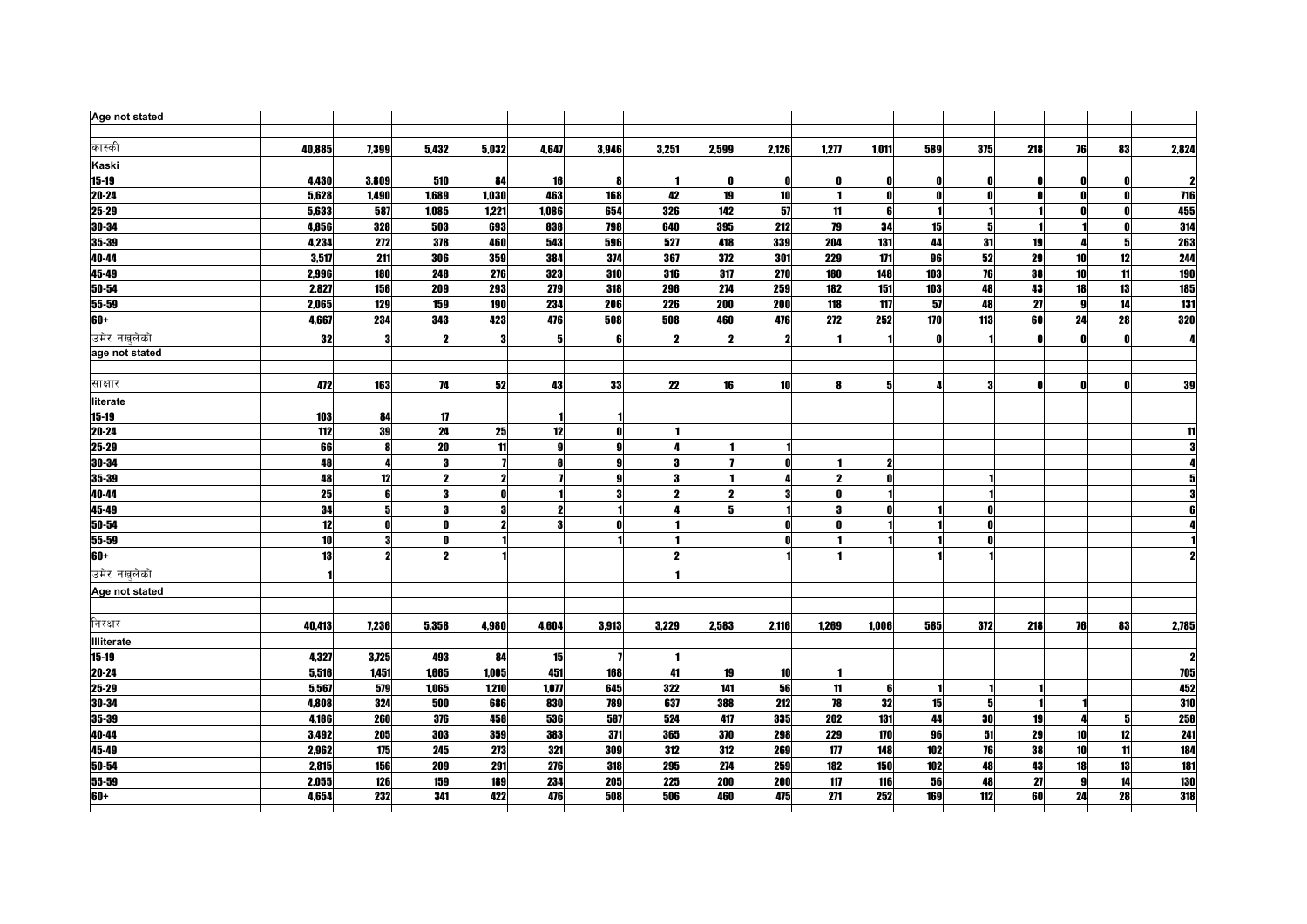| उमेर नखुलेको      | 31         | 3      | $\mathbf{2}$ | 3      | 5          | 6      |       | $\boldsymbol{\eta}$ | $\mathbf{z}$   |                     |       |       |              |     |     |                  | 4          |
|-------------------|------------|--------|--------------|--------|------------|--------|-------|---------------------|----------------|---------------------|-------|-------|--------------|-----|-----|------------------|------------|
| Age not stated    |            |        |              |        |            |        |       |                     |                |                     |       |       |              |     |     |                  |            |
| स्याङजा           | 106,307    | 18,638 | 13,205       | 12,511 | 11,327     | 10,332 | 9,069 | 7,266               | 5,748          | 4,066               | 2,928 | 1,817 | 1,062        | 613 | 272 | 269              | 7,184      |
| Syangja           |            |        |              |        |            |        |       |                     |                |                     |       |       |              |     |     |                  |            |
| $15 - 19$         | 12,001     | 10,360 | 1,324        | 251    | 45         | 15     | 5     | 0                   | n              | 0                   | n     |       | 0            |     |     |                  |            |
| 20-24             | 14,184     | 3,830  | 4,347        | 2,643  | 1,107      | 367    | 100   | 30                  | 5 <sup>1</sup> | $\mathbf{2}$        |       |       | $\mathbf{0}$ |     | Ω   |                  | 1,753      |
| 25-29             | 14,617     | 1,386  | 2,738        | 3,165  | 2,820      | 1,816  | 946   | 343                 | 137            | 37                  | 14    | 2     | $\mathbf{2}$ |     |     |                  | 1,211      |
| 30-34             | 12,556     | 687    | 1,221        | 1,793  | 2,131      | 2,075  | 1,763 | 1,065               | 589            | 271                 | 129   | 41    | 9            |     |     |                  | <b>775</b> |
| 35-39             | 10,770     | 528    | 858          | 1,087  | 1,279      | 1,529  | 1,460 | 1,296               | 935            | 547                 | 326   | 162   | 65           | 27  | 15  | 11               | 645        |
| 40-44             | 8,875      | 458    | 663          | 814    | 866        | 967    | 1,016 | 1,012               | 860            | 642                 | 438   | 301   | 164          | 82  | 33  | 28               | 531        |
| 45-49             | 7,806      | 350    | 549          | 678    | 728        | 839    | 816   | 844                 | $\overline{m}$ | 614                 | 457   | 314   | 169          | 104 | 36  | 45               | 486        |
| 50-54             | 7,645      | 319    | 491          | 632    | <b>720</b> | 826    | 875   | 810                 | <b>733</b>     | 543                 | 458   | 333   | 185          | 110 | 54  | 42               | 514        |
| 55-59             | 5,368      | 225    | 291          | 466    | 510        | 551    | 626   | 537                 | 536            | 437                 | 338   | 202   | 152          | 76  | 39  | 44               | 338        |
| $60+$             | 12,358     | 480    | <b>705</b>   | 973    | 1,105      | 1,341  | 1,452 | 1,324               | 1,174          | 970                 | 766   | 458   | 316          | 210 | 92  | 95               | 897        |
| उमेर नखुलेको      | 127        | 15     | 18           |        | 16         | 6      | 10    | 5                   | 2              | 3                   |       |       | $\mathbf{0}$ |     |     |                  | 33         |
| age not stated    |            |        |              |        |            |        |       |                     |                |                     |       |       |              |     |     |                  |            |
|                   |            |        |              |        |            |        |       |                     |                |                     |       |       |              |     |     |                  |            |
| साक्षार           | 571        | 135    | 93           | 75     | 61         | 46     | 39    | 28                  | 17             | 10                  |       | Λ     | 5            |     |     |                  | 50         |
| literate          |            |        |              |        |            |        |       |                     |                |                     |       |       |              |     |     |                  |            |
| 15-19             | 83         | 65     | 16           |        |            |        |       |                     |                |                     |       |       |              |     |     |                  |            |
| $20 - 24$         | 100        | 28     | 31           | 15     | 11         | 6      |       |                     |                |                     |       |       |              |     |     |                  |            |
| $25 - 29$         | 113        | 16     | 17           | 23     | 19         | 10     | 8     |                     |                |                     |       |       |              |     |     |                  |            |
| 30-34             | 74         | 5      | 9            | 13     | 10         | 14     | 8     |                     |                | з                   |       |       |              |     |     |                  |            |
| 35-39             | ${\bf 59}$ | 8      |              |        |            | 5      | 8     |                     |                | Û                   |       |       |              |     |     |                  |            |
| 40-44             | 42         |        |              |        |            |        | 2     |                     |                |                     |       |       |              |     |     |                  |            |
| 45-49             | 26         |        |              |        |            |        |       |                     |                |                     |       |       |              |     |     |                  |            |
| 50-54             | 23         |        |              |        |            |        | 3     |                     |                |                     |       |       |              |     |     |                  |            |
| 55-59             | 18         |        |              |        |            |        |       |                     |                |                     |       |       |              |     |     |                  |            |
| 60+               | 31         |        |              |        |            |        |       |                     |                |                     |       |       |              |     |     |                  |            |
| उमेर नखलेको       | 2          | Λ      |              |        |            |        |       |                     |                |                     |       |       |              |     |     |                  |            |
| Age not stated    |            |        |              |        |            |        |       |                     |                |                     |       |       |              |     |     |                  |            |
|                   |            |        |              |        |            |        |       |                     |                |                     |       |       |              |     |     |                  |            |
| निरक्षर           | 105,736    | 18,503 | 13,112       | 12,436 | 11,266     | 10,286 | 9,030 | 7,238               | 5,731          | 4,056               | 2,920 | 1,817 | 1,057        | 611 | 270 | 269              | 7,134      |
| <b>Illiterate</b> |            |        |              |        |            |        |       |                     |                |                     |       |       |              |     |     |                  |            |
| $15 - 19$         | 11,918     | 10,295 | 1,308        | 250    | 44         | 15     | 5     |                     |                |                     |       |       |              |     |     |                  |            |
| $20 - 24$         | 14,084     | 3,802  | 4,316        | 2,628  | 1,096      | 361    | 99    | 29                  | 5              | $\boldsymbol{\eta}$ |       |       |              |     |     |                  | 1,746      |
| 25-29             | 14,504     | 1,370  | 2,721        | 3,142  | 2,801      | 1,806  | 938   | 337                 | 137            | 37                  | 14    | 2     | 2            |     |     |                  | 1,197      |
| 30-34             | 12,482     | 682    | 1,212        | 1,780  | 2,121      | 2,061  | 1,755 | 1,060               | 588            | 268                 | 129   | 41    | 9            |     |     | $\boldsymbol{v}$ | 769        |
| 35-39             | 10,711     | 520    | 851          | 1,083  | 1,272      | 1524   | 1.452 | 1.293               | 927            | 547                 | 326   | 162   | 65           | 27  | 15  | 11               | 636        |
| 40-44             | 8,833      | 450    | 658          | 807    | 862        | 965    | 1,014 | 1,008               | 858            | 642                 | 438   | 301   | 163          | 80  | 32  | 28               | 527        |
| 45-49             | 7,780      | 350    | 545          | 675    | 725        | 835    | 815   | 841                 | 776            | 610                 | 457   | 314   | 167          | 104 | 36  | 45               | 485        |
| $50 - 54$         | 7,622      | 318    | 488          | 631    | 719        | 825    | 872   | 808                 | 731            | 542                 | 454   | 333   | 184          | 110 | 54  | 42               | 511        |
| 55-59             | 5,350      | 224    | <b>290</b>   | 464    | 509        | 551    | 625   | 536                 | 535            | 435                 | 334   | 202   | 151          | 76  | 38  | 44               | 336        |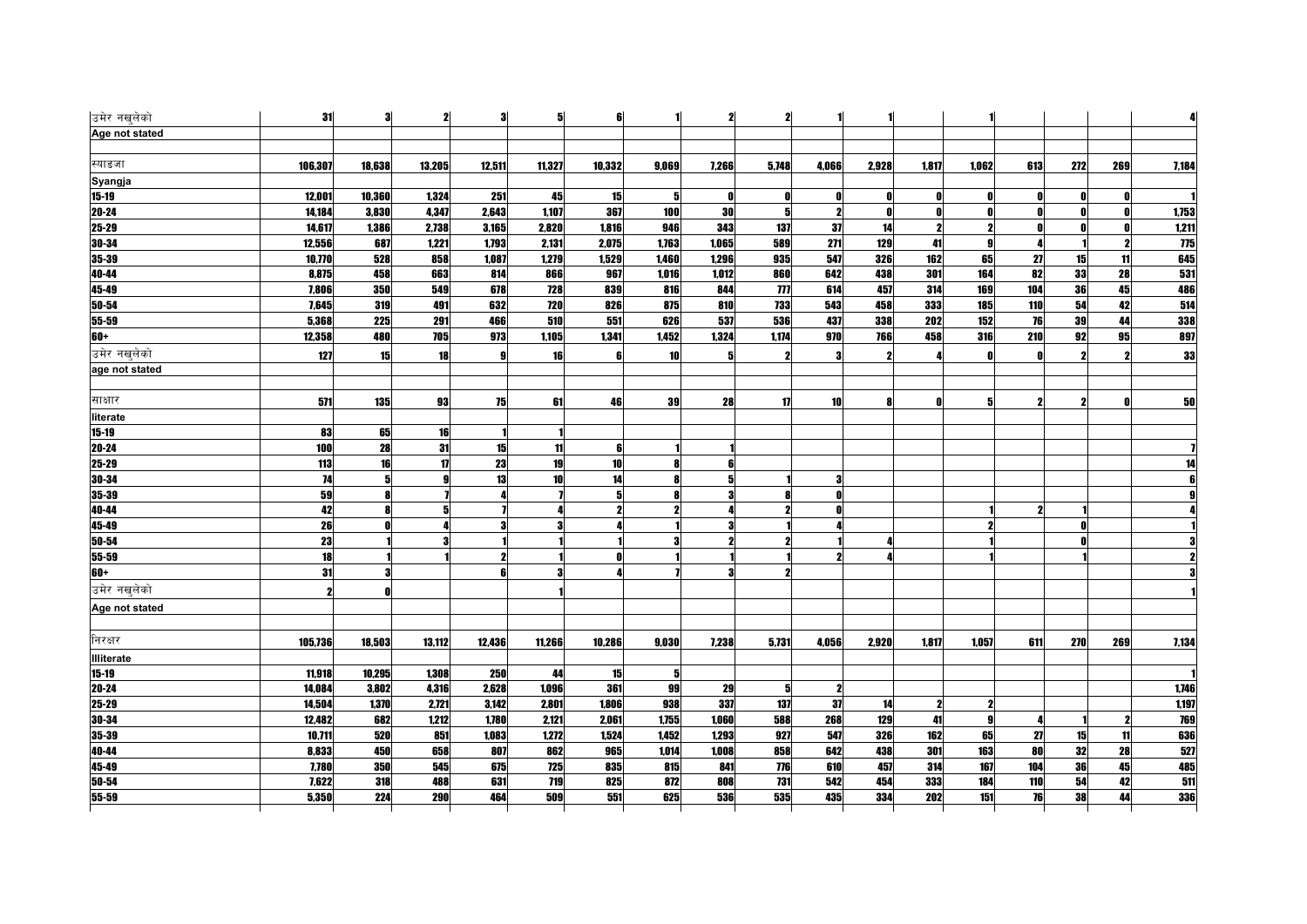| <b>60+</b>        | 12,327 | 477        | 705   | 967   | 1,102 | 1,337 | 1,445               | 1,321     | 1,172 | 970        | 766   | 458                     | 316          | 210 | 92                      | 95  | 894         |
|-------------------|--------|------------|-------|-------|-------|-------|---------------------|-----------|-------|------------|-------|-------------------------|--------------|-----|-------------------------|-----|-------------|
| उमेर नखुलेको      | 125    | 15         | 18    |       | 15    |       | 10 <sup>1</sup>     | 5         |       | з          |       |                         |              |     |                         |     | 32          |
| Age not stated    |        |            |       |       |       |       |                     |           |       |            |       |                         |              |     |                         |     |             |
|                   |        |            |       |       |       |       |                     |           |       |            |       |                         |              |     |                         |     |             |
| बाग्लुङ           | 65,810 | 10,537     | 8,011 | 7,404 | 6,633 | 6,333 | 5,379               | 4,576     | 3,627 | 2,743      | 1,794 | 1,238                   | 638          | 388 | 177                     | 177 | 6,155       |
| <b>Baglung</b>    |        |            |       |       |       |       |                     |           |       |            |       |                         |              |     |                         |     |             |
| $15-19$           | 6,407  | 5,676      | 560   | 133   | 16    | 14    | $\mathbf{2}$        | Ω         |       | Λ          |       | Λ                       | - 0          |     | n                       |     | $\mathbf f$ |
| $20 - 24$         | 8,760  | 2,405      | 2,558 | 1,427 | 543   | 191   | 54                  | 22        |       | 3          | n     | N                       | - 0          |     | n                       |     | 1,550       |
| 25-29             | 9,379  | 890        | 1,854 | 2,068 | 1,674 | 995   | 465                 | 191       | 67    | 23         |       | 2                       |              |     |                         |     | 1,139       |
| 30-34             | 8,297  | 415        | 884   | 1,200 | 1,373 | 1,386 | 1,095               | 664       | 331   | <b>159</b> | 53    | 23                      |              |     | $\overline{\mathbf{z}}$ |     | 703         |
| $35 - 39$         | 6,571  | 294        | 497   | 629   | 787   | 976   | 883                 | 768       | 552   | 349        | 192   | 73                      | 38           | 19  | 5                       |     | 505         |
| 40-44             | 5,778  | 222        | 418   | 463   | 535   | 616   | 724                 | 640       | 575   | 459        | 272   | 207                     | 104          | 50  | 26                      | 17  | 450         |
| 45-49             | 4,678  | 149        | 285   | 334   | 361   | 501   | 518                 | 535       | 506   | 401        | 271   | 215                     | 105          | 73  | 32                      | 31  | 361         |
| $50 - 54$         | 4,818  | 150        | 278   | 349   | 410   | 504   | 515                 | 542       | 515   | 397        | 294   | <b>216</b>              | 111          | 81  | 29                      | 33  | 394         |
| 55-59             | 3,460  | 107        | 199   | 253   | 281   | 337   | 355                 | 393       | 317   | 318        | 235   | 173                     | 90           | 44  | 25                      | 25  | <b>308</b>  |
| $60+$             | 7,611  | <b>220</b> | 470   | 546   | 650   | 808   | <b>763</b>          | 818       | 756   | 633        | 468   | 328                     | 182          | 119 | 58                      | 66  | 726         |
| उमेर नखुलेको      | 51     | 9          |       |       | я     |       | 5                   |           |       |            |       |                         | $\mathbf{r}$ |     |                         |     | 13          |
| age not stated    |        |            |       |       |       |       |                     |           |       |            |       |                         |              |     |                         |     |             |
|                   |        |            |       |       |       |       |                     |           |       |            |       |                         |              |     |                         |     |             |
| साक्षार           | 265    | 64         | 36    | 30    | 20    | 21    | 22                  | <b>10</b> | 5     |            |       | 2                       | $\mathbf{0}$ |     |                         |     | 42          |
| literate          |        |            |       |       |       |       |                     |           |       |            |       |                         |              |     |                         |     |             |
| $15 - 19$         | 35     | 26         | R     |       |       |       |                     |           |       |            |       |                         |              |     |                         |     |             |
| $20 - 24$         | 47     | 14         | 12    |       |       | Я     | $\mathbf{2}$        |           |       |            |       |                         |              |     |                         |     |             |
| 25-29             | 58     | 11         | 11    | 11    |       |       | 5                   |           |       |            |       |                         |              |     |                         |     |             |
| 30-34             | 45     | 5          | 5     |       |       |       | 8                   |           |       |            |       |                         |              |     |                         |     |             |
| 35-39             | 20     |            |       |       |       |       |                     |           |       |            |       |                         |              |     |                         |     |             |
| 40-44             | 10     |            |       |       |       |       |                     |           |       |            |       |                         |              |     |                         |     |             |
| 45-49             | 19     |            |       |       |       |       | $\mathbf{2}$        |           |       |            |       |                         |              |     |                         |     |             |
| 50-54             | 12     |            |       |       |       |       | $\boldsymbol{\eta}$ |           |       |            |       |                         |              |     |                         |     |             |
| $55 - 59$         | 5      | Λ          |       |       |       |       |                     |           |       |            |       |                         |              |     |                         |     |             |
| $60+$             | 12     | 3          |       |       |       |       |                     |           |       |            |       |                         |              |     |                         |     |             |
| उमेर नखलेको       |        |            |       |       |       |       |                     |           |       |            |       |                         |              |     |                         |     |             |
| Age not stated    |        |            |       |       |       |       |                     |           |       |            |       |                         |              |     |                         |     |             |
|                   |        |            |       |       |       |       |                     |           |       |            |       |                         |              |     |                         |     |             |
| निरक्षर           | 65,545 | 10,473     | 7,975 | 7,374 | 6,613 | 6,312 | 5,357               | 4,566     | 3,622 | 2,735      | 1,790 | 1,236                   | 638          | 387 | 177                     | 177 | 6,113       |
| <b>Illiterate</b> |        |            |       |       |       |       |                     |           |       |            |       |                         |              |     |                         |     |             |
| $15-19$           | 6,372  | 5,650      | 554   | 131   | 15    | 14    | $\mathbf{2}$        |           |       |            |       |                         |              |     |                         |     |             |
| $20 - 24$         | 8,713  | 2,391      | 2,546 | 1,418 | 541   | 188   | 52                  | 22        |       | 3          |       |                         |              |     |                         |     | 1,545       |
| 25-29             | 9,321  | 879        | 1,843 | 2,057 | 1,667 | 991   | 460                 | 191       | 67    | 23         |       | $\overline{\mathbf{2}}$ |              |     |                         |     | 1,130       |
| $30 - 34$         | 8,252  | 410        | 879   | 1,198 | 1,369 | 1,383 | 1,087               | 661       | 329   | 157        | 53    | 23                      |              |     | 2                       |     | 692         |
| $35 - 39$         | 6,551  | 291        | 497   | 625   | 787   | 972   | 882                 | 766       | 552   | 348        | 192   | 12                      | 38           | 19  | 5                       |     | 501         |
| 40-44             | 5,768  | 221        | 418   | 463   | 534   | 615   | 723                 | 640       | 574   | 457        | 271   | 207                     | 104          | 50  | 26                      | 17  | 448         |
| 45-49             | 4,659  | 148        | 285   | 334   | 359   | 498   | 516                 | 532       | 506   | 400        | 270   | 215                     | 105          | 73  | 32                      | 31  | 355         |
| 50-54             | 4,806  | 150        | 278   | 349   | 408   | 502   | 513                 | 541       | 514   | 396        | 294   | 215                     | 111          | 81  | 29                      | 33  | 392         |
|                   |        |            |       |       |       |       |                     |           |       |            |       |                         |              |     |                         |     |             |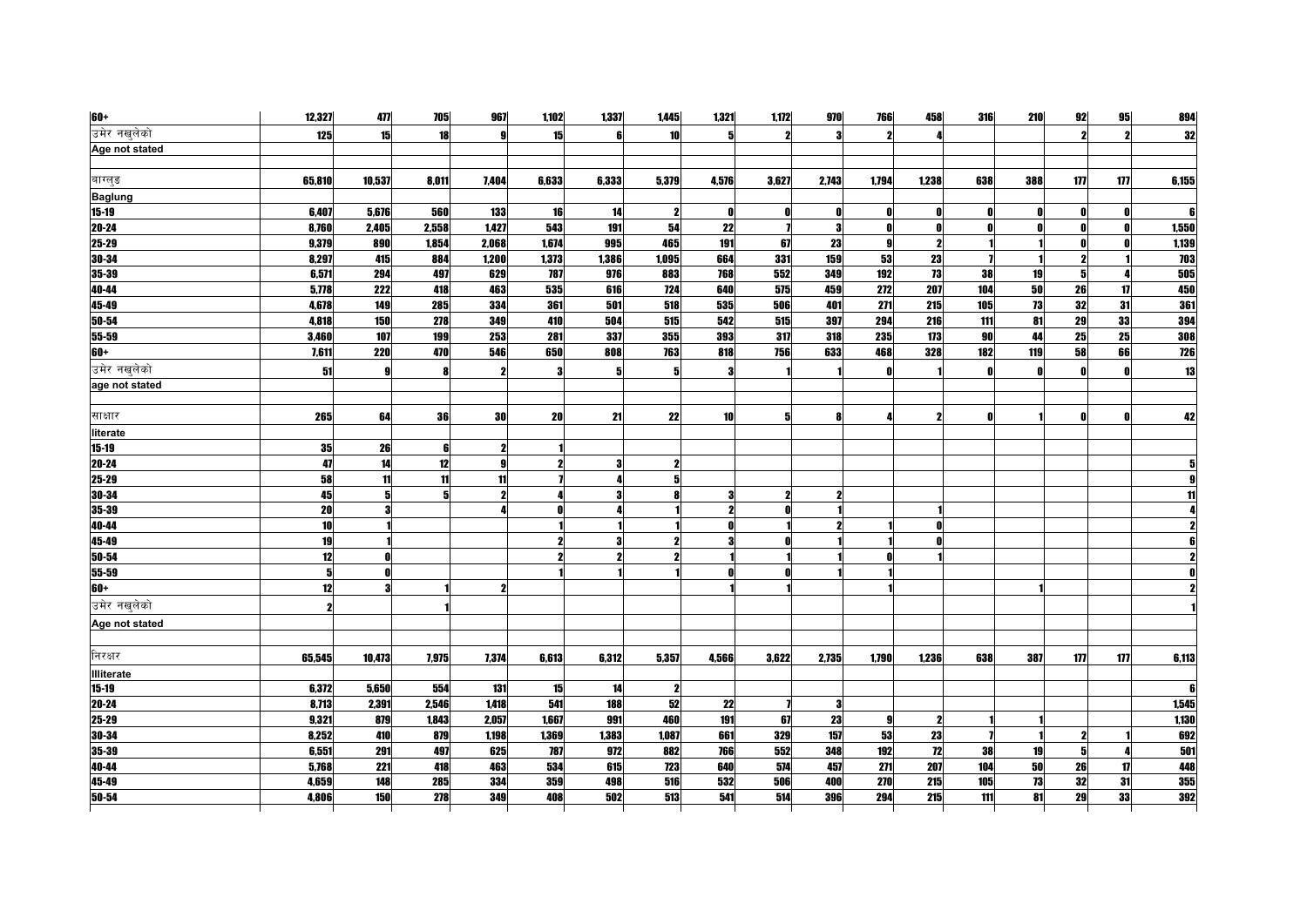| 55-59             | 3,455  | 107                     | 199                 | 253    | <b>280</b> | 336   | 354   | 393          | 317   | 317   | 234                 | 173          | 90    | 44           | 25  | 25  | 308   |
|-------------------|--------|-------------------------|---------------------|--------|------------|-------|-------|--------------|-------|-------|---------------------|--------------|-------|--------------|-----|-----|-------|
| 60+               | 7.599  | 217                     | 469                 | 544    | 650        | 808   | 763   | 817          | 755   | 633   | 467                 | 328          | 182   | 118          | 58  | 66  | 724   |
| उमेर नखलेको       | 49     |                         |                     | 2      |            | 5     | 5     | 3            |       |       |                     |              |       |              |     |     |       |
| Age not stated    |        |                         |                     |        |            |       |       |              |       |       |                     |              |       |              |     |     |       |
|                   |        |                         |                     |        |            |       |       |              |       |       |                     |              |       |              |     |     |       |
| गल्मी             | 91,596 | 17,423                  | 11,429              | 10,562 | 9,505      | 8,618 | 7,482 | 6,299        | 4,976 | 3,713 | 2,607               | 1,815        | 1,021 | 653          | 300 | 294 | 4,899 |
| Gulmi             |        |                         |                     |        |            |       |       |              |       |       |                     |              |       |              |     |     |       |
| $15 - 19$         | 11,600 | 9,854                   | 1,368               | 307    | 46         | 15    | 6     | 0            | n     | O     | O                   | O            |       | O            |     |     |       |
| 20-24             | 12,233 | 3,469                   | 3,608               | 2,348  | 1,050      | 398   | 114   | 37           | 18    | л     | n                   | $\mathbf{r}$ | Ω     | O            |     | O   | 1,187 |
| 25-29             | 13,262 | 1,307                   | 2,408               | 2,868  | 2,525      | 1,778 | 914   | 382          | 174   | 36    | 15                  | 10           |       | 3            |     | ſ   | 839   |
| 30-34             | 11.032 | 737                     | 1.092               | 1,547  | 1.810      | 1.803 | 1,521 | 975          | 583   | 251   | 97                  | 43           | O     | ĥ            |     | 9   | 553   |
| 35-39             | 8.955  | 505                     | 716                 | 853    | 1,030      | 1,095 | 1,233 | 1,124        | 807   | 551   | 321                 | 161          | 74    | 38           | 12  | 12  | 423   |
| 40-44             | 7,718  | 385                     | 586                 | 655    | 700        | 840   | 820   | 839          | 787   | 632   | 443                 | 303          | 158   | 94           | 50  | 39  | 387   |
| 45-49             | 5.996  | 300                     | 415                 | 463    | 540        | 618   | 570   | 604          | 560   | 521   | 384                 | 307          | 177   | 115          | 44  | 44  | 334   |
| 50-54             | 6,497  | 299                     | 417                 | 517    | 583        | 623   | 721   | 695          | 607   | 534   | 401                 | 312          | 189   | 129          | 49  | 57  | 364   |
| 55-59             | 3,902  | 169                     | 224                 | 283    | 350        | 392   | 417   | 414          | 388   | 314   | 271                 | 186          | 124   | 83           | 41  | 36  | 210   |
| $60+$             | 10,359 | 390                     | 586                 | 716    | 868        | 1,054 | 1,164 | 1,225        | 1,050 | 870   | 674                 | 492          | 287   | 185          | 101 | 104 | 593   |
| उमेर नखलेको       | 42     |                         |                     | 5      | -31        | 2     |       |              |       | O     |                     |              |       | $\mathbf{r}$ |     |     |       |
| age not stated    |        |                         |                     |        |            |       |       |              |       |       |                     |              |       |              |     |     |       |
|                   |        |                         |                     |        |            |       |       |              |       |       |                     |              |       |              |     |     |       |
| साक्षार           | 401    | 114                     | 57                  | 48     | 37         | 28    | 14    | 12           | 15    | 11    |                     |              |       | 2            |     |     | 45    |
| literate          |        |                         |                     |        |            |       |       |              |       |       |                     |              |       |              |     |     |       |
| $15-19$           | 78     | 61                      | 13                  |        |            |       |       |              |       |       |                     |              |       |              |     |     |       |
| 20-24             | 75     | 18                      | 16                  | 15     | Q          | 5     |       |              |       |       |                     |              |       |              |     |     |       |
| 25-29             | 65     |                         |                     | Я      | 12         | g     | 2     |              | 3     |       |                     |              |       |              |     |     |       |
| 30-34             | 48     | 5                       | $\Omega$            | 10     | ĥ          |       |       | $\mathbf{v}$ |       |       |                     |              |       |              |     |     |       |
| 35-39             | 43     | 10 <sup>1</sup>         | 2                   |        |            |       |       |              |       |       | 3                   |              |       |              |     |     |       |
| 40-44             | 22     |                         |                     |        |            |       |       | 2            |       |       | O                   |              |       |              |     |     |       |
| 45-49             | 26     | $\overline{\mathbf{3}}$ | $\boldsymbol{\eta}$ | 2      |            | 3     |       |              |       | 3     | $\boldsymbol{\eta}$ |              |       | $\mathbf{r}$ |     |     |       |
| 50-54             | 16     |                         |                     |        |            |       |       |              |       |       | O                   |              |       |              |     |     |       |
| 55-59             | 9      |                         |                     |        |            |       |       | n            |       | я     | n                   |              |       |              |     |     |       |
| 60+               | 19     | я                       |                     |        |            |       | 2     | $\mathbf{v}$ |       |       | $\boldsymbol{\eta}$ |              |       |              |     | 5   |       |
| उमेर नखलेको       | O      |                         |                     |        |            |       |       |              |       |       |                     |              |       |              |     |     |       |
| Age not stated    |        |                         |                     |        |            |       |       |              |       |       |                     |              |       |              |     |     |       |
|                   |        |                         |                     |        |            |       |       |              |       |       |                     |              |       |              |     |     |       |
| निरक्षर           | 91,195 | 17,309                  | 11,372              | 10,514 | 9,468      | 8,590 | 7,468 | 6,287        | 4,961 | 3,702 | 2,599               | 1,811        | 1,020 | 650          | 298 | 292 | 4,854 |
| <b>Illiterate</b> |        |                         |                     |        |            |       |       |              |       |       |                     |              |       |              |     |     |       |
| $15 - 19$         | 11,522 | 9,793                   | 1,355               | 305    | 44         | 15    | 6     |              |       |       |                     |              |       |              |     |     |       |
| 20-24             | 12,158 | 3,451                   | 3.592               | 2,333  | 1.041      | 393   | 114   | 37           | 18    |       |                     |              |       |              |     |     | 1.175 |
| 25-29             | 13,197 | 1,300                   | 2,399               | 2,860  | 2,513      | 1.769 | 912   | 378          | 171   | 36    | 15                  | 10           |       |              |     |     | 828   |
| 30-34             | 10,984 | 732                     | 1,083               | 1,537  | 1.804      | 1.800 | 1.518 | 973          | 581   | 251   | 96                  | 43           |       |              |     |     | 546   |
| 35-39             | 8.912  | 495                     | 714                 | 846    | 1.024      | 1.093 | 1.230 | 1.124        | 803   | 549   | 318                 | 161          | 73    | 38           | 12  | 12  | 420   |
| 40-44             | 7,696  | 383                     | 583                 | 654    | 700        | 838   | 819   | 837          | 785   | 632   | 443                 | 302          | 158   | 93           | 50  | 39  | 380   |
| 45-49             | 5.970  | 297                     | 413                 | 461    | 538        | 615   | 569   | 603          | 557   | 518   | 382                 | 306          | 177   | 115          | 43  | 44  | 332   |
|                   |        |                         |                     |        |            |       |       |              |       |       |                     |              |       |              |     |     |       |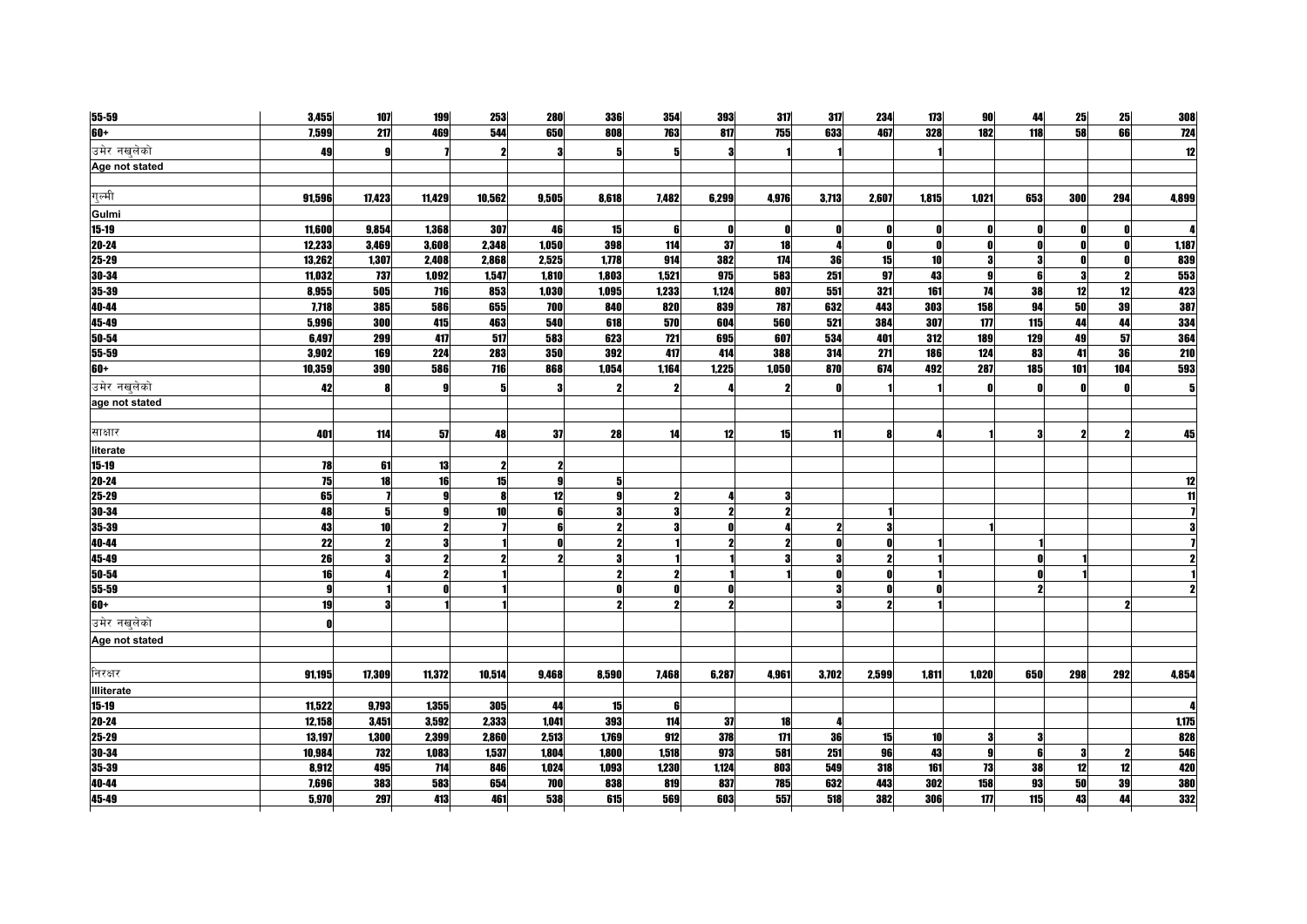| $50 - 54$         | 6,481  | 295                 | 415            | 516        | 583   | 621   | 719             | 694   | 606          | 534          | 401              | 311          | 189          | 129 | 48           | 57  | 363        |
|-------------------|--------|---------------------|----------------|------------|-------|-------|-----------------|-------|--------------|--------------|------------------|--------------|--------------|-----|--------------|-----|------------|
| $55 - 59$         | 3,893  | 168                 | 224            | 282        | 350   | 392   | 417             | 414   | 388          | 311          | $\overline{271}$ | <b>186</b>   | 124          | 81  | 41           | 36  | <b>208</b> |
| $60+$             | 10,340 | 387                 | 585            | 715        | 868   | 1,052 | 1,162           | 1,223 | 1,050        | 867          | 672              | 491          | 287          | 185 | 101          | 102 | 593        |
| उमेर नखलेको       | 42     |                     |                |            |       |       | 2               |       |              |              |                  |              |              |     |              |     |            |
| Age not stated    |        |                     |                |            |       |       |                 |       |              |              |                  |              |              |     |              |     |            |
|                   |        |                     |                |            |       |       |                 |       |              |              |                  |              |              |     |              |     |            |
| पाल्पा            | 50,480 | 6,752               | 6,424          | 6,239      | 5,728 | 5,316 | 4,248           | 3,526 | 2,719        | 1,830        | 1,225            | 847          | 426          | 253 | 124          | 122 | 4,701      |
| Palpa             |        |                     |                |            |       |       |                 |       |              |              |                  |              |              |     |              |     |            |
| $15 - 19$         | 5,759  | 4,568               | 934            | 204        | -37   | 11    | $\mathbf{0}$    | Ω     |              | O            |                  |              | 0            |     |              |     |            |
| 20-24             | 7,565  | 1,223               | 2,236          | 1,585      | 817   | 320   | 92              | 54    | 15           | $\mathbf{2}$ | n                |              | 0            |     | Ω            |     | 1,221      |
| 25-29             | 7,694  | 323                 | 1,244          | 1,647      | 1,523 | 1,101 | 598             | 273   | 104          | 24           | 13               | $\mathbf{g}$ | $\mathbf{0}$ | Λ   | Λ            |     | 835        |
| 30-34             | 6,197  | 165                 | 528            | 821        | 991   | 1,058 | 834             | 614   | 367          | 162          | 55               | 34           | 12           |     |              |     | 549        |
| 35-39             | 5,058  | 105                 | 348            | 472        | 619   | 700   | 735             | 627   | 432          | 296          | 169              | 93           | 48           | 13  | 17           |     | 376        |
| 40-44             | 4,326  | 91                  | 277            | 377        | 423   | 573   | 496             | 457   | 447          | 308          | 201              | 146          | 69           | 33  | $\mathbf{g}$ | 20  | 399        |
| 45-49             | 3,309  | 68                  | <b>209</b>     | <b>292</b> | 319   | 415   | 366             | 371   | <b>289</b>   | <b>226</b>   | 202              | 136          | 73           | 46  | 21           | 16  | 260        |
| 50-54             | 3,367  | $\boldsymbol{\eta}$ | 198            | 258        | 349   | 359   | 362             | 377   | 341          | 243          | 188              | 131          | 69           | 44  | 24           | 22  | 325        |
| 55-59             | 2,147  | 33                  | 139            | 181        | 196   | 228   | 222             | 218   | 236          | 174          | 127              | 93           | 37           | 28  | 9            | 11  | <b>215</b> |
| $60+$             | 4,984  | 94                  | 302            | 390        | 452   | 549   | 536             | 530   | 487          | 394          | 267              | 204          | 118          | 86  | 40           | 44  | 491        |
| उमेर नखुलेको      | 74     | 5                   | g              | 12         |       |       |                 | 5     |              |              |                  |              | n            |     |              |     | 25         |
| age not stated    |        |                     |                |            |       |       |                 |       |              |              |                  |              |              |     |              |     |            |
|                   |        |                     |                |            |       |       |                 |       |              |              |                  |              |              |     |              |     |            |
| साक्षार           | 631    | 136                 | 85             | 76         | 59    | 53    | 39              | 34    | 26           | 19           | 14               | 10           |              |     |              |     | 12         |
| literate          |        |                     |                |            |       |       |                 |       |              |              |                  |              |              |     |              |     |            |
| $15 - 19$         | 121    | 88                  | 23             |            | Я     |       |                 |       |              |              |                  |              |              |     |              |     |            |
| $20 - 24$         | 142    | 26                  | 32             | 33         | 16    | 14    |                 |       |              |              |                  |              |              |     |              |     | 19         |
| 25-29             | 98     |                     |                | 18         | 20    | 13    | 9               | 5     | 5            |              |                  |              |              |     |              |     | 13         |
| 30-34             | 58     |                     |                |            | 3     | 6     | 10 <sup>1</sup> | 11    |              |              |                  |              |              |     |              |     |            |
| 35-39             | 63     |                     |                |            |       |       |                 |       |              |              |                  |              |              |     |              |     |            |
| 40-44             | 43     |                     | 3              |            | Я     |       |                 |       |              |              |                  |              |              |     |              |     |            |
| 45-49             | 32     |                     |                |            | Я     |       | 5               |       | ,            |              |                  |              |              |     |              |     |            |
| $50 - 54$         | 13     |                     |                |            |       |       |                 |       |              |              |                  |              |              |     |              |     |            |
| 55-59             | 22     |                     |                |            |       |       | 0               |       |              |              |                  |              |              |     |              |     |            |
| $60+$             | 38     |                     | 5 <sup>1</sup> |            | 2     | 2     | 5 <sub>l</sub>  |       | $\mathbf{2}$ | 3            |                  | 2            |              |     |              |     |            |
| उमेर नखुलेको      |        |                     |                |            |       |       |                 |       |              |              |                  |              |              |     |              |     |            |
| Age not stated    |        |                     |                |            |       |       |                 |       |              |              |                  |              |              |     |              |     |            |
|                   |        |                     |                |            |       |       |                 |       |              |              |                  |              |              |     |              |     |            |
| निरक्षर           | 49,849 | 6,616               | 6,339          | 6,163      | 5,669 | 5,263 | 4,209           | 3,492 | 2,693        | 1,811        | 1,211            | 837          | 425          | 250 | 123          | 119 | 4,629      |
| <b>Illiterate</b> |        |                     |                |            |       |       |                 |       |              |              |                  |              |              |     |              |     |            |
| $15 - 19$         | 5,638  | 4,480               | 911            | 197        | 34    | 11    |                 |       |              |              |                  |              |              |     |              |     |            |
| $20 - 24$         | 7,423  | 1,197               | 2,204          | 1,552      | 801   | 306   | 91              | 53    | 15           | $\mathbf{2}$ |                  |              |              |     |              |     | 1,202      |
| 25-29             | 7,596  | 316                 | 1,237          | 1,629      | 1,503 | 1,088 | 589             | 268   | 99           | 23           | 13               | 9            |              |     |              |     | 822        |
| $30 - 34$         | 6,139  | 160                 | 524            | 814        | 988   | 1,052 | 824             | 603   | 363          | 160          | 54               | 34           | 12           | 9   | 3            |     | 544        |
| 35-39             | 4,995  | 102                 | 344            | 469        | 612   | 693   | 728             | 622   | 428          | 288          | 162              | 91           | 48           | 13  | 17           |     | 370        |
| 40-44             | 4,283  | 89                  | 274            | 376        | 420   | 569   | 495             | 449   | 440          | 307          | 199              | 143          | 69           | 32  | al           | 19  | 393        |
|                   |        |                     |                |            |       |       |                 |       |              |              |                  |              |              |     |              |     |            |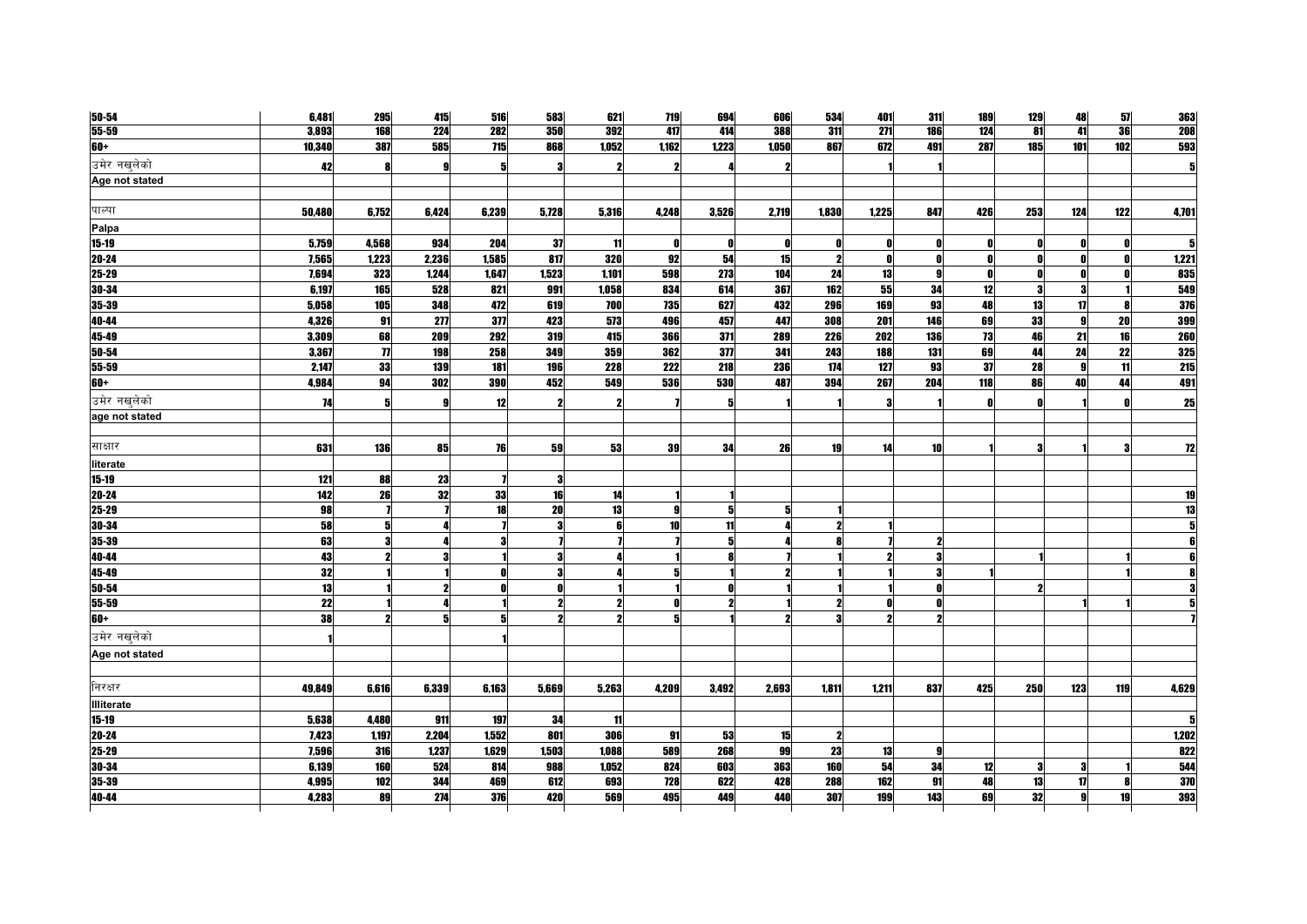| 45-49                    | 3,277   | 67                  | 208    | 292            | 316          | 411    | 361              | 370          | 287    | 225                     | 201   | 133   | 72           | 46    | 21  | 15              | 252             |
|--------------------------|---------|---------------------|--------|----------------|--------------|--------|------------------|--------------|--------|-------------------------|-------|-------|--------------|-------|-----|-----------------|-----------------|
| $50 - 54$                | 3,354   | 76                  | 196    | 258            | 349          | 358    | 361              | 31           | 340    | 242                     | 187   | 131   | 69           | 42    | 24  | $\overline{22}$ | 322             |
| 55-59                    | 2,125   | 32                  | 135    | 180            | 194          | 226    | 222              | 216          | 235    | 172                     | 127   | 93    | 37           | 28    |     | 10              | 210             |
| 60+                      | 4,946   | 92                  | 297    | 385            | 450          | 547    | 531              | 529          | 485    | 391                     | 265   | 202   | 118          | 86    | 40  | 44              | 484             |
| उमेर नखलेको              | 73      | 5                   |        | 11             | 2            | 2      |                  | 5            |        |                         |       |       |              |       |     |                 | 25              |
| Age not stated           |         |                     |        |                |              |        |                  |              |        |                         |       |       |              |       |     |                 |                 |
|                          |         |                     |        |                |              |        |                  |              |        |                         |       |       |              |       |     |                 |                 |
| सुदूर पश्चिम पहाड        | 501,621 | 86,203              | 65,364 | 62,489         | 55,460       | 50,999 | 39,991           | 31,159       | 23,789 | 16,897                  | 9,701 | 6,499 | 2,986        | 2,456 | 739 | 805             | 46,084          |
| <b>Far Western Hills</b> |         |                     |        |                |              |        |                  |              |        |                         |       |       |              |       |     |                 |                 |
| $15 - 19$                | 62,913  | 53,068              | 7,561  | 1,736          | 358          | 105    | 30               | n            | Λ      | Ω                       |       | O     | $\mathbf{r}$ |       |     |                 | 55              |
| $20 - 24$                | 75,876  | 19,411              | 21,793 | 13,233         | 5,953        | 2.242  | 689              | 268          | 102    | 44                      |       | n     | $\mathbf{r}$ |       |     |                 | 12,141          |
| $25 - 29$                | 73,655  | 5,785               | 14,601 | 16,461         | 13,108       | 8,374  | 3,940            | 1,633        | 645    | 239                     | 84    | 30    | $\mathbf{q}$ |       |     |                 | 8,738           |
| 30-34                    | 67,900  | 2,730               | 7,537  | 11,264         | 12,176       | 11,396 | 7,840            | 4,729        | 2,380  | 1,107                   | 452   | 191   | 57           | 33    | 16  |                 | 5,984           |
| 35-39                    | 49,345  | 1,361               | 3,529  | 5,531          | 6,905        | 7,898  | 7,021            | 5,373        | 3,813  | 2,156                   | 1,047 | 518   | 227          | 98    | 36  | 27              | 3,805           |
| 40-44                    | 47,190  | 1,168               | 2,764  | 4,315          | 5,328        | 6,617  | 6,138            | 5,432        | 4,445  | 3,178                   | 1,784 | 1,177 | 467          | 334   | 108 | 12              | 3,863           |
| 45-49                    | 30,462  | 690                 | 1,767  | 2,525          | 3,009        | 3,806  | 3,791            | 3,557        | 3,039  | 2,377                   | 1,441 | 987   | 485          | 342   | 123 | 95              | 2,428           |
| 50-54                    | 36,000  | 800                 | 2,195  | 2,955          | 3,477        | 4,259  | 4,200            | 4,054        | 3,603  | 2,888                   | 1,733 | 1,235 | 636          | 522   | 127 | 189             | 3,127           |
| 55-59                    | 18,596  | 400                 | 1,063  | 1,430          | 1,684        | 2,053  | 2,153            | 2,017        | 1,912  | 1,613                   | 1.032 | 716   | 325          | 312   | 98  | 96              | 1,692           |
| $+09$                    | 39,414  | <b>765</b>          | 2,527  | 3,016          | 3,437        | 4,219  | 4,169            | 4,083        | 3,843  | 3,291                   | 2,124 | 1,641 | 778          | 807   | 228 | 318             | 4,168           |
| उमेर नखलेको              | 270     | 25                  | 27     | 23             | 25           | 30     | 20               | 13           |        |                         |       |       | 2            |       |     |                 | 83              |
| age not stated           |         |                     |        |                |              |        |                  |              |        |                         |       |       |              |       |     |                 |                 |
|                          |         |                     |        |                |              |        |                  |              |        |                         |       |       |              |       |     |                 |                 |
| साक्षार                  | 2,032   | 420                 | 301    | 244            | 187          | 169    | 112              | 103          | 65     | 46                      | 21    | 23    | 14           |       |     |                 | 311             |
| literate                 |         |                     |        |                |              |        |                  |              |        |                         |       |       |              |       |     |                 |                 |
| $15 - 19$                | 352     | 273                 | 59     | 14             | 6            |        |                  |              |        |                         |       |       |              |       |     |                 |                 |
| 20-24                    | 405     | 89                  | 111    | 73             | 32           | 19     | $\boldsymbol{2}$ | 5            |        |                         |       |       |              |       |     |                 | <u>73</u>       |
| 25-29                    | 314     | 23                  | 59     | $\overline{1}$ | 43           | 39     | 11               |              | 5      |                         |       |       |              |       |     |                 | 55              |
| 30-34                    | 237     | 12                  | 23     | 29             | 33           | 29     | 30               | 16           | 10     | 3                       |       |       |              |       |     |                 | $\overline{51}$ |
| 35-39                    | 177     | 10                  | 16     | 12             | $\mathbf{u}$ | 27     | 11               | $\mathbf{u}$ | 10     |                         |       |       |              |       |     |                 | 45              |
| 40-44                    | 166     | 5                   |        | 12             | 21           | 22     | 13               | 22           | 9      | 14                      |       |       | 5            |       |     |                 | $\overline{22}$ |
| 45-49                    | 111     | $\boldsymbol{\eta}$ |        |                | Я            | 14     | 17               | 11           | 5      | ĥ                       |       |       |              |       |     |                 | $\overline{20}$ |
| 50-54                    | 108     | 3                   | 10     |                | g            | 10     | 12               | 13           | ĥ      |                         |       |       |              |       |     |                 | $\overline{20}$ |
| 55-59                    | 65      | 2                   |        |                | Л            | ß      | 8                | ĥ            | 11     | $\overline{\mathbf{z}}$ |       |       |              |       |     |                 | 11              |
| $60+$                    | 97      |                     |        | 13             | 14           |        | <b>R</b>         |              | R      | ĥ                       |       |       |              |       |     |                 | 14              |
| उमेर नखलेको              |         |                     |        |                |              |        |                  |              |        |                         |       |       |              |       |     |                 |                 |
| Age not stated           |         |                     |        |                |              |        |                  |              |        |                         |       |       |              |       |     |                 |                 |
|                          |         |                     |        |                |              |        |                  |              |        |                         |       |       |              |       |     |                 |                 |
| निरक्षर                  | 499,589 | 85,783              | 65,063 | 62,245         | 55,273       | 50,830 | 39,879           | 31,056       | 23,724 | 16,851                  | 9,680 | 6,476 | 2,972        | 2,451 | 736 | 797             | 45,773          |
| Illiterate               |         |                     |        |                |              |        |                  |              |        |                         |       |       |              |       |     |                 |                 |
| $15 - 19$                | 62,561  | 52,795              | 7,502  | 1,722          | 352          | 105    | 30               |              |        |                         |       |       |              |       |     |                 | 55              |
| $20 - 24$                | 75,471  | 19,322              | 21,682 | 13,160         | 5,921        | 2,223  | 687              | 263          | 101    | 44                      |       |       |              |       |     |                 | 12,068          |
| 25-29                    | 73,341  | 5,762               | 14,542 | 16,390         | 13,065       | 8,335  | 3,929            | 1,626        | 640    | 238                     | 84    | 30    | 9            |       |     |                 | 8,683           |
| 30-34                    | 67.663  | 2,718               | 7,514  | 11.235         | 12.143       | 11.367 | 7.810            | 4,713        | 2,370  | 1.104                   | 452   | 190   | 57           | 33    | 16  |                 | 5,933           |
| 35-39                    | 49.168  | 1.351               | 3.513  | 5,519          | 6.888        | 7.871  | 7.010            | 5.356        | 3.803  | 2.149                   | 1.046 | 516   | 225          | 98    | 36  | 27              | 3,760           |
|                          |         |                     |        |                |              |        |                  |              |        |                         |       |       |              |       |     |                 |                 |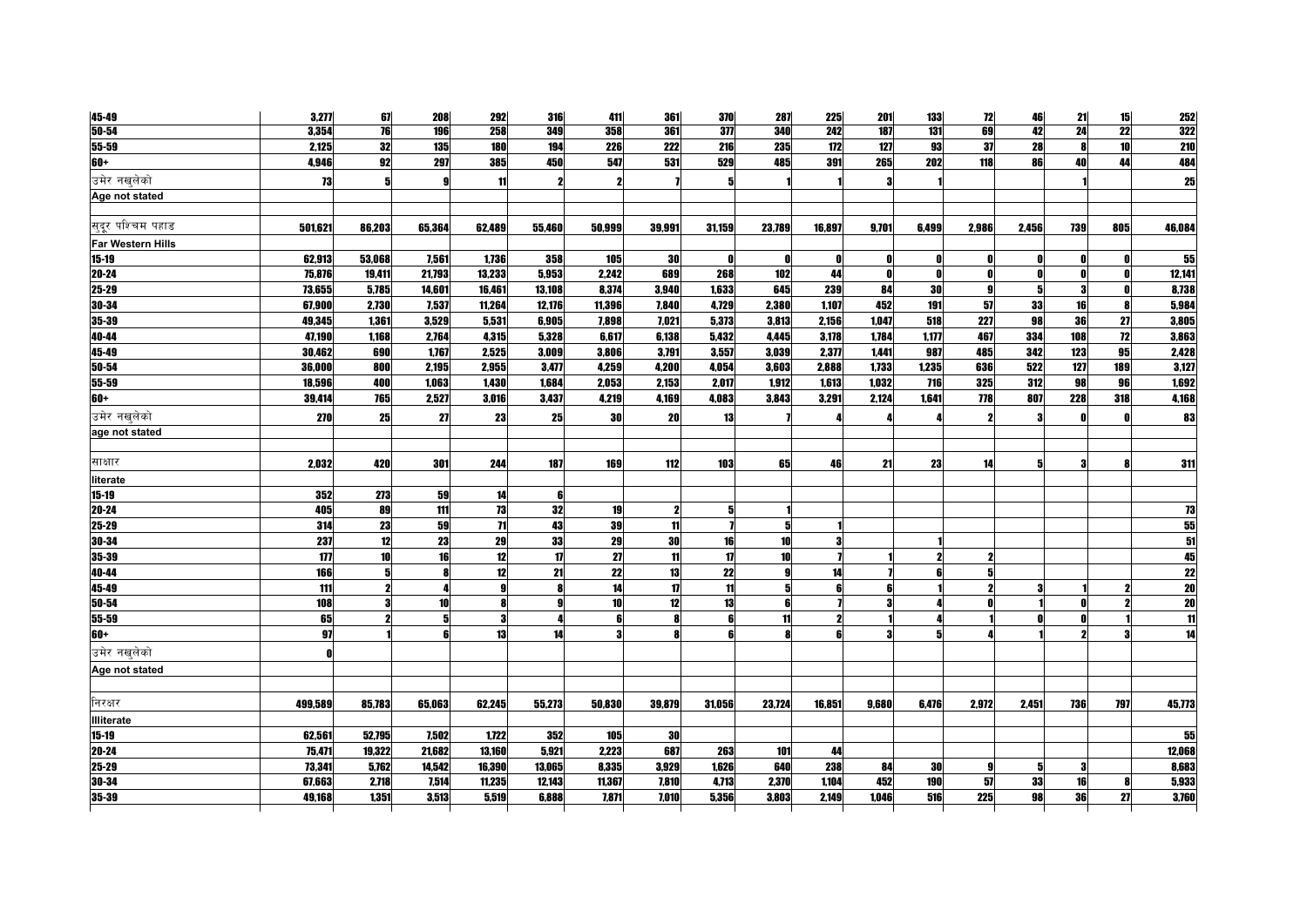| 40-44             | 47,024 | 1,163      | 2,756      | 4,303 | 5,307 | 6,595                   | 6,125               | 5,410 | 4,436               | 3,164          | 1, 777 | 1,171        | 462          | 334 | 108 | 12  | 3,841      |
|-------------------|--------|------------|------------|-------|-------|-------------------------|---------------------|-------|---------------------|----------------|--------|--------------|--------------|-----|-----|-----|------------|
| 45-49             | 30,351 | 688        | 1,763      | 2,516 | 3,001 | 3,792                   | 3,774               | 3,546 | 3,034               | 2,371          | 1,435  | 986          | 483          | 339 | 122 | 93  | 2,408      |
| 50-54             | 35,892 | 797        | 2,185      | 2,947 | 3,468 | 4,249                   | 4,188               | 4,041 | 3,597               | 2,881          | 1,730  | 1,231        | 636          | 521 | 127 | 187 | 3,107      |
| 55-59             | 18,531 | 398        | 1,058      | 1,427 | 1,680 | 2,047                   | 2,145               | 2,011 | 1,901               | 1,611          | 1,031  | 712          | 324          | 312 | 98  | 95  | 1,681      |
| 60+               | 39,317 | 764        | 2,521      | 3,003 | 3,423 | 4,216                   | 4,161               | 4,077 | 3,835               | 3,285          | 2,121  | 1,636        | 774          | 806 | 226 | 315 | 4,154      |
| उमेर नखुलेको      | 270    | 25         | 27         | 23    | 25    | 30                      | 20                  | 13    |                     |                |        |              |              |     |     |     | 83         |
| Age not stated    |        |            |            |       |       |                         |                     |       |                     |                |        |              |              |     |     |     |            |
|                   |        |            |            |       |       |                         |                     |       |                     |                |        |              |              |     |     |     |            |
| प्यूठान           | 62.671 | 10.422     | 7.948      | 7.810 | 7,063 | 6,961                   | 5,560               | 4,602 | 3,496               | 2,385          | 1.508  | 999          | 508          | 368 | 121 | 122 | 2,798      |
| Piuthan           |        |            |            |       |       |                         |                     |       |                     |                |        |              |              |     |     |     |            |
| $15 - 19$         | 6,325  | 5,429      | 739        | 119   | 22    | 5                       |                     |       |                     | Λ              |        |              |              |     |     |     |            |
| $20 - 24$         | 8,537  | 2,763      | 2,745      | 1,464 | 613   | 222                     | 53                  | 31    | R                   | 5 <sup>1</sup> | n      |              |              |     |     |     | 635        |
| 25-29             | 9,443  | 931        | 1,980      | 2,368 | 1,774 | 1,082                   | 502                 | 199   | $\boldsymbol{\eta}$ | 27             | 6      |              |              |     |     |     | 493        |
| 30-34             | 8,167  | 408        | 902        | 1,388 | 1,522 | 1,535                   | 1,020               | 585   | 280                 | 111            | 55     | 26           | -8           |     |     |     | 322        |
| 35-39             | 6,148  | 219        | 416        | 629   | 815   | 1,043                   | 944                 | 759   | 565                 | 276            | 134    | 73           | 31           | 13  |     |     | <b>225</b> |
| 40-44             | 5,565  | 182        | 295        | 497   | 617   | 771                     | 727                 | 710   | 583                 | 406            | 234    | 158          | 74           | 49  | 17  | 12  | 233        |
| 45-49             | 3,898  | 115        | 199        | 298   | 380   | 501                     | 497                 | 453   | 435                 | 333            | 223    | 165          | 12           | 56  | 13  | 12  | 146        |
| $50 - 54$         | 5,070  | <b>160</b> | 254        | 382   | 472   | 651                     | 625                 | 640   | 518                 | 445            | 286    | 184          | 106          | 78  | 27  | 36  | 206        |
| 55-59             | 2,926  | 78         | 134        | 199   | 259   | 320                     | 362                 | 368   | 328                 | 257            | 193    | 126          | 61           | 51  | 21  | 12  | 157        |
| $60+$             | 6,561  | <b>136</b> | <b>280</b> | 462   | 588   | 829                     | 825                 | 855   | <b>702</b>          | 524            | 377    | 264          | 155          | 116 | 39  | 47  | 362        |
| उमेर नखलेको       | 31     |            |            |       |       | $\overline{\mathbf{z}}$ |                     | 2     |                     |                |        | $\mathbf{r}$ | $\mathbf{0}$ |     | n   |     | 12         |
| age not stated    |        |            |            |       |       |                         |                     |       |                     |                |        |              |              |     |     |     |            |
|                   |        |            |            |       |       |                         |                     |       |                     |                |        |              |              |     |     |     |            |
| साक्षार           | 365    | 83         | 42         | 42    | 21    | 41                      | 27                  | 29    | 12                  | 13             |        | 5            | 5            |     |     |     | 34         |
| literate          |        |            |            |       |       |                         |                     |       |                     |                |        |              |              |     |     |     |            |
| $15 - 19$         | 63     | 53         |            |       |       |                         |                     |       |                     |                |        |              |              |     |     |     |            |
| 20-24             | 53     | 14         | 13         |       |       | 6                       |                     |       |                     |                |        |              |              |     |     |     |            |
| 25-29             | 59     | 8          | 11         | 16    |       | Я                       | 3                   |       |                     |                |        |              |              |     |     |     |            |
| 30-34             | 50     | 2          |            |       | 5     | 8                       | 9                   |       |                     |                |        |              |              |     |     |     |            |
| 35-39             | 37     |            |            |       |       |                         | ſ                   |       |                     | Λ              |        |              |              |     |     |     |            |
| 40-44             | 38     |            |            |       |       |                         | 5                   |       |                     |                |        |              |              |     |     |     |            |
| 45-49             | 14     |            |            |       |       |                         | 3                   |       |                     |                |        |              |              |     |     |     |            |
| 50-54             | 20     | 2          |            |       |       |                         | 4                   |       |                     | з              |        |              |              |     |     |     |            |
| $55 - 59$         | 11     |            |            |       |       |                         | $\boldsymbol{\eta}$ |       |                     |                |        |              |              |     |     |     |            |
| $60+$             | 20     |            |            |       |       |                         |                     |       |                     |                |        |              | 2            |     | 2   |     |            |
| उमेर नखुलेको      | n      |            |            |       |       |                         |                     |       |                     |                |        |              |              |     |     |     |            |
| Age not stated    |        |            |            |       |       |                         |                     |       |                     |                |        |              |              |     |     |     |            |
|                   |        |            |            |       |       |                         |                     |       |                     |                |        |              |              |     |     |     |            |
| निरक्षर           | 62,306 | 10,339     | 7,906      | 7,768 | 7,042 | 6,920                   | 5,533               | 4,573 | 3,484               | 2,372          | 1.501  | 994          | 503          | 368 | 119 | 120 | 2,764      |
| <b>Illiterate</b> |        |            |            |       |       |                         |                     |       |                     |                |        |              |              |     |     |     |            |
| $15 - 19$         | 6,262  | 5,376      | 731        | 118   | 21    | 5                       |                     |       |                     |                |        |              |              |     |     |     |            |
| $20 - 24$         | 8,484  | 2,749      | 2,732      | 1,457 | 609   | 216                     | 53                  | -31   | f                   | 5              |        |              |              |     |     |     | 626        |
| 25-29             | 9.384  | 923        | 1.969      | 2.352 | 1.770 | 1.074                   | 499                 | 199   | 76                  | 27             |        | 3            |              |     |     |     | 485        |
| 30-34             | 8,117  | 406        | 898        | 1,383 | 1,517 | 1.527                   | 1.011               | 577   | 277                 | 110            | 55     | 26           |              |     |     |     | 317        |
|                   |        |            |            |       |       |                         |                     |       |                     |                |        |              |              |     |     |     |            |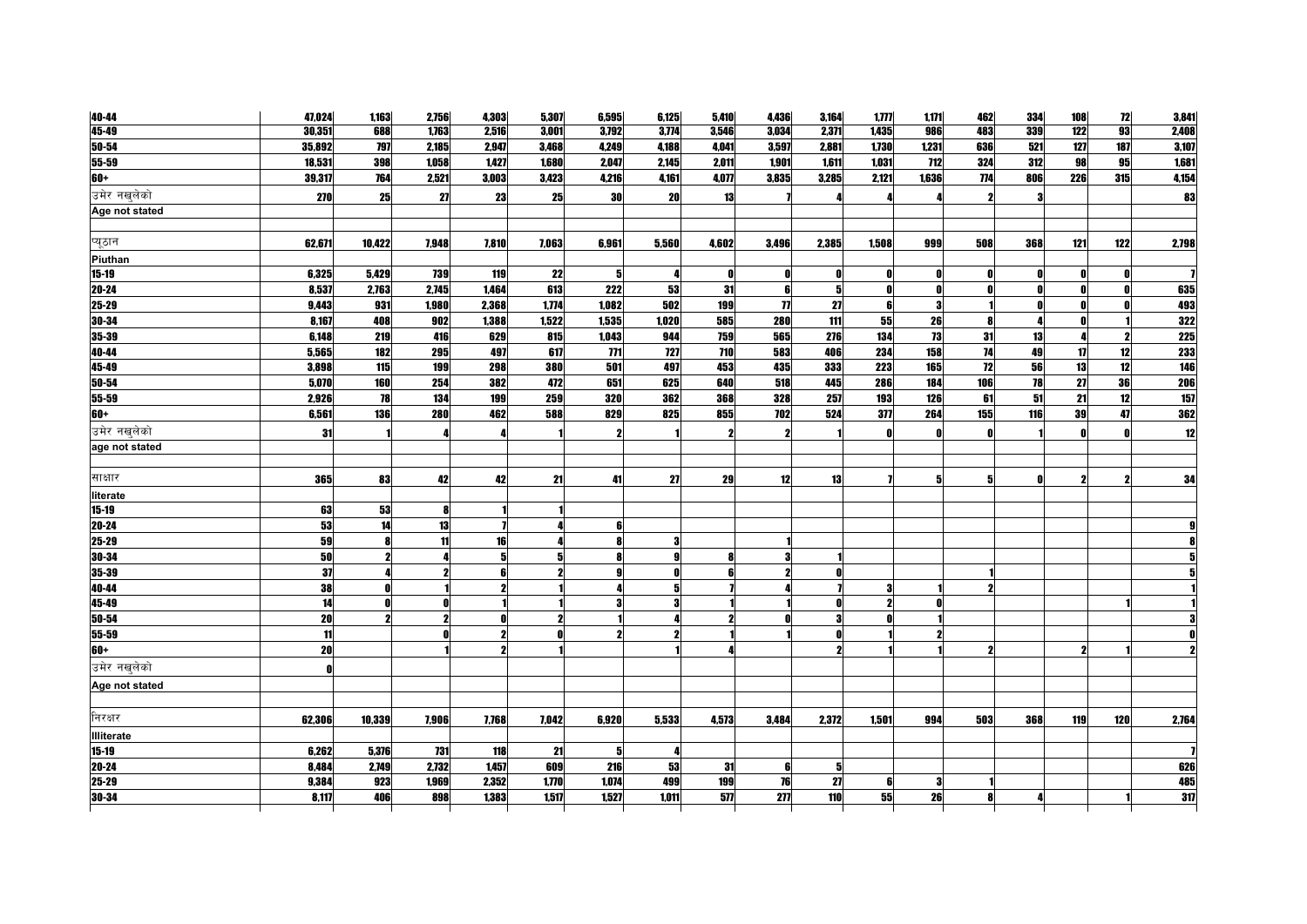| 35-39             | 6,111     | 215    | 414    | 623    | 813    | 1,034  | 944                     | 753              | 563                 | 276   | 134   | 73                  | 30              | 13  | 4            | 2   | <b>220</b> |
|-------------------|-----------|--------|--------|--------|--------|--------|-------------------------|------------------|---------------------|-------|-------|---------------------|-----------------|-----|--------------|-----|------------|
| 40-44             | 5,527     | 182    | 294    | 495    | 616    | 767    | $\overline{122}$        | $\overline{703}$ | 579                 | 399   | 231   | 157                 | $\overline{12}$ | 49  | $\mathbf{u}$ | 12  | 232        |
| 45-49             | 3,884     | 115    | 199    | 297    | 379    | 498    | 494                     | 452              | 434                 | 333   | 221   | 165                 | 12              | 56  | 13           | 11  | 145        |
| $50 - 54$         | 5,050     | 158    | 252    | 382    | 470    | 650    | 621                     | 638              | 518                 | 442   | 286   | 183                 | 106             | 78  | 27           | 36  | <b>203</b> |
| 55-59             | 2,915     | 78     | 134    | 197    | 259    | 318    | <b>360</b>              | 367              | 327                 | 257   | 192   | 124                 | 61              | 51  | 21           | 12  | 157        |
| $60+$             | 6,541     | 136    | 279    | 460    | 587    | 829    | 824                     | 851              | 702                 | 522   | 376   | 263                 | 153             | 116 | 37           | 46  | 360        |
| उमेर नखुलेको      | 31        |        |        |        |        |        |                         |                  |                     |       |       |                     |                 |     |              |     | 12         |
| Age not stated    |           |        |        |        |        |        |                         |                  |                     |       |       |                     |                 |     |              |     |            |
|                   |           |        |        |        |        |        |                         |                  |                     |       |       |                     |                 |     |              |     |            |
| सल्यान            | 115,886   | 17,232 | 13,623 | 13,495 | 12,709 | 12,372 | 10,374                  | 8,813            | 7,399               | 5,468 | 3,333 | 2,211               | 1,135           | 753 | 287          | 256 | 6,426      |
| Sallyan           |           |        |        |        |        |        |                         |                  |                     |       |       |                     |                 |     |              |     |            |
| $15 - 19$         | 14,236    | 11,165 | 2,291  | 586    | 135    | 37     | 91                      |                  |                     | 01    |       |                     |                 |     |              |     | <b>13</b>  |
| $20 - 24$         | 18,125    | 3,734  | 5,310  | 3,935  | 2,007  | 791    | 242                     | 89               | 36                  | 12    |       |                     | - 0             |     |              |     | 1,969      |
| $25 - 29$         | 18,257    | 1,075  | 2,820  | 3,968  | 3,830  | 2,830  | 1,439                   | 640              | 258                 | 92    | 41    | 12                  |                 |     |              |     | 1,246      |
| $30 - 34$         | 15,269    | 462    | 1,128  | 1,942  | 2,540  | 2,879  | 2,331                   | 1,604            | 915                 | 446   | 175   | $\boldsymbol{\eta}$ | 23              | 12  |              |     | <b>726</b> |
| 35-39             | 11,501    | 209    | 522    | 922    | 1,286  | 1,761  | 1,799                   | 1,599            | 1,327               | 807   | 431   | 197                 | 97              | 35  | 19           | 11  | 479        |
| 40-44             | 9,924     | 177    | 368    | 616    | 874    | 1,235  | 1,239                   | 1,361            | 1,224               | 948   | 619   | 431                 | 179             | 109 | 48           | 30  | 466        |
| 45-49             | 7,403     | 117    | 276    | 394    | 567    | 763    | 910                     | 957              | 979                 | 798   | 494   | 397                 | 211             | 113 | 49           | 32  | 346        |
| $50 - 54$         | 8,062     | 108    | 306    | 434    | 616    | 831    | 954                     | 1,030            | 1,031               | 847   | 565   | 398                 | 241             | 153 | 41           | 58  | 449        |
| 55-59             | 4,494     | 56     | 193    | 247    | 303    | 446    | 532                     | 527              | 566                 | 544   | 341   | 225                 | 117             | 97  | 37           | 28  | 235        |
| $60+$             | 8,563     | 118    | 403    | 448    | 546    | 793    | 916                     | 1,004            | 1,061               | 974   | 664   | 474                 | 261             | 233 | 84           | 96  | 488        |
| उमेर नखलेको       | 52        | 11     |        |        | 5      | £      | 3                       |                  |                     |       |       |                     |                 |     |              |     | g          |
| age not stated    |           |        |        |        |        |        |                         |                  |                     |       |       |                     |                 |     |              |     |            |
|                   |           |        |        |        |        |        |                         |                  |                     |       |       |                     |                 |     |              |     |            |
| साक्षार           | 350       | 64     | 61     | 55     | 36     | 31     | 13                      | 15               | 19                  | 12    |       | 3                   | 5               |     |              |     | 24         |
| literate          |           |        |        |        |        |        |                         |                  |                     |       |       |                     |                 |     |              |     |            |
| $15-19$           | 79        | 50     | 20     |        |        |        |                         |                  |                     |       |       |                     |                 |     |              |     |            |
| $20 - 24$         | 76        |        | 22     | 22     | 14     | 8      |                         |                  |                     |       |       |                     |                 |     |              |     |            |
| $25 - 29$         | 61        |        | 10     | 15     | g      | 11     | $\mathbf{2}$            |                  | 3                   |       |       |                     |                 |     |              |     |            |
| 30-34             | 36        | ĥ      |        |        |        | 3      | 6                       |                  | $\boldsymbol{\eta}$ |       |       |                     |                 |     |              |     |            |
| $35 - 39$         | 23        |        |        |        |        |        | $\overline{\mathbf{z}}$ |                  |                     |       |       |                     |                 |     |              |     |            |
| 40-44             | <b>23</b> |        |        |        |        |        | $\mathbf{2}$            |                  |                     |       |       |                     | 2               |     |              |     |            |
| 45-49             | 20        |        |        |        |        | 2      | $\mathbf{r}$            |                  |                     |       |       |                     |                 |     |              |     |            |
| $50 - 54$         |           |        |        |        |        |        | $\mathbf{r}$            |                  |                     |       |       |                     |                 |     |              |     |            |
| 55-59             | 10        |        |        |        |        |        |                         |                  |                     |       | Λ     |                     |                 |     |              |     |            |
| $60+$             | 15        |        |        |        |        |        |                         |                  |                     |       |       |                     |                 |     |              |     |            |
| उमेर नखुलेको      | ſ         |        |        |        |        |        |                         |                  |                     |       |       |                     |                 |     |              |     |            |
| Age not stated    |           |        |        |        |        |        |                         |                  |                     |       |       |                     |                 |     |              |     |            |
|                   |           |        |        |        |        |        |                         |                  |                     |       |       |                     |                 |     |              |     |            |
| निरक्षर           | 115,536   | 17,168 | 13,562 | 13,440 | 12,673 | 12,341 | 10,361                  | 8,798            | 7,380               | 5,456 | 3,327 | 2,208               | 1,130           | 750 | 286          | 254 | 6,402      |
| <b>Illiterate</b> |           |        |        |        |        |        |                         |                  |                     |       |       |                     |                 |     |              |     |            |
| $15-19$           | 14,157    | 11,115 | 2,271  | 578    | 134    | -37    | 9                       |                  |                     |       |       |                     |                 |     |              |     | 13         |
| 20-24             | 18.049    | 3.727  | 5.288  | 3.913  | 1.993  | 783    | 242                     | 89               | 36                  | 12    |       |                     |                 |     |              |     | 1,966      |
| 25-29             | 18,196    | 1.074  | 2.810  | 3,953  | 3,821  | 2.819  | 1437                    | 637              | 255                 | 91    | 41    | 12                  |                 |     |              |     | 1,240      |
|                   |           |        |        |        |        |        |                         |                  |                     |       |       |                     |                 |     |              |     |            |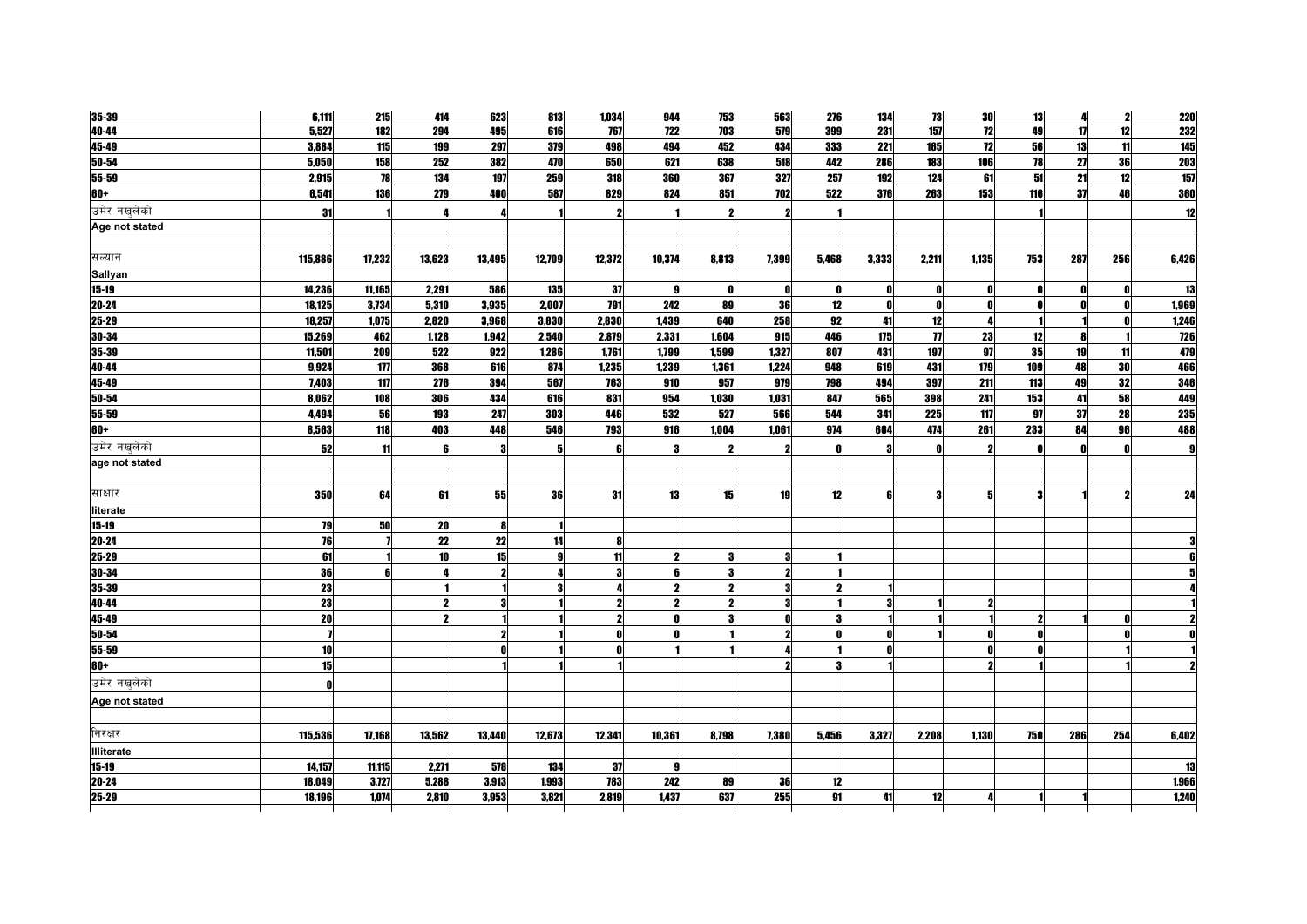| $30 - 34$         | 15,233 | 456          | 1,124 | 1,940 | 2,536        | 2,876        | 2,325        | 1,601 | 913   | 445 | 175 | $\boldsymbol{\eta}$ | 23                  | 12  | 8        | 1               | <u>121</u> |
|-------------------|--------|--------------|-------|-------|--------------|--------------|--------------|-------|-------|-----|-----|---------------------|---------------------|-----|----------|-----------------|------------|
| $35 - 39$         | 11,478 | 209          | 521   | 921   | 1,283        | 1,757        | 1,797        | 1,597 | 1,324 | 805 | 430 | 197                 | $\overline{g}$      | 35  | 19       | $\overline{11}$ | 475        |
| 40-44             | 9,901  | 177          | 366   | 613   | 873          | 1,233        | 1,237        | 1,359 | 1,221 | 947 | 616 | 430                 | 177                 | 109 | 48       | 30              | 465        |
| 45-49             | 7,383  | 117          | 274   | 393   | 566          | 761          | 910          | 954   | 979   | 795 | 493 | 396                 | 210                 | 111 | 48       | 32              | 344        |
| $50 - 54$         | 8,055  | 108          | 306   | 432   | 615          | 831          | 954          | 1,029 | 1,029 | 847 | 565 | 397                 | 241                 | 153 | 41       | 58              | 449        |
| 55-59             | 4,484  | 56           | 193   | 247   | 302          | 446          | 531          | 526   | 562   | 543 | 341 | 225                 | 117                 | 97  | 37       | 27              | 234        |
| $60+$             | 8,548  | 118          | 403   | 447   | 545          | 792          | 916          | 1,004 | 1,059 | 971 | 663 | 474                 | 259                 | 232 | 84       | 95              | 486        |
| उमेर नखलेको       | 52     | 11           |       |       | 5            | 6            | 3            |       |       |     |     |                     | $\boldsymbol{\eta}$ |     |          |                 |            |
| Age not stated    |        |              |       |       |              |              |              |       |       |     |     |                     |                     |     |          |                 |            |
|                   |        |              |       |       |              |              |              |       |       |     |     |                     |                     |     |          |                 |            |
| जुम्ला            | 53,380 | 9,272        | 8,210 | 7,561 | 6,176        | 5,027        | 3,350        | 2,292 | 1,732 | 956 | 655 | 373                 | 185                 | 150 | 48       | 81              | 7,312      |
| Jumla             |        |              |       |       |              |              |              |       |       |     |     |                     |                     |     |          |                 |            |
| $15 - 19$         | 6,578  | 5,753        | 626   | 153   | 31           | 9            | $\mathbf{2}$ | O     | Λ     | Λ   | n   | O                   | $\mathbf{0}$        | Λ   | n        | n               |            |
| $20 - 24$         | 7,966  | 2,012        | 2,188 | 1,169 | 443          | 179          | 53           | 15    | 51    |     |     | n                   | $\mathbf{0}$        | n   | n        | n               | 1,901      |
| $25 - 29$         | 7.619  | 565          | 1.896 | 1.722 | 1.104        | 547          | 223          | 66    | 25    | 14  |     | 3                   | $\mathbf{r}$        |     |          |                 | 1,448      |
| 30-34             | 8,428  | 326          | 1,295 | 1,678 | 1,544        | 1,230        | 606          | 370   | 147   | 63  | 34  | 14                  | -2                  |     |          | 3               | 1,114      |
| 35-39             | 5,455  | 164          | 555   | 826   | 933          | 897          | 608          | 385   | 270   | 100 | 12  | 15                  | 14                  |     | 3        |                 | 608        |
| 40-44             | 5,479  | 161          | 515   | 670   | 791          | 778          | 659          | 474   | 365   | 184 | 126 | 78                  | 29                  | 18  | 5        |                 | 624        |
| 45-49             | 2,734  | 56           | 222   | 304   | 322          | 373          | 309          | 257   | 235   | 141 | 99  | 37                  | 20                  | 16  | <b>g</b> | 13              | 321        |
| 50-54             | 3,704  | 94           | 360   | 454   | 453          | 409          | <b>390</b>   | 308   | 283   | 184 | 116 | 80                  | 44                  | 33  | 6        | 17              | 473        |
| $55 - 59$         | 1,763  | 48           | 151   | 203   | 174          | 213          | 185          | 152   | 130   | 81  | 69  | 44                  | 28                  | 18  |          | 11              | 249        |
| $60+$             | 3,633  | 93           | 402   | 380   | 380          | 385          | 312          | 265   | 272   | 188 | 135 | 102                 | 48                  | 59  | 17       | 33              | 562        |
| उमेर नखुलेको      | 21     | O            |       |       |              |              | 3            |       |       |     |     | O                   | - 0                 |     |          |                 | 8          |
| age not stated    |        |              |       |       |              |              |              |       |       |     |     |                     |                     |     |          |                 |            |
|                   |        |              |       |       |              |              |              |       |       |     |     |                     |                     |     |          |                 |            |
| साक्षार           | 140    | 26           | 5     | 12    | 5            | 3            | 3            |       | Λ     | Ω   | n   | Λ                   | - 0                 |     | Λ        |                 | 82         |
| literate          |        |              |       |       |              |              |              |       |       |     |     |                     |                     |     |          |                 |            |
| $15 - 19$         | 19     | $\mathbf{u}$ |       |       |              |              |              |       |       |     |     |                     |                     |     |          |                 |            |
| $20 - 24$         | 33     | $\mathbf{a}$ |       |       | n            |              |              |       |       |     |     |                     |                     |     |          |                 | 18         |
| $25 - 29$         | 6      |              |       | 9     | $\mathbf{r}$ |              |              |       |       |     |     |                     |                     |     |          |                 | 2          |
| $30 - 34$         | 24     |              |       |       |              |              |              |       |       |     |     |                     |                     |     |          |                 | 18         |
| $35 - 39$         | 18     |              |       |       | n            |              | 0            |       |       |     |     |                     |                     |     |          |                 | 16         |
| 40-44             | 10     |              |       |       | $\mathbf{0}$ | 2            |              |       |       |     |     |                     |                     |     |          |                 |            |
| 45-49             | 9      |              |       |       |              |              |              |       |       |     |     |                     |                     |     |          |                 |            |
| 50-54             | 12     |              |       |       |              |              |              |       |       |     |     |                     |                     |     |          |                 | 10         |
| $55 - 59$         |        |              |       |       |              |              |              |       |       |     |     |                     |                     |     |          |                 |            |
| $60+$             |        |              |       |       |              |              |              |       |       |     |     |                     |                     |     |          |                 |            |
| उमेर नखुलेको      |        |              |       |       |              |              |              |       |       |     |     |                     |                     |     |          |                 |            |
| Age not stated    |        |              |       |       |              |              |              |       |       |     |     |                     |                     |     |          |                 |            |
|                   |        |              |       |       |              |              |              |       |       |     |     |                     |                     |     |          |                 |            |
| निरक्षर           | 53,240 | 9,246        | 8,205 | 7,549 | 6,171        | 5,024        | 3,347        | 2,288 | 1,732 | 956 | 655 | 373                 | 185                 | 150 | 48       | 81              | 7,230      |
| <b>Illiterate</b> |        |              |       |       |              |              |              |       |       |     |     |                     |                     |     |          |                 |            |
| $15-19$           | 6,559  | 5,736        | 626   | 152   | 30           | $\mathbf{q}$ | $\mathbf{2}$ |       |       |     |     |                     |                     |     |          |                 |            |
| 20-24             | 7,933  | 2.004        | 2,186 | 1.164 | 443          | 179          | 53           | 15    |       |     |     |                     |                     |     |          |                 | 1,883      |
|                   |        |              |       |       |              |              |              |       |       |     |     |                     |                     |     |          |                 |            |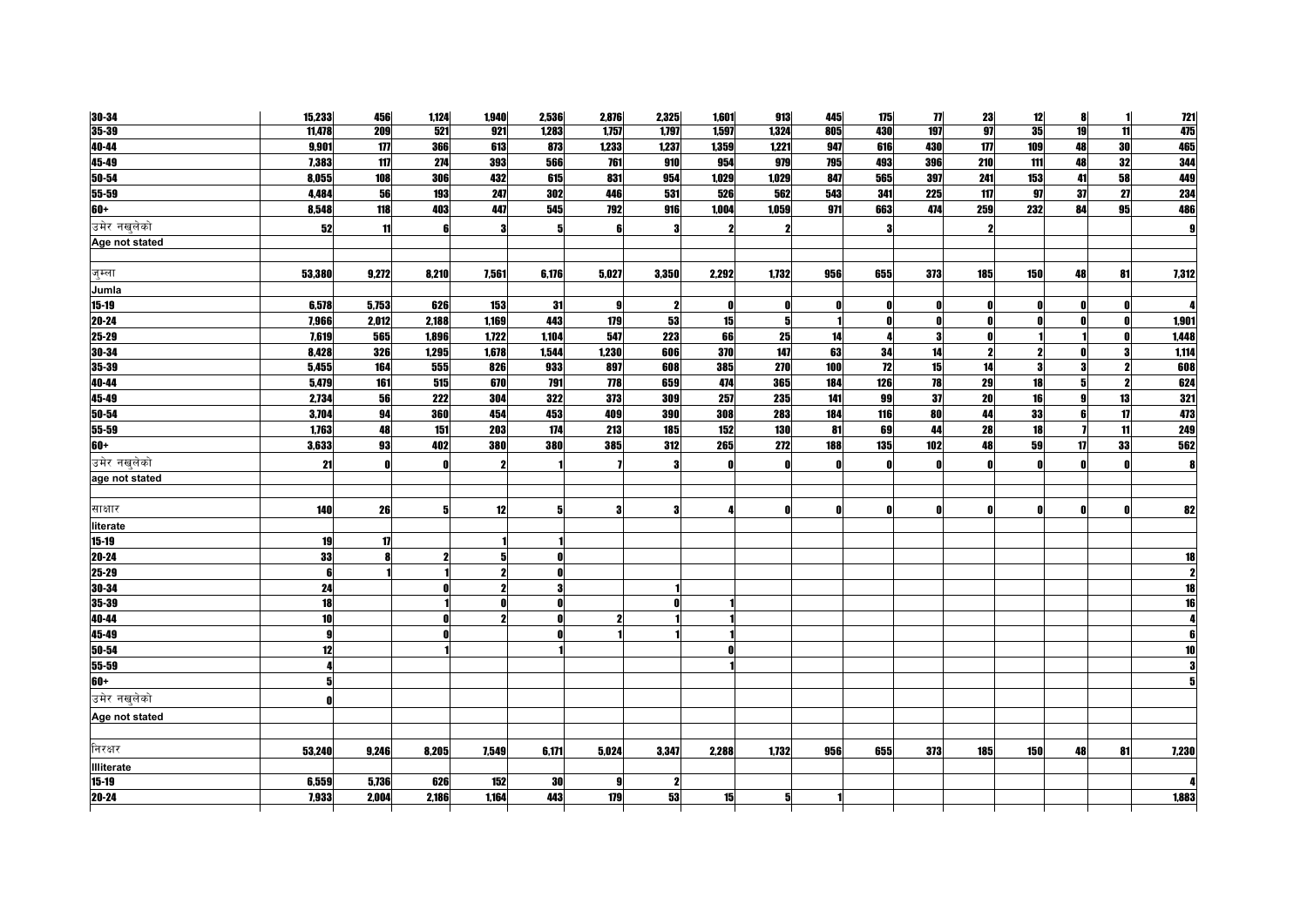| $25 - 29$         | 7,613           | 564    | 1,895 | 1,720 | 1,104 | 547             | 223          | 66    | 25         | 14    | 4     | 3     |              |     |              |     | 1,446      |
|-------------------|-----------------|--------|-------|-------|-------|-----------------|--------------|-------|------------|-------|-------|-------|--------------|-----|--------------|-----|------------|
| $30 - 34$         | 8,404           | 326    | 1,295 | 1,676 | 1,541 | 1,230           | 605          | 370   | 147        | 63    | 34    | 14    | 2            |     |              |     | 1,096      |
| 35-39             | 5,437           | 164    | 554   | 826   | 933   | 897             | 608          | 384   | <b>270</b> | 100   | 72    | 15    | 14           |     |              |     | 592        |
| 40-44             | 5,469           | 161    | 515   | 668   | 791   | 776             | 658          | 473   | 365        | 184   | 126   | 78    | 29           | 18  |              |     | 620        |
| 45-49             | 2,725           | 56     | 222   | 304   | 322   | 372             | 308          | 256   | 235        | 141   | 99    | 37    | 20           | 16  |              | 13  | 315        |
| 50-54             | 3,692           | 94     | 359   | 454   | 452   | 409             | 390          | 308   | 283        | 184   | 116   | 80    | 44           | 33  |              | 17  | 463        |
| 55-59             | 1,759           | 48     | 151   | 203   | 174   | 213             | 185          | 151   | 130        | 81    | 69    | 44    | 28           | 18  |              | 11  | 246        |
| $60+$             | 3,628           | 93     | 402   | 380   | 380   | 385             | 312          | 265   | 272        | 188   | 135   | 102   | 48           | 59  | 17           | 33  | 557        |
| उमेर नखलेको       | 21              |        |       |       |       |                 | 3            |       |            |       |       |       |              |     |              |     | 8          |
| Age not stated    |                 |        |       |       |       |                 |              |       |            |       |       |       |              |     |              |     |            |
|                   |                 |        |       |       |       |                 |              |       |            |       |       |       |              |     |              |     |            |
| दैलेख             | 60,409          | 10,731 | 7,471 | 6,886 | 6,254 | 5,994           | 5,048        | 4,108 | 3,347      | 2,434 | 1,687 | 1,095 | 565          | 430 | 143          | 157 | 4,059      |
| <b>Dailekh</b>    |                 |        |       |       |       |                 |              |       |            |       |       |       |              |     |              |     |            |
| $15 - 19$         | 8,740           | 7,192  | 1,191 | 283   | 43    | 10              | $\mathbf{2}$ | O     | 0          | O     | n     | n     | - 0          | Λ   | n            | n   | 19         |
| $20 - 24$         | 9,522           | 2,131  | 2,830 | 1,834 | 901   | 355             | 114          | 47    | 18         | 16    | 0     | n     | $\mathbf{r}$ |     |              |     | 1,276      |
| 25-29             | 8,914           | 636    | 1,542 | 1,992 | 1,755 | 1,213           | 605          | 267   | 104        | 43    | 17    | 3     | -2           |     |              |     | 734        |
| 30-34             | 7,404           | 221    | 645   | 1,006 | 1,312 | 1,358           | 1,062        | 704   | 345        | 173   | 87    | 31    | 9            | 5   |              |     | 440        |
| 35-39             | 5,652           | 149    | 330   | 495   | 669   | 870             | 878          | 737   | 564        | 354   | 174   | 83    | 40           | 13  | 3            | 5   | <b>288</b> |
| 40-44             | 5,223           | 107    | 215   | 363   | 470   | 655             | 712          | 663   | 614        | 467   | 312   | 188   | 88           | 58  | 19           | 10  | <b>282</b> |
| 45-49             | 3,729           | 79     | 145   | 229   | 277   | 437             | 481          | 458   | 428        | 335   | 269   | 169   | 93           | 64  | 25           | 17  | <b>223</b> |
| 50-54             | 4,226           | 80     | 189   | 281   | 338   | 441             | 480          | 527   | 467        | 379   | 290   | 214   | 121          | 105 | 25           | 38  | 251        |
| $55 - 59$         | 2,228           | 48     | 103   | 129   | 180   | 219             | 237          | 233   | 244        | 217   | 177   | 132   | 51           | 57  | 22           | 23  | <b>156</b> |
| $60+$             | 4,731           | 85     | 275   | 271   | 307   | 431             | 473          | 469   | 562        | 449   | 360   | 274   | 161          | 126 | 45           | 62  | 381        |
| उमेर नखलेको       | 40              | 3      |       |       | 2     | 5               |              |       |            |       |       |       | $\mathbf{r}$ |     |              |     | g          |
| age not stated    |                 |        |       |       |       |                 |              |       |            |       |       |       |              |     |              |     |            |
|                   |                 |        |       |       |       |                 |              |       |            |       |       |       |              |     |              |     |            |
| साक्षार           | 126             | 22     | 20    | 14    | 19    | 6               | 6            | R     | 3          | 3     |       | л     | 3            |     | $\mathbf{r}$ | З   | 15         |
| literate          |                 |        |       |       |       |                 |              |       |            |       |       |       |              |     |              |     |            |
| $15-19$           | 19              | 14     |       |       |       |                 |              |       |            |       |       |       |              |     |              |     |            |
| 20-24             | 26              | 5      | a     |       | 5     |                 |              |       |            |       |       |       |              |     |              |     |            |
| 25-29             | 23              |        |       |       |       |                 |              |       |            |       |       |       |              |     |              |     |            |
| 30-34             | 16              |        |       |       |       |                 |              |       |            |       |       |       |              |     |              |     |            |
| $35 - 39$         | 8               |        |       |       |       |                 |              |       |            |       |       |       |              |     |              |     |            |
| 40-44             | 11              |        |       |       |       |                 |              |       |            | 3     |       |       |              |     |              |     |            |
| 45-49             | 6               |        |       |       |       |                 | n            |       |            |       |       |       |              |     |              |     |            |
| $50 - 54$         | 10 <sup>1</sup> |        |       |       |       |                 |              |       |            |       |       |       |              |     |              |     |            |
| 55-59             | 3               |        |       |       |       |                 |              |       |            |       |       |       |              |     |              |     |            |
| $60+$             |                 |        |       |       |       |                 |              |       |            |       |       |       |              |     |              |     |            |
| उमेर नखुलेको      |                 |        |       |       |       |                 |              |       |            |       |       |       |              |     |              |     |            |
| Age not stated    |                 |        |       |       |       |                 |              |       |            |       |       |       |              |     |              |     |            |
|                   |                 |        |       |       |       |                 |              |       |            |       |       |       |              |     |              |     |            |
| निरक्षर           | 60,283          | 10,709 | 7,451 | 6,872 | 6,235 | 5,988           | 5,042        | 4,102 | 3,344      | 2,431 | 1,686 | 1,091 | 562          | 429 | 143          | 154 | 4,044      |
| <b>Illiterate</b> |                 |        |       |       |       |                 |              |       |            |       |       |       |              |     |              |     |            |
| $15-19$           | 8.721           | 7.178  | 1.188 | 281   | 43    | 10 <sup>1</sup> | $\mathbf{z}$ |       |            |       |       |       |              |     |              |     | 19         |
|                   |                 |        |       |       |       |                 |              |       |            |       |       |       |              |     |              |     |            |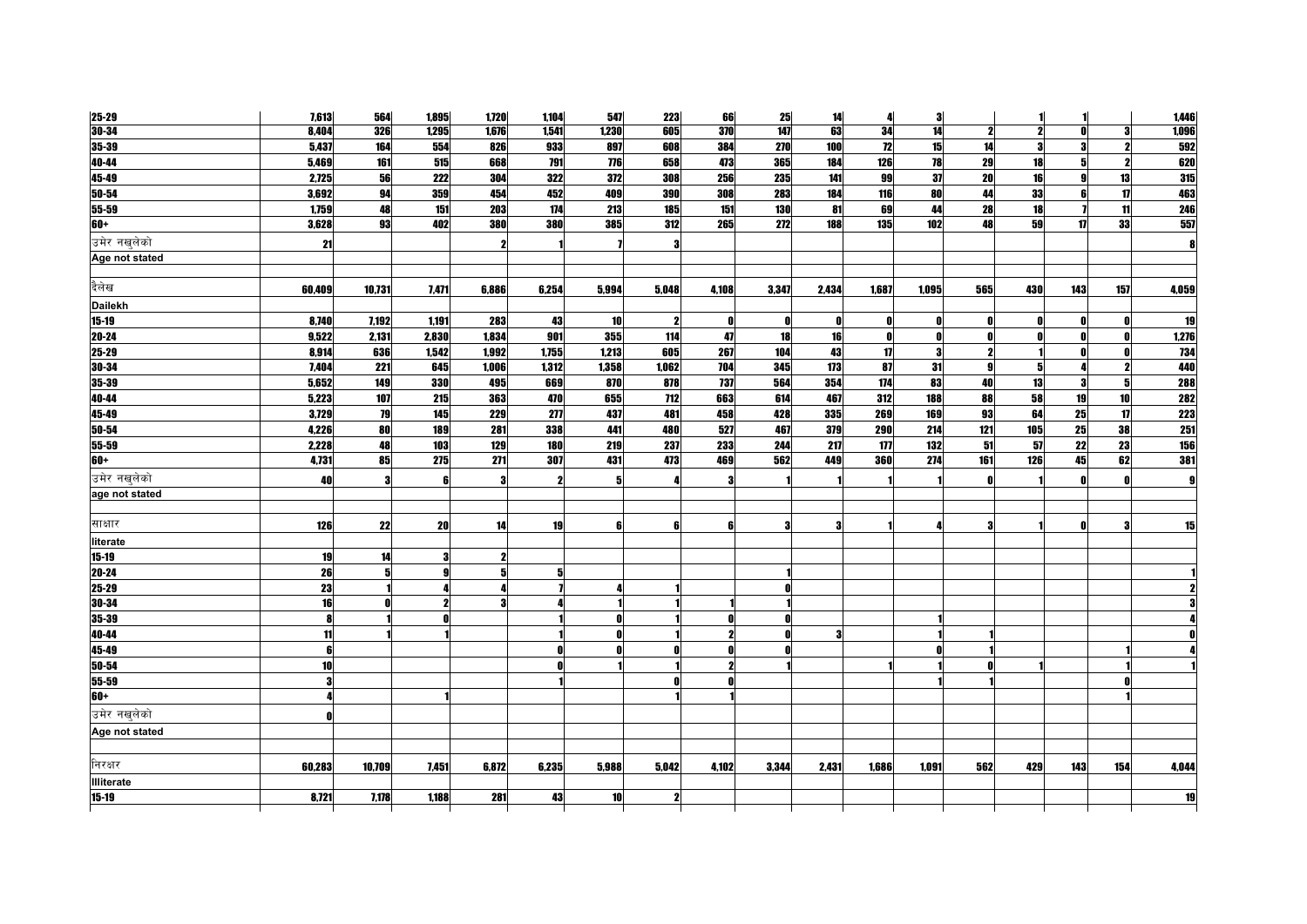| $20 - 24$         | 9,496  | 2,126 | 2,821      | 1,829 | 896   | 355   | 114                 | 47    | 17    | 16           |     |     |              |            |    |    | 1,275      |
|-------------------|--------|-------|------------|-------|-------|-------|---------------------|-------|-------|--------------|-----|-----|--------------|------------|----|----|------------|
| $25 - 29$         | 8,891  | 635   | 1,538      | 1,988 | 1,748 | 1,209 | 604                 | 267   | 104   | 43           | 17  | 3   | -2           |            |    |    | <b>732</b> |
| $30 - 34$         | 7,388  | 221   | 643        | 1,003 | 1,308 | 1,357 | 1,061               | 703   | 344   | 173          | 87  | 31  | g            |            |    |    | 437        |
| 35-39             | 5,644  | 148   | 330        | 495   | 668   | 870   | 877                 | 737   | 564   | 354          | 174 | 82  | 40           | 13         |    |    | 284        |
| 40-44             | 5,212  | 106   | 214        | 363   | 469   | 655   | 711                 | 661   | 614   | 464          | 312 | 187 | 87           | 58         | 19 | 10 | <b>282</b> |
| 45-49             | 3,723  | 79    | 145        | 229   | 277   | 437   | 481                 | 458   | 428   | 335          | 269 | 169 | 92           | 64         | 25 | 16 | <b>219</b> |
| $50 - 54$         | 4,216  | 80    | 189        | 281   | 338   | 440   | 479                 | 525   | 466   | 379          | 289 | 213 | 121          | 104        | 25 | 37 | <b>250</b> |
| 55-59             | 2,225  | 48    | 103        | 129   | 179   | 219   | 237                 | 233   | 244   | 217          | 177 | 131 | 50           | -57        | 22 | 23 | <b>156</b> |
| $60+$             | 4,727  | 85    | 274        | 271   | 307   | 431   | 472                 | 468   | 562   | 449          | 360 | 274 | 161          | 126        | 45 | 61 | 381        |
| उमेर नखुलेको      | 40     | 3     |            |       | 2     |       |                     |       |       |              |     |     |              |            |    |    |            |
| Age not stated    |        |       |            |       |       |       |                     |       |       |              |     |     |              |            |    |    |            |
|                   |        |       |            |       |       |       |                     |       |       |              |     |     |              |            |    |    |            |
| आच्छाम            | 49,681 | 8,295 | 7,179      | 6,398 | 5,510 | 4,843 | 3,850               | 2,487 | 1,836 | 1,122        | 524 | 308 | 109          | 130        | 21 | 24 | 7,045      |
| Achham            |        |       |            |       |       |       |                     |       |       |              |     |     |              |            |    |    |            |
| $15 - 19$         | 5,399  | 4,891 | 407        | 74    | 19    | 5     | 2                   | Λ     |       |              |     |     |              |            |    |    |            |
| 20-24             | 6,896  | 1,871 | 1,838      | 749   | 279   | 80    | 22                  | 16    |       | 2            |     |     | - 0          |            |    |    | 2,035      |
| 25-29             | 7,266  | 694   | 1,891      | 1,504 | 894   | 426   | 169                 | 67    | 28    | $\mathbf{g}$ | n   |     | 0            |            |    |    | 1,584      |
| $30 - 34$         | 6,854  | 327   | 1,120      | 1,427 | 1,259 | 907   | 547                 | 238   | 120   | 49           | 12  | 7   | n            |            |    |    | 843        |
| 35-39             | 5,195  | 154   | 519        | 778   | 849   | 899   | 677                 | 376   | 220   | 99           | 32  | 15  | Д            | 5          |    |    | 568        |
| 40-44             | 5,104  | 122   | 399        | 610   | 730   | 799   | 725                 | 483   | 366   | 202          | 76  | 53  | 13           | 12         |    |    | 511        |
| 45-49             | 3,407  | 66    | 249        | 376   | 440   | 507   | 485                 | 394   | 248   | 160          | 88  | 30  | 14           | 20         |    |    | 323        |
| 50-54             | 3,566  | 59    | <b>280</b> | 337   | 403   | 489   | 477                 | 337   | 343   | 215          | 96  | 54  | 25           | 23         | 3  |    | 418        |
| 55-59             | 2,157  | 36    | 156        | 200   | 235   | 292   | 275                 | 217   | 208   | 140          | 73  | 52  | 19           | 17         | 2  |    | 231        |
| 60+               | 3,813  | 73    | 316        | 343   | 398   | 437   | 470                 | 357   | 299   | 246          | 147 | 102 | 34           | 50         | a  | 10 | 522        |
| उमेर नखलेको       | 24     | 2     |            |       |       |       |                     |       |       |              |     | Ω   | $\mathbf{r}$ |            |    |    | g          |
| age not stated    |        |       |            |       |       |       |                     |       |       |              |     |     |              |            |    |    |            |
|                   |        |       |            |       |       |       |                     |       |       |              |     |     |              |            |    |    |            |
| साक्षार           | 102    | 19    | 15         | 14    | 10    | 16    |                     |       |       |              |     | Λ   | $\mathbf{0}$ |            |    |    | 12         |
| literate          |        |       |            |       |       |       |                     |       |       |              |     |     |              |            |    |    |            |
| $15 - 19$         | 18     | 15    |            |       |       |       |                     |       |       |              |     |     |              |            |    |    |            |
| $20 - 24$         | 12     |       | 5          |       | A     |       |                     |       |       |              |     |     |              |            |    |    |            |
| 25-29             | 16     |       |            |       |       |       |                     |       |       |              |     |     |              |            |    |    |            |
| $30 - 34$         | 18     |       |            |       | 2     |       | $\boldsymbol{\eta}$ |       |       |              |     |     |              |            |    |    |            |
| 35-39             | 13     |       |            |       |       |       |                     |       |       |              |     |     |              |            |    |    |            |
| 40-44             |        |       |            |       |       |       |                     |       |       |              |     |     |              |            |    |    |            |
| 45-49             | R      |       |            |       |       |       |                     |       |       |              |     |     |              |            |    |    |            |
| $50 - 54$         |        |       |            |       |       |       | 2                   |       |       |              |     |     |              |            |    |    |            |
| 55-59             |        |       |            |       |       |       | 2                   |       |       |              |     |     |              |            |    |    |            |
| $60+$             |        |       |            |       |       |       |                     |       |       |              |     |     |              |            |    |    |            |
| उमेर नखलेको       |        |       |            |       |       |       |                     |       |       |              |     |     |              |            |    |    |            |
| Age not stated    |        |       |            |       |       |       |                     |       |       |              |     |     |              |            |    |    |            |
|                   |        |       |            |       |       |       |                     |       |       |              |     |     |              |            |    |    |            |
| निरक्षर           | 49,579 | 8,276 | 7,164      | 6,384 | 5,500 | 4,827 | 3,843               | 2,483 | 1,833 | 1,121        | 523 | 308 | 109          | <b>130</b> | 21 | 24 | 7,033      |
| <b>Illiterate</b> |        |       |            |       |       |       |                     |       |       |              |     |     |              |            |    |    |            |
|                   |        |       |            |       |       |       |                     |       |       |              |     |     |              |            |    |    |            |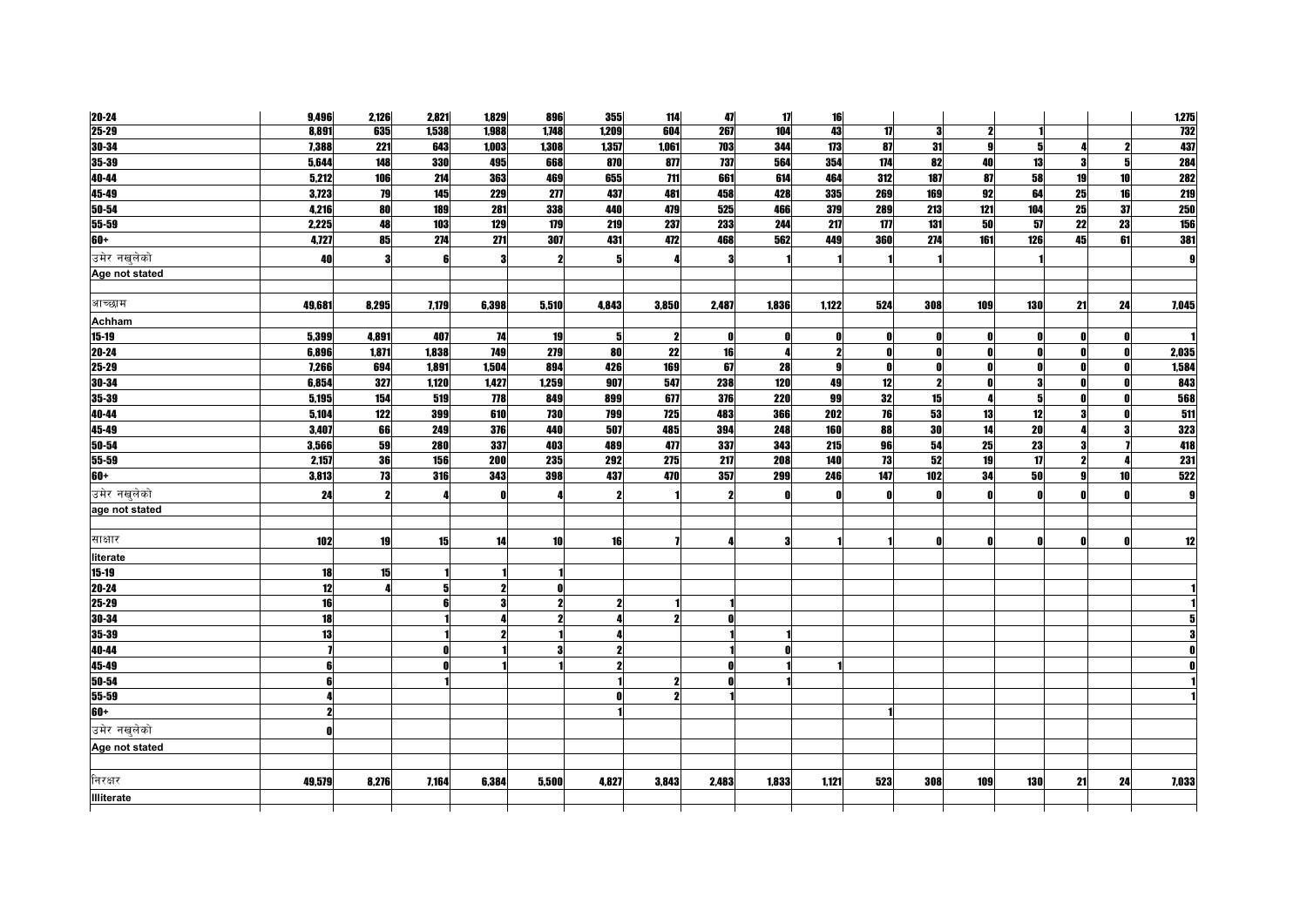| $15 - 19$      | 5,381        | 4,876        | 406    | 73               | 18    | 5     | $\mathbf{z}$        |       |       |              |       |     |              |     |              |                 |                 |
|----------------|--------------|--------------|--------|------------------|-------|-------|---------------------|-------|-------|--------------|-------|-----|--------------|-----|--------------|-----------------|-----------------|
| $20 - 24$      | 6,884        | 1,867        | 1,833  | $\overline{147}$ | 279   | 80    | 22                  | 16    | Δ     | 2            |       |     |              |     |              |                 | 2,034           |
| 25-29          | 7,250        | 694          | 1,885  | 1,501            | 892   | 424   | 168                 | 66    | 28    | $\mathbf{g}$ |       |     |              |     |              |                 | 1,583           |
| $30 - 34$      | 6,836        | 327          | 1,119  | 1,423            | 1,257 | 903   | 545                 | 238   | 120   | 49           | 12    | 2   |              |     |              |                 | 838             |
| 35-39          | 5,182        | 154          | 518    | 776              | 848   | 895   | 677                 | 375   | 219   | 99           | 32    | 15  |              | 5   |              |                 | 565             |
| 40-44          | 5,097        | 122          | 399    | 609              | 727   | 797   | <b>725</b>          | 482   | 366   | 202          | 76    | 53  | 13           | 12  |              |                 | 511             |
| 45-49          | 3,401        | 66           | 249    | 375              | 439   | 505   | 485                 | 394   | 247   | 159          | 88    | 30  | 14           | 20  |              |                 | 323             |
| $50 - 54$      | 3,560        | 59           | 279    | 337              | 403   | 488   | 475                 | 337   | 342   | 215          | 96    | 54  | 25           | 23  |              |                 | 417             |
| 55-59          | 2,153        | 36           | 156    | 200              | 235   | 292   | 273                 | 216   | 208   | 140          | 73    | 52  | 19           | 17  | 2            |                 | <b>230</b>      |
| $60+$          | 3,811        | 73           | 316    | 343              | 398   | 436   | 470                 | 357   | 299   | 246          | 146   | 102 | 34           | 50  | $\mathbf{q}$ | 10 <sup>1</sup> | 522             |
| उमेर नखलेको    | 24           | 2            |        |                  |       | 2     |                     | 2     |       |              |       |     |              |     |              |                 | g               |
| Age not stated |              |              |        |                  |       |       |                     |       |       |              |       |     |              |     |              |                 |                 |
|                |              |              |        |                  |       |       |                     |       |       |              |       |     |              |     |              |                 |                 |
| डोटी           | 86,832       | 16,275       | 11,393 | 11,188           | 9,896 | 8,711 | 6,571               | 4,894 | 3,463 | 2,764        | 1,244 | 998 | 305          | 429 | 73           | 93              | 8,535           |
| Doti           |              |              |        |                  |       |       |                     |       |       |              |       |     |              |     |              |                 |                 |
| $15 - 19$      | 10,750       | 9,234        | 1,169  | 253              | 55    | 24    | 8                   | O     | Ω     | O            | n     |     | 0            |     | 0            | $\mathbf{r}$    |                 |
| $20 - 24$      | 13,256       | 4,083        | 3,738  | 2,147            | 909   | 305   | 95                  | 32    | 14    | 6            | n     | 0   | $\mathbf{0}$ |     | n            | 0               | 1,927           |
| 25-29          | 12,044       | 1,297        | 2,501  | 2,672            | 2,063 | 1,202 | 520                 | 194   | 80    | 26           | 8     | 3   |              |     |              |                 | 1,476           |
| $30 - 34$      | 12,538       | 626          | 1,459  | 2,277            | 2,357 | 2,035 | 1,321               | 677   | 344   | 138          | 53    | 19  | 8            |     |              |                 | 1,221           |
| 35-39          | 8,618        | 258          | 645    | 1,085            | 1,379 | 1,363 | 1,189               | 844   | 522   | 321          | 131   | 85  | 25           | 18  | 5            |                 | <b>746</b>      |
| 40-44          | 9,452        | <b>240</b>   | 559    | 934              | 1,127 | 1,434 | 1,283               | 1,065 | 771   | 618          | 273   | 191 | 51           | 70  | 9            | 8               | 819             |
| 45-49          | 5,056        | 150          | 354    | 518              | 559   | 651   | 601                 | 563   | 401   | 350          | 170   | 122 | 40           | 44  | 17           | 14              | 502             |
| $50 - 54$      | 6,295        | 181          | 413    | 559              | 634   | 755   | 715                 | 686   | 556   | 527          | 249   | 204 | 68           | 86  | 12           | 20              | 630             |
| 55-59          | 2,619        | 71           | 158    | <b>230</b>       | 262   | 291   | 274                 | 274   | 244   | 234          | 100   | 85  | 31           | 45  | 5            | 10              | <b>305</b>      |
| $60+$          | 6,161        | 133          | 393    | 507              | 544   | 647   | 563                 | 557   | 530   | 543          | 260   | 288 | 81           | 161 | 25           | 39              | 890             |
| उमेर नखुलेको   | 43           | $\mathbf{2}$ |        |                  |       |       | $\boldsymbol{\eta}$ | 2     |       |              |       |     | $\mathbf{a}$ |     |              |                 | 12              |
| age not stated |              |              |        |                  |       |       |                     |       |       |              |       |     |              |     |              |                 |                 |
|                |              |              |        |                  |       |       |                     |       |       |              |       |     |              |     |              |                 |                 |
| साक्षार        | 546          | 94           | 84     | 64               | 62    | 48    | 40                  | 29    | 20    | 12           | ĥ     | 8   |              |     |              |                 | 76              |
| literate       |              |              |        |                  |       |       |                     |       |       |              |       |     |              |     |              |                 |                 |
| $15 - 19$      | 67           | 55           | 12     |                  |       |       |                     |       |       |              |       |     |              |     |              |                 |                 |
| $20 - 24$      | 112          | 24           | 33     | 17               | 5     |       |                     | 5     |       |              |       |     |              |     |              |                 | 23              |
| $25 - 29$      | 87           |              | 12     | 17               | 14    | 11    | $\boldsymbol{\eta}$ | 3     |       |              |       |     |              |     |              |                 | $\overline{21}$ |
| $30 - 34$      | 57           | 3            |        |                  | 9     |       |                     |       |       |              |       |     |              |     |              |                 |                 |
| 35-39          | 47           |              | 51     |                  |       |       | 5                   |       |       | 3            |       |     |              |     |              |                 |                 |
| 40-44          | 50           |              | 3      |                  | 13    |       | 3                   |       |       |              |       |     |              |     |              |                 |                 |
| 45-49          | 37           |              |        |                  |       |       |                     |       |       |              |       |     |              |     |              |                 |                 |
| $50 - 54$      | 33           |              |        |                  |       | 5     | 3                   |       |       |              |       |     |              |     |              |                 |                 |
| 55-59          | 22           |              |        |                  |       |       | 3                   |       |       |              |       |     |              |     |              |                 |                 |
| $60+$          | 34           |              |        |                  |       |       | 5                   |       |       |              |       |     |              |     |              |                 |                 |
| उमेर नखलेको    | $\mathbf{0}$ |              |        |                  |       |       |                     |       |       |              |       |     |              |     |              |                 |                 |
| Age not stated |              |              |        |                  |       |       |                     |       |       |              |       |     |              |     |              |                 |                 |
|                |              |              |        |                  |       |       |                     |       |       |              |       |     |              |     |              |                 |                 |
| निरक्षर        | 86,286       | 16,181       | 11,309 | 11,124           | 9,834 | 8,663 | 6,531               | 4,865 | 3,443 | 2,752        | 1,238 | 990 | 304          | 428 | 73           | 92              | 8,459           |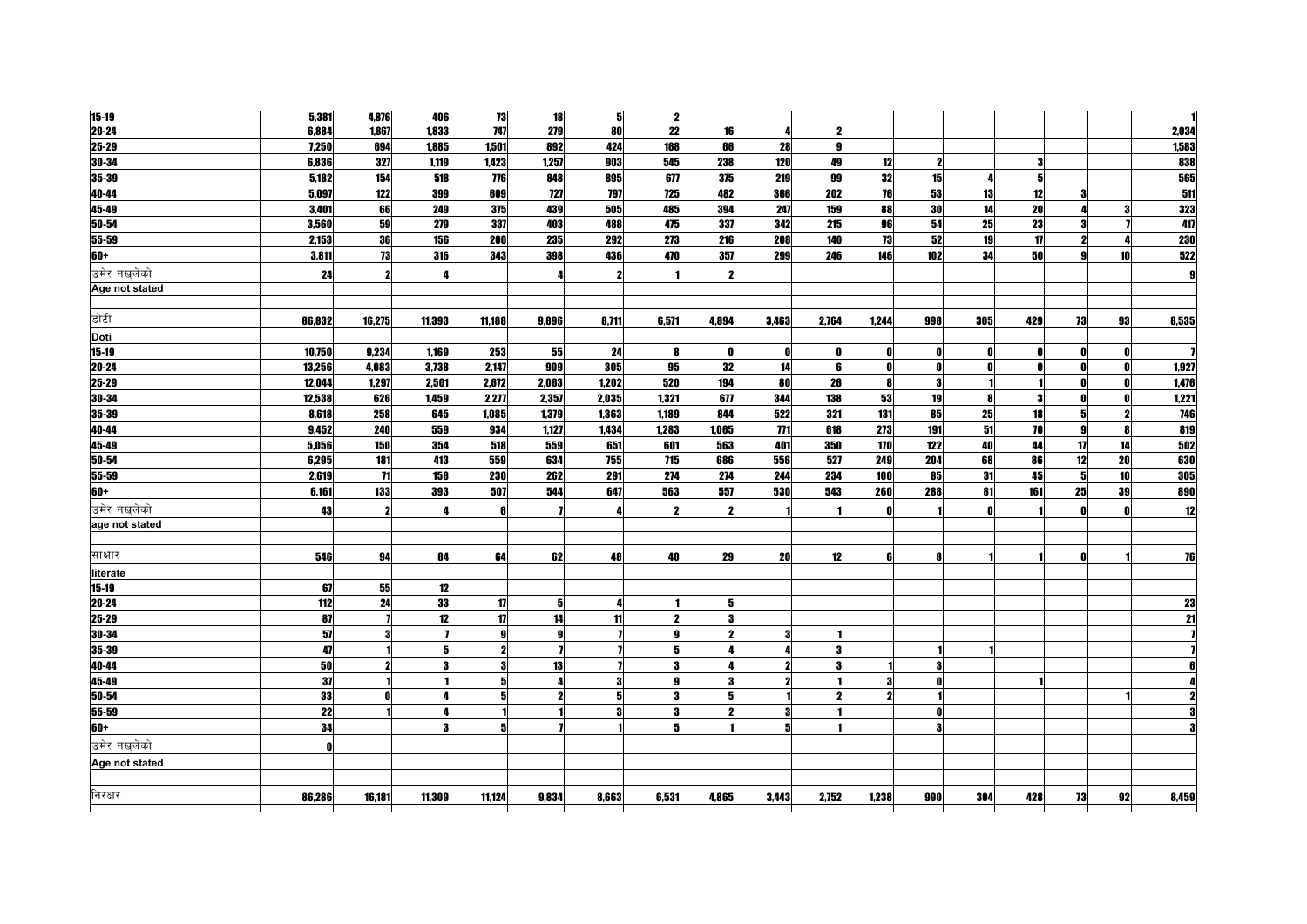| <b>Illiterate</b> |        |              |       |       |              |       |              |       |       |                     |     |              |              |     |          |    |            |
|-------------------|--------|--------------|-------|-------|--------------|-------|--------------|-------|-------|---------------------|-----|--------------|--------------|-----|----------|----|------------|
| $15 - 19$         | 10,683 | 9,179        | 1,157 | 253   | 55           | 24    | 8            |       |       |                     |     |              |              |     |          |    |            |
| $20 - 24$         | 13,144 | 4,059        | 3,705 | 2,130 | 904          | 301   | 94           | 27    | 14    | ĥ                   |     |              |              |     |          |    | 1,904      |
| 25-29             | 11,957 | 1,290        | 2,489 | 2,655 | 2,049        | 1,191 | 518          | 191   | 80    | 26                  |     | 3            |              |     |          |    | 1,455      |
| 30-34             | 12,481 | 623          | 1,452 | 2,268 | 2,348        | 2,028 | 1,312        | 675   | 341   | 137                 | 53  | 19           | -8           | 9   |          |    | 1,214      |
| $35 - 39$         | 8,571  | 257          | 640   | 1,083 | 1,372        | 1,356 | 1,184        | 840   | 518   | 318                 | 131 | 84           | 24           | 18  |          |    | 739        |
| 40-44             | 9,402  | 238          | 556   | 931   | 1,114        | 1,427 | 1,280        | 1,061 | 769   | 615                 | 272 | 188          | 51           | 70  | <b>g</b> |    | 813        |
| 45-49             | 5,019  | 149          | 353   | 513   | 555          | 648   | 592          | 560   | 399   | 349                 | 167 | 122          | 40           | 43  | 17       | 14 | 498        |
| 50-54             | 6,262  | 181          | 409   | 554   | 632          | 750   | 712          | 681   | 555   | 525                 | 247 | 203          | 68           | 86  | 12       | 19 | 628        |
| 55-59             | 2,597  | 70           | 154   | 229   | 261          | 288   | 271          | 272   | 241   | 233                 | 100 | 85           | 31           | 45  | 5        | 10 | <b>302</b> |
| $60+$             | 6,127  | 133          | 390   | 502   | 537          | 646   | 558          | 556   | 525   | 542                 | 260 | 285          | 81           | 161 | 25       | 39 | 887        |
| उमेर नखुलेको      | 43     | 2            |       |       |              |       | $\mathbf{2}$ | 2     |       |                     |     |              |              |     |          |    | 12         |
| Age not stated    |        |              |       |       |              |       |              |       |       |                     |     |              |              |     |          |    |            |
|                   |        |              |       |       |              |       |              |       |       |                     |     |              |              |     |          |    |            |
| बैतडी             | 45.954 | 8.949        | 5.900 | 5.616 | 4,956        | 4,394 | 3,217        | 2,586 | 1,665 | 1,116               | 470 | 269          | 109          | 123 | 26       | 38 | 6,520      |
| <b>Baitadi</b>    |        |              |       |       |              |       |              |       |       |                     |     |              |              |     |          |    |            |
| $15-19$           | 6,962  | 6,019        | 732   | 166   | 29           | -11   | $\mathbf{2}$ | O     |       | Λ                   |     | Λ            | n            |     |          |    |            |
| 20-24             | 7,376  | 1,857        | 1,990 | 1,201 | 479          | 185   | 67           | 28    | 18    |                     | n   | n            | - 0          |     | O.       |    | 1,550      |
| 25-29             | 6,407  | 386          | 1,232 | 1,393 | 1,076        | 649   | 296          | 138   | 46    | 18                  |     | Я            |              |     |          |    | 1,163      |
| 30-34             | 5,864  | 226          | 628   | 954   | 1,059        | 934   | 576          | 315   | 148   | $\boldsymbol{\eta}$ | 28  | 9            | 5            |     |          |    | 900        |
| 35-39             | 4,293  | 132          | 320   | 498   | 636          | 644   | 571          | 461   | 217   | 120                 | 40  | 23           | 11           |     |          |    | 613        |
| 40-44             | 4,025  | 101          | 247   | 379   | 455          | 577   | 492          | 451   | 348   | 220                 | 88  | 44           | 21           | 12  | 51       |    | 579        |
| 45-49             | 2,632  | 52           | 197   | 246   | 303          | 360   | 305          | 308   | 207   | 157                 | 55  | 35           | 16           | 13  | 5        |    | 311        |
| 50-54             | 3,199  | 68           | 217   | 320   | 356          | 442   | 358          | 337   | 278   | 188                 | 87  | 50           | 18           | 31  |          |    | 435        |
| 55-59             | 1,513  | 35           | 96    | 126   | 154          | 176   | 172          | 166   | 130   | 93                  | 55  | 22           | 12           | 20  | 3        |    | 249        |
| $60+$             | 3,647  | 12           | 239   | 330   | 405          | 415   | 374          | 380   | 272   | 241                 | 112 | 83           | 25           | 40  | 3        | 16 | 640        |
| उमेर नखलेको       | 36     |              |       |       |              |       | 4            | 2     |       |                     | n   | $\mathbf{0}$ | $\mathbf{0}$ |     |          |    | 17         |
| age not stated    |        |              |       |       |              |       |              |       |       |                     |     |              |              |     |          |    |            |
|                   |        |              |       |       |              |       |              |       |       |                     |     |              |              |     |          |    |            |
| साक्षार           | 244    | 70           | 42    | 29    | 17           | 12    | 10           | 13    |       | 2                   | n   |              | 0            |     | O        |    | 44         |
| literate          |        |              |       |       |              |       |              |       |       |                     |     |              |              |     |          |    |            |
| $15 - 19$         | 54     | 43           |       |       |              |       |              |       |       |                     |     |              |              |     |          |    |            |
| 20-24             | 61     | $\mathbf{u}$ | 17    | 13    |              |       |              |       |       |                     |     |              |              |     |          |    | 10         |
| 25-29             | 42     |              | 11    |       |              |       | $\mathbf{2}$ |       |       |                     |     |              |              |     |          |    | 12         |
| 30-34             | 19     |              |       |       | 3            |       | 0            |       |       |                     |     |              |              |     |          |    |            |
| 35-39             | 21     | 3            |       |       |              |       | 3            |       |       |                     |     |              |              |     |          |    |            |
| 40-44             | 13     |              |       |       |              |       |              |       |       |                     |     |              |              |     |          |    |            |
| 45-49             | 12     |              |       |       |              |       | $\mathbf{2}$ |       |       |                     |     |              |              |     |          |    |            |
| 50-54             | 11     |              |       |       | $\mathbf{0}$ |       | $\mathbf{2}$ |       |       |                     |     |              |              |     |          |    |            |
| $55 - 59$         | 5      |              |       |       | O            |       | ſ            |       |       |                     |     |              |              |     |          |    |            |
| $60+$             | 6      |              |       |       |              |       |              |       |       |                     |     |              |              |     |          |    |            |
| उमेर नखुलेको      |        |              |       |       |              |       |              |       |       |                     |     |              |              |     |          |    |            |
| Age not stated    |        |              |       |       |              |       |              |       |       |                     |     |              |              |     |          |    |            |
|                   |        |              |       |       |              |       |              |       |       |                     |     |              |              |     |          |    |            |
|                   |        |              |       |       |              |       |              |       |       |                     |     |              |              |     |          |    |            |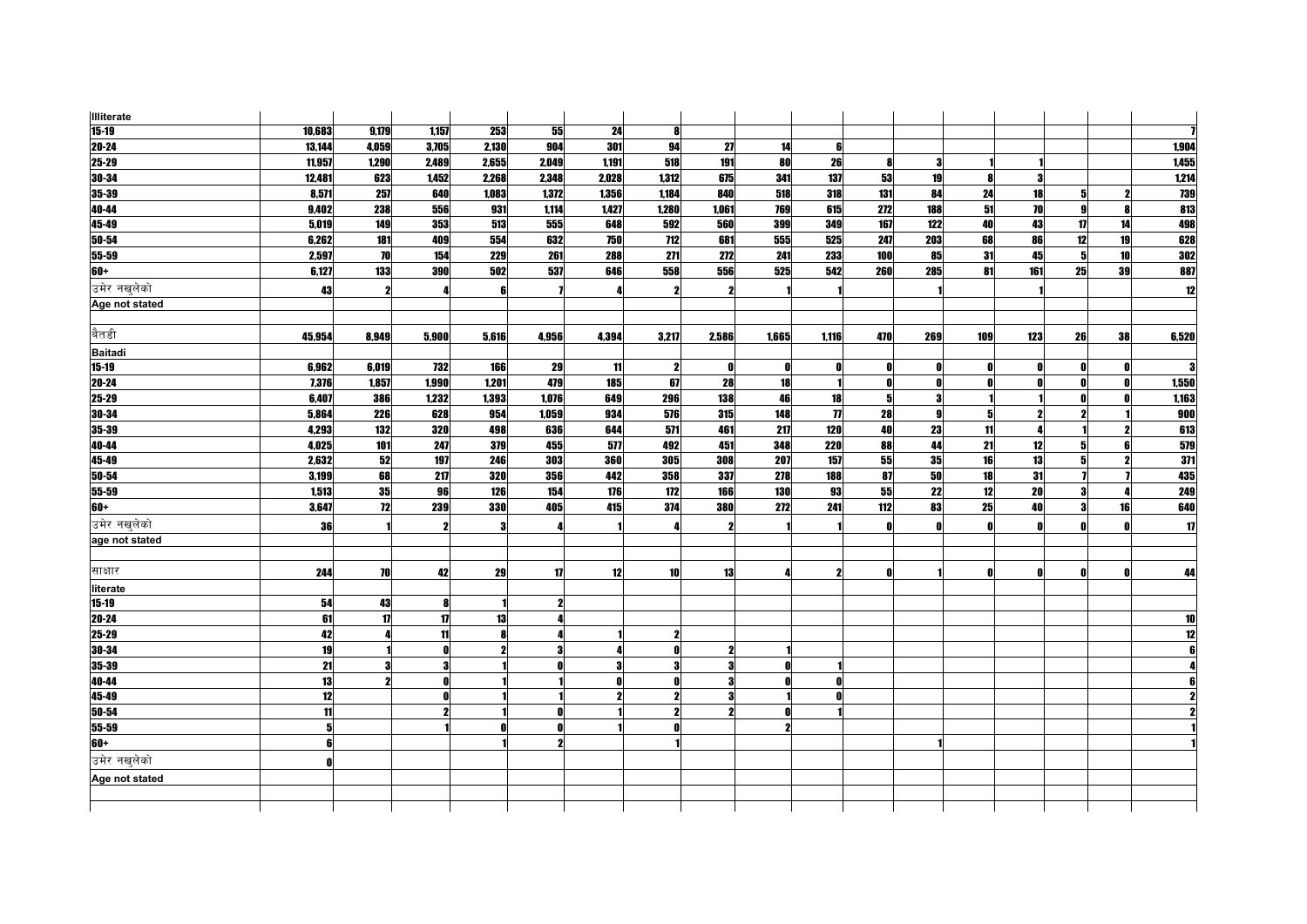| निरक्षर            | 45,710 | 8,879           | 5,858           | 5,587      | 4,939 | 4,382 | 3,207        | 2,573 | 1,661            | 1,114               | 470              | 268 | 109                 | 123 | 26 | 38 | 6,476        |
|--------------------|--------|-----------------|-----------------|------------|-------|-------|--------------|-------|------------------|---------------------|------------------|-----|---------------------|-----|----|----|--------------|
| <b>Illiterate</b>  |        |                 |                 |            |       |       |              |       |                  |                     |                  |     |                     |     |    |    |              |
| $15 - 19$          | 6,908  | 5,976           | 724             | 165        | 27    | 11    | $\mathbf{2}$ |       |                  |                     |                  |     |                     |     |    |    |              |
| $20 - 24$          | 7,315  | 1,840           | 1,973           | 1,188      | 475   | 185   | 67           | 28    | 18               |                     |                  |     |                     |     |    |    | 1,540        |
| $25 - 29$          | 6,365  | 382             | 1,221           | 1,385      | 1,072 | 648   | 294          | 138   | 46               | 18                  | 51               | 3   |                     |     |    |    | 1,151        |
| $30 - 34$          | 5,845  | <b>225</b>      | 628             | 952        | 1,056 | 930   | 576          | 313   | 147              | $\boldsymbol{\eta}$ | 28               | g   | 5                   |     |    |    | 894          |
| 35-39              | 4,272  | 129             | 317             | 497        | 636   | 641   | 568          | 458   | 217              | 119                 | 40               | 23  | 11                  |     |    |    | 609          |
| 40-44              | 4,012  | 99              | 247             | 378        | 454   | 577   | 492          | 448   | 348              | <b>220</b>          | 88               | 44  | 21                  | 12  | 5  |    | 573          |
| 45-49              | 2,620  | 52              | 197             | 245        | 302   | 358   | 303          | 305   | 206              | 157                 | 55               | 35  | $\overline{16}$     | 13  |    |    | 369          |
| 50-54              | 3,188  | 68              | 215             | 319        | 356   | 441   | 356          | 335   | 278              | 187                 | 87               | 50  | 18                  | 31  |    |    | 433          |
| 55-59              | 1,508  | 35              | 95              | 126        | 154   | 175   | 172          | 166   | 128              | 93                  | 55               | 22  | 12                  | 20  |    |    | 248          |
| $60+$              | 3,641  | $\overline{12}$ | 239             | 329        | 403   | 415   | 373          | 380   | 272              | 241                 | $\overline{112}$ | 82  | 25                  | 40  |    | 16 | 639          |
| उमेर नखुलेको       | 36     |                 |                 |            |       |       |              |       |                  |                     |                  |     |                     |     |    |    | $\mathbf{u}$ |
| Age not stated     |        |                 |                 |            |       |       |              |       |                  |                     |                  |     |                     |     |    |    |              |
|                    |        |                 |                 |            |       |       |              |       |                  |                     |                  |     |                     |     |    |    |              |
| डडेलधुरा           | 26,808 | 5,027           | 3,640           | 3,535      | 2,896 | 2,697 | 2,021        | 1,377 | 851              | 652                 | 282              | 244 | 70                  | 73  | 20 | 34 | 3,389        |
| <b>Dandaldhura</b> |        |                 |                 |            |       |       |              |       |                  |                     |                  |     |                     |     |    |    |              |
| $15 - 19$          | 3,923  | 3,385           | 406             | 102        | 24    |       |              | 0     |                  | Λ                   | n                |     | n                   |     |    |    |              |
| $20 - 24$          | 4,198  | 960             | 1,154           | 734        | 322   | 125   | 43           | 10    |                  |                     |                  |     | $\mathbf{r}$        |     |    |    | 848          |
| $25 - 29$          | 3,705  | 201             | 739             | 842        | 612   | 425   | 186          | 62    | 27               | <b>10</b>           | 3                | 3   | 0                   |     |    |    | 594          |
| 30-34              | 3,376  | 134             | 360             | 592        | 583   | 518   | 377          | 236   | 81               | 50                  | $\mathbf{g}$     | 12  | $\boldsymbol{\eta}$ |     |    |    | 418          |
| 35-39              | 2,483  | 76              | 222             | 298        | 338   | 421   | 355          | 212   | 128              | 79                  | 33               | 27  | 5                   |     |    |    | 278          |
| 40-44              | 2,418  | 78              | 166             | 246        | 264   | 368   | 301          | 225   | $\overline{174}$ | 133                 | 56               | 34  | 12                  | R   |    |    | 349          |
| 45-49              | 1,603  | 55              | 125             | <b>160</b> | 161   | 214   | 203          | 167   | 106              | 103                 | 43               | 32  | 19                  | 16  |    |    | <b>196</b>   |
| 50-54              | 1,878  | 50              | 176             | 188        | 205   | 241   | 201          | 189   | 127              | 103                 | 44               | 51  | 13                  | 13  |    |    | 265          |
| 55-59              | 896    | 28              | 72              | 96         | 117   | 96    | 116          | 80    | 62               | 47                  | 25               | 29  | 6                   |     |    |    | 110          |
| $60+$              | 2,305  | 55              | 219             | 275        | 269   | 282   | 236          | 196   | 145              | 126                 | 69               | 54  | 13                  | 22  | R  | 15 | 323          |
| उमेर नखुलेको       | 23     | 5               |                 |            |       | -3    |              |       |                  |                     |                  |     | - 0                 |     |    |    |              |
| age not stated     |        |                 |                 |            |       |       |              |       |                  |                     |                  |     |                     |     |    |    |              |
|                    |        |                 |                 |            |       |       |              |       |                  |                     |                  |     |                     |     |    |    |              |
| साक्षार            | 159    | 42              | 32              | 14         | 17    | 12    | ß            |       |                  |                     |                  |     |                     |     |    |    | 24           |
| literate           |        |                 |                 |            |       |       |              |       |                  |                     |                  |     |                     |     |    |    |              |
| $15 - 19$          | 33     | 26              |                 |            |       |       |              |       |                  |                     |                  |     |                     |     |    |    |              |
| $20 - 24$          | 32     | 10              | 10 <sup>1</sup> |            |       |       |              |       |                  |                     |                  |     |                     |     |    |    |              |
| 25-29              | 20     |                 |                 |            | 3     | 2     | n            |       |                  |                     |                  |     |                     |     |    |    |              |
| $30 - 34$          | 17     |                 |                 |            | 3     |       | $\mathbf{2}$ |       |                  |                     |                  |     |                     |     |    |    |              |
| 35-39              | 10     |                 |                 |            | я     |       |              |       |                  |                     |                  |     |                     |     |    |    |              |
| 40-44              | 14     |                 |                 |            |       |       |              |       |                  |                     |                  |     |                     |     |    |    |              |
| $45-49$            |        |                 |                 |            |       |       | 2            |       |                  |                     |                  |     |                     |     |    |    |              |
| $50 - 54$          |        |                 |                 |            |       |       |              |       |                  |                     |                  |     |                     |     |    |    |              |
| 55-59              |        |                 |                 |            |       |       |              |       |                  |                     |                  |     |                     |     |    |    |              |
| $60+$              | 11     |                 |                 |            |       |       |              |       |                  |                     |                  |     |                     |     |    |    |              |
| उमेर नखलेको        | n      |                 |                 |            |       |       |              |       |                  |                     |                  |     |                     |     |    |    |              |
| Age not stated     |        |                 |                 |            |       |       |              |       |                  |                     |                  |     |                     |     |    |    |              |
|                    |        |                 |                 |            |       |       |              |       |                  |                     |                  |     |                     |     |    |    |              |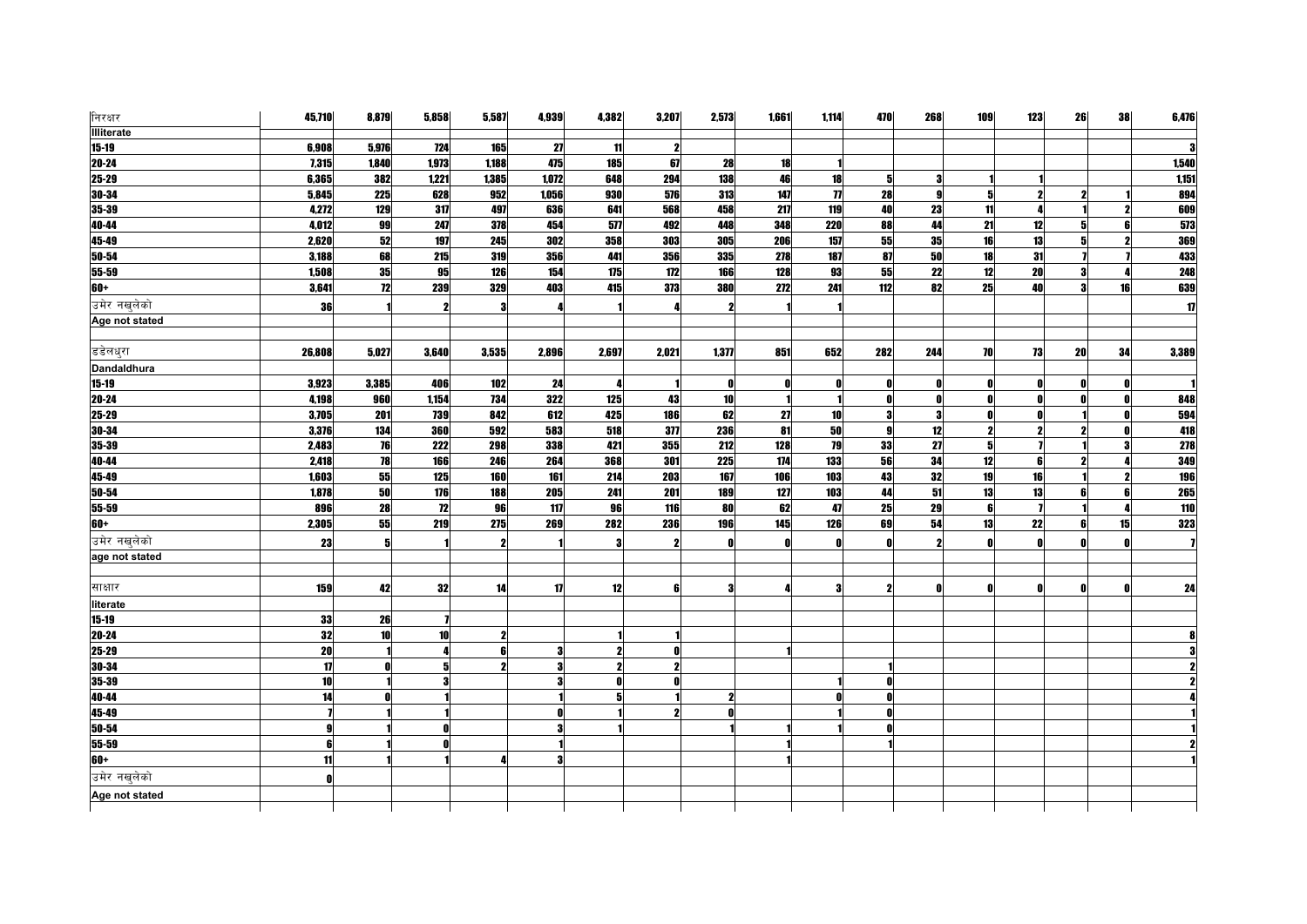| निरक्षर                    | 26.649 | 4,985 | 3,608 | 3,521                   | 2,879               | 2.685        | 2.015 | 1,374        | 847          | 649                 | 280                     | 244   | 70                      | 73           | 20              | 34  | 3,365 |
|----------------------------|--------|-------|-------|-------------------------|---------------------|--------------|-------|--------------|--------------|---------------------|-------------------------|-------|-------------------------|--------------|-----------------|-----|-------|
| <b>Illiterate</b>          |        |       |       |                         |                     |              |       |              |              |                     |                         |       |                         |              |                 |     |       |
| $15 - 19$                  | 3,890  | 3,359 | 399   | 102                     | 24                  |              |       |              |              |                     |                         |       |                         |              |                 |     |       |
| 20-24                      | 4,166  | 950   | 1,144 | 732                     | 322                 | 124          | 42    | 10           |              |                     |                         |       |                         |              |                 |     | 840   |
| 25-29                      | 3,685  | 200   | 735   | 836                     | 609                 | 423          | 186   | 62           | 26           | 10                  | $\bf{3}$                | 3     |                         |              |                 |     | 591   |
| 30-34                      | 3,359  | 134   | 355   | 590                     | 580                 | 516          | 375   | 236          | 81           | 50                  | $\mathbf{a}$            | 12    |                         |              |                 |     | 416   |
| 35-39                      | 2,473  | 75    | 219   | 298                     | 335                 | 421          | 355   | 212          | 128          | 78                  | 33                      | 27    | 5                       |              |                 |     | 276   |
| 40-44                      | 2.404  | 78    | 165   | 246                     | 263                 | 363          | 300   | 223          | 174          | 133                 | 56                      | 34    | 12                      | 6            |                 |     | 345   |
| 45-49                      | 1,596  | 54    | 124   | 160                     | 161                 | 213          | 201   | 167          | 106          | <b>102</b>          | 43                      | 32    | 19                      | 16           |                 |     | 195   |
| 50-54                      | 1,869  | 49    | 176   | 188                     | 202                 | 240          | 201   | 188          | 126          | 102                 | 44                      | 51    | 13                      | 13           |                 |     | 264   |
| 55-59                      | 890    | 27    | 12    | 96                      | 116                 | 96           | 116   | 80           | 61           | 47                  | 24                      | 29    | ĥ                       |              |                 |     | 108   |
| 60+                        | 2,294  | 54    | 218   | 271                     | 266                 | 282          | 236   | 196          | 144          | 126                 | 69                      | 54    | 13                      | 22           |                 | 15  | 322   |
| उमेर नखुलेक <mark>ो</mark> | 23     | 5     |       | 2                       |                     | 3            |       |              |              |                     |                         |       |                         |              |                 |     |       |
| Age not stated             |        |       |       |                         |                     |              |       |              |              |                     |                         |       |                         |              |                 |     |       |
|                            |        |       |       |                         |                     |              |       |              |              |                     |                         |       |                         |              |                 |     |       |
| मध्य भित्री मधेश           | 66,449 | 9,475 | 8,420 | 7,762                   | 6,965               | 6,339        | 5,364 | 4,457        | 3,829        | 2,651               | 2,148                   | 1,300 | 785                     | 422          | 195             | 170 | 6,167 |
| <b>Central Inner Tarai</b> |        |       |       |                         |                     |              |       |              |              |                     |                         |       |                         |              |                 |     |       |
| $15-19$                    | 8,130  | 6.082 | 1.478 | 400                     | 125                 | 27           | 12    | <sup>0</sup> | $\mathbf{u}$ | $\mathbf{a}$        | $\mathbf{0}$            | n     |                         | $\mathbf{r}$ |                 |     | ß     |
| 20-24                      | 10,456 | 1,955 | 3,057 | 2,168                   | 1,070               | 450          | 155   | 56           | 26           | 6                   | $\mathbf{0}$            |       | n                       | O            |                 | n   | 1,513 |
| 25-29                      | 11,228 | 552   | 1,787 | 2,317                   | 2,145               | 1,589        | 875   | 415          | 178          | $\boldsymbol{\eta}$ | 38                      | 13    | $\overline{\mathbf{z}}$ | $\mathbf{2}$ |                 |     | 1,235 |
| 30-34                      | 8,723  | 290   | 707   | 1,029                   | 1,336               | 1,369        | 1,235 | 861          | 529          | 300                 | 164                     | 55    | 27                      | 12           |                 |     | 804   |
| 35-39                      | 6,680  | 166   | 377   | 534                     | 701                 | 904          | 895   | 856          | 710          | 446                 | 308                     | 157   | 74                      | 35           | 10              | R   | 499   |
| 40-44                      | 5,101  | 113   | 279   | 352                     | 403                 | 571          | 575   | 594          | 559          | 420                 | 331                     | 233   | 132                     | 61           | $\overline{23}$ | 23  | 432   |
| 45-49                      | 3,962  | 94    | 156   | 231                     | 317                 | 376          | 426   | 415          | 450          | 339                 | 290                     | 196   | 131                     | 70           | 34              | 30  | 407   |
| 50-54                      | 3,856  | 57    | 187   | 238                     | 286                 | 366          | 380   | 435          | 439          | 366                 | 303                     | 216   | 122                     | 75           | 26              | 23  | 337   |
| 55-59                      | 2,279  | 44    | 113   | 119                     | 156                 | 188          | 237   | 222          | 250          | 215                 | 208                     | 124   | 94                      | 31           | 27              | 20  | 231   |
| 60+                        | 5,820  | 115   | 254   | 352                     | 407                 | 484          | 550   | 591          | 679          | 478                 | 500                     | 304   | 203                     | 134          | 12              | 60  | 637   |
| उमेर नखलेको                | 214    |       | 25    | 22                      | 19                  | 15           | 24    | 12           | -9           |                     | 6                       |       | n                       | 2            |                 |     | 66    |
| age not stated             |        |       |       |                         |                     |              |       |              |              |                     |                         |       |                         |              |                 |     |       |
|                            |        |       |       |                         |                     |              |       |              |              |                     |                         |       |                         |              |                 |     |       |
| साक्षार                    | 474    | 106   | 72    | 69                      | 39                  | 31           | 22    | 15           | 18           | ß                   | 5                       |       |                         | 2            |                 |     | 85    |
| literate                   |        |       |       |                         |                     |              |       |              |              |                     |                         |       |                         |              |                 |     |       |
| $15-19$                    | 103    | 73    | 22    | 5 <sup>1</sup>          | $\boldsymbol{\eta}$ |              |       |              |              |                     |                         |       |                         |              |                 |     |       |
| 20-24                      | 110    | 21    | 26    | 27                      | 13                  | 3            |       |              |              |                     |                         |       |                         |              |                 |     | 19    |
| 25-29                      | 85     |       |       | $\overline{20}$         | 10                  | 12           |       | ,            |              |                     |                         |       |                         |              |                 |     | 24    |
| 30-34                      | 69     |       |       | 11                      | 6                   |              |       |              |              |                     | 2                       |       |                         |              |                 |     | 14    |
| 35-39                      | 42     |       |       |                         | $\mathbf{r}$        |              | 5     | 3            |              |                     | $\overline{\mathbf{z}}$ |       |                         |              |                 |     | 11    |
| 40-44                      | 22     | 2     |       |                         | $\mathbf{r}$        | 3            |       |              |              |                     |                         |       |                         |              |                 |     |       |
| 45-49                      | 14     | n     |       | $\overline{\mathbf{3}}$ | $\boldsymbol{\eta}$ | Ω            |       | 2            |              |                     |                         |       |                         | n            |                 |     |       |
| $50 - 54$                  | 11     |       |       | n                       |                     | $\mathbf{0}$ |       |              |              |                     |                         |       |                         | $\mathbf{0}$ |                 |     |       |
| 55-59                      |        |       |       |                         |                     |              |       |              |              |                     |                         |       |                         |              |                 |     |       |
| 60+                        |        |       |       |                         |                     |              |       |              |              |                     |                         |       |                         |              |                 |     |       |
| उमेर नखलेको                |        |       |       |                         |                     |              |       |              |              |                     |                         |       |                         |              |                 |     |       |
|                            |        |       |       |                         |                     |              |       |              |              |                     |                         |       |                         |              |                 |     |       |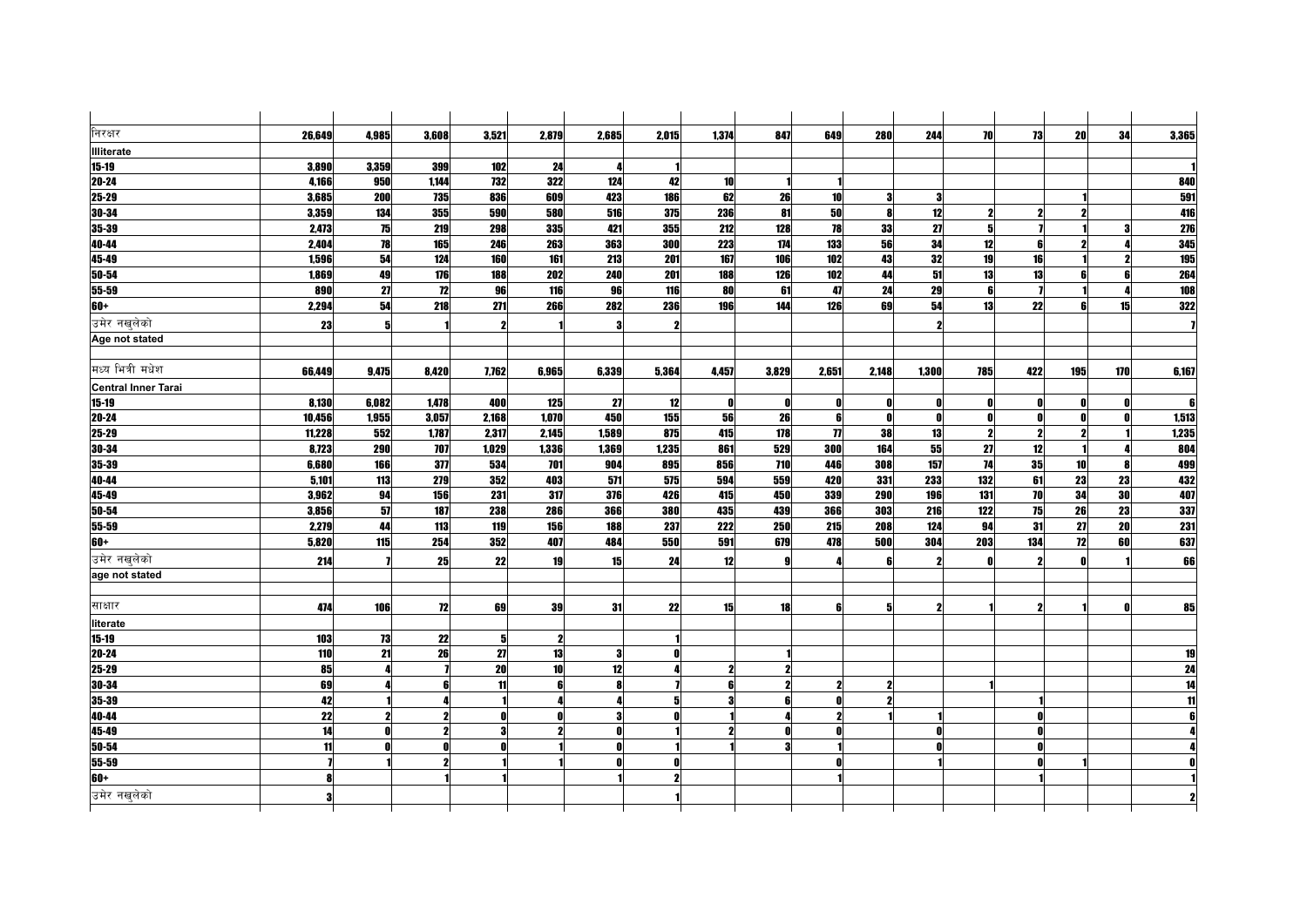| Age not stated    |        |       |                   |       |       |       |            |                  |       |                     |       |              |              |     |                 |     |            |
|-------------------|--------|-------|-------------------|-------|-------|-------|------------|------------------|-------|---------------------|-------|--------------|--------------|-----|-----------------|-----|------------|
| निरक्षर           | 65,975 | 9,369 | 8,348             | 7,693 | 6,926 | 6,308 | 5,342      | 4,442            | 3,811 | 2,645               | 2,143 | 1,298        | 784          | 420 | 194             | 170 | 6,082      |
| <b>Illiterate</b> |        |       |                   |       |       |       |            |                  |       |                     |       |              |              |     |                 |     |            |
| $15 - 19$         | 8,027  | 6,009 | 1,456             | 395   | 123   | 27    | 11         |                  |       |                     |       |              |              |     |                 |     | ß          |
| 20-24             | 10,346 | 1,934 | 3.031             | 2,141 | 1,057 | 447   | 155        | 56               | 25    | 6                   |       |              |              |     |                 |     | 1,494      |
| $25 - 29$         | 11,143 | 548   | 1,780             | 2,297 | 2,135 | 1,577 | 871        | 413              | 176   | $\boldsymbol{\eta}$ | 38    | 13           | 2            |     |                 |     | 1,211      |
| 30-34             | 8,654  | 286   | 701               | 1,018 | 1,330 | 1,361 | 1,228      | 855              | 527   | 298                 | 162   | $55\,$       | 26           | 12  |                 |     | 790        |
| 35-39             | 6,638  | 165   | 373               | 533   | 697   | 900   | 890        | 853              | 704   | 446                 | 306   | 157          | 74           | 34  | 10              |     | 488        |
| 40-44             | 5,079  | 111   | $\overline{2\pi}$ | 352   | 403   | 568   | 575        | 593              | 555   | 418                 | 330   | 232          | 132          | 61  | $\overline{23}$ | 23  | 426        |
| 45-49             | 3,948  | 94    | 154               | 228   | 315   | 376   | 425        | 413              | 450   | 339                 | 290   | 196          | 131          | 70  | 34              | 30  | 403        |
| 50-54             | 3,845  | 57    | 187               | 238   | 285   | 366   | <b>379</b> | 434              | 436   | <b>365</b>          | 303   | 216          | 122          | 75  | 26              | 23  | 333        |
| 55-59             | 2,272  | 43    | 111               | 118   | 155   | 188   | 237        | $\overline{222}$ | 250   | 215                 | 208   | 123          | 94           | 31  | 26              | 20  | <b>231</b> |
| $60+$             | 5,812  | 115   | 253               | 351   | 407   | 483   | 548        | 591              | 679   | 477                 | 500   | 304          | 203          | 133 | 72              | 60  | 636        |
| उमेर नखलेको       | 211    |       | 25                | 22    | 19    | 15    | 23         | 12               |       |                     |       | 2            |              |     |                 |     | 64         |
| Age not stated    |        |       |                   |       |       |       |            |                  |       |                     |       |              |              |     |                 |     |            |
| चिसापानी          | 43,739 | 6,864 | 5,385             | 4,950 | 4,496 | 4,163 | 3,595      | 3,035            | 2,687 | 1,781               | 1.541 | 889          | 578          | 263 | 159             | 99  | 3,254      |
| Chisapani         |        |       |                   |       |       |       |            |                  |       |                     |       |              |              |     |                 |     |            |
| $15-19$           | 5,715  | 4,406 | 974               | 255   | 59    | 13    | 3          | O                | 0     | Λ                   |       | Λ            | - 0          |     |                 |     | 5          |
| 20-24             | 6,798  | 1,369 | 2,004             | 1,409 | 681   | 256   | 78         | 33               | 15    |                     | n     | N            | - 0          |     | a               |     | 943        |
| 25-29             | 7,128  | 418   | 1,154             | 1,449 | 1,432 | 1,059 | 573        | 245              | 103   | 30                  | 17    | 3            |              |     |                 |     | 637        |
| 30-34             | 5,298  | 198   | 416               | 621   | 804   | 892   | 818        | 565              | 328   | 167                 | 87    | 17           | R            |     |                 |     | 365        |
| 35-39             | 4,174  | 127   | 209               | 318   | 401   | 545   | 581        | 584              | 486   | 309                 | 209   | 96           | 49           | 12  | <b>g</b>        |     | 237        |
| 40-44             | 3,270  | 93    | 160               | 226   | 255   | 362   | 355        | 372              | 390   | 295                 | 237   | 156          | 100          | 40  | 17              | 11  | <b>201</b> |
| 45-49             | 2,745  | 74    | 103               | 162   | 232   | 256   | <b>282</b> | 291              | 341   | 228                 | 222   | 157          | 100          | 50  | 25              | 17  | <b>205</b> |
| 50-54             | 2,689  | 46    | 118               | 168   | 197   | 257   | 283        | 313              | 318   | 246                 | 234   | 155          | 97           | 49  | 20              | 14  | 174        |
| 55-59             | 1,627  | 39    | 79                | 84    | 111   | 134   | <b>186</b> | 169              | 191   | 164                 | 160   | 83           | 67           | 14  | 21              | 15  | 110        |
| $60+$             | 4,255  | 91    | 167               | 254   | 321   | 388   | 430        | 459              | 515   | <b>340</b>          | 374   | 222          | 156          | 91  | 48              | 38  | 361        |
| उमेर नखलेको       | 40     | 3     |                   |       | 3     |       | 6          |                  | Λ     |                     |       | $\mathbf{0}$ | $\mathbf{0}$ | Λ   | n               | n   | 16         |
| age not stated    |        |       |                   |       |       |       |            |                  |       |                     |       |              |              |     |                 |     |            |
| साक्षार           | 181    | 54    | 26                | 21    | 11    | 15    | 10         | 5                |       |                     |       | Λ            | $\mathbf{0}$ |     | 27              |     | O          |
| literate          |        |       |                   |       |       |       |            |                  |       |                     |       |              |              |     |                 |     |            |
| $15 - 19$         | 47     | 35    |                   |       |       |       |            |                  |       |                     |       |              |              |     |                 |     |            |
| 20-24             | 38     |       |                   |       |       |       |            |                  |       |                     |       |              |              |     |                 |     |            |
| $25 - 29$         | 26     | 3     |                   |       |       |       | 3          |                  |       |                     |       |              |              |     |                 |     |            |
| 30-34             | 26     |       |                   |       |       |       |            |                  |       |                     |       |              |              |     |                 |     |            |
| 35-39             | 14     |       |                   |       |       |       |            |                  |       |                     |       |              |              |     |                 |     |            |
| 40-44             | 12     |       |                   |       | 0     | 3     | Û          |                  |       |                     |       |              |              |     |                 |     |            |
| 45-49             |        | n     |                   |       |       | Λ     | n          |                  |       |                     |       |              |              |     |                 |     |            |
| 50-54             |        |       |                   |       |       | Λ     |            |                  |       | Λ                   |       |              |              |     |                 |     |            |
| 55-59             | 3      |       |                   |       |       | O     | Û          |                  |       | n                   |       |              |              |     |                 |     |            |
| $60+$             |        |       |                   |       |       |       |            |                  |       |                     |       |              |              |     |                 |     |            |
|                   |        |       |                   |       |       |       |            |                  |       |                     |       |              |              |     |                 |     |            |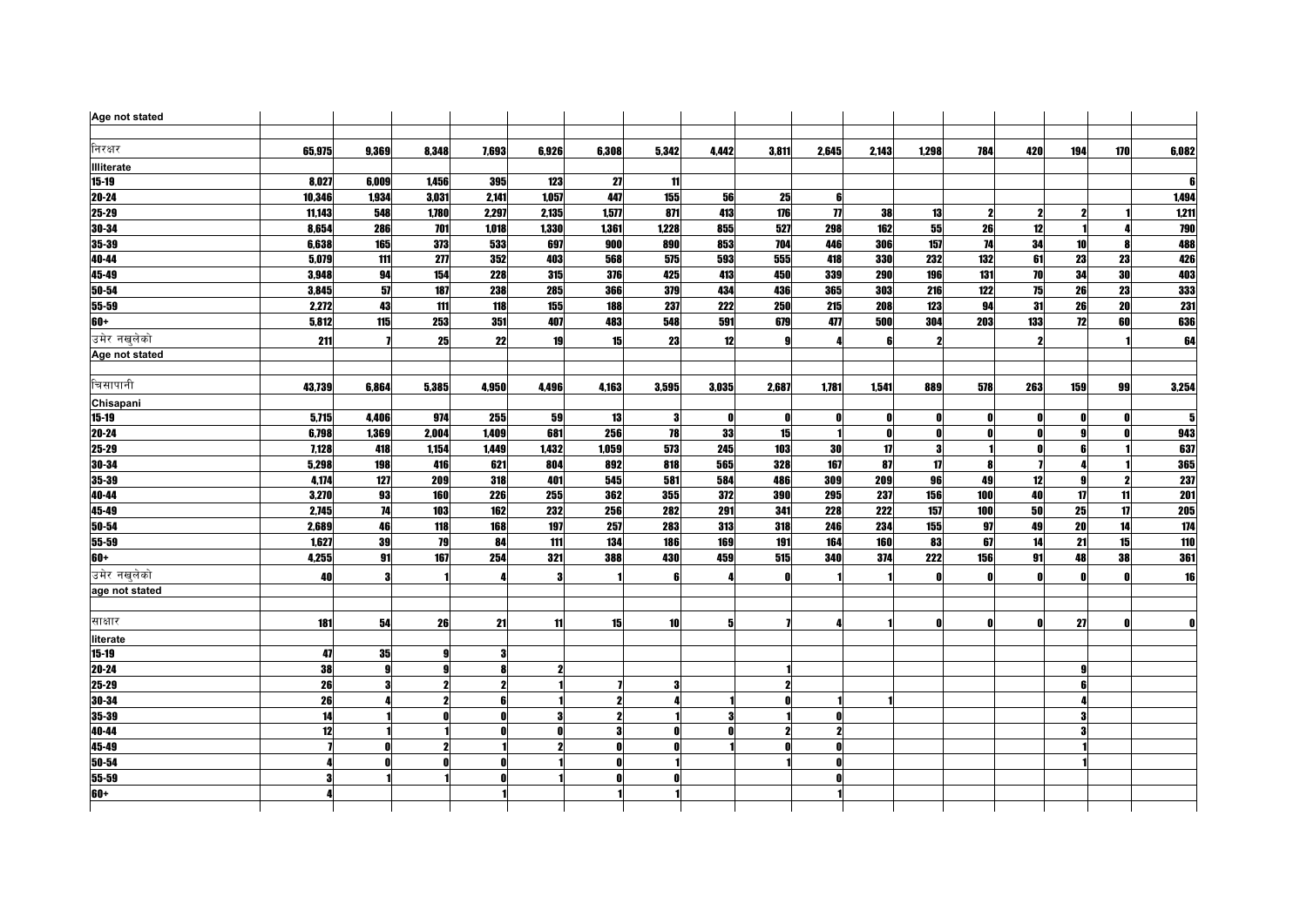| उमेर नखुलेको   | 0      |       |           |       |                 |       |            |              |                     |              |       |                         |              |     |     |              |                  |
|----------------|--------|-------|-----------|-------|-----------------|-------|------------|--------------|---------------------|--------------|-------|-------------------------|--------------|-----|-----|--------------|------------------|
| Age not stated |        |       |           |       |                 |       |            |              |                     |              |       |                         |              |     |     |              |                  |
| निरक्षर        |        |       |           |       |                 |       |            |              |                     |              |       |                         |              |     |     |              |                  |
|                | 43,558 | 6,810 | 5,359     | 4,929 | 4,485           | 4,148 | 3,585      | 3,030        | 2,680               | 1,777        | 1,540 | 889                     | 578          | 263 | 132 | 99           | 3,254            |
| Illiterate     |        |       |           |       |                 |       |            |              |                     |              |       |                         |              |     |     |              |                  |
| $15 - 19$      | 5,668  | 4,371 | 965       | 252   | 59              | 13    | 3          |              |                     |              |       |                         |              |     |     |              |                  |
| $20 - 24$      | 6,760  | 1,360 | 1,995     | 1,401 | 679             | 256   | 78         | 33           | 14                  |              |       |                         |              |     |     |              | 943              |
| 25-29          | 7,102  | 415   | 1,152     | 1,447 | 1,431           | 1,052 | 570        | 245          | 101                 | 30           | 17    | 3                       |              |     |     |              | 637              |
| 30-34          | 5,272  | 194   | 414       | 615   | 803             | 890   | 814        | 564          | 328                 | 166          | 86    | 17                      | -81          |     |     |              | 365              |
| $35 - 39$      | 4.160  | 126   | 209       | 318   | 398             | 543   | <b>580</b> | 581          | 485                 | 309          | 209   | 96                      | 49           | 12  | ĥ   |              | 237              |
| 40-44          | 3,258  | 92    | 159       | 226   | 255             | 359   | 355        | 372          | 388                 | 293          | 237   | 156                     | 100          | 40  | 14  | 11           | 201              |
| 45-49          | 2,738  | 74    | 101       | 161   | <b>230</b>      | 256   | 282        | <b>290</b>   | 341                 | 228          | 222   | 157                     | 100          | 50  | 24  | $\mathbf{u}$ | <b>205</b>       |
| $50 - 54$      | 2,685  | 46    | 118       | 168   | 196             | 257   | 282        | 313          | 317                 | 246          | 234   | 155                     | 97           | 49  | 19  | 14           | 174              |
| 55-59          | 1,624  | 38    | 78        | 84    | 110             | 134   | 186        | 169          | 191                 | 164          | 160   | 83                      | 67           | 14  | 21  | 15           | 110              |
| 60+            | 4,251  | 91    | 167       | 253   | 321             | 387   | 429        | 459          | 515                 | 339          | 374   | 222                     | 156          | 91  | 48  | 38           | 361              |
| उमेर नखुलेको   | 40     | 3     |           |       | 3               |       | 6          |              |                     |              |       |                         |              |     |     |              | 16               |
| Age not stated |        |       |           |       |                 |       |            |              |                     |              |       |                         |              |     |     |              |                  |
|                |        |       |           |       |                 |       |            |              |                     |              |       |                         |              |     |     |              |                  |
| चितवन          | 17,923 | 2,104 | 2,452     | 2,207 | 1,935           | 1,671 | 1,330      | 1,063        | 853                 | 649          | 465   | 292                     | 151          | 127 | 48  | 59           | 2,517            |
| Chitawan       |        |       |           |       |                 |       |            |              |                     |              |       |                         |              |     |     |              |                  |
| $15-19$        | 1.986  | 1,405 | 406       | 112   | 46              | 8     | -8         | $\mathbf{r}$ | 0                   | n            | 0     | O                       | O            | Ω   | Λ   |              |                  |
| $20 - 24$      | 2.909  | 465   | 835       | 602   | 283             | 140   | 56         | 16           |                     | $\mathbf{3}$ | O     | <sup>0</sup>            | O            | Λ   | Λ   |              | 502              |
| $25 - 29$      | 3,124  | 88    | 508       | 661   | 548             | 387   | 206        | 106          | 43                  | 25           | 16    | 6                       |              |     |     |              | 527              |
| 30-34          | 2,649  | 57    | 242       | 330   | 436             | 375   | 299        | 207          | 146                 | 81           | 52    | 23                      |              | 3   |     | $\mathbf{2}$ | 388              |
| 35-39          | 1,989  | 28    | 137       | 170   | 240             | 291   | 260        | 215          | 169                 | 100          | 73    | 32                      | 17           | 19  | 3   |              | <b>230</b>       |
| 40-44          | 1,445  | 18    | 97        | 100   | 116             | 165   | 171        | 170          | 140                 | 92           | 70    | 55                      | 24           | 14  |     | 10           | 196              |
| $45 - 49$      | 974    | 13    | 42        | 55    | 73              | 92    | 106        | 102          | 81                  | 91           | 49    | 33                      | 25           | 17  |     | 11           | $\overline{1}$   |
| 50-54          | 922    | 8     | 60        | 57    | $\overline{11}$ | 93    | 71         | 96           | 94                  | 95           | 54    | 45                      | 16           | 20  | 6   | 6            | <b>130</b>       |
| $55 - 59$      | 522    | 5     | <b>30</b> | 29    | 36              | 37    | 43         | 42           | 45                  | 42           | 41    | 31                      | 18           | 14  |     |              | 102              |
| 60+            | 1,258  | 16    | 74        | 75    | 12              | 73    | 96         | 103          | 122                 | 117          | 106   | 65                      | 43           | 37  | 19  | 21           | $\overline{219}$ |
| उमेर नखलेको    | 145    |       | 21        | 16    | 14              | 10    | 14         | 6            | 6                   | 3            |       | $\overline{\mathbf{z}}$ | $\mathbf{r}$ |     |     |              | 45               |
| age not stated |        |       |           |       |                 |       |            |              |                     |              |       |                         |              |     |     |              |                  |
|                |        |       |           |       |                 |       |            |              |                     |              |       |                         |              |     |     |              |                  |
| साक्षार        | 266    | 50    | 41        | 41    | 25              | 15    | 10         | 6            | 11                  | 2            |       |                         | $\mathbf{0}$ |     |     | n            | 57               |
| literate       |        |       |           |       |                 |       |            |              |                     |              |       |                         |              |     |     |              |                  |
| $15 - 19$      | 52     | 37    | 11        |       |                 |       |            |              |                     |              |       |                         |              |     |     |              |                  |
| $20 - 24$      | 64     | 11    | 16        | 16    | g               |       | 0          |              |                     |              |       |                         |              |     |     |              | 10               |
| 25-29          | 54     |       |           | 15    | g               | 5     |            |              |                     |              |       |                         |              |     |     |              | 18               |
| 30-34          | 39     |       |           |       |                 |       |            |              | $\mathbf{2}$        |              |       |                         |              |     |     |              |                  |
| $35 - 39$      | 25     |       |           |       |                 |       |            |              | 5                   |              |       |                         |              |     |     |              |                  |
| 40-44          |        |       |           |       |                 |       |            |              | $\boldsymbol{\eta}$ |              |       |                         |              |     |     |              |                  |
| $45 - 49$      |        |       |           |       |                 |       |            |              |                     |              |       |                         |              |     |     |              |                  |
| 50-54          |        |       |           |       |                 |       |            |              |                     |              |       |                         |              |     |     |              |                  |
| 55-59          |        |       |           |       |                 |       |            |              |                     |              |       |                         |              |     |     |              |                  |
|                |        |       |           |       |                 |       |            |              |                     |              |       |                         |              |     |     |              |                  |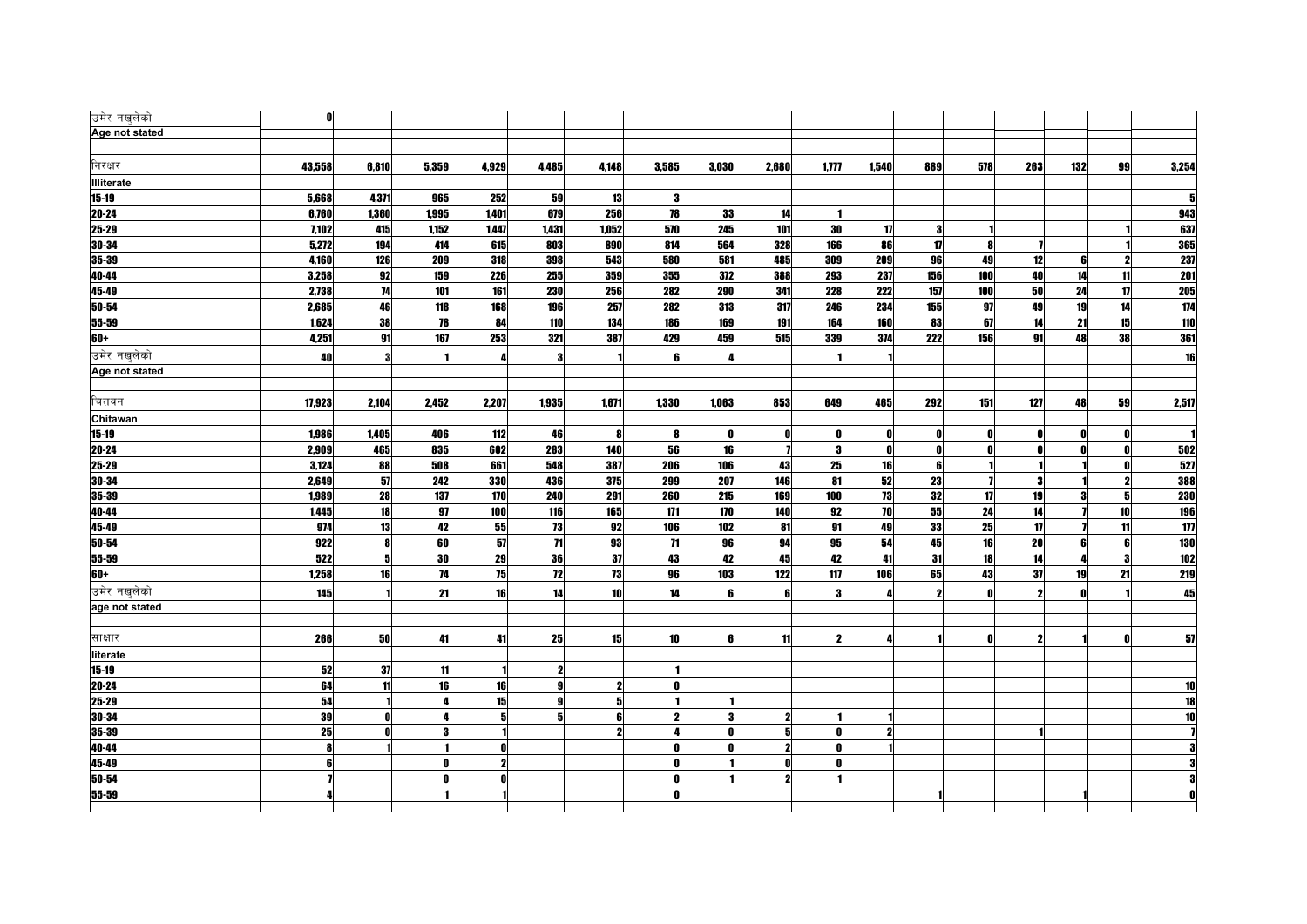| $60+$             | 4          |                         |                  |       |                         |       |                 |                 |     |                 |                 |              |              |                         |    |    |                 |
|-------------------|------------|-------------------------|------------------|-------|-------------------------|-------|-----------------|-----------------|-----|-----------------|-----------------|--------------|--------------|-------------------------|----|----|-----------------|
| उमेर नखलेको       | 3          |                         |                  |       |                         |       |                 |                 |     |                 |                 |              |              |                         |    |    |                 |
| Age not stated    |            |                         |                  |       |                         |       |                 |                 |     |                 |                 |              |              |                         |    |    |                 |
|                   |            |                         |                  |       |                         |       |                 |                 |     |                 |                 |              |              |                         |    |    |                 |
| निरक्षर           | 17,657     | 2,054                   | 2,411            | 2,166 | 1,910                   | 1,656 | 1,320           | 1,057           | 842 | 647             | 461             | 291          | 151          | 125                     | 47 | 59 | 2,460           |
| <b>Illiterate</b> |            |                         |                  |       |                         |       |                 |                 |     |                 |                 |              |              |                         |    |    |                 |
| $15 - 19$         | 1,934      | 1,368                   | 395              | 111   | 44                      | 8     |                 |                 |     |                 |                 |              |              |                         |    |    |                 |
| $20 - 24$         | 2,845      | 454                     | 819              | 586   | 274                     | 138   | 56              | 16              |     | 3               |                 |              |              |                         |    |    | 492             |
| 25-29             | 3,070      | 87                      | 504              | 646   | 539                     | 382   | 205             | 105             | 43  | 25              | 16              | 6            |              |                         |    |    | 509             |
| 30-34             | 2,610      | 57                      | 238              | 325   | 431                     | 369   | 297             | 204             | 144 | 80              | 51              | 23           |              | 3                       |    |    | 378             |
| 35-39             | 1,964      | 28                      | 134              | 169   | 240                     | 289   | 256             | 215             | 164 | 100             | $\overline{11}$ | 32           | 17           | 18                      |    |    | <b>223</b>      |
| 40-44             | 1,437      | $\mathbf{u}$            | 96               | 100   | 116                     | 165   | 171             | 170             | 138 | 92              | 69              | 55           | 24           | 14                      |    | 10 | 193             |
| 45-49             | 968        | 13                      | 42               | 53    | 73                      | 92    | 106             | 101             | 81  | 91              | 49              | $\bf 33$     | 25           | $\mathbf{u}$            |    | 11 | 174             |
| $50 - 54$         | 915        | 8                       | 60               | 57    | $\overline{\mathbf{r}}$ | 93    | $\overline{11}$ | 95              | 92  | 94              | 54              | 45           | 16           | 20                      | ĥ  |    | 127             |
| 55-59             | 518        | 5                       | 29               | 28    | 36                      | 37    | 43              | 42              | 45  | 42              | 41              | 30           | 18           | 14                      | 3  |    | 102             |
| 60+               | 1,254      | 16                      | 73               | 75    | 12                      | 73    | 95              | 103             | 122 | 117             | 106             | 65           | 43           | 36                      | 19 | 21 | <b>218</b>      |
| उमेर नखुलेको      | 142        |                         | 21               | 16    | 14                      | 10    | 13              | 6               | ĥ   | 3               |                 |              |              |                         |    |    | 43              |
| Age not stated    |            |                         |                  |       |                         |       |                 |                 |     |                 |                 |              |              |                         |    |    |                 |
|                   |            |                         |                  |       |                         |       |                 |                 |     |                 |                 |              |              |                         |    |    |                 |
| नवलपुर            | 4,787      | 507                     | 583              | 605   | 534                     | 505   | 439             | 359             | 289 | 221             | 142             | 119          | 56           | 32                      | 15 | 12 | 369             |
| Nawalpur          |            |                         |                  |       |                         |       |                 |                 |     |                 |                 |              |              |                         |    |    |                 |
| $15 - 19$         | 429        | 271                     | 98               | 33    | 20                      | 6     |                 | O               | Λ   | Û               |                 | $\mathbf{0}$ | $\mathbf{0}$ | Λ                       | Ω  |    | $\mathbf{0}$    |
| $20 - 24$         | 749        | 121                     | 218              | 157   | 106                     | 54    | 21              |                 |     | $\mathbf{2}$    |                 | Λ            | $\mathbf{0}$ |                         |    |    | 59              |
| 25-29             | 976        | 46                      | 125              | 207   | 165                     | 143   | 96              | 64              | 32  | 22              | 5               |              | $\mathbf{0}$ |                         |    |    | 65              |
| 30-34             | 776        | 35                      | 49               | 78    | 96                      | 102   | 118             | 89              | 55  | 52              | 25              | 15           | 12           | 2                       |    |    | 47              |
| 35-39             | 517        | 11                      | 31               | 46    | 60                      | 68    | 54              | ${\bf 57}$      | 55  | 37              | 26              | 29           | 8            |                         |    |    | 29              |
| 40-44             | 386        | $\overline{\mathbf{2}}$ | 22               | 26    | 32                      | 44    | 49              | 52              | 29  | 33              | 24              | 22           | 8            |                         | 2  |    |                 |
| 45-49             | 243        |                         | 11               | 14    | 12                      | 28    | 38              | $\overline{22}$ | 28  | $\overline{20}$ | 19              | 6            | 6            | 3                       | 3  |    | $\frac{32}{24}$ |
| $50 - 54$         | 245        | 3                       | $\boldsymbol{9}$ | 13    | 18                      | 16    | 26              | 26              | 27  | 25              | 15              | 16           | 9            | ĥ                       |    |    | 32              |
| $55 - 59$         | <b>130</b> | 0                       | 4                | 6     | 9                       | 17    | 8               | 11              | 14  | $\mathbf{g}$    | $\mathbf{z}$    | 10           | 9            | $\overline{\mathbf{3}}$ | 2  |    | 19              |
| $60+$             | 307        | 8                       | 13               | 23    | 14                      | 23    | 24              | 29              | 42  | 21              | 20              | 17           | $\mathbf{a}$ | ĥ                       | 51 |    | 51              |
| उमेर नखुलेको      | 29         | 3                       | 3                |       | 2                       |       |                 |                 | 3   | ſ               |                 | $\mathbf{a}$ | $\mathbf{a}$ |                         |    |    | 5               |
| age not stated    |            |                         |                  |       |                         |       |                 |                 |     |                 |                 |              |              |                         |    |    |                 |
| साक्षार           | 27         | 2                       | 5 <sub>l</sub>   |       | я                       |       | $\mathbf{2}$    |                 | Λ   | Ω               | n               |              |              |                         |    |    |                 |
| literate          |            |                         |                  |       |                         |       |                 |                 |     |                 |                 |              |              |                         |    |    |                 |
| $15 - 19$         | Д          |                         | 2                |       |                         |       |                 |                 |     |                 |                 |              |              |                         |    |    |                 |
| $20 - 24$         | Я          |                         |                  |       | 9                       |       | 0               |                 |     |                 |                 |              |              |                         |    |    |                 |
| 25-29             | 5          |                         |                  |       | $\mathbf{0}$            |       | $\mathbf{0}$    |                 |     |                 |                 |              |              |                         |    |    |                 |
| $30 - 34$         |            |                         |                  |       |                         |       |                 |                 |     |                 |                 |              |              |                         |    |    |                 |
| 35-39             |            |                         |                  |       |                         |       | n               |                 |     |                 |                 |              |              |                         |    |    |                 |
| 40-44             | 2          |                         |                  |       |                         |       | $\mathbf{r}$    |                 |     |                 |                 |              |              |                         |    |    |                 |
| 45-49             |            |                         |                  |       |                         |       |                 |                 |     |                 |                 |              |              |                         |    |    |                 |
| 50-54             |            |                         |                  |       |                         |       |                 |                 |     |                 |                 |              |              |                         |    |    |                 |
|                   |            |                         |                  |       |                         |       |                 |                 |     |                 |                 |              |              |                         |    |    |                 |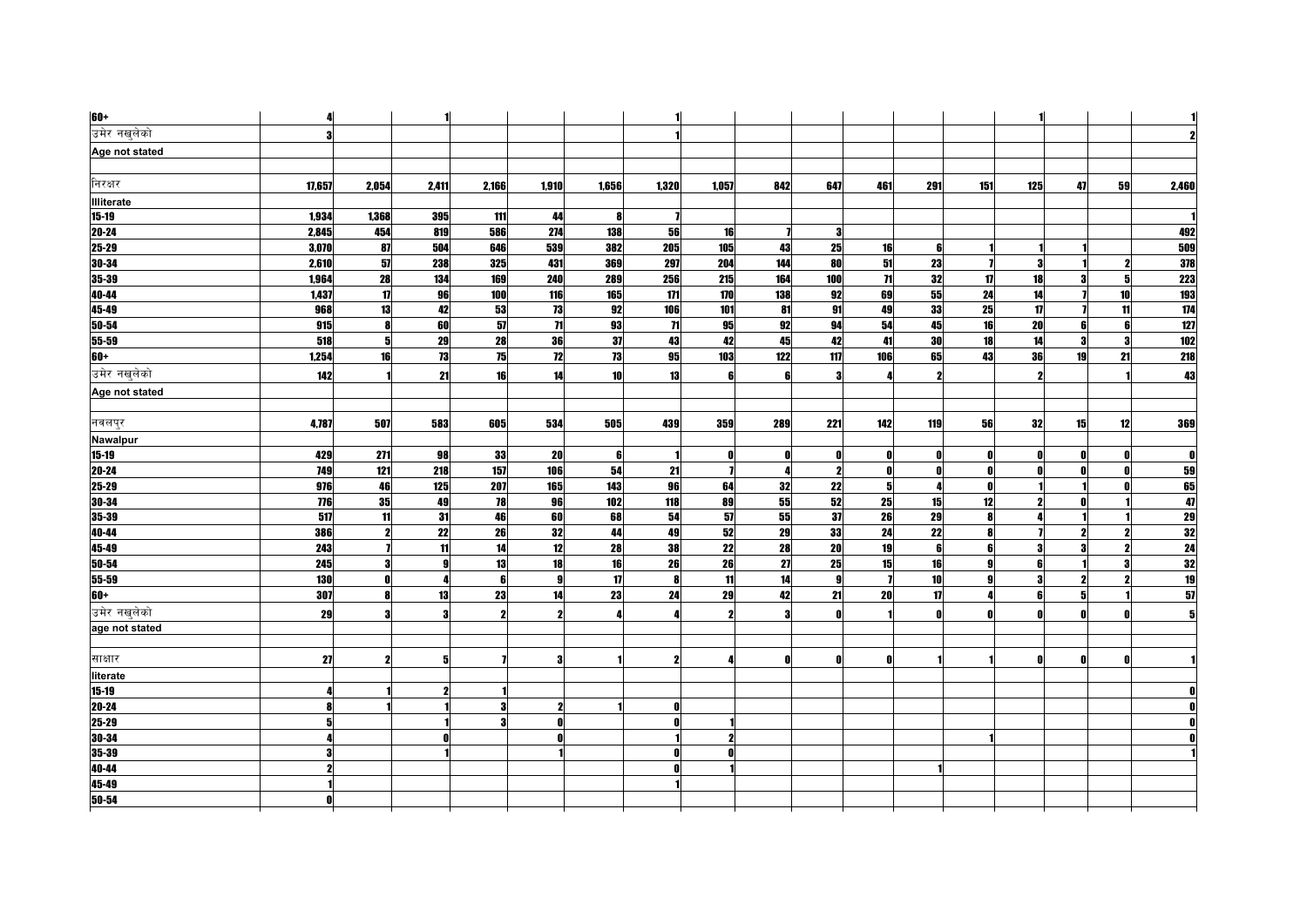| 55-59                      | 0            |                     |                         |       |       |       |              |       |              |                     |     |            |                  |     |                 |    |                 |
|----------------------------|--------------|---------------------|-------------------------|-------|-------|-------|--------------|-------|--------------|---------------------|-----|------------|------------------|-----|-----------------|----|-----------------|
| 60+                        | $\mathbf{0}$ |                     |                         |       |       |       |              |       |              |                     |     |            |                  |     |                 |    |                 |
| उमेर नखुलेको               | 0            |                     |                         |       |       |       |              |       |              |                     |     |            |                  |     |                 |    |                 |
| Age not stated             |              |                     |                         |       |       |       |              |       |              |                     |     |            |                  |     |                 |    |                 |
|                            |              |                     |                         |       |       |       |              |       |              |                     |     |            |                  |     |                 |    |                 |
| निरक्षर                    | 4,760        | 505                 | 578                     | 598   | 531   | 504   | 437          | 355   | <b>289</b>   | 221                 | 142 | <b>118</b> | 55               | 32  | 15 <sup>1</sup> | 12 | 368             |
| <b>Illiterate</b>          |              |                     |                         |       |       |       |              |       |              |                     |     |            |                  |     |                 |    |                 |
| $15 - 19$                  | 425          | 270                 | 96                      | 32    | 20    | 6     |              |       |              |                     |     |            |                  |     |                 |    |                 |
| $20 - 24$                  | 741          | 120                 | 217                     | 154   | 104   | 53    | 21           |       | л            | $\mathbf{2}$        |     |            |                  |     |                 |    | 59              |
| 25-29                      | 971          | 46                  | 124                     | 204   | 165   | 143   | 96           | 63    | 32           | 22                  |     |            |                  |     |                 |    | 65              |
| 30-34                      | 772          | 35                  | 49                      | 78    | 96    | 102   | 117          | 87    | 55           | 52                  | 25  | 15         | 11               |     |                 |    | 47              |
| 35-39                      | 514          | 11                  | 30                      | 46    | 59    | 68    | 54           | 51    | 55           | 37                  | 26  | 29         | 8                |     |                 |    | $\overline{28}$ |
| 40-44                      | 384          | $\boldsymbol{\eta}$ | 22                      | 26    | 32    | 44    | 49           | 51    | 29           | 33                  | 24  | 21         | -8               |     |                 |    | 32              |
| 45-49                      | 242          |                     | 11                      | 14    | 12    | 28    | 37           | 22    | 28           | 20                  | 19  | 6          | 6                |     |                 |    | 24              |
| 50-54                      | 245          | 3                   | $\boldsymbol{g}$        | 13    | 18    | 16    | 26           | 26    | 21           | 25                  | 15  | 16         | $\mathbf{g}$     | ĥ   |                 |    | 32              |
| 55-59                      | <b>130</b>   | 0                   |                         | 6     | g     | 17    | 8            | 11    | 14           | 9                   |     | 10         | я                | 3   |                 |    | 19              |
| 60+                        | 307          | 8                   | 13                      | 23    | 14    | 23    | 24           | 29    | 42           | 21                  | 20  | 17         |                  |     |                 |    | $\overline{57}$ |
| उमेर नखलेको                | 29           | з                   |                         | 2     |       |       |              |       |              |                     |     |            |                  |     |                 |    |                 |
| Age not stated             |              |                     |                         |       |       |       |              |       |              |                     |     |            |                  |     |                 |    |                 |
|                            |              |                     |                         |       |       |       |              |       |              |                     |     |            |                  |     |                 |    |                 |
| पश्चिम भित्री मधेश         | 25,743       | 2,875               | 2,966                   | 2.784 | 2,824 | 2,713 | 2,362        | 2,235 | 1.878        | 1,433               | 850 | 643        | 299              | 230 | 57              | 63 | 1,531           |
| <b>Western Inner Tarai</b> |              |                     |                         |       |       |       |              |       |              |                     |     |            |                  |     |                 |    |                 |
| 15-19                      | 3,281        | 2,105               | 732                     | 267   | 114   | 39    | 12           | 0     | n            | 0                   | n   | 0          | $\mathbf{0}$     |     | O.              | n  | 12              |
| $20 - 24$                  | 4,249        | 482                 | 1,105                   | 939   | 656   | 338   | 166          | 49    | 26           | 10                  | n   | 0          | $\mathbf{0}$     | Λ   | n               |    | 478             |
| 25-29                      | 4,634        | 122                 | 602                     | 819   | 876   | 772   | 490          | 344   | 157          | 75                  | 27  | 16         | $\boldsymbol{2}$ | Д   | n               | n  | 328             |
| 30-34                      | 3,510        | 44                  | 205                     | 312   | 452   | 573   | 577          | 466   | 341          | <b>195</b>          | 87  | 46         | 19               | 10  | 2               |    | <b>180</b>      |
| 35-39                      | 2,683        | 36                  | 92                      | 139   | 246   | 334   | 355          | 414   | 373          | 262                 | 144 | 80         | 34               | 20  | Я               |    | 143             |
| 40-44                      | 2,225        | 24                  | 64                      | 82    | 153   | 211   | 252          | 331   | 329          | 257                 | 146 | 131        | 70               | 43  | 11              | 11 | 110             |
| 45-49                      | 1,594        | 19                  | 51                      | 74    | 101   | 134   | 188          | 187   | 200          | 206                 | 147 | 94         | 57               | 44  | R               | g  | 75              |
| 50-54                      | 1,277        | 15                  | 40                      | 66    | 83    | 114   | 112          | 178   | 170          | 154                 | 82  | 96         | 45               | 38  | R               | ĥ  | 70              |
| 55-59                      | 735          | 13                  | 25                      | 26    | 40    | 67    | 66           | 90    | 92           | 88                  | 69  | 61         | 20               | 22  | 10              | 9  | 37              |
| 60+                        | 1,539        | 13                  | 50                      | 57    | 101   | 130   | 144          | 174   | <b>190</b>   | 185                 | 148 | 119        | 52               | 49  | <b>g</b>        | 24 | 94              |
| उमेर नखलेको                | 16           | 2                   |                         |       | 2     |       |              |       |              |                     |     |            | $\mathbf{0}$     |     |                 |    |                 |
| age not stated             |              |                     |                         |       |       |       |              |       |              |                     |     |            |                  |     |                 |    |                 |
|                            |              |                     |                         |       |       |       |              |       |              |                     |     |            |                  |     |                 |    |                 |
| साक्षार                    | 493          | 111                 | <b>70</b>               | 55    | 55    | 45    | 26           | 26    | 24           | 21                  | 10  | 6          | 2                |     |                 |    | 40              |
| literate                   |              |                     |                         |       |       |       |              |       |              |                     |     |            |                  |     |                 |    |                 |
| $15 - 19$                  | 134          | 95                  | 28                      | R     |       |       |              |       |              |                     |     |            |                  |     |                 |    |                 |
| 20-24                      | 97           | $\mathbf{g}$        | 27                      | 22    | 15    | 10    |              |       |              |                     |     |            |                  |     |                 |    |                 |
| 25-29                      | 76           | 3                   | 6                       | 16    | 16    | 11    | 8            | 6     | 3            |                     |     |            |                  |     |                 |    |                 |
| 30-34                      | 52           | 2                   | $\overline{2}$          | 5     | g     | 13    | 6            |       | $\mathbf{a}$ | $\boldsymbol{\eta}$ |     |            |                  |     |                 |    |                 |
| 35-39                      | 52           | $\mathbf{0}$        | $\overline{\mathbf{3}}$ | л     |       | 5     |              |       |              |                     | 2   |            |                  |     |                 |    |                 |
| 40-44                      | 23           | 2                   |                         | n     |       |       | $\mathbf{2}$ |       |              | 5                   |     | 2          |                  |     |                 |    |                 |
| 45-49                      | 26           |                     |                         |       |       |       | 2            |       |              |                     |     |            |                  |     |                 |    |                 |
|                            |              |                     |                         |       |       |       |              |       |              |                     |     |            |                  |     |                 |    |                 |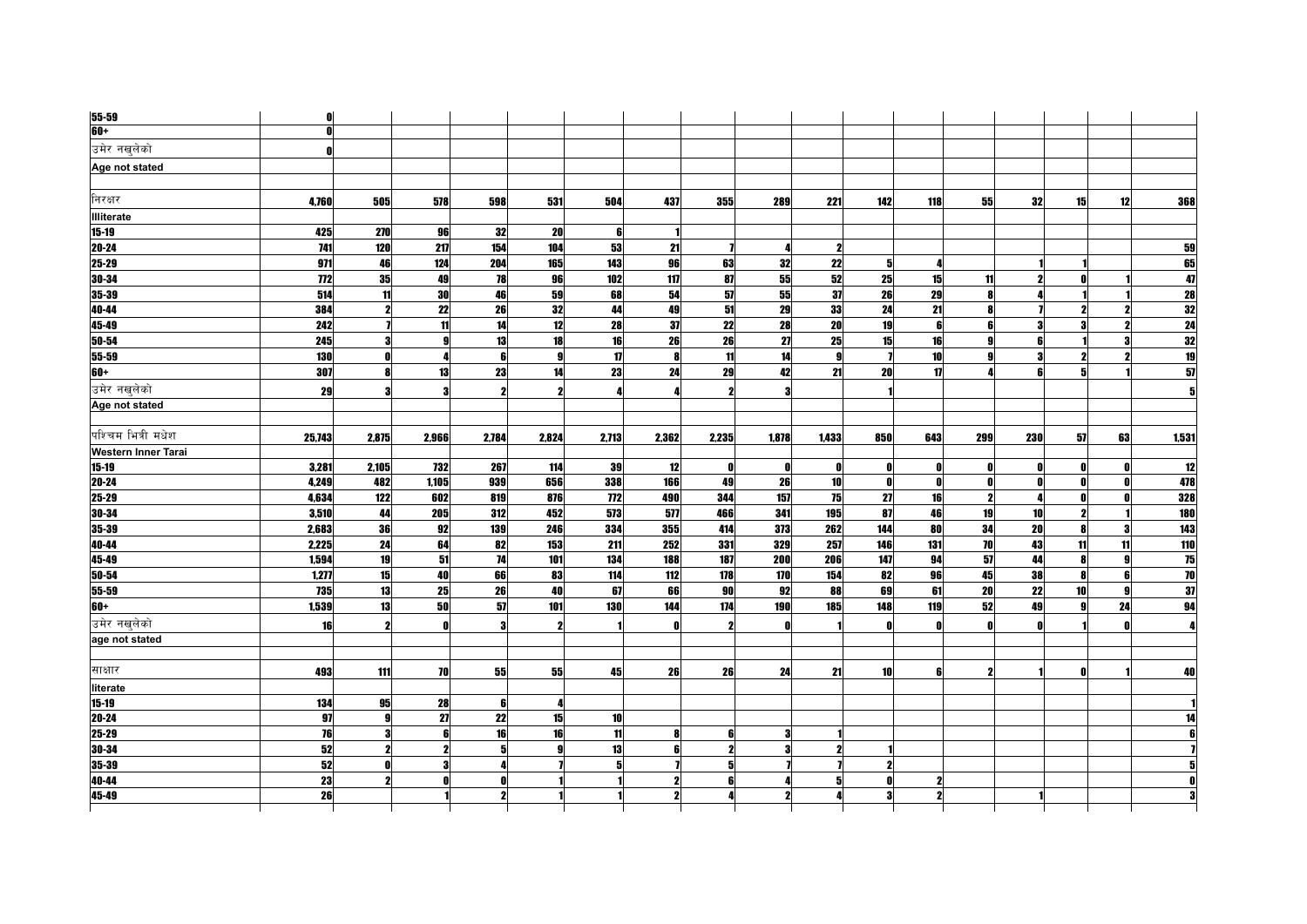| 50-54             | 10               |                 | $\mathbf{2}$        |            | $\mathbf{2}$ | 0                   |                 |              | $\mathbf{z}$ |            | 0            | n            |                     |                         |                  |              |                             |
|-------------------|------------------|-----------------|---------------------|------------|--------------|---------------------|-----------------|--------------|--------------|------------|--------------|--------------|---------------------|-------------------------|------------------|--------------|-----------------------------|
| $55 - 59$         | 13               |                 |                     |            |              | 3                   |                 |              | 2            |            |              | n            |                     |                         |                  |              |                             |
| $60+$             | 10               |                 |                     |            |              |                     |                 |              |              |            |              |              | 2                   |                         |                  |              |                             |
| उमेर नखलेको       | O                |                 |                     |            |              |                     |                 |              |              |            |              |              |                     |                         |                  |              |                             |
| Age not stated    |                  |                 |                     |            |              |                     |                 |              |              |            |              |              |                     |                         |                  |              |                             |
|                   |                  |                 |                     |            |              |                     |                 |              |              |            |              |              |                     |                         |                  |              |                             |
| निरक्षर           | 25,250           | 2,764           | 2,896               | 2,729      | 2,769        | 2,668               | 2,336           | 2,209        | 1,854        | 1,412      | 840          | 637          | 297                 | 229                     | 57               | 62           | 1,491                       |
| <b>Illiterate</b> |                  |                 |                     |            |              |                     |                 |              |              |            |              |              |                     |                         |                  |              |                             |
| $15 - 19$         | 3,147            | 2,010           | 704                 | 261        | 110          | 39                  | 12              |              |              |            |              |              |                     |                         |                  |              | 11                          |
| 20-24             | 4,152            | 473             | 1,078               | 917        | 641          | 328                 | 166             | 49           | 26           | 10         |              |              |                     |                         |                  |              | 464                         |
| $25 - 29$         | 4,558            | 119             | 596                 | 803        | 860          | 761                 | 482             | 338          | 154          | 74         | 27           | 16           | $\mathbf{2}$        |                         |                  |              | 322                         |
| $30 - 34$         | 3,458            | 42              | 203                 | 307        | 443          | 560                 | 571             | 464          | 338          | 193        | 86           | 46           | 19                  | 10                      | $\boldsymbol{2}$ |              | 173                         |
| 35-39             | 2,631            | 36              | 89                  | 135        | 239          | 329                 | 348             | 409          | 366          | 255        | 142          | 80           | 34                  | 20                      | 8                | 3            | 138                         |
| 40-44             | 2,202            | $\overline{22}$ | 64                  | 82         | 152          | 210                 | 250             | 325          | 325          | 252        | 146          | 129          | $\overline{10}$     | 43                      | 11               | 11           | 110                         |
| 45-49             | 1,568            | 19              | 50                  | 72         | 100          | 133                 | 186             | 183          | 198          | 202        | 144          | 92           | 57                  | 43                      |                  |              | 12                          |
| 50-54             | 1,267            | 15              | 38                  | 66         | 81           | 114                 | 111             | 11T          | 168          | 153        | 82           | 96           | 45                  | 38                      | R                | ĥ            | 69                          |
| 55-59             | $\overline{122}$ | 13              | 24                  | 26         | 40           | 64                  | 66              | 89           | 90           | 87         | 67           | 61           | $\overline{20}$     | $\overline{22}$         | 10 <sup>1</sup>  |              | 35                          |
| $60+$             | 1,529            | 13              | 50                  | 57         | 101          | 129                 | 144             | 173          | 189          | 185        | 146          | 117          | 50                  | 49                      | al               | 24           | 93                          |
| उमेर नखुलेको      | 16               | 2               |                     |            |              |                     |                 |              |              |            |              |              |                     |                         |                  |              |                             |
| Age not stated    |                  |                 |                     |            |              |                     |                 |              |              |            |              |              |                     |                         |                  |              |                             |
|                   |                  |                 |                     |            |              |                     |                 |              |              |            |              |              |                     |                         |                  |              |                             |
| दाङ               | 14,621           | 1,652           | 1,721               | 1,600      | 1,639        | 1,539               | 1,327           | 1,228        | 1,002        | 751        | 439          | 351          | 168                 | 130                     | 32               | 36           | 1,006                       |
| Dang              |                  |                 |                     |            |              |                     |                 |              |              |            |              |              |                     |                         |                  |              |                             |
| $15 - 19$         | 1,929            | 1,253           | 434                 | 151        | 60           | 16                  | 9               | $\mathbf{0}$ | Λ            | O          |              | n            | $\mathbf{0}$        |                         |                  |              | ß                           |
| $20 - 24$         | 2,529            | 258             | 672                 | 569        | 392          | 192                 | 87              | 23           | 16           | 6          | $\mathbf{u}$ | n            | $\mathbf{0}$        | Λ                       |                  | $\mathbf{r}$ | 314                         |
| 25-29             | 2,429            | 54              | 315                 | 431        | 486          | 421                 | 243             | 166          | 12           | 25         | R            | 6            | O                   | $\overline{\mathbf{3}}$ |                  |              | <b>199</b>                  |
| 30-34             | 1,971            | $\mathbf{17}$   | 113                 | 177        | 271          | 333                 | 336             | 258          | 183          | 97         | 40           | 19           | 9                   | 3                       |                  |              | $\frac{1}{114}$             |
| 35-39             | 1,477            | 20              | 50                  | 81         | 146          | 188                 | 202             | 220          | 190          | <b>130</b> | 12           | 45           | 15                  | 13                      | 6                |              | 98                          |
| 40-44             | 1,297            | 14              | 37                  | 47         | 94           | 124                 | 146             | 207          | 182          | 148        | 79           | 68           | 39                  | 25                      | 51               |              | $\overline{\boldsymbol{n}}$ |
| 45-49             | 893              | 12              | 27                  | ${\bf 50}$ | 58           | $\boldsymbol{\eta}$ | 109             | 106          | 95           | 102        | 82           | 55           | 27                  | 27                      |                  |              | $\overline{\mathbf{57}}$    |
| $50 - 54$         | 766              | 8               | 21                  | 41         | 49           | 69                  | $\overline{11}$ | 107          | 100          | 96         | 44           | 59           | 33                  | 18                      |                  | 3            | 43                          |
| 55-59             | 419              | 6               | 19                  | 18         | 24           | 41                  | 41              | 48           | 52           | 40         | 31           | 32           | 11                  | 10                      |                  |              | 31                          |
| 60+               | 901              | $\mathbf{a}$    | 33                  | 34         | 57           | $\overline{1}$      | 83              | 92           | 112          | 107        | 83           | 67           | 34                  | 31                      | 3                | 15           | 64                          |
| उमेर नखलेको       | 10               |                 |                     |            |              |                     | $\mathbf{r}$    |              | n            | O          | $\mathbf{r}$ | $\mathbf{a}$ | $\mathbf{u}$        |                         |                  |              | 3                           |
| age not stated    |                  |                 |                     |            |              |                     |                 |              |              |            |              |              |                     |                         |                  |              |                             |
| साक्षार           | 436              | 93              | 62                  | 49         | 49           | 38                  | 23              | 24           | 22           | <b>18</b>  | 10           | 6            | $\boldsymbol{\eta}$ |                         |                  |              | 38                          |
| literate          |                  |                 |                     |            |              |                     |                 |              |              |            |              |              |                     |                         |                  |              |                             |
| $15 - 19$         | 115              | 81              | 26                  |            |              |                     |                 |              |              |            |              |              |                     |                         |                  |              |                             |
| 20-24             | 85               |                 | 25                  | 19         | 12           |                     |                 |              |              |            |              |              |                     |                         |                  |              |                             |
| 25-29             | 68               |                 |                     | 16         | 15           | 11                  | 8               |              |              |            |              |              |                     |                         |                  |              |                             |
| 30-34             | 44               |                 | $\boldsymbol{\eta}$ | 5          |              | 11                  | 3               |              | 3            |            |              |              |                     |                         |                  |              |                             |
| 35-39             | 46               |                 | $\mathbf{z}$        |            |              |                     |                 |              |              | ĥ          |              |              |                     |                         |                  |              |                             |
| 40-44             | 21               |                 |                     |            |              |                     |                 |              |              |            |              |              |                     |                         |                  |              |                             |
|                   |                  |                 |                     |            |              |                     |                 |              |              |            |              |              |                     |                         |                  |              |                             |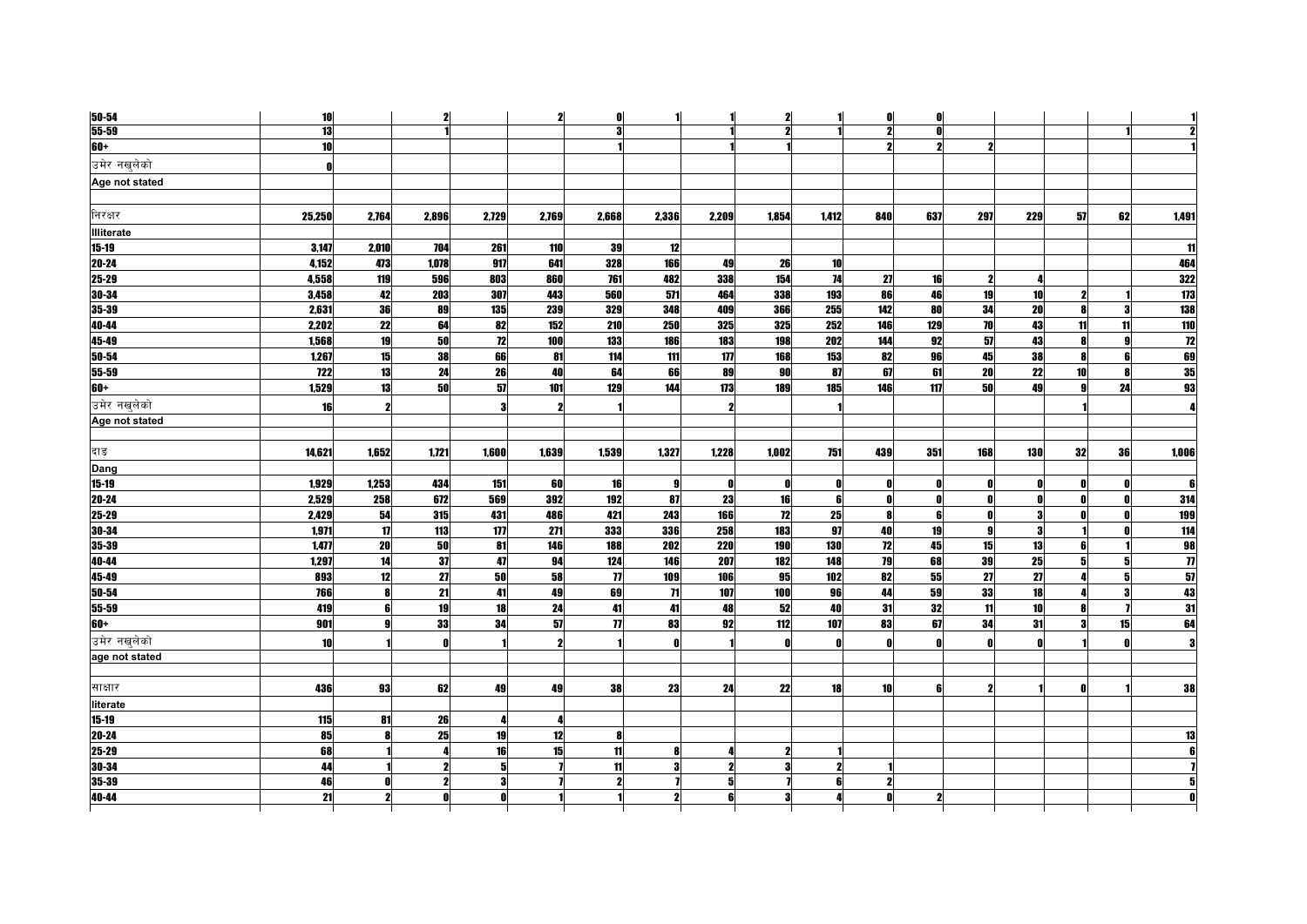| 45-49             | 25                      |                 |       | $\mathbf{2}$ | 1          |              | $\mathbf{2}$ | л                   | $\mathbf{2}$        | 3            | 3                       | $\mathbf{2}$ |              |              |    |    |                |
|-------------------|-------------------------|-----------------|-------|--------------|------------|--------------|--------------|---------------------|---------------------|--------------|-------------------------|--------------|--------------|--------------|----|----|----------------|
| $50 - 54$         | $\overline{\mathbf{g}}$ |                 |       |              | 2          | O            |              |                     | $\boldsymbol{\eta}$ |              | $\mathbf{r}$            |              |              |              |    |    |                |
| $55 - 59$         | 13                      |                 |       |              |            |              |              |                     | 9                   |              | $\overline{\mathbf{z}}$ | O            |              |              |    |    |                |
| 60+               | 10 <sup>1</sup>         |                 |       |              |            |              |              |                     |                     |              | 2                       | 2            |              |              |    |    |                |
| उमेर नखलेको       | n                       |                 |       |              |            |              |              |                     |                     |              |                         |              |              |              |    |    |                |
| Age not stated    |                         |                 |       |              |            |              |              |                     |                     |              |                         |              |              |              |    |    |                |
|                   |                         |                 |       |              |            |              |              |                     |                     |              |                         |              |              |              |    |    |                |
| निरक्षर           | 14,185                  | 1.559           | 1.659 | 1.551        | 1,590      | 1.501        | 1.304        | 1.204               | 980                 | 733          | 429                     | 345          | 166          | 129          | 32 | 35 | 968            |
| <b>Illiterate</b> |                         |                 |       |              |            |              |              |                     |                     |              |                         |              |              |              |    |    |                |
| $15-19$           | 1,814                   | 1,172           | 408   | 147          | 56         | 16           | я            |                     |                     |              |                         |              |              |              |    |    |                |
| 20-24             | 2,444                   | 250             | 647   | 550          | 380        | 184          | 87           | 23                  | 16                  | 6            |                         |              |              |              |    |    | 301            |
| 25-29             | 2,361                   | 53              | 311   | 415          | 471        | 410          | 235          | 162                 | <b>70</b>           | 24           | g                       | -6           |              | 3            |    |    | 193            |
| 30-34             | 1,927                   | 16              | 111   | 172          | 264        | 322          | 333          | 256                 | <b>180</b>          | 95           | 39                      | 19           | o            | 2            |    |    | 107            |
| 35-39             | 1,431                   | 20              | 48    | 78           | 139        | 186          | 195          | 215                 | 183                 | 124          | 70                      | 45           | 15           | 13           |    |    | 93             |
| 40-44             | 1,276                   | 12              | 37    | 47           | 93         | 123          | 144          | <b>201</b>          | 179                 | 144          | 79                      | 66           | 39           | 25           |    |    | $\overline{1}$ |
| 45-49             | 868                     | 12              | 26    | 48           | 57         | 76           | 107          | 102                 | 93                  | 99           | 79                      | 53           | 27           | 26           |    | 5  | 54             |
| 50-54             | 757                     |                 | 20    | 41           | 47         | 69           | 70           | 106                 | 98                  | 95           | 44                      | 59           | 33           | 18           |    | 3  | 42             |
| 55-59             | 406                     |                 | 18    | 18           | 24         | 38           | 41           | 47                  | 50                  | 39           | 29                      | 32           | 11           | 10           |    | f  | 29             |
| 60+               | 891                     |                 | 33    | 34           | 57         | 76           | 83           | 91                  | 111                 | 107          | 81                      | 65           | 32           | 31           |    | 15 | 63             |
| उमेर नखलेको       | 10                      |                 |       |              |            |              |              |                     |                     |              |                         |              |              |              |    |    |                |
| Age not stated    |                         |                 |       |              |            |              |              |                     |                     |              |                         |              |              |              |    |    |                |
|                   |                         |                 |       |              |            |              |              |                     |                     |              |                         |              |              |              |    |    |                |
| देउख्री           | 11,122                  | 1,223           | 1,245 | 1,184        | 1,185      | 1,174        | 1,035        | 1.007               | 876                 | 682          | 411                     | 292          | 131          | 100          | 25 | 27 | 525            |
| Deokhuri          |                         |                 |       |              |            |              |              |                     |                     |              |                         |              |              |              |    |    |                |
| $15 - 19$         | 1,352                   | 852             | 298   | 116          | 54         | 23           | 3            | 0                   | 0                   | $\mathbf{r}$ | O                       | - 0          | n            | O            |    | O  |                |
| $20 - 24$         | 1,720                   | 224             | 433   | 370          | 264        | 146          | 79           | 26                  | <b>10</b>           | I            | O                       | $\mathbf{r}$ |              |              |    | O  | 164            |
| 25-29             | 2,205                   | 68              | 287   | 388          | <b>390</b> | 351          | 247          | 178                 | 85                  | 50           | 19                      | 10           | 2            |              |    | O  | 129            |
| 30-34             | 1,539                   | $\overline{27}$ | 92    | 135          | 181        | 240          | 241          | 208                 | 158                 | 98           | 47                      | 27           | 10           |              |    |    | 66             |
| 35-39             | 1,206                   | 16              | 42    | 58           | 100        | 146          | 153          | 194                 | 183                 | 132          | 12                      | 35           | 19           |              |    | 2  | 45             |
| 40-44             | 928                     | 10 <sup>1</sup> | 27    | 35           | 59         | 87           | 106          | 124                 | 147                 | 109          | 67                      | 63           | 31           | 18           |    | 6  | 33             |
| 45-49             | 701                     |                 | 24    | 24           | 43         | 57           | 79           | 81                  | 105                 | 104          | 65                      | 39           | 30           | 17           |    |    | 18             |
| 50-54             | 511                     |                 | 19    | 25           | 34         | 45           | 41           | $\overline{11}$     | 70                  | 58           | 38                      | 37           | 12           | 20           |    | 3  | 27             |
| 55-59             | 316                     |                 | ĥ     | -8           | 16         | 26           | 25           | 42                  | 40                  | 48           | 38                      | 29           | $\mathbf{a}$ | 12           |    | 2  |                |
| 60+               | 638                     |                 | 17    | 23           | 44         | 53           | 61           | 82                  | <b>78</b>           | 78           | 65                      | 52           | 18           | 18           |    | g  | 30             |
| उमेर नखलेको       | <b>fi</b>               |                 |       | 2            |            | $\mathbf{0}$ | O            |                     |                     |              | O                       | Ω            |              | $\mathbf{a}$ |    | ſ  |                |
| age not stated    |                         |                 |       |              |            |              |              |                     |                     |              |                         |              |              |              |    |    |                |
|                   |                         |                 |       |              |            |              |              |                     |                     |              |                         |              |              |              |    |    |                |
| साक्षार           | 57                      | 18              |       | 6            | 6          |              |              | 2                   |                     | Я            | Ω                       |              |              | $\mathbf{r}$ |    |    |                |
| literate          |                         |                 |       |              |            |              |              |                     |                     |              |                         |              |              |              |    |    |                |
| $15-19$           | 19                      | 14              |       |              |            |              |              |                     |                     |              |                         |              |              |              |    |    |                |
| $20 - 24$         | 12                      |                 |       | 3            | з          |              |              |                     |                     |              |                         |              |              |              |    |    |                |
| 25-29             | 8                       |                 |       | Λ            |            |              |              | $\boldsymbol{\eta}$ |                     |              |                         |              |              |              |    |    |                |
| 30-34             | 8                       |                 |       |              |            |              |              |                     | Ω                   |              |                         |              |              |              |    |    |                |
|                   |                         |                 |       |              |            |              |              |                     |                     |              |                         |              |              |              |    |    |                |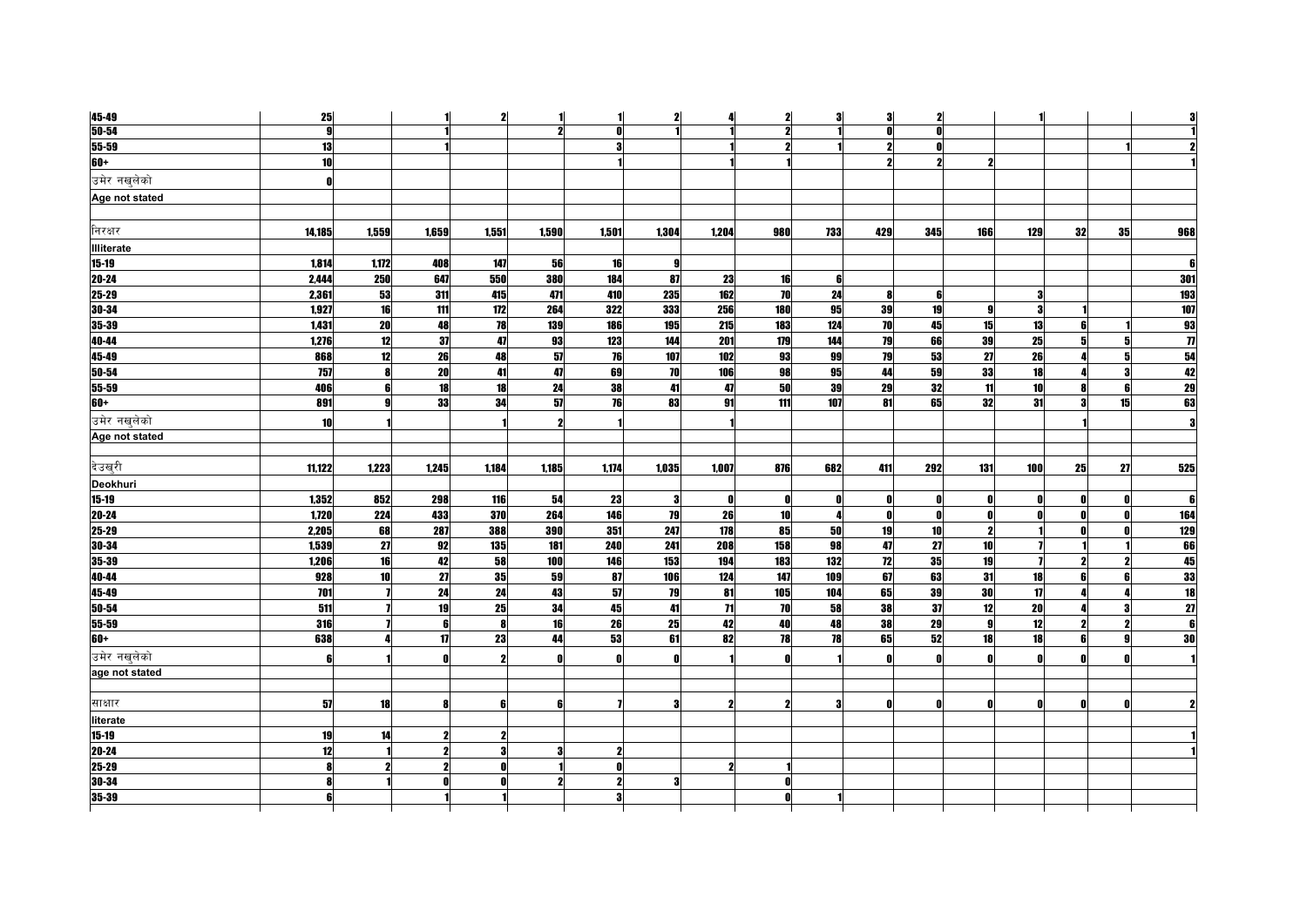| $40 - 44$             | $\mathbf{2}$ |        | O      |            |        |        |       |              | 1     |       |              |            |              |              |              |                     |                         |
|-----------------------|--------------|--------|--------|------------|--------|--------|-------|--------------|-------|-------|--------------|------------|--------------|--------------|--------------|---------------------|-------------------------|
| 45-49                 |              |        | 0      |            |        |        |       |              |       |       |              |            |              |              |              |                     |                         |
| $50 - 54$             |              |        |        |            |        |        |       |              |       |       |              |            |              |              |              |                     |                         |
| $55 - 59$             |              |        |        |            |        |        |       |              |       |       |              |            |              |              |              |                     |                         |
| 60+                   |              |        |        |            |        |        |       |              |       |       |              |            |              |              |              |                     |                         |
| उमेर नखलेको           |              |        |        |            |        |        |       |              |       |       |              |            |              |              |              |                     |                         |
| Age not stated        |              |        |        |            |        |        |       |              |       |       |              |            |              |              |              |                     |                         |
|                       |              |        |        |            |        |        |       |              |       |       |              |            |              |              |              |                     |                         |
| निरक्षर               | 11,065       | 1,205  | 1,237  | 1,178      | 1,179  | 1,167  | 1,032 | 1,005        | 874   | 679   | 411          | <b>292</b> | 131          | 100          | 25           | 27                  | 523                     |
| <b>Illiterate</b>     |              |        |        |            |        |        |       |              |       |       |              |            |              |              |              |                     |                         |
| $15 - 19$             | 1.333        | 838    | 296    | 114        | 54     | 23     | 3     |              |       |       |              |            |              |              |              |                     | 5                       |
| $20 - 24$             | 1,708        | 223    | 431    | 367        | 261    | 144    | 79    | 26           | 10    | л     |              |            |              |              |              |                     | <b>163</b>              |
| 25-29                 | 2,197        | 66     | 285    | 388        | 389    | 351    | 247   | 176          | 84    | 50    | 19           | 10         | $\mathbf 2$  |              |              |                     | 129                     |
| 30-34                 | 1,531        | 26     | 92     | 135        | 179    | 238    | 238   | 208          | 158   | 98    | 47           | 27         | 10           |              |              |                     | 66                      |
| $35 - 39$             | 1,200        | 16     | 41     | 57         | 100    | 143    | 153   | 194          | 183   | 131   | 12           | 35         | 19           |              |              |                     |                         |
| 40-44                 | 926          | 10     | 27     | 35         | 59     | 87     | 106   | 124          | 146   | 108   | 67           | 63         | 31           | 18           | 61           |                     | $\frac{33}{18}$         |
| $45 - 49$             | 700          |        | 24     | 24         | 43     | 57     | 79    | 81           | 105   | 103   | 65           | 39         | 30           | $\mathbf{u}$ |              |                     |                         |
| $50 - 54$             | 510          |        | 18     | 25         | 34     | 45     | 41    | 71           | 70    | 58    | 38           | 37         | 12           | 20           |              |                     | $\overline{\mathbf{z}}$ |
| 55-59                 | 316          |        | 6      |            | 16     | 26     | 25    | 42           | 40    | 48    | 38           | 29         | 9            | 12           | 2            | $\boldsymbol{\eta}$ | 6                       |
| 60+                   | 638          |        | 17     | 23         | 44     | 53     | 61    | 82           | 78    | 78    | 65           | 52         | 18           | 18           |              |                     | $\overline{\bf{30}}$    |
| उमेर नखलेको           | A            |        |        |            |        |        |       |              |       |       |              |            |              |              |              |                     |                         |
| Age not stated        |              |        |        |            |        |        |       |              |       |       |              |            |              |              |              |                     |                         |
|                       |              |        |        |            |        |        |       |              |       |       |              |            |              |              |              |                     |                         |
| पश्चिम तराई           | 125,575      | 20,332 | 18,544 | 17,422     | 14,610 | 12,852 | 9,300 | 6,813        | 4,591 | 3,549 | 1,795        | 1,367      | 544          | <b>360</b>   | 110          | 126                 | 13,260                  |
| <b>Western Tarai</b>  |              |        |        |            |        |        |       |              |       |       |              |            |              |              |              |                     |                         |
| $15 - 19$             | 10,879       | 8,331  | 1,731  | 539        | 174    | 55     | 9     | $\mathbf{0}$ | 0     | n     | 0            | 0          | 0            |              |              |                     | 40                      |
| $20 - 24$             | 18,763       | 5,140  | 4,878  | 3,291      | 1,630  | 776    | 289   | 106          | 29    | 13    |              |            | $\mathbf{0}$ |              |              |                     | 2,611                   |
| $25 - 29$             | 19,122       | 2,078  | 3,788  | 3,871      | 3,097  | 2,107  | 1,059 | 498          | 218   | 106   | 16           | 10         | 10           |              |              |                     | 2,259                   |
| 30-34                 | 19.046       | 1,388  | 2,513  | 3,131      | 2,986  | 2,696  | 1,910 | 1,161        | 671   | 405   | 143          | 82         | 28           | 18           | $\mathbf{2}$ | 6                   | 1,906                   |
| $35 - 39$             | 13,745       | 835    | 1,394  | 1,767      | 1,878  | 1,916  | 1,539 | 1,198        | 738   | 556   | 279          | 180        | 65           | 29           | 12           | 10                  | 1,349                   |
| 40-44                 | 12,079       | 762    | 1,164  | 1,458      | 1,456  | 1,631  | 1,269 | 1,026        | 732   | 580   | 339          | 224        | 91           | 53           | 17           | 17                  | 1,260                   |
| 45-49                 | 8,298        | 474    | 744    | 863        | 952    | 968    | 879   | 787          | 605   | 476   | 251          | 222        | 78           | 57           | 22           | 22                  | 898                     |
| $50 - 54$             | 7.298        | 451    | 741    | <b>773</b> | 764    | 893    | 745   | 666          | 482   | 411   | 231          | 184        | 69           | 39           | 13           | 23                  | 813                     |
| $55 - 59$             | 3,740        | 202    | 315    | 396        | 413    | 440    | 368   | 340          | 278   | 258   | 128          | 97         | 48           | 39           | 10           | 3                   | 405                     |
| $60+$                 | 11,540       | 540    | 1,100  | 1,182      | 1,135  | 1,277  | 1,182 | 981          | 816   | 718   | 397          | 362        | 149          | 121          | 33           | 45                  | 1,502                   |
| उमेर नखुलेको          | 1,065        | 131    | 176    | 151        | 125    | 93     | 51    | 50           | 22    | 26    | 11           | 6          | 6            |              |              |                     | 217                     |
| age not stated        |              |        |        |            |        |        |       |              |       |       |              |            |              |              |              |                     |                         |
| साक्षार               |              |        |        |            |        |        |       |              |       |       |              |            | 5            |              | 2            |                     |                         |
|                       | 1,845        | 452    | 301    | 258        | 211    | 167    | 92    | 79           | 45    | 37    | 18           | 13         |              |              |              |                     | 159                     |
| literate<br>$15 - 19$ | 328          | 231    | 70     | 21         | 6      |        |       |              |       |       |              |            |              |              |              |                     |                         |
| $20 - 24$             | 412          | 105    | 85     | 87         | 55     | 19     | 4     | 3            |       |       |              |            |              |              |              |                     | 54                      |
| $25 - 29$             | 354          | 26     | 58     | 63         | 64     | 47     | 33    | 14           |       | 9     |              |            |              |              |              |                     | 40                      |
| 30-34                 | 234          | 25     | 28     | 28         | 29     | 39     | 18    | 23           | 12    | 5     | $\mathbf{2}$ | 4          |              |              |              |                     | 21                      |
|                       |              |        |        |            |        |        |       |              |       |       |              |            |              |              |              |                     |                         |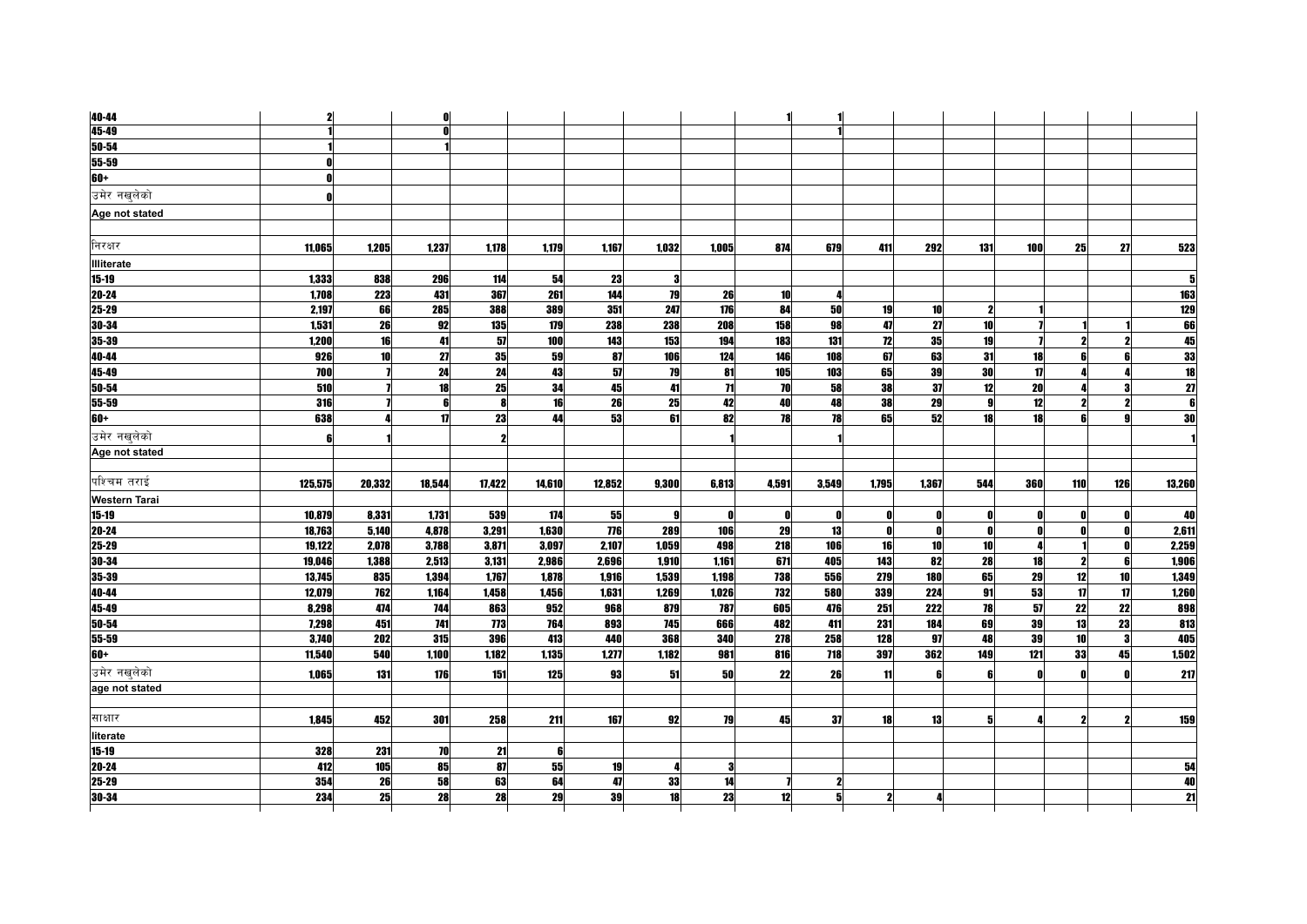| 35-39                                                       | <b>160</b> | 18              | 16     | 16     | 13         | 26     | 11           | 13           | 12    | 13              | 3     | З     |     |              |     |     | 13     |
|-------------------------------------------------------------|------------|-----------------|--------|--------|------------|--------|--------------|--------------|-------|-----------------|-------|-------|-----|--------------|-----|-----|--------|
| 40-44                                                       | 129        | $\overline{11}$ | 17     | 18     | 17         | 11     | R            | 11           | л     |                 |       |       |     |              |     |     | 19     |
| 45-49                                                       | 65         |                 | 12     |        |            |        |              |              | 3     |                 | 2     |       |     |              |     |     |        |
| 50-54                                                       | 60         | 14              |        |        | g          |        |              |              |       |                 | ĥ     |       |     |              |     |     |        |
| 55-59                                                       | 26         |                 |        | 9      | я          |        | $\mathbf{r}$ | $\mathbf{r}$ | 2     |                 |       |       |     |              |     | ſ   |        |
| 60+                                                         | 57         | R               |        | 12     |            |        | 3            | £            |       |                 | 3     |       |     |              |     |     |        |
| उमेर नखुलेको                                                | <b>20</b>  |                 |        |        |            | я      |              |              |       |                 |       |       |     |              |     |     |        |
| Age not stated                                              |            |                 |        |        |            |        |              |              |       |                 |       |       |     |              |     |     |        |
|                                                             |            |                 |        |        |            |        |              |              |       |                 |       |       |     |              |     |     |        |
| निरक्षर                                                     | 123.730    | 19,880          | 18,243 | 17,164 | 14,399     | 12,685 | 9.208        | 6,734        | 4.546 | 3.512           | 1,777 | 1,354 | 539 | 356          | 108 | 124 | 13,101 |
| <b>Illiterate</b>                                           |            |                 |        |        |            |        |              |              |       |                 |       |       |     |              |     |     |        |
| $15-19$                                                     | 10,551     | 8,100           | 1,661  | 518    | 168        | 55     |              |              |       |                 |       |       |     |              |     |     | 40     |
| 20-24                                                       | 18,351     | 5,035           | 4,793  | 3.204  | 1,575      | 757    | 285          | 103          | 29    | 13              |       |       |     |              |     |     | 2,557  |
| 25-29                                                       | 18,768     | 2,052           | 3,730  | 3,808  | 3,033      | 2,060  | 1,026        | 484          | 211   | 104             | 16    | 10    | 10  |              |     |     | 2,219  |
| 30-34                                                       | 18,812     | 1,363           | 2,485  | 3,103  | 2.957      | 2.657  | 1.892        | 1.138        | 659   | 400             | 141   | 78    | 28  | 18           |     | 6   | 1.885  |
| 35-39                                                       | 13,585     | 817             | 1,378  | 1,751  | 1,865      | 1,890  | 1,528        | 1,185        | 726   | 543             | 276   | 177   | 64  | 28           | 11  | 10  | 1,336  |
| 40-44                                                       | 11,950     | 751             | 1,147  | 1,440  | 1,439      | 1,620  | 1,261        | 1,015        | 728   | 573             | 338   | 223   | 90  | 51           | 16  | 17  | 1,241  |
| 45-49                                                       | 8,233      | 466             | 732    | 858    | 948        | 961    | 871          | 783          | 602   | 471             | 249   | 220   | 78  | 57           | 22  | 22  | 893    |
| 50-54                                                       | 7.238      | 437             | 735    | 769    | 755        | 886    | 740          | 662          | 480   | 410             | 225   | 183   | 69  | 39           | 13  | 22  | 813    |
| 55-59                                                       | 3,714      | 201             | 313    | 393    | 410        | 435    | 368          | 340          | 275   | 255             | 127   | 96    | 48  | 38           | 10  | 3   | 402    |
| 60+                                                         | 11,483     | 532             | 1,097  | 1,170  | 1,126      | 1,274  | 1,179        | 975          | 815   | $\overline{11}$ | 394   | 361   | 146 | 121          | 33  | 44  | 1,499  |
| उमेर नखलेको                                                 | 1.045      | 126             | 172    | 150    | 123        | 90     | 49           | 49           | 21    | 26              | 11    |       |     |              |     |     | 216    |
| Age not stated                                              |            |                 |        |        |            |        |              |              |       |                 |       |       |     |              |     |     |        |
|                                                             |            |                 |        |        |            |        |              |              |       |                 |       |       |     |              |     |     |        |
| पाल्ही                                                      | 29,306     | 4,065           | 4,365  | 4,292  | 3,591      | 3,090  | 2,297        | 1,717        | 1,152 | 828             | 380   | 298   | 105 | 79           | 20  | 20  | 3,007  |
| Palhi                                                       |            |                 |        |        |            |        |              |              |       |                 |       |       |     |              |     |     |        |
| $15-19$                                                     | 2.620      | 1.969           | 457    | 134    | 44         | 15     |              | - 0          | Ω     | O               | O     |       |     | O            |     | O   |        |
| 20-24                                                       | 4,542      | 942             | 1,222  | 877    | 465        | 233    | 84           | 23           | 13    | 3               | O     | O     |     | $\mathbf{r}$ |     | ſ   | 680    |
| 25-29                                                       | 4,592      | 336             | 871    | 990    | 779        | 531    | 291          | 134          | 67    | 27              | Д     |       |     |              |     | ſ   | 555    |
| 30-34                                                       | 4,486      | 235             | 539    | 726    | 731        | 678    | 474          | 309          | 200   | $112$           | 25    | 25    | ĥ   |              | 2   | 3   | 417    |
| 35-39                                                       | 3.245      | 134             | 314    | 429    | 462        | 427    | 391          | <b>306</b>   | 187   | 147             | 52    | 42    | 13  |              |     |     | 331    |
| 40-44                                                       | 2,656      | 142             | 240    | 298    | 317        | 383    | 293          | 251          | 179   | 131             | 88    | 35    | 18  | 18           |     | 3   | 252    |
| 45-49                                                       | 1.749      | 12              | 145    | 190    | 242        | 208    | 182          | 174          | 140   | 96              | 44    | 47    | 15  | 12           |     | 9   | 177    |
| 50-54                                                       | 1,565      | 87              | 177    | 188    | 151        | 201    | 176          | 161          | 105   | 84              | 31    | 38    | 10  | 5            |     | Я   | 145    |
| 55-59                                                       | 787        | 29              | 67     | 101    | 82         | 85     | 83           | 83           | 57    | 49              | 38    | 20    | 5   | 6            |     | O   | 82     |
| 60+                                                         | 2.847      | 103             | 292    | 324    | <b>283</b> | 310    | 316          | 263          | 200   | 172             | 95    | 86    | 37  | 25           |     | Я   | 331    |
| उमेर नखलेको                                                 | 217        | 16              | 41     | 35     | 35         | 19     | 6            | 13           |       |                 |       |       |     |              |     |     | 37     |
|                                                             |            |                 |        |        |            |        |              |              |       |                 |       |       |     |              |     |     |        |
|                                                             |            |                 |        |        |            |        |              |              |       |                 |       |       |     |              |     |     |        |
|                                                             |            |                 |        |        |            |        |              |              |       |                 |       |       |     |              |     |     |        |
|                                                             | 406        | 93              | 78     | 64     | 50         | 35     | 14           | 12           |       | я               |       |       |     |              |     | ſ   | 40     |
|                                                             |            |                 |        |        |            |        |              |              |       |                 |       |       |     |              |     |     |        |
|                                                             | 76         | 43              | 26     | ĥ      |            |        |              |              |       |                 |       |       |     |              |     |     |        |
| age not stated<br>साक्षार<br>literate<br>15-19<br>$20 - 24$ | 98         | $\overline{20}$ | 27     | 20     | 14         | 5      |              |              |       |                 |       |       |     |              |     |     |        |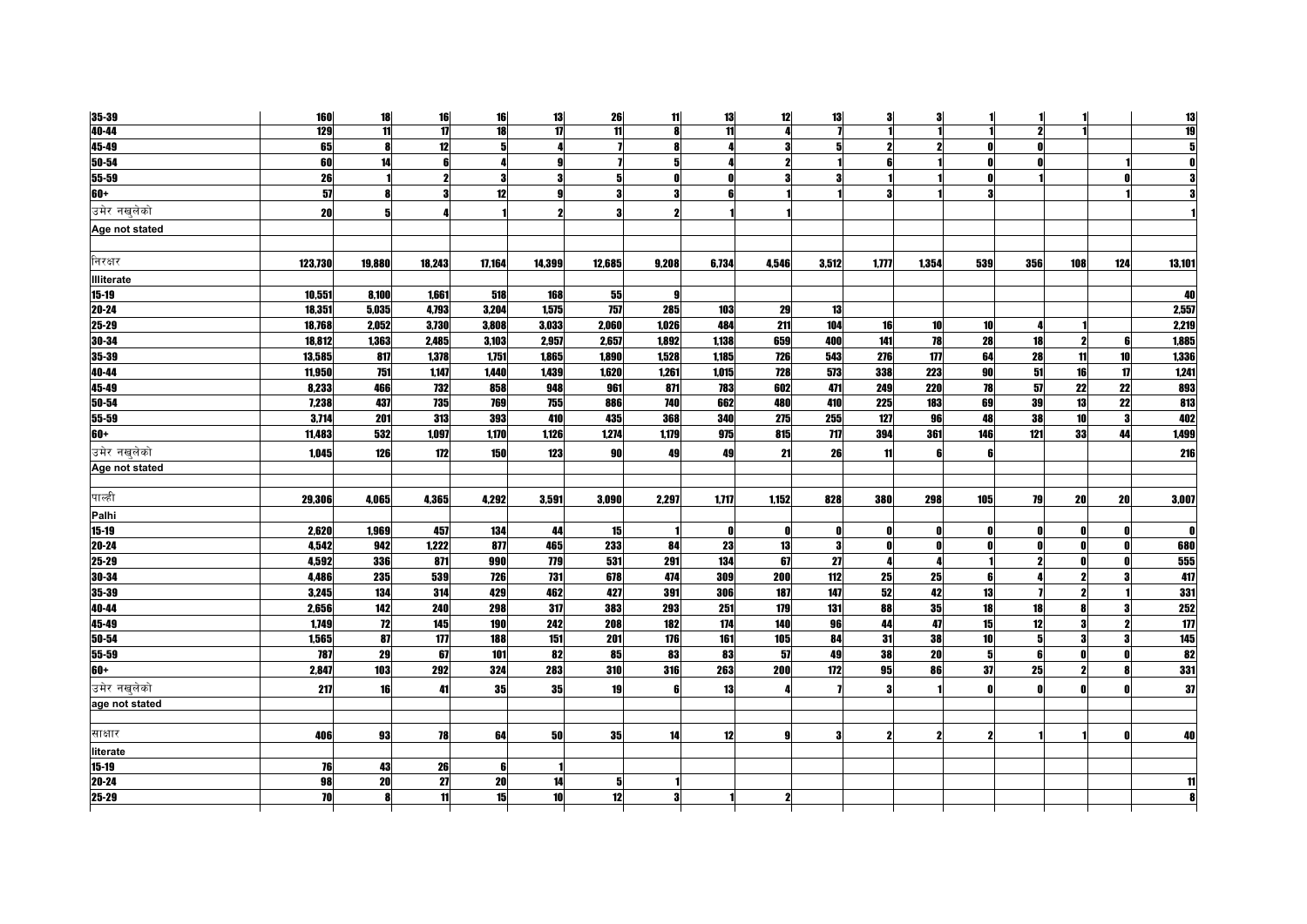| 30-34             | 59           | 8                   | 3            | 8            | 12         | 11           | $\mathbf{2}$ | Д                   | $\mathbf{2}$ |                  |                |                         |                 |              |    |              |                  |
|-------------------|--------------|---------------------|--------------|--------------|------------|--------------|--------------|---------------------|--------------|------------------|----------------|-------------------------|-----------------|--------------|----|--------------|------------------|
| $35 - 39$         | 32           | 5                   | $\mathbf{a}$ |              | л          | $\mathbf{r}$ | 2            | 2                   | $\mathbf{a}$ |                  |                |                         |                 |              |    |              |                  |
| 40-44             | 15           |                     |              |              |            |              |              |                     |              |                  |                |                         |                 |              |    |              |                  |
| 45-49             | 21           |                     |              |              | Λ          |              |              | $\boldsymbol{\eta}$ | Λ            |                  |                |                         |                 |              |    |              |                  |
| 50-54             | $\mathbf{g}$ |                     |              |              | 3          |              |              |                     | Λ            |                  |                |                         |                 |              |    |              |                  |
| 55-59             | 5            |                     |              |              |            |              |              |                     | 2            |                  | O              |                         |                 |              |    |              |                  |
| $60+$             | 20           | $\boldsymbol{\eta}$ |              | ĥ            |            |              |              |                     |              |                  |                |                         | 2               |              |    |              |                  |
| उमेर नखलेको       |              |                     |              |              |            |              |              |                     |              |                  |                |                         |                 |              |    |              |                  |
| Age not stated    |              |                     |              |              |            |              |              |                     |              |                  |                |                         |                 |              |    |              |                  |
| निरक्षर           | 28.900       | 3,972               | 4,287        | 4,228        | 3,541      | 3,055        | 2.283        | 1,705               | 1.143        | 825              | 378            | 296                     | 103             | 78           | 19 | 20           | 2,967            |
| <b>Illiterate</b> |              |                     |              |              |            |              |              |                     |              |                  |                |                         |                 |              |    |              |                  |
| 15-19             | 2,544        | 1,926               | 431          | 128          | 43         | 15           |              |                     |              |                  |                |                         |                 |              |    |              |                  |
| 20-24             | 4.444        | 922                 | 1.195        | 857          | 451        | 228          | 83           | 23                  | 13           | 3                |                |                         |                 |              |    |              | 669              |
| 25-29             | 4,522        | 328                 | 860          | 975          | 769        | 519          | 288          | 133                 | 65           | 27               | Л              |                         |                 | 2            |    |              | 547              |
| 30-34             | 4.427        | 227                 | 536          | 718          | 719        | 667          | 472          | 305                 | 198          | 112              | 25             | 24                      |                 |              |    |              | 409              |
| 35-39             | 3,213        | 129                 | 311          | 425          | 458        | 427          | 389          | 303                 | 184          | 147              | 52             | 42                      | 13              |              |    |              | 325              |
| 40-44             | 2.641        | 139                 | 237          | 296          | 314        | 383          | 293          | <b>250</b>          | 179          | 130              | 88             | 35                      | 18              | 18           |    |              | 250              |
| 45-49             | 1,728        | 69                  | 142          | 189          | 242        | 204          | 179          | 172                 | 140          | 95               | 43             | 46                      | 15              | 12           |    |              | $\overline{175}$ |
| 50-54             | 1,556        | 86                  | 176          | 187          | 148        | 200          | 175          | 160                 | 105          | 84               | 31             | 38                      | 10 <sup>1</sup> | 5            |    | Я            | 145              |
| 55-59             | 782          | 29                  | 67           | 100          | 82         | 85           | 83           | 83                  | 55           | 49               | 38             | 20                      | 5               | 6            |    | ſ            | 80               |
| 60+               | 2,827        | 101                 | 291          | 318          | 281        | 308          | 314          | 263                 | 200          | 171              | 94             | 86                      | 35              | 25           |    |              | 330              |
| उमेर नखलेको       | 216          | 16                  | 41           | 35           | 34         | 19           |              | 13                  |              |                  |                |                         |                 |              |    |              | 37               |
| Age not stated    |              |                     |              |              |            |              |              |                     |              |                  |                |                         |                 |              |    |              |                  |
| माभाखण्ड          | 44,768       | 7.120               | 7.194        | 6,330        | 5,193      | 4,265        | 3.147        | 2,162               | 1.486        | 1,040            | 550            | 414                     | 176             | 102          | 43 | 38           | 5.508            |
| Majhkhand         |              |                     |              |              |            |              |              |                     |              |                  |                |                         |                 |              |    |              |                  |
| $15-19$           | 3,778        | 2,950               | 587          | 168          | 50         | 16           | 2            | - 01                |              | O                | Λ              |                         |                 |              |    | n            |                  |
| 20-24             | 6,709        | 1,710               | 1,825        | 1,140        | 503        | 235          | 73           | 40                  |              | Л                | O              | $\mathbf{0}$            |                 | $\mathbf{r}$ |    | $\mathbf{0}$ | 1,172            |
| 25-29             | 6,890        | 720                 | 1,475        | 1.374        | 1.049      | 691          | 334          | 152                 | 56           | 34               | $\overline{2}$ | $\overline{\mathbf{z}}$ | ĥ               | 0            |    | O            | 995              |
| 30-34             | 6,788        | 485                 | 995          | 1,155        | 1,096      | 846          | 652          | 356                 | 201          | $\overline{120}$ | 34             | 26                      | ĥ               |              |    |              | 812              |
| 35-39             | 5,043        | 305                 | 610          | 709          | 704        | 674          | 527          | 378                 | 262          | 160              | 91             | 66                      | 19              | $\mathbf{Q}$ |    | 3            | 518              |
| 40-44             | 4,415        | 276                 | 481          | 574          | 597        | 563          | 449          | 327                 | 236          | 180              | 102            | 66                      | 33              | 11           |    |              | 510              |
| 45-49             | 2.759        | 165                 | 271          | 304          | <b>326</b> | 329          | 298          | 244                 | 184          | 141              | 75             | 58                      | 23              | 15           |    |              | 309              |
| 50-54             | 2,768        | $\overline{174}$    | 333          | 291          | 294        | 332          | 277          | 240                 | 158          | <b>136</b>       | 76             | 65                      | 18              | 10           |    |              | 354              |
| 55-59             | 1,341        | 88                  | 125          | 146          | 155        | 156          | 133          | 111                 | 104          | 12               | 32             | 33                      | 19              | 14           |    | -2           | 149              |
| <b>60+</b>        | 3,792        | 200                 | 399          | 392          | 369        | 385          | 381          | 293                 | 268          | <b>186</b>       | 135            | 96                      | 49              | 40           | 15 | 13           | 571              |
| उमेर नखलेको       | 485          | 47                  | 93           | $\mathbf{u}$ | <b>50</b>  | 38           | 21           | 21                  | <b>10</b>    |                  | 3              |                         |                 | $\mathbf{r}$ |    |              | 113              |
| age not stated    |              |                     |              |              |            |              |              |                     |              |                  |                |                         |                 |              |    |              |                  |
| साक्षार           | 775          | 162                 | 131          | 116          | 82         | 73           | 42           | 35                  | 18           | 15               |                |                         |                 | 2            |    | O            | 84               |
| literate          |              |                     |              |              |            |              |              |                     |              |                  |                |                         |                 |              |    |              |                  |
| $15 - 19$         | 117          | 88                  | 21           |              |            |              |              |                     |              |                  |                |                         |                 |              |    |              |                  |
| 20-24             | 175          | 35                  | 34           | 46           | 19         | g            |              | 3                   |              |                  |                |                         |                 |              |    |              | 29               |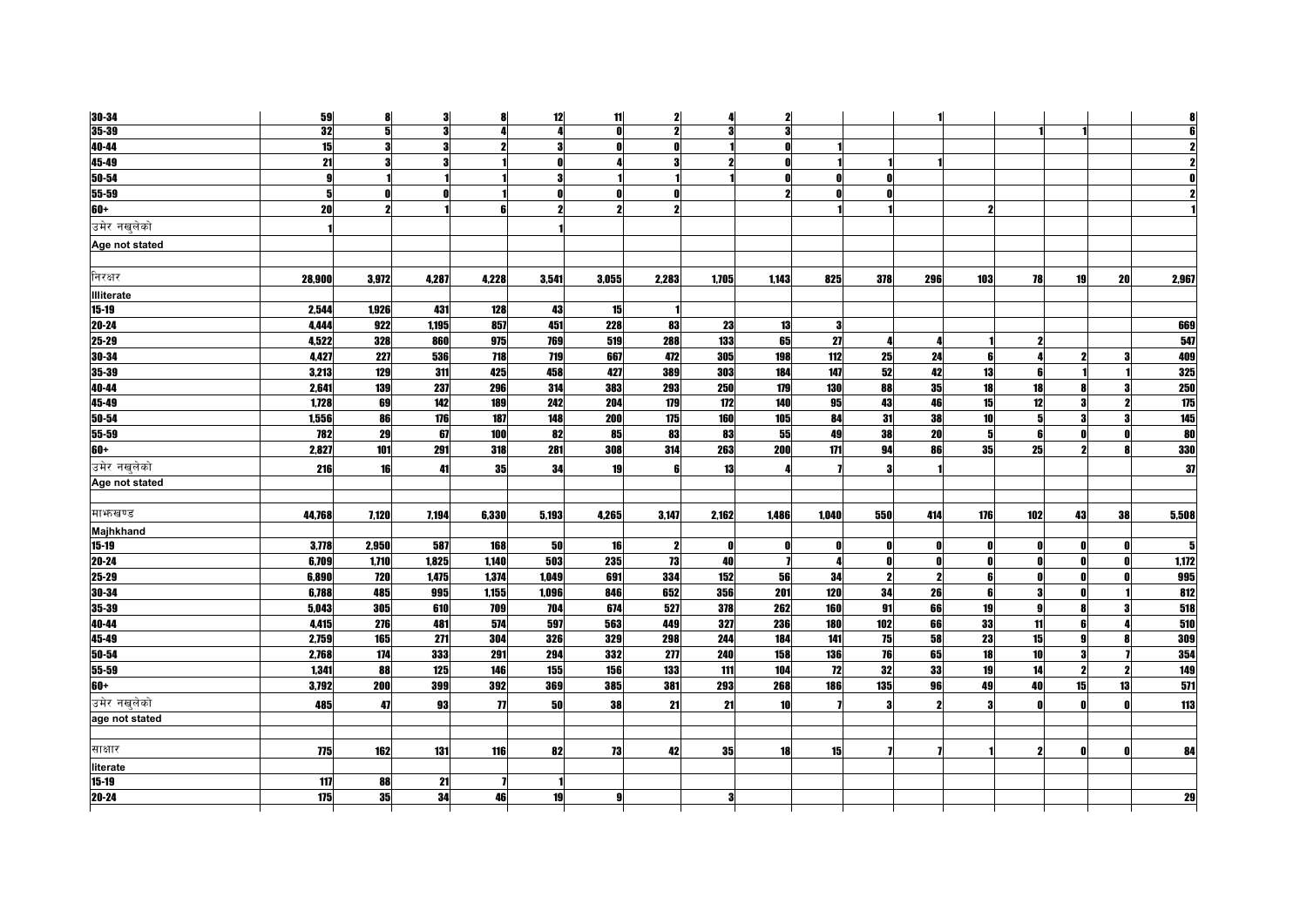| 25-29          | 169    | 6     | 34                      | 27    | 32           | 19    | 17                      | 7            | $\mathbf{z}$        | 11                  |     |                     |              |                 |              |    | 24               |
|----------------|--------|-------|-------------------------|-------|--------------|-------|-------------------------|--------------|---------------------|---------------------|-----|---------------------|--------------|-----------------|--------------|----|------------------|
| $30 - 34$      | 88     |       | 11                      | 11    | g            | 15    | 10                      | g            | 5                   | 3                   |     |                     |              |                 |              |    |                  |
| $35 - 39$      | 73     |       |                         |       |              | 18    |                         |              |                     | 5                   |     |                     |              |                 |              |    |                  |
| 40-44          | 64     | 5     | 10                      | g     | g            | 5     | Д                       |              | 2                   | $\boldsymbol{\eta}$ |     |                     |              |                 |              |    | 12               |
| 45-49          | 22     | 3     | 5                       | 2     | $\mathbf{0}$ | O     | 4                       |              | $\boldsymbol{\eta}$ | $\boldsymbol{\eta}$ |     |                     |              |                 |              |    |                  |
| $50 - 54$      | 26     |       | $\overline{\mathbf{a}}$ |       |              |       | $\overline{\mathbf{3}}$ |              |                     |                     |     |                     |              |                 |              |    |                  |
| 55-59          | 15     |       | $\boldsymbol{\eta}$     |       | 2            |       |                         |              |                     |                     |     |                     |              |                 |              |    |                  |
| $60+$          | 20     | 5     |                         | 3     | 3            |       |                         |              |                     |                     | 2   |                     |              |                 |              |    |                  |
| उमेर नखुलेको   | 6      |       |                         |       |              |       |                         |              |                     |                     |     |                     |              |                 |              |    |                  |
| Age not stated |        |       |                         |       |              |       |                         |              |                     |                     |     |                     |              |                 |              |    |                  |
| निरक्षर        | 43,993 | 6,958 | 7,063                   | 6,214 | 5,111        | 4,192 | 3,105                   | 2,127        | 1,468               | 1,025               | 543 | 407                 | 175          | 100             | 43           | 38 | 5,424            |
| Illiterate     |        |       |                         |       |              |       |                         |              |                     |                     |     |                     |              |                 |              |    |                  |
| $15 - 19$      | 3,661  | 2,862 | 566                     | 161   | 49           | 16    | $\mathbf{2}$            |              |                     |                     |     |                     |              |                 |              |    | 5                |
| $20 - 24$      | 6,534  | 1,675 | 1,791                   | 1,094 | 484          | 226   | 73                      | 37           |                     | 4                   |     |                     |              |                 |              |    | 1,143            |
| 25-29          | 6,721  | 714   | 1,441                   | 1,347 | 1,017        | 672   | 317                     | 145          | 54                  | 33                  |     | 2                   | 6            |                 |              |    | 971              |
| 30-34          | 6,700  | 481   | 984                     | 1,144 | 1,087        | 831   | 642                     | 347          | 196                 | 117                 | 33  | 25                  | 6            |                 |              |    | 803              |
| 35-39          | 4,970  | 298   | 601                     | 703   | 700          | 656   | 523                     | 372          | 258                 | 155                 | 90  | 63                  | 18           |                 |              |    | 513              |
| 40-44          | 4,351  | 271   | 471                     | 565   | 588          | 558   | 445                     | 323          | 234                 | 178                 | 102 | 65                  | 33           | 10 <sup>1</sup> | ĥ            |    | 498              |
| 45-49          | 2,737  | 162   | 266                     | 302   | 326          | 329   | 294                     | 243          | 182                 | 139                 | 74  | 58                  | 23           | 15              |              |    | 307              |
| $50 - 54$      | 2,742  | 167   | 330                     | 288   | 292          | 329   | 274                     | 239          | 157                 | 135                 | 74  | 65                  | 18           | 10 <sup>1</sup> |              |    | 354              |
| 55-59          | 1,326  | 87    | 123                     | 145   | 153          | 152   | 133                     | 111          | 103                 | 71                  | 32  | 32                  | 19           | 13              | 2            |    | 148              |
| $60+$          | 3,772  | 195   | 398                     | 389   | 366          | 385   | 381                     | 290          | 267                 | 186                 | 133 | 95                  | 49           | 40              | 15           | 13 | 570              |
| उमेर नखुलेको   | 479    | 46    | 92                      | 76    | 49           | 38    | 21                      | 20           | 10                  |                     |     | 2                   | 3            |                 |              |    | 112              |
| Age not stated |        |       |                         |       |              |       |                         |              |                     |                     |     |                     |              |                 |              |    |                  |
|                |        |       |                         |       |              |       |                         |              |                     |                     |     |                     |              |                 |              |    |                  |
| खजहनी          | 40,158 | 7,301 | 5,715                   | 5,443 | 4,627        | 4,189 | 2,816                   | 2,091        | 1,305               | 1,113               | 542 | 407                 | 152          | 100             | 34           | 33 | 4,290            |
| Khajahani      |        |       |                         |       |              |       |                         |              |                     |                     |     |                     |              |                 |              |    |                  |
| $15 - 19$      | 3,481  | 2,662 | 531                     | 169   | 59           | 22    | Д                       | $\mathbf{0}$ | $\mathbf{0}$        | O                   | n   | 0                   | $\mathbf{0}$ | Λ               | n            | n  | 34               |
| $20 - 24$      | 6,003  | 2,015 | 1,424                   | 962   | 524          | 232   | 106                     | 31           | $\bf{8}$            | 5                   | O   |                     | $\mathbf{0}$ |                 |              |    | 696              |
| $25 - 29$      | 5,978  | 814   | 1,170                   | 1,188 | 956          | 635   | 312                     | 144          | 67                  | 28                  |     | 3                   | $\mathbf{2}$ |                 |              |    | 650              |
| 30-34          | 6,143  | 547   | 850                     | 1,018 | 915          | 883   | 568                     | 339          | 179                 | 124                 | 59  | 22                  | 5            | g               | $\mathbf{0}$ |    | 624              |
| 35-39          | 4.227  | 297   | 396                     | 532   | 591          | 641   | 464                     | 374          | 187                 | 159                 | 73  | 43                  | 16           |                 | 2            |    | 444              |
| 40-44          | 3,896  | 287   | 378                     | 482   | 447          | 531   | 384                     | 323          | 207                 | 178                 | 90  | $\boldsymbol{\eta}$ | 29           | 16              | $\mathbf{2}$ | З  | 462              |
| 45-49          | 2,830  | 198   | 277                     | 296   | 291          | 332   | 282                     | 261          | 186                 | 146                 | 81  | 65                  | 18           | 11              | 8            | 6  | 372              |
| $50 - 54$      | 2,295  | 160   | 199                     | 247   | 262          | 286   | 219                     | 190          | 149                 | 133                 | 83  | 45                  | 23           | 11              | <b>G</b>     |    | $\overline{277}$ |
| 55-59          | 1,231  | 72    | 107                     | 119   | 148          | 143   | 110                     | 104          | <b>76</b>           | 99                  | 36  | 34                  | 15           | 11              | 5            |    | 151              |
| $60+$          | 3,732  | 187   | 341                     | 395   | 396          | 450   | 344                     | 311          | 239                 | 229                 | 109 | 115                 | 41           | 34              | 11           | 15 | $515$            |
| उमेर नखुलेको   | 342    | 62    | 42                      | 35    | 38           | 34    | 23                      | 14           |                     | 12                  |     | Я                   | 3            |                 |              |    | 65               |
| age not stated |        |       |                         |       |              |       |                         |              |                     |                     |     |                     |              |                 |              |    |                  |
|                |        |       |                         |       |              |       |                         |              |                     |                     |     |                     |              |                 |              |    |                  |
| साक्षार        | 482    | 141   | 70                      | 49    | 63           | 45    | 23                      | 23           | 10                  | 14                  | Я   | 2                   |              |                 |              |    | 32               |
| literate       |        |       |                         |       |              |       |                         |              |                     |                     |     |                     |              |                 |              |    |                  |
| $15 - 19$      | 89     | 68    | 17                      | 3     |              |       |                         |              |                     |                     |     |                     |              |                 |              |    |                  |
|                |        |       |                         |       |              |       |                         |              |                     |                     |     |                     |              |                 |              |    |                  |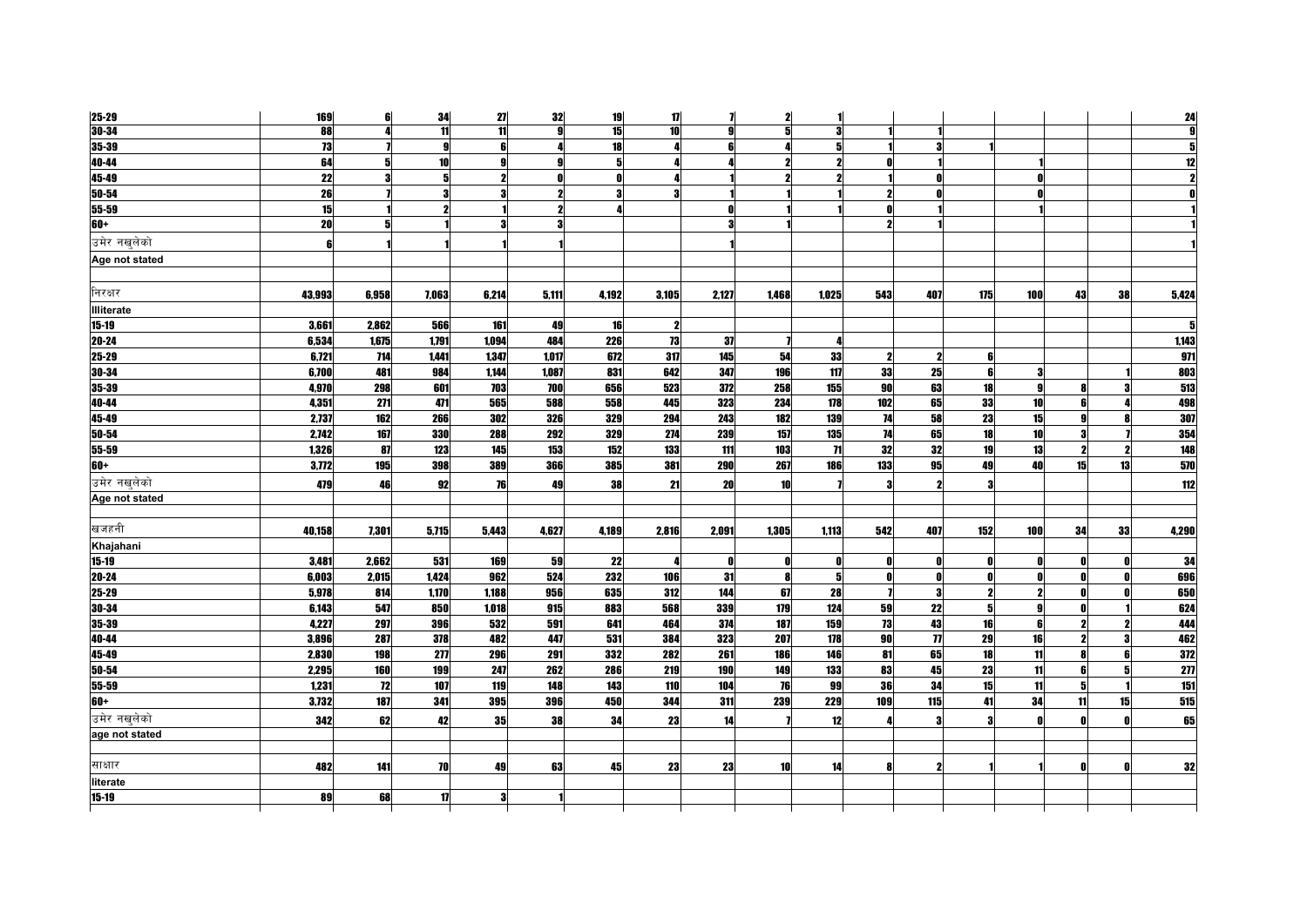| 20-24             | 99              | 34              | 15              | 15              | 19           | 2               | $\mathbf{2}$     |                  |              |                         |     |                     |     |    |                     |              | 12             |
|-------------------|-----------------|-----------------|-----------------|-----------------|--------------|-----------------|------------------|------------------|--------------|-------------------------|-----|---------------------|-----|----|---------------------|--------------|----------------|
| $25 - 29$         | 84              | $\overline{11}$ | $\overline{11}$ | 12              | $\mathbf{u}$ | $\overline{11}$ | $\boldsymbol{g}$ | 3                | $\mathbf{z}$ |                         |     |                     |     |    |                     |              |                |
| $30 - 34$         | 60              |                 | 13              |                 |              | 11              | 3                |                  |              |                         |     |                     |     |    |                     |              |                |
| 35-39             | 41              |                 | $\bf{3}$        | 5               |              | 6               | 4                | я                | 3            | 6                       |     |                     |     |    |                     |              |                |
| 40-44             | 39              | 3               | $\bf{3}$        |                 |              | 5               | $\mathbf{2}$     |                  | $\mathbf{2}$ |                         |     |                     |     |    |                     |              |                |
| 45-49             | $\overline{16}$ |                 | $\overline{2}$  |                 |              | 2               |                  |                  |              |                         |     |                     |     |    |                     |              |                |
| 50-54             | 22              | ĥ               | $\mathbf{2}$    |                 |              | 3               | O                |                  | 0            | n                       |     |                     |     |    |                     |              |                |
| 55-59             | 6               |                 | $\mathbf{0}$    |                 |              |                 | $\mathbf{0}$     | $\mathbf{r}$     | O            | $\overline{\mathbf{z}}$ |     |                     |     |    |                     |              |                |
| $60+$             | 13              |                 |                 |                 |              |                 | <sup>0</sup>     |                  |              |                         |     |                     |     |    |                     |              |                |
| उमेर नखलेको       | 13              |                 | 3               |                 |              | Я               |                  |                  |              |                         |     |                     |     |    |                     |              |                |
| Age not stated    |                 |                 |                 |                 |              |                 |                  |                  |              |                         |     |                     |     |    |                     |              |                |
| निरक्षर           | 39,676          | 7,160           | 5,645           | 5,394           | 4,564        | 4,144           | 2,793            | 2,068            | 1,295        | 1,099                   | 534 | 405                 | 151 | 99 | 34                  | 33           | 4,258          |
| <b>Illiterate</b> |                 |                 |                 |                 |              |                 |                  |                  |              |                         |     |                     |     |    |                     |              |                |
| $15 - 19$         | 3,392           | 2,594           | 514             | 166             | 58           | 22              | 4                |                  |              |                         |     |                     |     |    |                     |              | 34             |
| 20-24             | 5,904           | 1,981           | 1,409           | 947             | 505          | 230             | 104              | 31               | 8            | 5                       |     |                     |     |    |                     |              | 684            |
| 25-29             | 5.894           | 803             | 1,159           | 1,176           | 939          | 624             | 303              | 141              | 65           | 28                      |     | 3                   | 2   |    |                     |              | 642            |
| 30-34             | 6,083           | 539             | 837             | 1,013           | 909          | 872             | 565              | 332              | 178          | 123                     | 58  | 22                  | 5   | Q  |                     |              | 620            |
| 35-39             | 4,186           | 293             | 393             | 527             | 587          | 635             | 460              | 371              | 184          | 153                     | 12  | 43                  | 16  | ĥ  | $\boldsymbol{\eta}$ |              | 442            |
| 40-44             | 3,857           | 284             | 375             | 478             | 443          | 526             | 382              | 318              | 205          | 174                     | 89  | $\boldsymbol{\eta}$ | 29  | 15 |                     |              | 457            |
| 45-49             | 2,814           | 196             | 275             | 294             | 288          | 330             | 281              | 260              | 185          | 145                     | 81  | 64                  | 18  | 11 |                     |              | 372            |
| 50-54             | 2,273           | 154             | 197             | 247             | 258          | 283             | 219              | 188              | 149          | 133                     | 79  | 44                  | 23  | 11 | R                   |              | $\overline{2}$ |
| 55-59             | 1,225           | 12              | 107             | 118             | 147          | 142             | 110              | 104              | 76           | 97                      | 35  | 34                  | 15  | 11 | 5                   |              | 151            |
| $60+$             | 3,719           | 186             | 340             | 393             | 392          | 449             | 344              | 309              | 239          | 229                     | 109 | 115                 | 40  | 34 | 11                  | 15           | 514            |
| उमेर नखलेको       | 329             | 58              | 39              | 35              | 38           | -31             | 21               | 14               | 6            | 12                      |     | я                   | Я   |    |                     |              | 65             |
| Age not stated    |                 |                 |                 |                 |              |                 |                  |                  |              |                         |     |                     |     |    |                     |              |                |
| शिवराज            | 11,343          | 1,846           | 1,270           | 1,357           | 1,199        | 1,308           | 1,038            | 843              | 648          | 568                     | 323 | 248                 | 111 | 79 | 13                  | 35           | 457            |
| Shivaraj          |                 |                 |                 |                 |              |                 |                  |                  |              |                         |     |                     |     |    |                     |              |                |
| $15 - 19$         | 1,000           | 750             | 156             | 68              | 21           | 2               | $\mathbf{0}$     |                  |              | Ω                       |     |                     |     |    |                     |              |                |
| 20-24             | 1,509           | 473             | 407             | 312             | 138          | 76              | 26               | 12               |              | 1                       | n   |                     | O   |    |                     | n            | 63             |
| 25-29             | 1,662           | 208             | 272             | 319             | 313          | 250             | 122              | 68               | 28           | 17                      | 3   |                     |     |    |                     |              | 59             |
| 30-34             | 1,629           | 121             | 129             | 232             | 244          | 289             | 216              | 157              | 91           | 49                      | 25  |                     | 11  | ,  |                     |              | 53             |
| 35-39             | 1,230           | 99              | 74              | 97              | 121          | 174             | 157              | 140              | 102          | 90                      | 63  | 29                  | 17  |    |                     |              | 56             |
| 40-44             | 1,112           | 57              | 65              | 104             | 95           | 154             | 143              | 125              | 110          | 91                      | 59  | 46                  | 11  |    |                     |              | 36             |
| 45-49             | 960             | 39              | 51              | 73              | 93           | 99              | 117              | $\overline{108}$ | 95           | 93                      | 51  | 52                  | 22  | 19 |                     |              | 40             |
| $50 - 54$         | 670             | 30              | 32              | 47              | 57           | 74              | 73               | 75               | 70           | 58                      | 41  | 36                  | 18  | 13 |                     |              | 37             |
| 55-59             | 381             | 13              | 16              | 30              | 28           | 56              | 42               | 42               | 41           | 38                      | 22  | 10                  | 9   | 8  |                     | $\mathbf{r}$ | 23             |
| $60+$             | 1,169           | 50              | 68              | $\overline{11}$ | 87           | 132             | 141              | 114              | 109          | 131                     | 58  | 65                  | 22  | 22 |                     |              | 85             |
| उमेर नखुलेको      | 21              | 6               | $\mathbf{0}$    |                 | 2            | 2               |                  |                  |              | O                       |     | Ω                   | Λ   |    |                     |              |                |
| age not stated    |                 |                 |                 |                 |              |                 |                  |                  |              |                         |     |                     |     |    |                     |              |                |
|                   |                 |                 |                 |                 |              |                 |                  |                  |              |                         |     |                     |     |    |                     |              |                |
| साक्षार           | 182             | 56              | 22              | 29              | 16           | 14              | 13               | o                | R            | 5                       |     |                     |     |    |                     |              |                |
| literate          |                 |                 |                 |                 |              |                 |                  |                  |              |                         |     |                     |     |    |                     |              |                |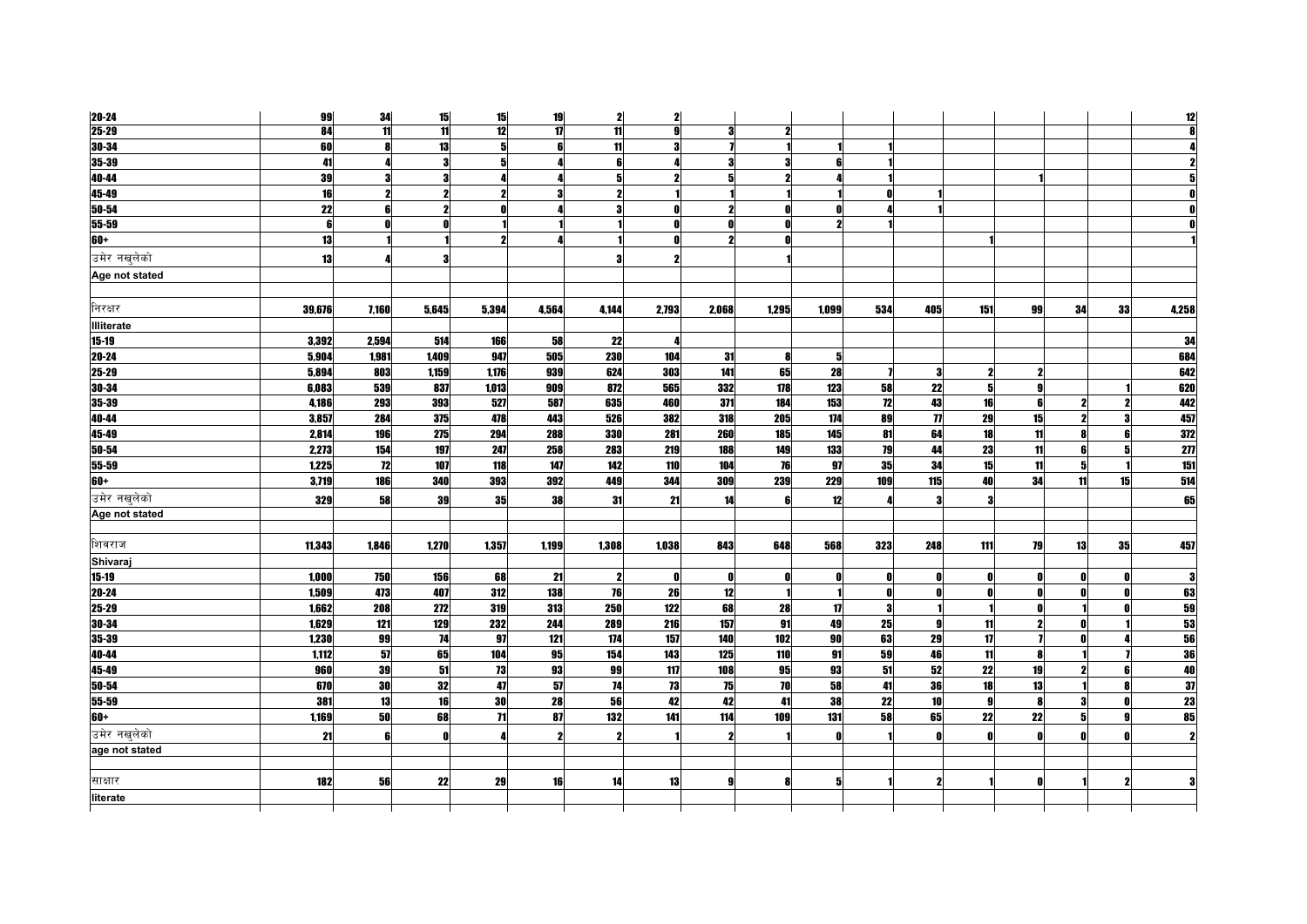| $15 - 19$                | 46             | 32         | 6            | 5     | 3          |                     |       |              |            |              |              |                 |                 |              |     |     |       |
|--------------------------|----------------|------------|--------------|-------|------------|---------------------|-------|--------------|------------|--------------|--------------|-----------------|-----------------|--------------|-----|-----|-------|
| $20 - 24$                | 40             | 16         | $\mathbf{a}$ |       | 3          | 3                   |       |              |            |              |              |                 |                 |              |     |     |       |
| 25-29                    | 31             |            |              |       |            |                     |       |              |            |              |              |                 |                 |              |     |     |       |
| 30-34                    | 27             |            |              |       |            |                     |       | 3            |            |              |              |                 |                 |              |     |     |       |
| 35-39                    | 14             |            |              |       |            |                     |       |              |            |              |              |                 |                 |              |     |     |       |
| 40-44                    | 11             |            |              |       |            |                     |       |              | Ω          |              |              |                 |                 |              |     |     |       |
| 45-49                    | 6 <sup>1</sup> |            |              |       |            |                     |       | n            |            |              |              |                 |                 |              |     |     |       |
| 50-54                    | 3              |            |              |       |            |                     |       |              |            |              |              |                 |                 |              |     |     |       |
| 55-59                    | $\mathbf{0}$   |            |              |       |            |                     |       | n            |            |              |              |                 |                 |              |     |     |       |
| 60+                      | $\mathbf{a}$   |            |              |       |            |                     |       |              |            |              |              |                 |                 |              |     |     |       |
| उमेर नखलेको              | n              |            |              |       |            |                     |       |              |            |              |              |                 |                 |              |     |     |       |
| Age not stated           |                |            |              |       |            |                     |       |              |            |              |              |                 |                 |              |     |     |       |
|                          |                |            |              |       |            |                     |       |              |            |              |              |                 |                 |              |     |     |       |
| निरक्षर                  | 11.161         | 1.790      | 1,248        | 1.328 | 1.183      | 1,294               | 1.025 | 834          | 640        | 563          | 322          | 246             | 110             | 79           | 12  | 33  | 454   |
| <b>Illiterate</b>        |                |            |              |       |            |                     |       |              |            |              |              |                 |                 |              |     |     |       |
| 15-19                    | 954            | 718        | 150          | 63    | 18         |                     |       |              |            |              |              |                 |                 |              |     |     |       |
| $20 - 24$                | 1,469          | 457        | 398          | 306   | 135        | 73                  | 25    | 12           |            |              |              |                 |                 |              |     |     | 61    |
| 25-29                    | 1.631          | 207        | 270          | 310   | <b>308</b> | 245                 | 118   | 65           | 27         | 16           | 3            |                 |                 |              |     |     | 59    |
| 30-34                    | 1,602          | <b>116</b> | 128          | 228   | 242        | 287                 | 213   | 154          | 87         | 48           | 25           |                 | 11              |              |     |     | 53    |
| 35-39                    | 1,216          | 97         | 73           | 96    | 120        | 172                 | 156   | 139          | 100        | 88           | 62           | 29              | 17              |              |     |     | 56    |
| 40-44                    | 1,101          | 57         | 64           | 101   | 94         | 153                 | 141   | 124          | 110        | 91           | 59           | 46              | 10 <sup>1</sup> | R            |     |     | 36    |
| 45-49                    | 954            | 39         | 49           | 73    | 92         | 98                  | 117   | 108          | 95         | 92           | 51           | 52              | 22              | 19           |     |     | 39    |
| 50-54                    | 667            | 30         | 32           | 47    | 57         | 74                  | 12    | 75           | 69         | 58           | 41           | 36              | 18              | 13           |     |     | 37    |
| 55-59                    | 381            | 13         | 16           | 30    | 28         | 56                  | 42    | 42           | 41         | 38           | 22           | 10              |                 |              |     |     | 23    |
| 60+                      | 1,165          | 50         | 68           | 70    | 87         | 132                 | 140   | 113          | 109        | 131          | 58           | 65              | 22              | 22           |     |     | 85    |
| उमेर नखलेको              | 21             |            |              |       |            | $\boldsymbol{\eta}$ |       | 2            |            |              |              |                 |                 |              |     |     |       |
| Age not stated           |                |            |              |       |            |                     |       |              |            |              |              |                 |                 |              |     |     |       |
|                          |                |            |              |       |            |                     |       |              |            |              |              |                 |                 |              |     |     |       |
| सदर पश्चिम तराई          | 74,623         | 9,140      | 8,964        | 9,068 | 8,395      | 7,979               | 6,521 | 4,838        | 3,884      | 3,090        | 1,732        | 1,405           | 628             | 389          | 112 | 149 | 8,329 |
| <b>Far Western Tarai</b> |                |            |              |       |            |                     |       |              |            |              |              |                 |                 |              |     |     |       |
| $15 - 19$                | 8,050          | 5,327      | 1,757        | 675   | 173        | 56                  | 16    | $\mathbf{0}$ | O          | $\mathbf{0}$ | $\mathbf{0}$ | Ω               |                 |              |     |     | 46    |
| 20-24                    | 11,161         | 2,087      | 2,791        | 2,316 | 1,352      | 727                 | 254   | 95           | 46         | 16           | O            | - 0             | n               | $\mathbf{r}$ |     | O   | 1,477 |
| 25-29                    | 12,238         | 591        | 1,816        | 2,364 | 2,186      | 1,738               | 989   | 525          | 227        | 110          | 38           | 13              | 5               |              |     |     | 1,634 |
| 30-34                    | 10,897         | 346        | 888          | 1.293 | 1.628      | 1.802               | 1.464 | 1.014        | 617        | 352          | <b>149</b>   | $\overline{11}$ | 39              | 17           |     | 3   | 1,206 |
| 35-39                    | 8,628          | 171        | 420          | 696   | 1,062      | 1,166               | 1,184 | 953          | 804        | 633          | 321          | 199             | $\overline{11}$ | 33           |     | 8   | 900   |
| 40-44                    | 6,458          | 190        | 333          | 491   | 584        | 830                 | 792   | 651          | 635        | 531          | 298          | 231             | 103             | 48           | 12  | 14  | 715   |
| 45-49                    | 5,156          | 120        | 255          | 369   | 430        | 519                 | 589   | 532          | 505        | 462          | 319          | 255             | 109             | 81           | 27  | 22  | 562   |
| 50-54                    | 3,777          | 101        | <b>195</b>   | 264   | 303        | 375                 | 430   | 345          | 347        | 280          | 201          | 212             | 100             | 69           | 17  | 24  | 514   |
| 55-59                    | 2.261          | 47         | 132          | 141   | 183        | 221                 | 208   | 221          | <b>222</b> | 197          | 128          | 126             | 67              | 45           | 10  | 17  | 296   |
| 60+                      | 5,435          | 123        | 303          | 391   | 443        | 488                 | 548   | 467          | 454        | 486          | 266          | 289             | 133             | 91           | 31  | 58  | 864   |
| उमेर नखुलेको             |                |            |              |       |            |                     |       |              |            |              |              | Q               |                 |              |     |     |       |
| age not stated           | 562            | 37         | 74           | 68    | 51         | 57                  | 47    | 35           | 27         | 23           | 12           |                 |                 |              |     | 2   | 115   |
|                          |                |            |              |       |            |                     |       |              |            |              |              |                 |                 |              |     |     |       |
| साक्षार                  |                |            |              |       |            |                     |       |              |            |              |              |                 |                 | 5            |     |     |       |
|                          | 1,224          | 275        | 193          | 158   | 122        | 109                 | 81    | 65           | 29         | 28           | 14           |                 |                 |              |     | я   | 133   |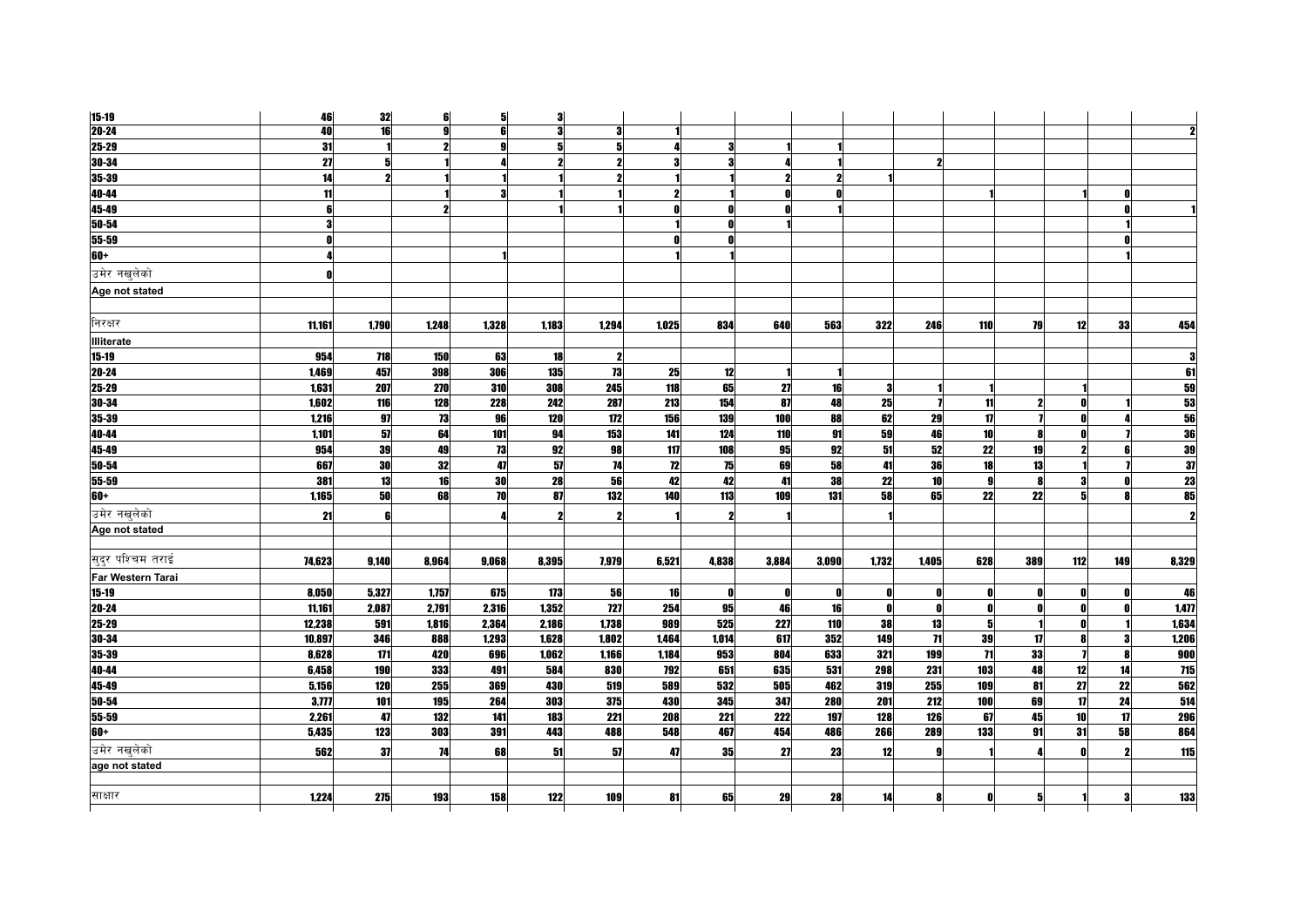| literate          |        |       |                     |                  |       |            |       |       |                     |            |       |       |                 |           |              |              |                          |
|-------------------|--------|-------|---------------------|------------------|-------|------------|-------|-------|---------------------|------------|-------|-------|-----------------|-----------|--------------|--------------|--------------------------|
| $15 - 19$         | 221    | 157   | 48                  | 12               | 3     |            |       |       |                     |            |       |       |                 |           |              |              |                          |
| $20 - 24$         | 264    | 53    | 66                  | 54               | 39    | 15         | 9     | Д     |                     |            |       |       |                 |           |              |              | 24                       |
| 25-29             | 223    | 20    | 39                  | 33               | 39    | 31         | 23    | 10    |                     |            |       |       |                 |           |              |              |                          |
| 30-34             | 149    | 19    | 13                  | 15               | 13    | 21         | 20    | 23    | $\boldsymbol{\eta}$ |            |       |       |                 |           |              |              | $\frac{22}{15}$          |
| 35-39             | 106    | 10    |                     | 14               | Я     | 11         |       | 5     |                     |            |       |       |                 |           |              |              | $\overline{28}$          |
| 40-44             | 79     | g     |                     |                  |       | 12         | 11    |       |                     |            |       |       |                 |           |              |              | $\overline{\mathbf{1}}$  |
| 45-49             | 71     |       |                     |                  | 3     | 5          | 6     |       |                     |            |       |       |                 |           |              |              | $\overline{\mathbf{18}}$ |
| 50-54             | 37     |       |                     |                  | 2     |            |       |       |                     |            |       |       |                 |           |              |              |                          |
| 55-59             | 24     | n     | $\boldsymbol{\eta}$ |                  | 5     |            | n     |       |                     | n          |       |       |                 |           |              |              |                          |
| 60+               | 46     |       |                     |                  | 5     | 5          |       |       |                     |            |       |       |                 |           |              |              |                          |
| उमेर नखलेको       |        |       |                     |                  |       |            |       |       |                     |            |       |       |                 |           |              |              |                          |
| Age not stated    |        |       |                     |                  |       |            |       |       |                     |            |       |       |                 |           |              |              |                          |
|                   |        |       |                     |                  |       |            |       |       |                     |            |       |       |                 |           |              |              |                          |
| निरक्षर           | 73,399 | 8,865 | 8,771               | 8,910            | 8,273 | 7,870      | 6,440 | 4,773 | 3,855               | 3,062      | 1,718 | 1,397 | 628             | 384       | 111          | 146          | 8,196                    |
| <b>Illiterate</b> |        |       |                     |                  |       |            |       |       |                     |            |       |       |                 |           |              |              |                          |
| $15 - 19$         | 7,829  | 5,170 | 1,709               | 663              | 170   | 56         | 16    |       |                     |            |       |       |                 |           |              |              | 45                       |
| $20 - 24$         | 10,897 | 2,034 | 2,725               | 2,262            | 1,313 | <b>712</b> | 245   | 91    | 46                  | 16         |       |       |                 |           |              |              | 1,453                    |
| 25-29             | 12,015 | 571   | 1,777               | 2,331            | 2,147 | 1,707      | 966   | 515   | 223                 | 109        | 37    | 13    | -5              |           |              |              | 1,612                    |
| 30-34             | 10,748 | 327   | 875                 | 1,278            | 1.615 | 1,781      | 1.444 | 991   | 615                 | 348        | 148   | 70    | 39              | 16        |              |              | 1,191                    |
| 35-39             | 8,522  | 161   | 415                 | 682              | 1,054 | 1,155      | 1,177 | 948   | 795                 | 627        | 321   | 197   | $\overline{11}$ | 32        |              |              | 872                      |
| 40-44             | 6,379  | 181   | 329                 | 485              | 580   | 818        | 781   | 645   | 631                 | 523        | 296   | 231   | 103             | 48        | 11           | 13           | 704                      |
| 45-49             | 5,085  | 117   | 248                 | 362              | 427   | 514        | 583   | 527   | 503                 | 458        | 313   | 251   | 109             | 80        | 27           | 22           | 544                      |
| 50-54             | 3,740  | 100   | 193                 | 260              | 301   | 368        | 426   | 340   | 343                 | 277        | 200   | 212   | 100             | 69        | $\mathbf{u}$ | 24           | 510                      |
| $55 - 59$         | 2,237  | 47    | <b>130</b>          | 136              | 178   | 219        | 208   | 218   | 221                 | 197        | 128   | 125   | 67              | 44        | 10           | 17           | <b>292</b>               |
| $60+$             | 5,389  | 121   | <b>296</b>          | 384              | 438   | 483        | 547   | 463   | 451                 | 485        | 263   | 289   | 133             | <b>90</b> | 31           | 57           | 858                      |
| उमेर नखलेको       | 558    | 36    | 74                  | 67               | 50    | 57         | 47    | 35    | 27                  | 22         | 12    | Q     |                 |           |              |              | 115                      |
| Age not stated    |        |       |                     |                  |       |            |       |       |                     |            |       |       |                 |           |              |              |                          |
|                   |        |       |                     |                  |       |            |       |       |                     |            |       |       |                 |           |              |              |                          |
| बाँके             | 28,762 | 3,598 | 3,329               | 3,338            | 3,071 | 3,138      | 2,620 | 2,014 | 1,502               | 1,296      | 658   | 540   | 231             | 152       | 42           | 63           | 3,170                    |
| <b>Banke</b>      |        |       |                     |                  |       |            |       |       |                     |            |       |       |                 |           |              |              |                          |
| $15 - 19$         | 2,780  | 1,984 | 524                 | 197              | 42    | 24         | 8     | n     | n                   | 0          | n     | n     | 0               |           |              |              |                          |
| $20 - 24$         | 3,857  | 845   | 951                 | 749              | 423   | 259        | 80    | 32    | 24                  | 5          |       | n     | $\mathbf{0}$    |           | ΩI           |              | 489                      |
| 25-29             | 4,316  | 227   | 665                 | 804              | 696   | 601        | 358   | 193   | 89                  | 35         | 14    | 6     | 3               |           | ΩI           |              | 623                      |
| 30-34             | 4,141  | 128   | 347                 | 499              | 606   | 672        | 524   | 394   | 219                 | 146        | 48    | 27    | 14              | ĥ         | 3            |              | 506                      |
| 35-39             | 3,247  | 91    | 191                 | 260              | 413   | 419        | 442   | 369   | 256                 | <b>246</b> | 109   | 73    | 25              | 16        |              | З            | 330                      |
| 40-44             | 2,528  | 73    | 161                 | 223              | 222   | 322        | 300   | 264   | 253                 | 185        | 95    | 83    | 30              | 20        | 3            | $\mathbf{Q}$ | 285                      |
| 45-49             | 2,140  | 51    | 140                 | $\overline{170}$ | 168   | 209        | 268   | 214   | 196                 | 205        | 124   | 87    | 44              | 31        | a            | 8            | <b>216</b>               |
| 50-54             | 1,659  | 53    | 98                  | 124              | 149   | 182        | 195   | 151   | 158                 | 107        | 91    | 68    | 40              | 18        | 8            | 10           | 207                      |
| 55-59             | 1,107  | 32    | 63                  | 73               | 95    | 128        | 114   | 118   | 86                  | 101        | 52    | 54    | 27              | 19        | $\mathbf{2}$ |              | <b>136</b>               |
| $60+$             | 2,728  | 92    | 154                 | 209              | 232   | 298        | 312   | 266   | 210                 | 253        | 118   | 139   | 47              | 40        | 13           | 22           | 323                      |
| उमेर नखलेको       | 259    | 22    | 35                  | 30               | 25    | 24         | 19    | 13    | 11                  | 13         |       | 3     |                 |           |              |              | 54                       |
| age not stated    |        |       |                     |                  |       |            |       |       |                     |            |       |       |                 |           |              |              |                          |
|                   |        |       |                     |                  |       |            |       |       |                     |            |       |       |                 |           |              |              |                          |
|                   |        |       |                     |                  |       |            |       |       |                     |            |       |       |                 |           |              |              |                          |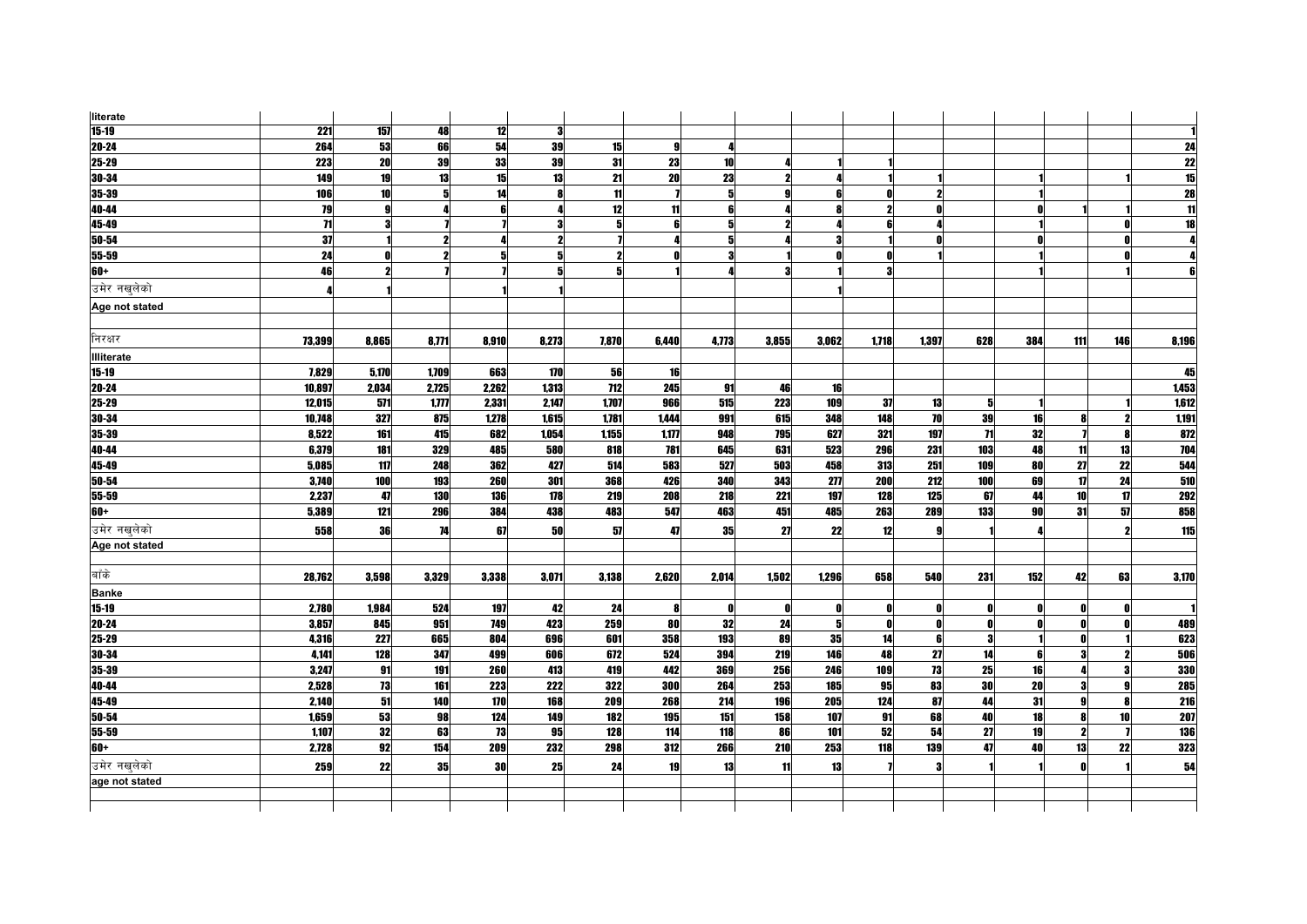| साक्षार           | 787    | 193   | 134   | 97    | 87    | 71         | 56           | 48    | 18    | 20                          | 10       | 5            | 0            | 5   | $\mathbf{0}$        | 3  | 40         |
|-------------------|--------|-------|-------|-------|-------|------------|--------------|-------|-------|-----------------------------|----------|--------------|--------------|-----|---------------------|----|------------|
| literate          |        |       |       |       |       |            |              |       |       |                             |          |              |              |     |                     |    |            |
| $15 - 19$         | 145    | 105   | 30    | 10    |       |            |              |       |       |                             |          |              |              |     |                     |    |            |
| $20 - 24$         | 176    | 34    | 49    | 32    | 31    | 10         | 8            |       |       |                             |          |              |              |     |                     |    |            |
| $25 - 29$         | 153    | 18    | 25    | 20    | 24    | 25         | 21           |       |       |                             |          |              |              |     |                     |    |            |
| 30-34             | 105    | 18    |       |       | 11    | 15         | 11           | 19    |       | 3                           |          |              |              |     |                     |    |            |
| 35-39             | 53     | 8     |       |       | 6     | 5          | 3            |       |       |                             |          |              |              |     |                     |    |            |
| 40-44             | 46     | 5     |       |       | 3     | 6          |              |       |       | 5                           |          |              |              |     |                     |    |            |
| 45-49             | 36     |       |       |       |       |            | 3            |       |       |                             |          |              |              |     |                     |    |            |
| 50-54             | 22     |       |       |       |       |            | $\mathbf{2}$ |       |       |                             |          |              |              |     |                     |    |            |
| 55-59             | 15     | 0     |       |       |       |            | ſ            |       |       | n                           |          |              |              |     |                     |    |            |
| 60+               | 32     |       |       |       | 5     | 2          |              |       |       |                             |          |              |              |     |                     |    |            |
| उमेर नखलेको       |        |       |       |       |       |            |              |       |       |                             |          |              |              |     |                     |    |            |
| Age not stated    |        |       |       |       |       |            |              |       |       |                             |          |              |              |     |                     |    |            |
|                   |        |       |       |       |       |            |              |       |       |                             |          |              |              |     |                     |    |            |
| निरक्षर           | 27,975 | 3,405 | 3,195 | 3,241 | 2,984 | 3,067      | 2,564        | 1,966 | 1,484 | 1,276                       | 648      | 535          | 231          | 147 | 42                  | 60 | 3,130      |
| <b>Illiterate</b> |        |       |       |       |       |            |              |       |       |                             |          |              |              |     |                     |    |            |
| $15 - 19$         | 2,635  | 1,879 | 494   | 187   | 42    | 24         | 8            |       |       |                             |          |              |              |     |                     |    |            |
| $20 - 24$         | 3,681  | 811   | 902   | 717   | 392   | 249        | 12           | 28    | 24    | 5                           |          |              |              |     |                     |    | 481        |
| 25-29             | 4,163  | 209   | 640   | 784   | 672   | 576        | 337          | 185   | 87    | 35                          | 13       | 6            | -3           |     |                     |    | 614        |
| 30-34             | 4,036  | 110   | 338   | 490   | 595   | 657        | 513          | 375   | 218   | 143                         | 47       | 26           | 14           | 5   | 3                   |    | 501        |
| $35 - 39$         | 3,194  | 83    | 188   | 255   | 407   | 414        | 439          | 365   | 251   | 242                         | 109      | 12           | 25           | 15  |                     |    | 322        |
| $40 - 44$         | 2,482  | 68    | 159   | 218   | 219   | 316        | 293          | 262   | 249   | 180                         | 94       | 83           | 30           | 20  |                     |    | <b>280</b> |
| 45-49             | 2,104  | 50    | 134   | 165   | 167   | 207        | 265          | 210   | 195   | 201                         | 121      | 85           | 44           | 30  | Q                   |    | <b>213</b> |
| $50 - 54$         | 1,637  | 52    | 96    | 122   | 148   | 178        | 193          | 148   | 154   | 105                         | 90       | 68           | 40           | 18  |                     | 10 | 207        |
| $55 - 59$         | 1,092  | 32    | 61    | 70    | 91    | 127        | 114          | 116   | 86    | 101                         | 52       | 53           | 27           | 18  | $\boldsymbol{\eta}$ |    | 135        |
| $60+$             | 2,696  | 90    | 148   | 204   | 227   | 295        | 311          | 264   | 209   | 252                         | 115      | 139          | 47           | 39  | 13                  | 21 | 322        |
| उमेर नखुलेको      | 255    | 21    | 35    | 29    | 24    | 24         | 19           | 13    | 11    | 12                          |          | $\mathbf{a}$ |              |     |                     |    | 54         |
| Age not stated    |        |       |       |       |       |            |              |       |       |                             |          |              |              |     |                     |    |            |
|                   |        |       |       |       |       |            |              |       |       |                             |          |              |              |     |                     |    |            |
| वर्दिया           | 18,274 | 2,239 | 2,220 | 2,215 | 2,216 | 2,072      | 1,736        | 1,340 | 1,149 | 830                         | 495      | 381          | 155          | 91  | 24                  | 22 | 1,089      |
| <b>Bardia</b>     |        |       |       |       |       |            |              |       |       |                             |          |              |              |     |                     |    |            |
| $15 - 19$         | 2,129  | 1,339 | 540   | 178   | 53    | 13         | 3            | n     | Λ     | O                           | 01       | N            | - 0          |     | n                   |    | 3          |
| $20 - 24$         | 2,794  | 497   | 748   | 642   | 400   | <b>220</b> | 74           | 20    | 11    | $\overline{2}$              | n        | n            | $\mathbf{0}$ |     | n                   |    | <b>180</b> |
| 25-29             | 3,144  | 157   | 445   | 648   | 675   | 484        | 261          | 143   | 60    | 28                          | <b>g</b> |              |              | n   | n                   | n  | 232        |
| 30-34             | 2,776  | 87    | 184   | 308   | 466   | 528        | 424          | 304   | 181   | $\overline{\boldsymbol{n}}$ | 45       | 18           | 10           | 5   | 2                   |    | 137        |
| 35-39             | 2,297  | 51    | 88    | 161   | 253   | 341        | 348          | 271   | 278   | 180                         | 108      | 61           | 24           | R   | 2                   |    | 120        |
| 40-44             | 1,604  | 34    | 72    | 86    | 124   | 196        | 223          | 202   | 180   | 182                         | 96       | 60           | 38           | 10  |                     |    | 99         |
| 45-49             | 1,208  | 30    | 31    | 56    | 82    | 117        | 146          | 170   | 150   | 125                         | 87       | 74           | 20           | 26  |                     |    | 82         |
| $50 - 54$         | 791    | 10    | 33    | 43    | 57    | 12         | 103          | 95    | 101   | $\overline{11}$             | 37       | 66           | 22           | 14  | 3                   |    | 60         |
| 55-59             | 414    | 10    | 17    | 23    | 31    | 28         | 36           | 35    | 60    | 41                          | 35       | 34           | 16           | 6   | 3                   |    | 37         |
| $60+$             | 1,033  | 15    | 50    | 60    | 70    | 64         | 112          | 93    | 125   | 121                         | 75       | 66           | 24           | 22  | 5                   |    | 123        |
| उमेर नखलेको       | 84     | 9     | 12    | 10    | 5     | g          | R            |       | я     | 3                           |          |              | $\mathbf{r}$ |     |                     |    | 16         |
| age not stated    |        |       |       |       |       |            |              |       |       |                             |          |              |              |     |                     |    |            |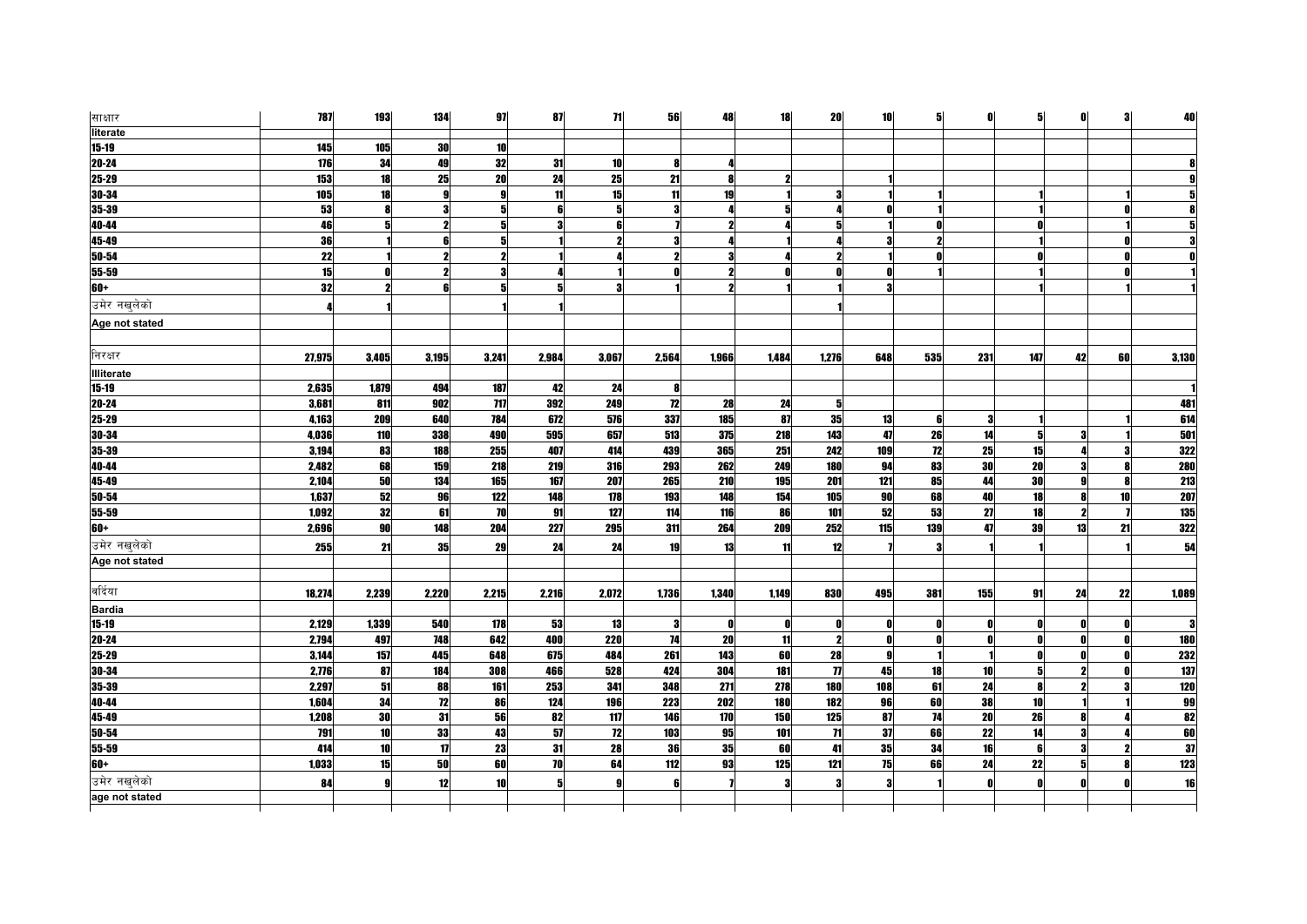| साक्षार           | 170             | 37           | 22           | 28         | 18    | 17              | 10                  | 8      | ĥ            | 5                   |              | 2                 | - O          | Λ               | $\mathbf{r}$ | n  | 16         |
|-------------------|-----------------|--------------|--------------|------------|-------|-----------------|---------------------|--------|--------------|---------------------|--------------|-------------------|--------------|-----------------|--------------|----|------------|
| literate          |                 |              |              |            |       |                 |                     |        |              |                     |              |                   |              |                 |              |    |            |
| $15 - 19$         | 31              | 21           |              |            |       |                 |                     |        |              |                     |              |                   |              |                 |              |    |            |
| $20 - 24$         | 43              |              | $\mathbf{a}$ |            |       |                 |                     |        |              |                     |              |                   |              |                 |              |    |            |
| 25-29             | 30              |              |              |            |       |                 | $\mathbf{2}$        |        | $\mathbf{2}$ |                     |              |                   |              |                 |              |    |            |
| 30-34             | 13              |              |              |            |       |                 | 3                   |        | 0            | n                   |              |                   |              |                 |              |    |            |
| 35-39             | $\overline{17}$ |              |              |            |       |                 | $\boldsymbol{\eta}$ |        |              | 2                   |              |                   |              |                 |              |    |            |
| 40-44             | 14              |              |              |            |       |                 |                     |        |              | 2                   |              |                   |              |                 |              |    |            |
| $45 - 49$         | 10              |              |              |            |       |                 | 0                   |        |              |                     |              | 2                 |              |                 |              |    |            |
| 50-54             |                 |              |              |            |       |                 |                     |        |              |                     |              |                   |              |                 |              |    |            |
| 55-59             |                 |              |              |            |       |                 |                     |        |              |                     |              |                   |              |                 |              |    |            |
| 60+               | 3               |              |              |            |       |                 |                     |        |              |                     |              |                   |              |                 |              |    |            |
| उमेर नखलेको       |                 |              |              |            |       |                 |                     |        |              |                     |              |                   |              |                 |              |    |            |
| Age not stated    |                 |              |              |            |       |                 |                     |        |              |                     |              |                   |              |                 |              |    |            |
|                   |                 |              |              |            |       |                 |                     |        |              |                     |              |                   |              |                 |              |    |            |
| निरक्षर           | 18,104          | 2,202        | 2,198        | 2,187      | 2,198 | 2,055           | 1,726               | 1,332  | 1,143        | 825                 | 494          | 379               | 155          | 91              | 24           | 22 | 1,073      |
| <b>Illiterate</b> |                 |              |              |            |       |                 |                     |        |              |                     |              |                   |              |                 |              |    |            |
| $15 - 19$         | 2,098           | 1,318        | 532          | 177        | 52    | 13              | $\mathbf{3}$        |        |              |                     |              |                   |              |                 |              |    | 3          |
| $20 - 24$         | 2,751           | 489          | 739          | 633        | 394   | 216             | 73                  | 20     | 11           | $\mathbf{2}$        |              |                   |              |                 |              |    | 174        |
| 25-29             | 3,114           | 156          | 441          | 641        | 668   | 480             | 259                 | 143    | 58           | 27                  | q            |                   |              |                 |              |    | <b>230</b> |
| 30-34             | 2,763           | 87           | 184          | 305        | 465   | 525             | 421                 | 302    | 181          | $\boldsymbol{\eta}$ | 45           | 18                | 10           | 5               | 2            |    | <b>136</b> |
| 35-39             | 2,280           | 49           | 88           | 158        | 253   | 339             | 346                 | 270    | 275          | 178                 | 108          | 61                | 24           | R               | 2            |    | <b>118</b> |
| 40-44             | 1,590           | 31           | $\mathbf{H}$ | 85         | 123   | 194             | 222                 | 200    | 180          | 180                 | 96           | 60                | 38           | 10              |              |    | 98         |
| 45-49             | 1,198           | 28           | 31           | 56         | 82    | 116             | 146                 | 169    | 150          | 125                 | 86           | 12                | 20           | 26              |              |    | 79         |
| $50 - 54$         | 785             | 10           | 33           | 41         | 56    | $\overline{11}$ | 102                 | 94     | 101          | $\mathbf{H}$        | 37           | 66                | 22           | 14              |              |    | 60         |
| 55-59             | 411             | 10           | 17           | 22         | 30    | 28              | 36                  | $35\,$ | 59           | 41                  | 35           | 34                | 16           | ĥ               |              |    | 37         |
| $60+$             | 1,030           | 15           | 50           | 59         | 70    | 64              | 112                 | 92     | 125          | 121                 | 75           | 66                | 24           | 22              |              |    | 122        |
| उमेर नखलेको       | 84              | $\mathbf{Q}$ | 12           | 10         | 5     |                 | 6                   |        | 3            | 3                   |              |                   |              |                 |              |    | 16         |
| Age not stated    |                 |              |              |            |       |                 |                     |        |              |                     |              |                   |              |                 |              |    |            |
|                   |                 |              |              |            |       |                 |                     |        |              |                     |              |                   |              |                 |              |    |            |
| कैलाली            | 22,627          | 2,334        | 2,918        | 2,957      | 2,680 | 2,322           | 1,884               | 1,321  | 1,115        | 872                 | 511          | 410               | 193          | 132             | 40           | 31 | 2,907      |
| Kailali           |                 |              |              |            |       |                 |                     |        |              |                     |              |                   |              |                 |              |    |            |
| $15 - 19$         | 2,713           | 1,680        | 628          | 268        | 76    | 17              | 3                   | O      | Λ            | O                   | $\mathbf{u}$ | n                 | $\mathbf{0}$ |                 |              |    | 41         |
| $20 - 24$         | 3,665           | 470          | 936          | 811        | 478   | 206             | 86                  | 39     | 8            | 8                   | n            |                   | $\mathbf{0}$ | Λ               |              |    | 623        |
| $25 - 29$         | 3,942           | 87           | 601          | <b>779</b> | 732   | 569             | 333                 | 171    | 12           | 40                  | 12           | 4                 |              | ΩI              | Ω            |    | 541        |
| $30 - 34$         | 3,248           | 33           | 291          | 408        | 474   | 506             | 453                 | 288    | <b>200</b>   | 111                 | 49           | 25                | 15           | 5               |              |    | 386        |
| 35-39             | 2,573           | 15           | 112          | 216        | 336   | 350             | 340                 | 284    | 244          | 193                 | 91           | 61                | 20           | $\mathbf{q}$    |              |    | 299        |
| 40-44             | 1,877           | 20           | 87           | 146        | 191   | 248             | 233                 | 160    | 179          | 153                 | 92           | 75                | 33           | 18              |              |    | <b>230</b> |
| 45-49             | 1,490           | 12           | 12           | 114        | 146   | 161             | 159                 | 127    | 146          | 118                 | 97           | $\overline{\eta}$ | 38           | $\overline{22}$ | 10           |    | <b>183</b> |
| 50-54             | 1,080           |              | 55           | 79         | 78    | 99              | 112                 | 87     | 79           | 93                  | 68           | $\mathbf{H}$      | 29           | 32              |              |    | 184        |
| 55-59             | 582             | 2            | 42           | 33         | 45    | 49              | 47                  | 56     | 67           | 51                  | 36           | 33                | 17           | 18              | 3            |    | 80         |
| $60+$             | 1,278           |              | 74           | 80         | 108   | 97              | 100                 | 94     | 107          | 98                  | 64           | 59                | 40           | 25              | 11           |    | 307        |
| उमेर नखुलेको      | 179             | 3            | 20           | 23         | 16    | 20              | 18                  | 15     | 13           |                     | $\mathbf{2}$ | 5                 | O            | 3               |              |    | 33         |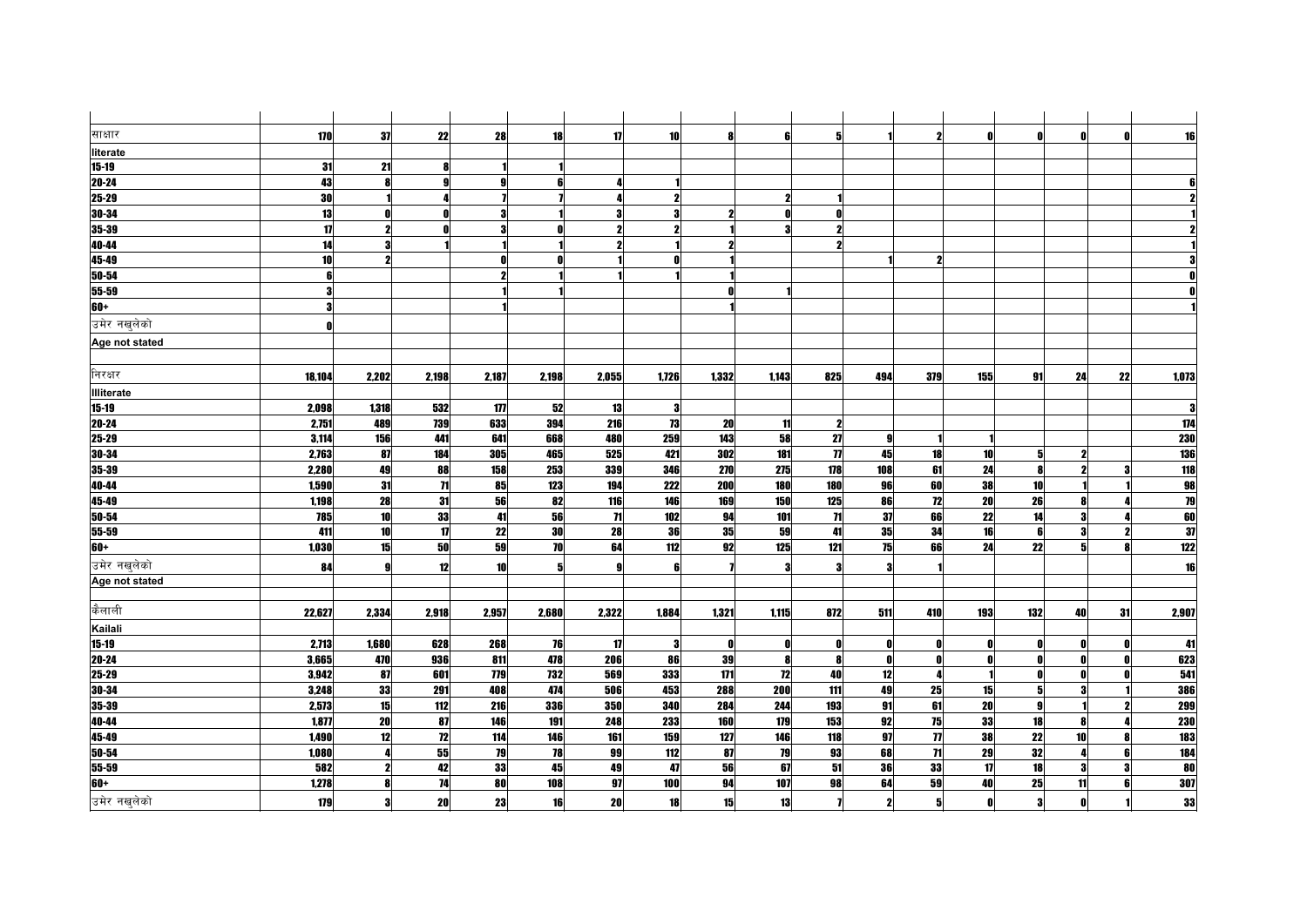| age not stated    |                  |       |                  |                 |       |              |                     |       |                         |                |              |                     |                         |                     |    |    |                             |
|-------------------|------------------|-------|------------------|-----------------|-------|--------------|---------------------|-------|-------------------------|----------------|--------------|---------------------|-------------------------|---------------------|----|----|-----------------------------|
| साक्षार           | 247              | 42    | 34               | 29              | 17    | 21           | 15                  | g     | 5                       | З              | З            |                     | $\mathbf{0}$            |                     |    |    | 67                          |
| literate          |                  |       |                  |                 |       |              |                     |       |                         |                |              |                     |                         |                     |    |    |                             |
| $15 - 19$         | 42               | 30    |                  |                 |       |              |                     |       |                         |                |              |                     |                         |                     |    |    |                             |
| 20-24             | 39               |       |                  | 10 <sup>1</sup> | 2     |              |                     |       |                         |                |              |                     |                         |                     |    |    | 10                          |
| 25-29             | 37               |       | 10               |                 |       |              |                     |       |                         |                |              |                     |                         |                     |    |    |                             |
| $30 - 34$         | $\overline{28}$  |       | 3                |                 |       |              | 6                   |       |                         |                |              |                     |                         |                     |    |    |                             |
| 35-39             | 33               |       | $\mathbf{2}$     |                 |       |              | $\boldsymbol{\eta}$ |       |                         |                |              |                     |                         |                     |    |    |                             |
| 40-44             | $\overline{18}$  |       |                  |                 | ſ     |              | 3                   |       |                         |                |              |                     |                         |                     |    |    |                             |
| 45-49             | 24               |       |                  |                 |       |              | 3                   |       |                         | Ω              |              |                     |                         |                     |    |    |                             |
| $50 - 54$         | $\mathbf{g}$     |       |                  |                 |       |              |                     |       |                         |                |              |                     |                         |                     |    |    |                             |
| 55-59             | 6                |       |                  |                 |       |              |                     |       |                         |                |              |                     |                         |                     |    |    |                             |
| 60+               | 11               |       |                  |                 |       |              |                     |       | $\overline{\mathbf{z}}$ |                |              |                     |                         |                     |    |    |                             |
|                   |                  |       |                  |                 |       |              |                     |       |                         |                |              |                     |                         |                     |    |    |                             |
| उमेर नखलेको       | $\mathbf{0}$     |       |                  |                 |       |              |                     |       |                         |                |              |                     |                         |                     |    |    |                             |
| Age not stated    |                  |       |                  |                 |       |              |                     |       |                         |                |              |                     |                         |                     |    |    |                             |
| निरक्षर           | 22,380           | 2,292 | 2,884            | 2,928           | 2,663 | 2,301        | 1,869               | 1,312 | 1,110                   | 869            | 508          | 409                 | 193                     | 132                 | 39 | 31 | 2,840                       |
| <b>Illiterate</b> |                  |       |                  |                 |       |              |                     |       |                         |                |              |                     |                         |                     |    |    |                             |
| 15-19             | 2,671            | 1,650 | 619              | 267             | 74    | 17           | 3                   |       |                         |                |              |                     |                         |                     |    |    | 41                          |
| 20-24             | 3,626            | 461   | 929              | 801             | 476   | 205          | 86                  | 39    | 8                       | 8              |              |                     |                         |                     |    |    | 613                         |
| 25-29             | 3,905            | 86    | 591              | 773             | 724   | 567          | 333                 | 169   | 12                      | 40             | 12           | 4                   |                         |                     |    |    | 533                         |
| 30-34             | 3,220            | 32    | 288              | 405             | 473   | 503          | 447                 | 286   | 199                     | 110            | 49           | 25                  | 15                      | 51                  |    |    | 379                         |
| 35-39             | 2,540            | 15    | 110              | 211             | 334   | 346          | 338                 | 284   | 243                     | 193            | 91           | 60                  | 20                      | $\mathbf{q}$        |    |    | 283                         |
| 40-44             | 1,859            | 19    | 86               | 146             | 191   | 244          | 230                 | 158   | 179                     | 152            | 91           | 75                  | 33                      | 18                  |    |    | 226                         |
| 45-49             | 1,466            | 12    | $\mathbf{H}$     | 112             | 144   | 159          | 156                 | 127   | 145                     | 118            | 95           | $\boldsymbol{\eta}$ | 38                      | 22                  | 10 |    | 112                         |
| 50-54             | 1,071            |       | 55               | 79              | 78    | 97           | 111                 | 86    | 79                      | 92             | 68           | $\mathbf{H}$        | 29                      | 32                  |    |    | <b>180</b>                  |
| 55-59             | 576              |       | 42               | 32              | 45    | 48           | 47                  | 55    | 67                      | 51             | 36           | 33                  | 17                      | 18                  | 3  |    | $\overline{\boldsymbol{n}}$ |
| $60+$             | 1,267            |       | 73               | 79              | 108   | 95           | 100                 | 93    | 105                     | 98             | 64           | 59                  | 40                      | 25                  | 11 |    | 303                         |
| उमेर नखुलेको      |                  |       |                  |                 |       |              |                     |       |                         |                |              |                     |                         |                     |    |    |                             |
| Age not stated    | 179              | 3     | 20               | 23              | 16    | 20           | 18                  | 15    | 13                      |                |              | 5                   |                         |                     |    |    | 33                          |
|                   |                  |       |                  |                 |       |              |                     |       |                         |                |              |                     |                         |                     |    |    |                             |
| कन्चनपुर          | 4,960            | 969   | 497              | 558             | 428   | 447          | 281                 | 163   | 118                     | 92             | 68           | 74                  | 49                      | 14                  | 6  | 33 | 1,163                       |
| Kanchanpur        |                  |       |                  |                 |       |              |                     |       |                         |                |              |                     |                         |                     |    |    |                             |
| $15 - 19$         | 428              | 324   | 65               | 32              | 2     | $\mathbf{2}$ | $\mathbf{2}$        | 0     | 0                       | Λ              | n            | n                   | 0                       | ſ                   | Λ  |    |                             |
| 20-24             | 845              | 275   | 156              | 114             | 51    | 42           | 14                  | Д     | 3                       | $\blacksquare$ | $\mathbf{0}$ |                     | $\mathbf{0}$            | Λ                   | Ω  |    | 185                         |
| 25-29             | 836              | 120   | 105              | 133             | 83    | 84           | 37                  | 18    | 6                       | $\overline{1}$ | 3            |                     | $\mathbf{0}$            |                     |    |    | <b>238</b>                  |
| 30-34             | 732              | 98    | 66               | 78              | 82    | 96           | 63                  | 28    | 17                      | 18             |              |                     | 0                       |                     |    |    | $\overline{111}$            |
| 35-39             | $\overline{511}$ | 14    | 29               | 59              | 60    | 56           | 54                  | 29    | 26                      | 14             | 13           |                     | $\overline{\mathbf{z}}$ |                     | Ω  |    | 151                         |
| 40-44             | 449              | 63    | 13               | 36              | 47    | 64           | 36                  | 25    | 23                      | 11             | 15           | 13                  | $\boldsymbol{\eta}$     | Λ                   |    |    | 101                         |
| 45-49             | 318              | 27    | 12               | 29              | 34    | 32           | 16                  | 21    | 13                      | 14             | 11           | 17                  |                         | $\boldsymbol{\eta}$ | Ω  |    | 81                          |
| 50-54             | 247              | 34    | $\boldsymbol{9}$ | 18              | 19    | 22           | 20                  | 12    | <b>g</b>                | $\mathbf{g}$   | 5            |                     | 9                       | 51                  | 2  |    | 63                          |
| 55-59             | 158              | 3     | 10               | 12              | 12    | 16           | 11                  | 12    | g                       | $\mathbf{a}$   | 5            | 5                   |                         | 2                   | 2  |    | 43                          |
| $60+$             | 396              | R     | 25               | 42              | 33    | 29           | 24                  | 14    | 12                      | 14             |              | 25                  | 22                      |                     | 2  | 22 | 111                         |
|                   |                  |       |                  |                 |       |              |                     |       |                         |                |              |                     |                         |                     |    |    |                             |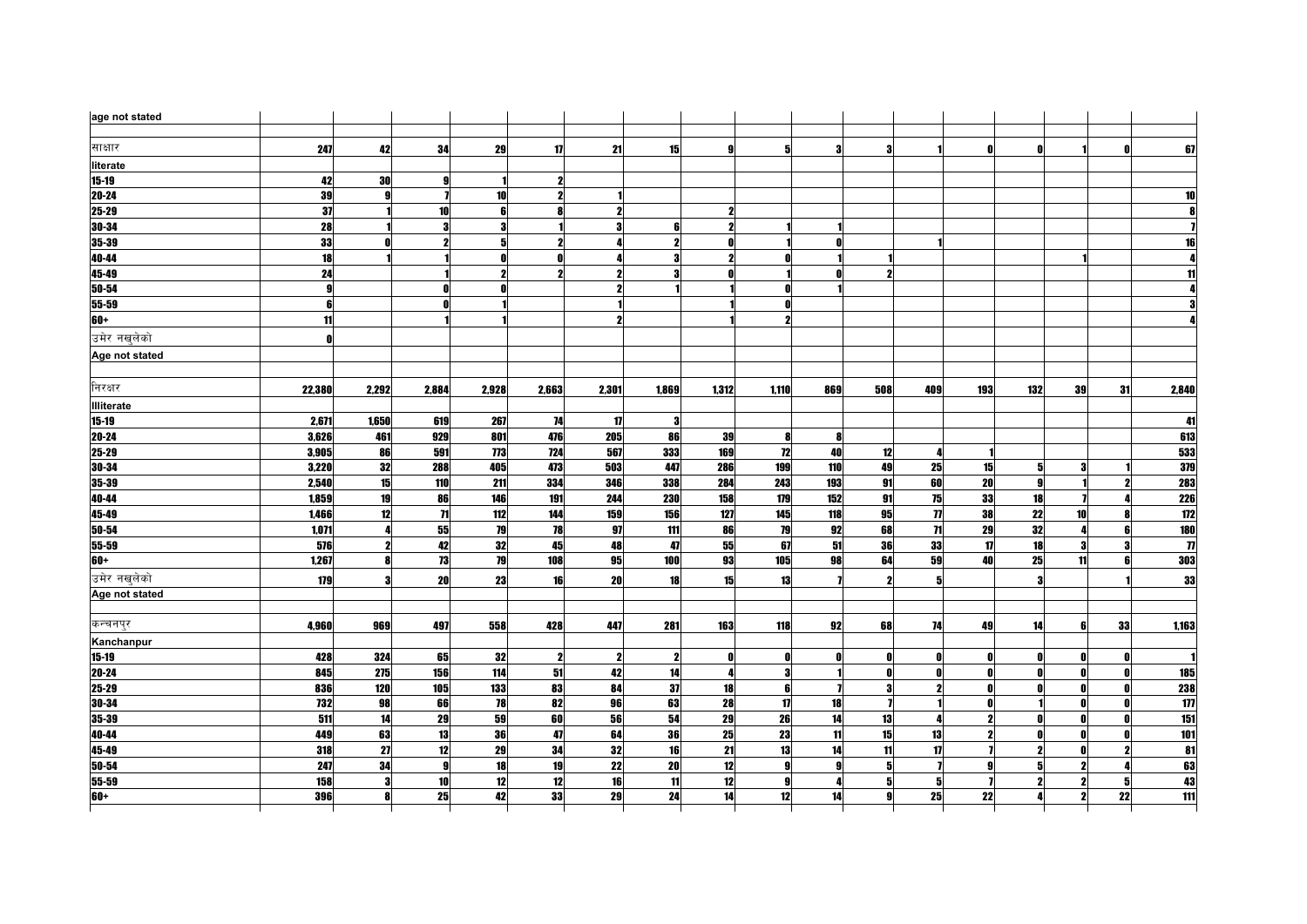| उमेर नखुलेको                                       | $\bf{40}$  | 3   | $\overline{\mathbf{I}}$ | 5   | 5           |     | 4   | ß   | 0        | O  | 0  | O  | 0  | n  | Λ | O  | 12                                                                     |
|----------------------------------------------------|------------|-----|-------------------------|-----|-------------|-----|-----|-----|----------|----|----|----|----|----|---|----|------------------------------------------------------------------------|
| age not stated                                     |            |     |                         |     |             |     |     |     |          |    |    |    |    |    |   |    |                                                                        |
|                                                    |            |     |                         |     |             |     |     |     |          |    |    |    |    |    |   |    |                                                                        |
| साक्षार                                            | 20         | 3   | 3                       |     |             |     | 0   |     |          |    |    |    |    |    |   |    | 10                                                                     |
| literate                                           |            |     |                         |     |             |     |     |     |          |    |    |    |    |    |   |    |                                                                        |
| $15 - 19$                                          | 3          |     |                         |     |             |     |     |     |          |    |    |    |    |    |   |    |                                                                        |
| 20-24<br>25-29<br>30-34                            |            | 2   |                         |     |             |     |     |     |          |    |    |    |    |    |   |    |                                                                        |
|                                                    |            |     | Λ                       |     |             |     |     |     |          |    |    |    |    |    |   |    |                                                                        |
|                                                    |            |     |                         |     |             |     |     |     |          |    |    |    |    |    |   |    |                                                                        |
|                                                    |            |     |                         |     |             |     |     |     |          |    |    |    |    |    |   |    |                                                                        |
|                                                    |            |     |                         |     |             |     |     |     |          |    |    |    |    |    |   |    |                                                                        |
|                                                    |            |     |                         |     |             |     |     |     |          |    |    |    |    |    |   |    |                                                                        |
|                                                    |            |     |                         |     |             |     |     |     |          |    |    |    |    |    |   |    |                                                                        |
| 35-39<br>35-39<br>40-44<br>45-49<br>50-54<br>55-59 |            |     |                         |     |             |     |     |     |          |    |    |    |    |    |   |    |                                                                        |
| $60+$                                              |            |     |                         |     |             |     |     |     |          |    |    |    |    |    |   |    |                                                                        |
| उमेर नखुलेको                                       |            |     |                         |     |             |     |     |     |          |    |    |    |    |    |   |    |                                                                        |
| Age not stated                                     |            |     |                         |     |             |     |     |     |          |    |    |    |    |    |   |    |                                                                        |
|                                                    |            |     |                         |     |             |     |     |     |          |    |    |    |    |    |   |    |                                                                        |
| निरक्षर                                            | 4,940      | 966 | 494                     | 554 | 428         | 447 | 281 | 163 | 118      | 92 | 68 | 74 | 49 | 14 |   | 33 | 1,153                                                                  |
| Illiterate                                         |            |     |                         |     |             |     |     |     |          |    |    |    |    |    |   |    |                                                                        |
| $\frac{15-19}{20-24}$                              | 425        | 323 | 64                      | 32  | $\mathbf 2$ |     | 2   |     |          |    |    |    |    |    |   |    |                                                                        |
|                                                    | 839        | 273 | 155                     | 111 | 51          | 42  | 14  |     | 3        |    |    |    |    |    |   |    |                                                                        |
|                                                    | 833        | 120 | 105                     | 133 | 83          | 84  | 37  | 18  | 61       |    | 3  | 2  |    |    |   |    |                                                                        |
| 25-29<br>30-34<br>35-39                            | <b>729</b> | 98  | 65                      | 78  | 82          | 96  | 63  | 28  | 17       | 18 |    |    |    |    |   |    | $\begin{array}{r}\n 185 \\ \hline\n 235 \\ \hline\n 175\n \end{array}$ |
|                                                    | 508        | 14  | 29                      | 58  | 60          | 56  | 54  | 29  | 26       | 14 | 13 |    | 2  |    |   |    | 149                                                                    |
| 40-44<br>45-49<br>50-54                            | 448        | 63  | 13                      | 36  | 47          | 64  | 36  | 25  | 23       | 11 | 15 | 13 |    |    |   |    |                                                                        |
|                                                    | 317        | 27  | 12                      | 29  | 34          | 32  | 16  | 21  | 13       | 14 | 11 | 17 |    |    |   |    | $\begin{array}{c} 100 \\ 80 \end{array}$                               |
|                                                    | 247        | 34  | 9                       | 18  | 19          | 22  | 20  | 12  | 9        |    | 5  |    |    |    |   |    |                                                                        |
| 55-59<br>60+                                       | 158        | 3   | 10 <sup>1</sup>         | 12  | 12          | 16  | 11  | 12  | <b>g</b> |    | 5  | 5  |    |    |   |    | 13 43 11                                                               |
|                                                    | 396        | 8   | 25                      | 42  | 33          | 29  | 24  | 14  | 12       | 14 | g  | 25 | 22 |    |   | 22 |                                                                        |
| उमेर नखुलेको                                       | 40         | 3   |                         | 5   |             |     | 4   |     |          |    |    |    |    |    |   |    | 12                                                                     |
|                                                    |            |     |                         |     |             |     |     |     |          |    |    |    |    |    |   |    |                                                                        |

**Age not stated**